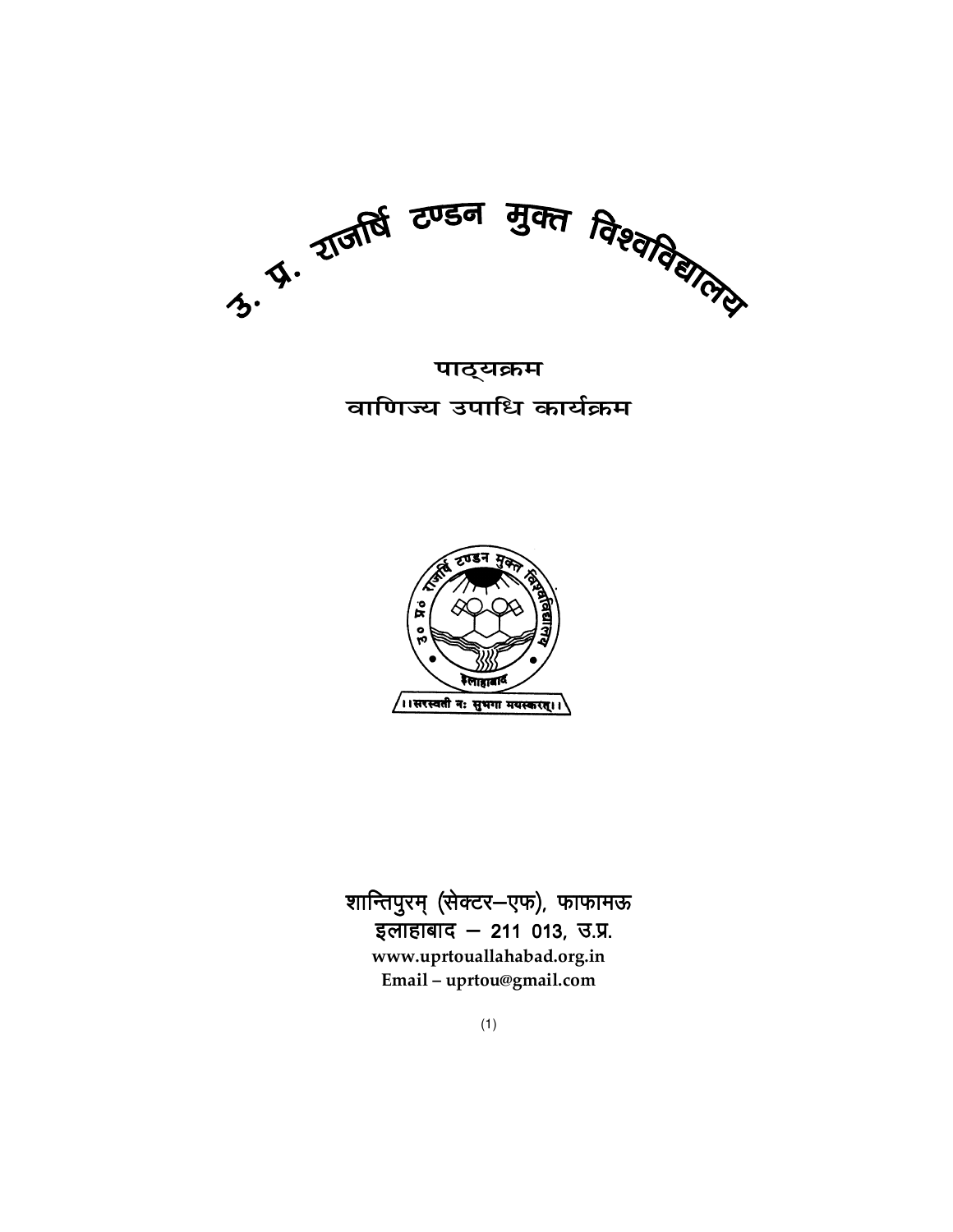# **Syllabus Publication Committee**

| Dr. H. C. Jaiswal      | (Senior Consultant)                            | Co-ordinator |
|------------------------|------------------------------------------------|--------------|
| Sri Achchhe Lal        | (Lecturer- Sanskrit)                           | Member       |
| Dr. Gyan Prakash Yadav | (Lecturer-School of<br>Management Studies)     | Member       |
| Dr. Ram Pravesh Rai    | (Lecturer- Journalism<br>& Mass Communication) | Member       |
| Dr. Deep Shikha        | (Consultant-Sociology)                         | Member       |
| Dr. Smita Agrawal      | (Consultant-Sanskrit)                          | Member       |
| Sri Rajit Ram Yadav    | (Lecturer- Computer<br>Science)                | Member       |
| Sri Jitendra Yadav     | (Consultant-Philosophy)                        | Member       |

Presentation :

 \* Dr. Gyan Prakash Yadav Lecturer – School of Management Studies.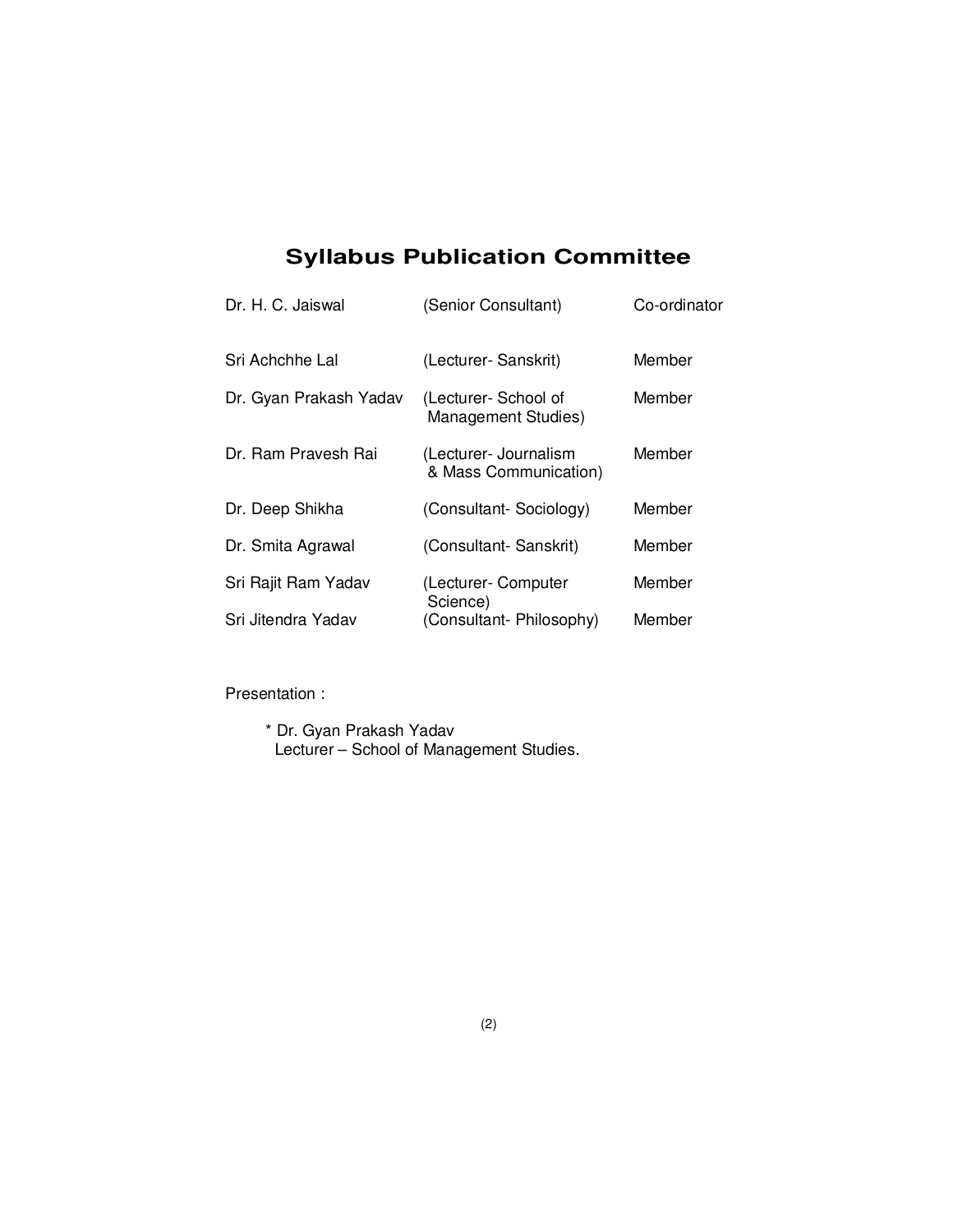The School of Management Studies was established with a view of imparting management education to persons of industry and fresh graduates. To achieve this objective following programs are available to the aspirants of management and commerce education.

#### **(A) Post Graduate Degree Programs:**

#### **1. Master of Business Administration (MBA):**

 MBA is a unique course in the sense that it is only for the working / experienced persons who have atleast 3 years of working /supervisory/ management experience in any public/private organization with not less than 50% marks at graduate level. The condition of 3 years experience can be relaxed if the candidate possess a post graduate degree or bachelor degree in any technical / professional stream other than BBA and BCA. The students has to undertake 4 papers in each semester till fifth semester. In the fifth semester any one of the specialization group out of HR, Marketing, production and Finance can be opted and in the sixth semester other than two compulsory courses student has to make a project or any industrial/management problems under a suitable academic /industrial guide.

#### **2. M.Com.:**

 This course is designed to give expertise knowledge of commerce at postgraduate level, having two years of min. and 4 years of maximum duration to pass the course. The eligibility for this programme is B.Com. The fee of the programme is 4200.00 p.a. and, Now this is offered in English and Hindi both medium.

#### **3. B.B.A. :**

 The Bachelor of Business Administration is designed and developed to give expertise in Management and other aspects of Business at undergraduate level, having 3 years of minimum and 6 years of maximum duration to pass the course. The eligibility of the course is 10 + 2 and fee is Rs. 6200/- p.a. The course is offered in only English medium.

#### **4. B. Com.:**

 The course is designed and developed to give expertise in accountancy and finance at Undergraduate level having 3 years of minimum and 6 years of maximum duration to pass the course. The Eligibility of the course is  $10 + 2$  and the fee is Rs. 1800.00 p.a. This course is offered in English and Hindi medium.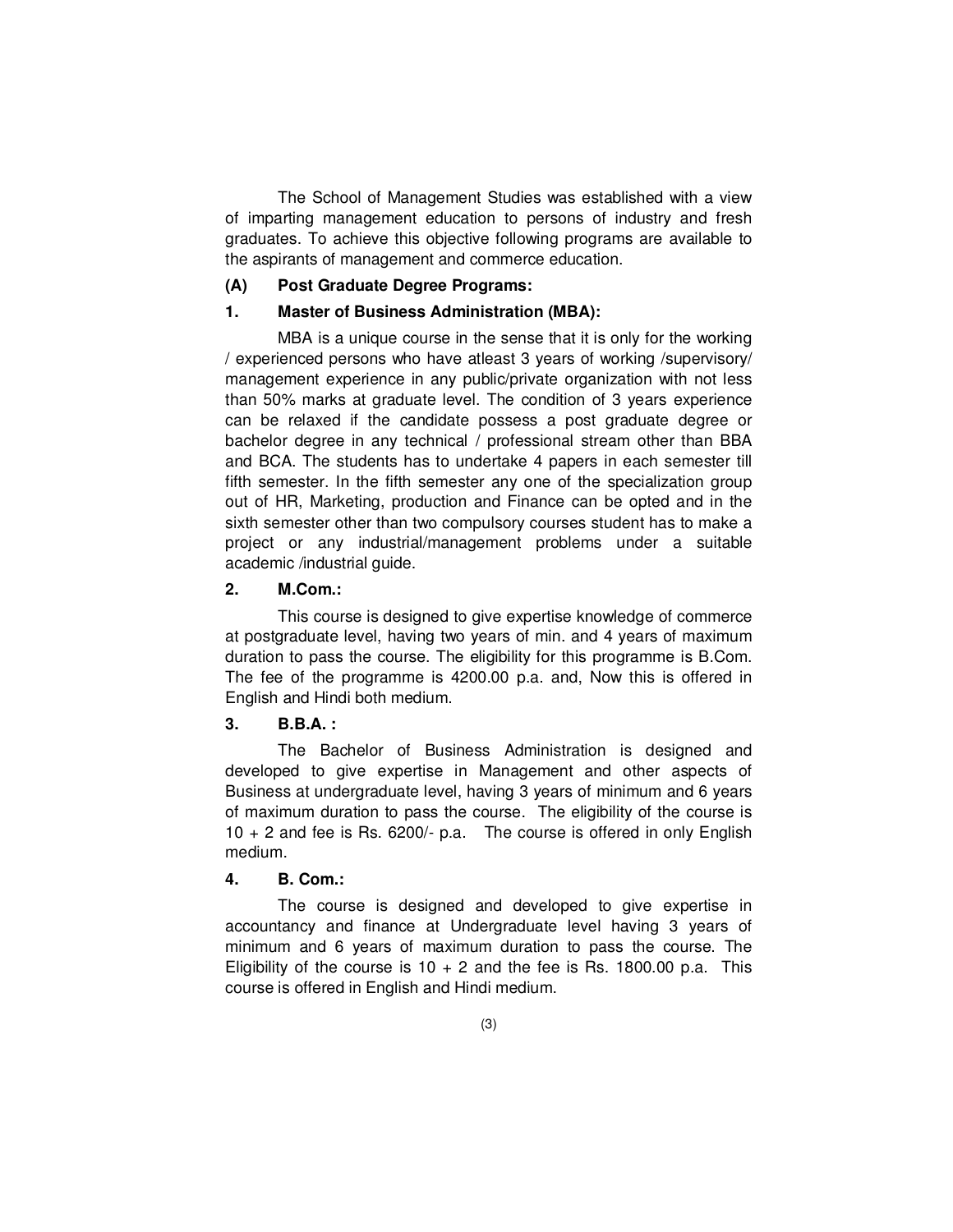#### **Post-graduate Diploma Programmes:**

 The school offers some of the PG Diploma courses which are specialized programmes in various functions of management.

#### **5. Post-graduate Diploma in Marketing Management:**

 This postgraduate diploma course is specially for the marketing aspirants. One of the unique features of this programme is provision of one day training programme, which involves training of the students regarding the practical situations in the market faced by the roles/ marketing executives and other personality development issues. The eligibility of the course in Graduation in any discipline. The duration of course is minimum one year and maximum Three years. The medium of course is English.

#### **6. Post-graduate Diploma in Human Resource Development:**

 This post-graduate diploma course is specially for the HR aspirants. The course acknowledges about the various important dimensions required to groom a HR personnel. The Eligibility of the course is Graduation in any discipline. The Duration of the course is Minimum one year and Maximum three years. The fee of the course is Rs. 4700/- p.a. and medium is English.

#### **7. Post-graduate Diploma in Financial Management:**

This post graduate diploma course is specially designed for the Finance aspirants. One of the unique feature of this programme is to throw light on various issues required for effective. Financial decision making. The eligibility of the course is graduation. The duration of the course is minimum one year and maximum three years. The fee of the course is Rs.3600/- p.a. and medium is English.

#### **8. Post-graduate Diploma in Production Management:**

 This post-graduate diploma course is specially designed for production and operations management aspirants. This programmes covers various issues required for effective decision making in managing the production and operations functions. The eligibility of the course is graduation in any discipline. The course duration is minimum one year and maximum three years. The fee of the course is Rs. 4700/-. The medium of course is English only.

#### **9. Post-graduate Diploma Course on International Marketing and E-Commerce:**

This course is also being run under the flagship of the school. The Eligibility of the course is graduation. The duration of the course is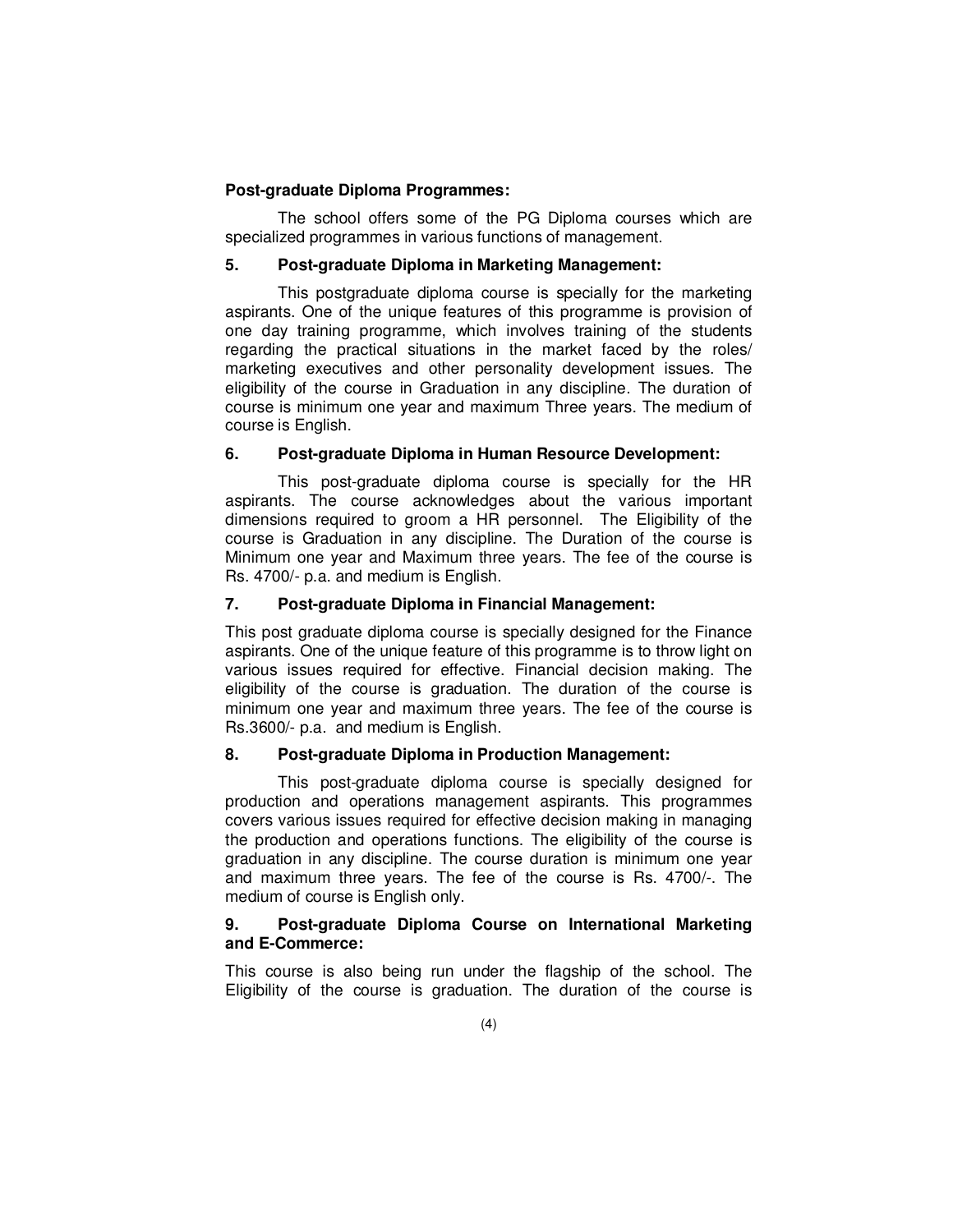minimum one year and Maximum 2 years. The fee of the course is Rs. 2500/- and medium is English.

#### **Certificate in Taxation and Export – Import Management:**

 The School offers a certificate programme in Taxation and Export-Import Management, which gives the knowledge for the practical oriented issues of taxation and Export-Import Duration of the course is Minimum 6 months and maximum  $1^{1/2}$  years. The eligibility of the course is 10 + 2 and fee is Rs.1700/-. The medium of the course is Hindi and English.

#### **Projects:**

 The project is an important component of the Entire program to provide an opportunity to the students for applying knowledge and skills acquired so far in theoretical papers to solve real life problems. These Individual Projects are given a high level importance so that students get fall opportunity in identifying the problems, solutions, and their effective implementation.

 The topic of the project will be decided by the students themselves with the consent of their respective supervisors and will be intimated to the university through the study centre coordinators within a month of beginning of the semester. The supervisor / guide should be a person with at least master degree holder in management or allied subject. It is essential for a candidate to attach a certificate from the project guide that he/she has guided the student on that topic/ title and the work done by the candidate is original to best of his knowledge and belief.

 Similarly a bio-data signed by the guide is to be attached in the project and a self declaration by the student is also to be attached by the candidate while submitting the two copies of project.

> **Dr. Nagendra Yadav**  Reader School of Management Studies UPRTOU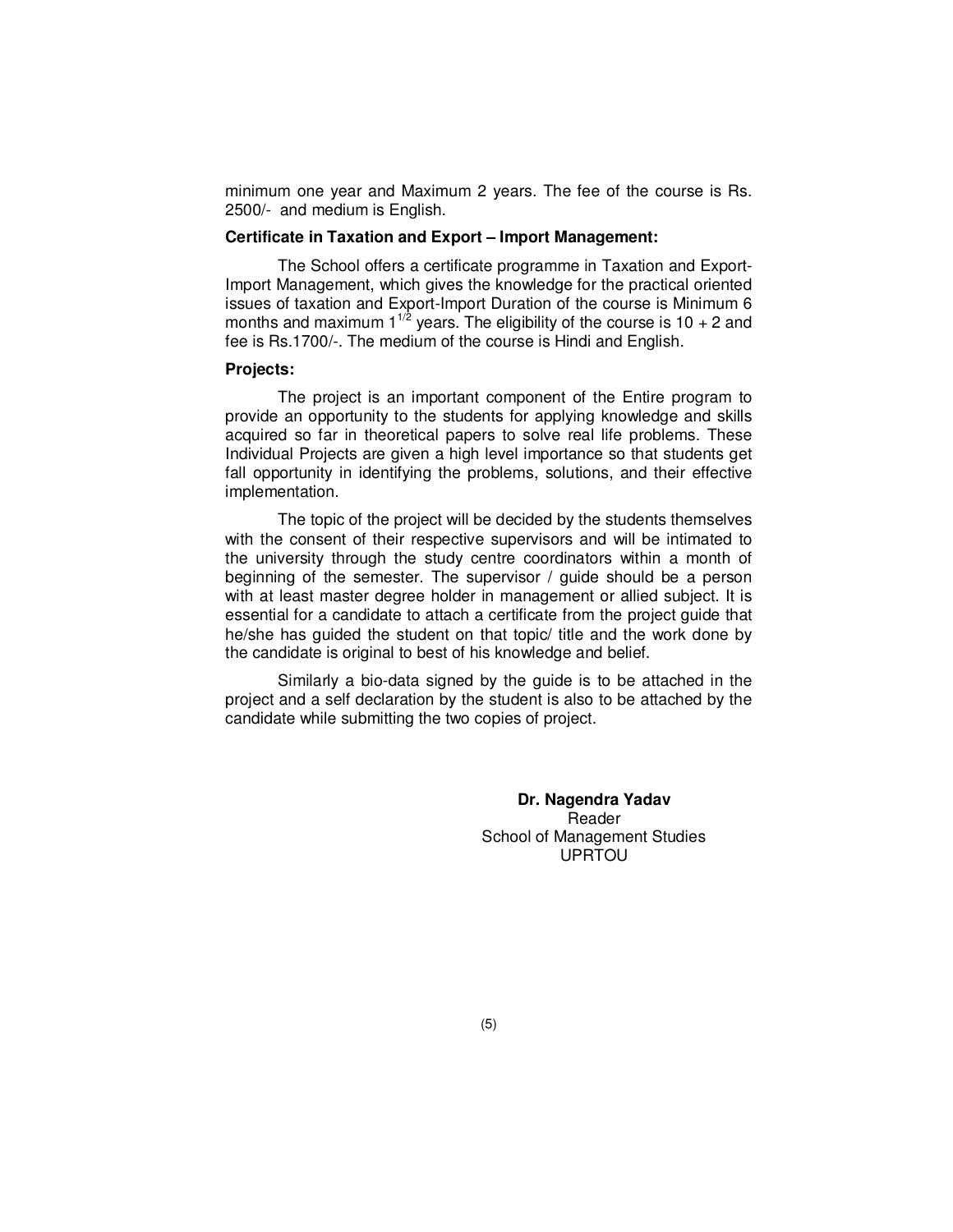## **Content**

| S.No.          | <b>Course</b> | Page No.   |
|----------------|---------------|------------|
| $\mathbf{1}$ . | M. COM.       | $1 - 44$   |
| 2.             | UGCOM.        | $45 - 104$ |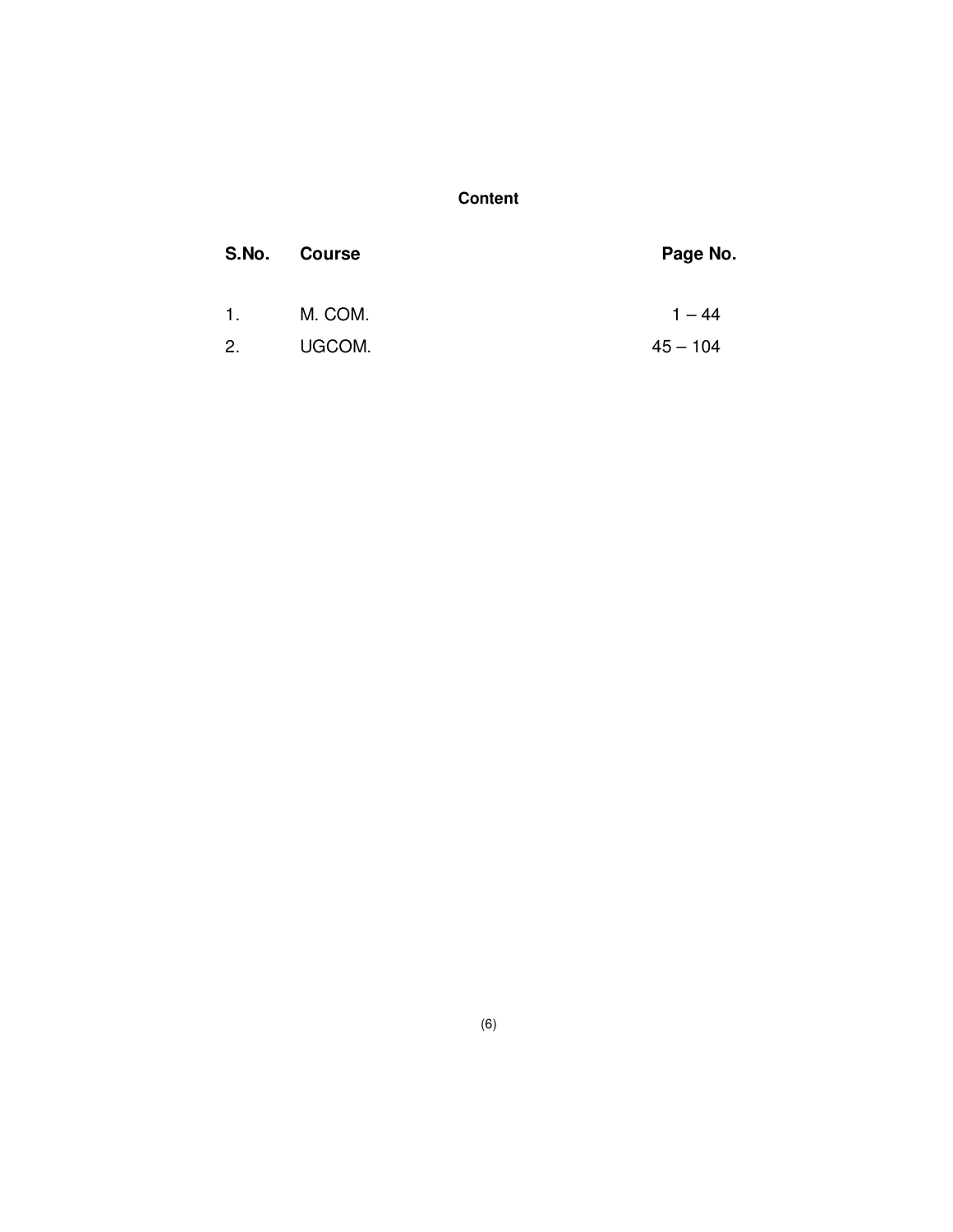#### **M.COM- 1.1**

## **BLOCK – I BASIC CONCEPTS AND FORMS OF BUSINESS ORGANISATION**

#### **UNIT-01: NATURE AND SCOPE OF BUSINESS-**

Human Activities, Business - Essential Features of Business, Objectives of Business, Business Distinguished from Profession and Employment, Classification of Business, Industry-Classification of Industry, Commerce - Trade, Aids to Trade. Organisation.

#### **UNIT-02 FORMS OF BUSINESS ORGANISATION-I**

Sole Trader Organisations - Main Features, Merits and Limitations, Partnership Form of Organisation Main Features, Classification of Partners, Partnership Deed, Merit and Limitations, Joint Hindu Family Firm, Company Form of Organisation- Main Features, Classification of Companies, Merits and Limitations, Cooperative Form of Organisation - Main Features, Classification of cooperatives, Merits and Limitations.

### **UNIT-03 FORMS OF BUSINESS ORGANISATION-II**

Requisites of an Ideal Form of Business Organisation, Comparison of Various Forms of Organisations, Criteria for the Choice of Organisation—Criteria at the Time of Starting a Business, Criteria at the Time of Expansion, Choice of Form of Organisation

#### **UNIT-04 BUSINESS PROMOTION**

An Entrepreneur — Entrepreneurship, Characteristics of an Entrepreneur, Functions of an Entrepreneur, Promotion- Distinction between Entrepreneur and Promoter, Types of Promoters, Promotion of Different Types of Organisations - Proprietary Concern, Partnership Firm, Joint Stock Company, Cooperative Society.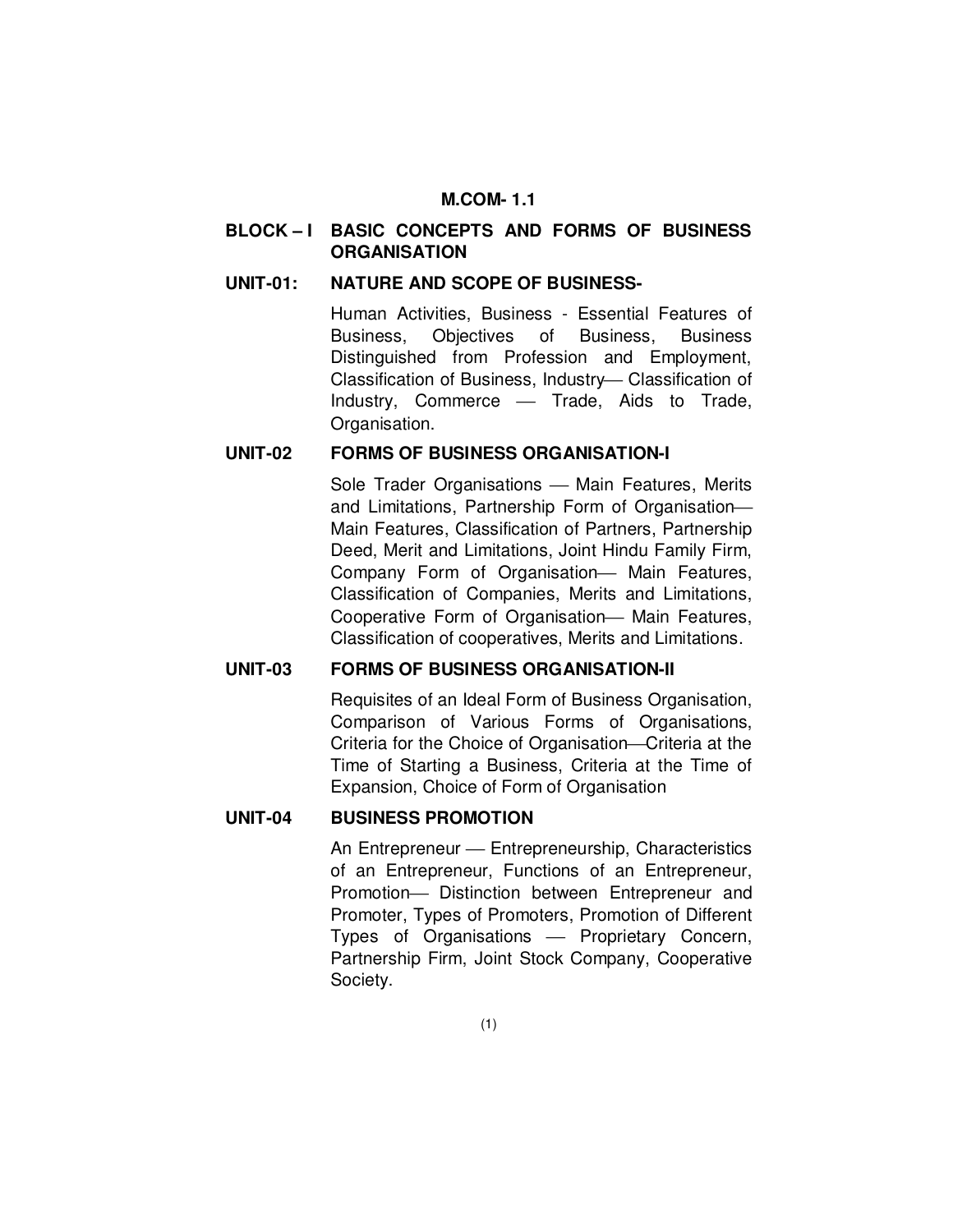#### **BLOCK – II FINANCE OF BUSINESS**

#### **UNIT-05: METHODS OF RAISING FINANCE-**

Need for and Importance of Finance, Types of Financial Needs- Fixed Capital and Working Capital, Long-term Capital and Short-term Capital, Capital Structure - Ownership Capital, Borrowed Capital, Meaning of Capital Structure, Factors Determining the Capital Structure, Methods of Raising Capital Issue of Shares, Issue of Debentures, Loans from Financial Institutions, Loan from Commercial Banks, Public Deposits, Retention of Profits, Trade Credit, Factoring, Discounting Bills of Exchange, Bank Overdraft and Cash Credit.

### **UNIT-06: SOURCES OF LONG-TERM FINANCE AND UNDERWRITING-**

Nature and Importance of Long-term Finance, Sources of Long-term Finance - Capital Market, Special Financial Institutions, Leasing Companies, Foreign Sources, Retained Profits, Underwriting.

### **UNIT-07: STOCK EXCHANGES-**

What is a Stock Exchange?, Functions of Stock Exchanges, Method of Trading on a Stock Exchange, Types of Dealings in a Stock Exchange, Some Important Terms, Listing of Securities on a Stock Exchange, Speculation and Stock Exchange, Factors Affecting Prices in a Stock Exchange, Advantages and Shortcomings- Advantage, Shortcomings, Regulation and Control of Stock Exchanges.

#### **BLOCK – III MARKETING**

#### **UNIT-08: ADVERTISING-**

Meaning of Advertising, Difference between Advertisement and Publicity- what is Publicity, How Does Advertisement Differ from Publicity? Objectives of Advertisement, Role of Advertising in the Society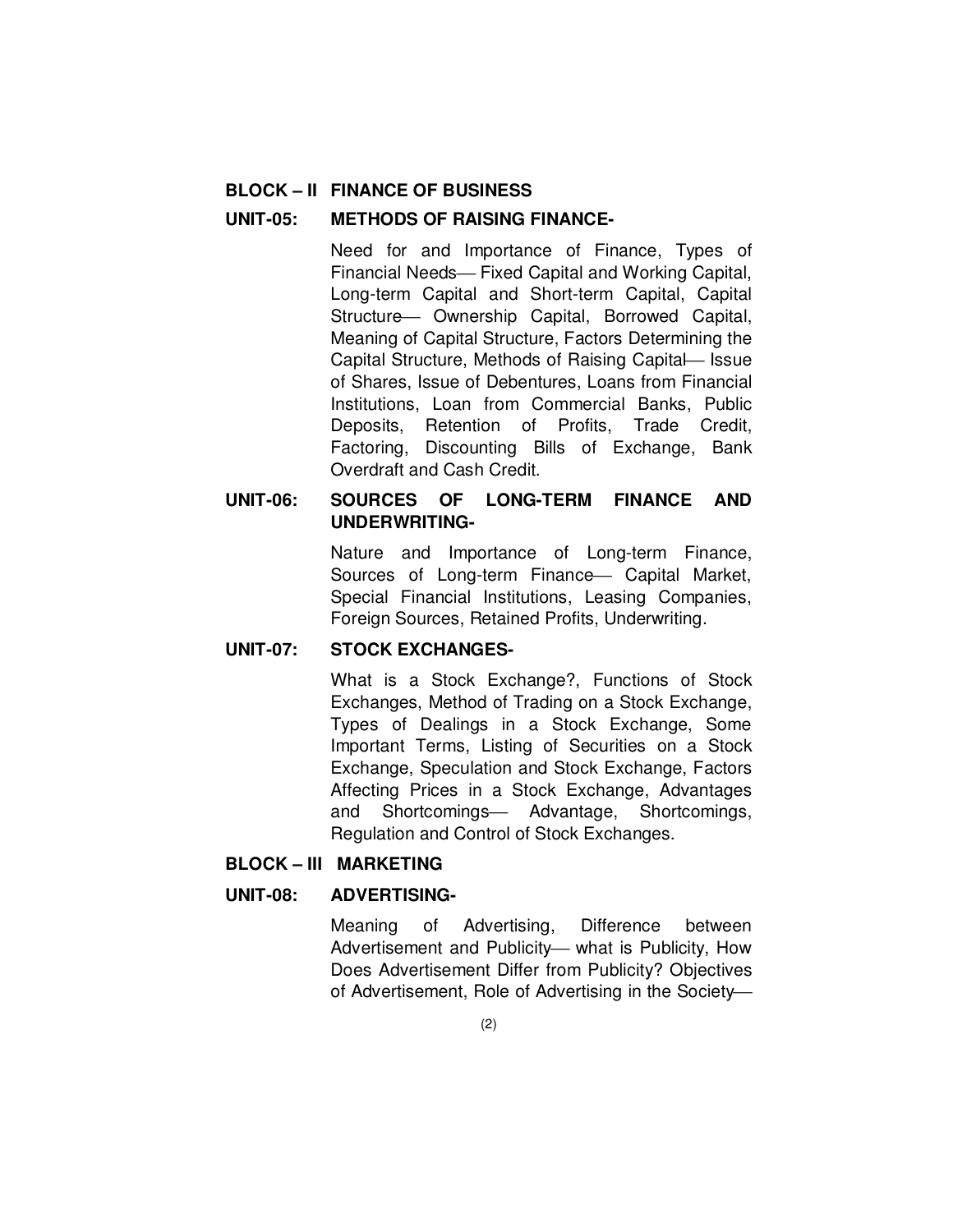Arguments Against Advertising, Arguments in support of Advertisement, Essentials of an Effective Advertisement, Features Relating to the Message, Features Relating to Consumer Reach.

#### **UNIT-09: ADVERTISING MEDIA-**

Meaning and Importance of Media, Types of Media and Their Characteristics- Press Media, Radio, Television, Outdoor Media, Direct Mail, Miscellaneous, Requisites of an Ideal Medium, Evaluation of Media, Role of Advertising Agencies.

## **UNIT-10: HOME TRADE AND CHANNELS OF DISTRIBUTION-**

Home Trade and Distribution System, What is a Channel of Distribution?. Functions of Channels of Distribution, Channels of Distribution Used Channels of Distribution used for Consumer Goods, Channels of Distribution used for Industrial Goods, Factors Influencing the Choice of Channel, Types of Middlemen- Functional Middlemen, Merchant Middlemen, Role of Middlemen.

### **UNIT-11: WHOLESALERS AND RETAILERS-**

Meaning of Wholesaler, Importance of Wholesalers, Types of Wholesalers, Functions of Wholesalers, Services of Wholesalers — Services to Manufacturers, Services to Retailers, Elimination of Wholesalers, Meaning and Importance of Retailing, Functions of Retailers, Services of Retailers, Fixed Shop Retailers- Small Scale Retail Shops, Large Scale Retail Shops.

### **UNIT-12: PROCEDURE FOR IMPORT AND EXPORT TRADE-**

Meaning of Foreign Trade, Types of Foreign Trade, Importance of Foreign Trade, Problems in Foreign Trade, India's Foreign Trade Performance, Regulations Governing Foreign Trade, Export Trade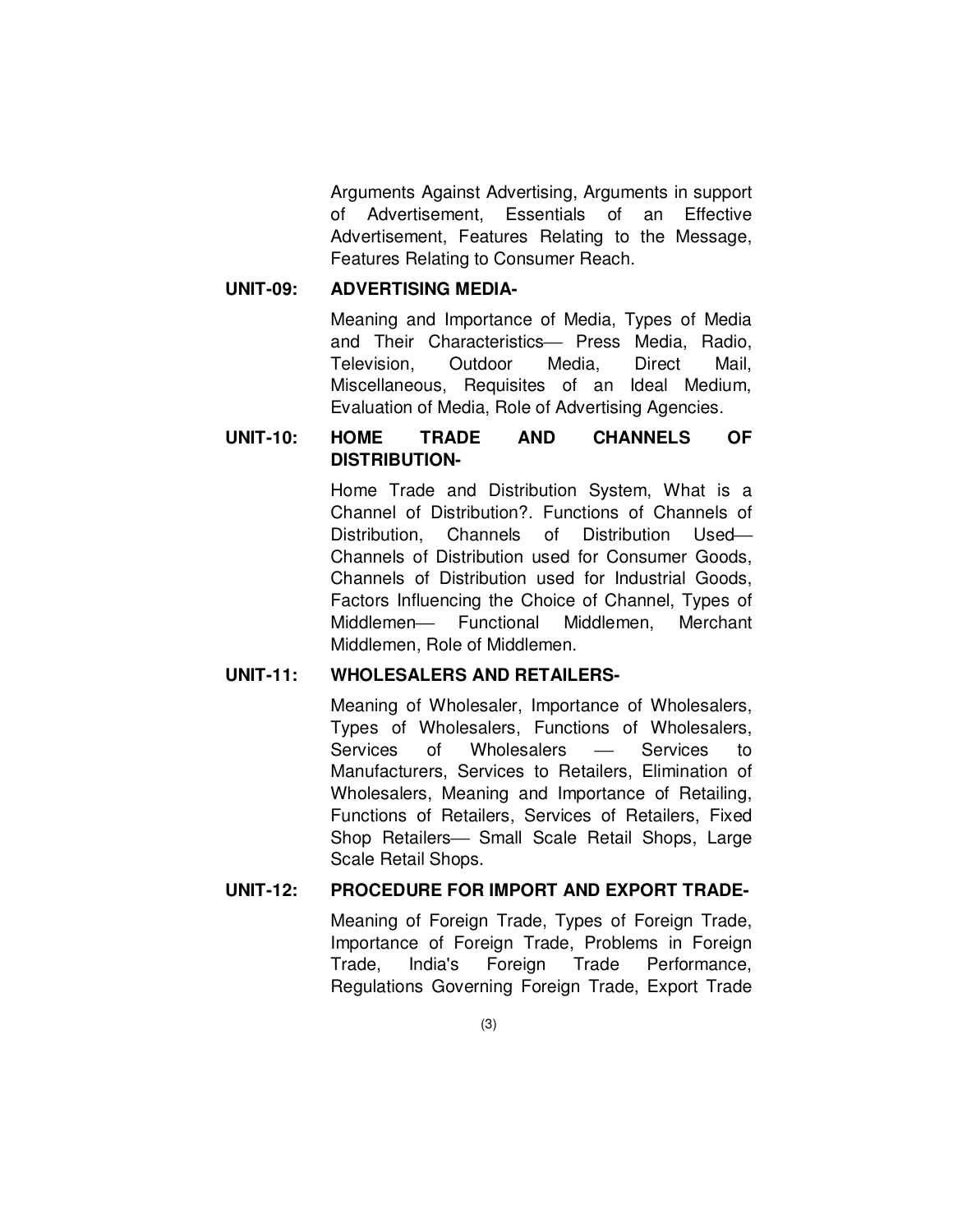Procedure, Import Trade Procedure.

#### **BLOCK - IV BUSINESS COMBINATION**

#### **UNIT-13: BUSINESS COMBINATIONS-I -**

Meaning of Combination, Causes of Business Combinations, Consequences of Business Combinations – Benefits of Business Combinations, Evils of Business Combinations, Control of Monopoly.

## **UNIT-14: BUSINESS COMBINATIONS-II -**

Types of Business Combinations - Horizontal Combinations, Vertical Combinations, Lateral Combinations, Diagonal Combinations, Circular Combinations, Forms of Combinations Associations, Federations, Consolidations.

#### **UNIT-15: FEASIBILITY OF BUSINESS -**

Meaning of Business, Need for Feasibility Study, Factors Determining the Feasibility of Business, Feasibility Reports - Technical Feasibility, Economic Feasibility, Financial Feasibility, Commercial Feasibility, Managerial Feasibility.

#### **BLOCK - V GOVERNMENT AND BUSINESS**

#### **UNIT-16: GOVERNMENT IN BUSINESS -**

Reasons Underlying Government Control over Private Business, Instruments of Government Control, Why Does the Government Participate in Business? Basic Reasons, Ideological Reasons, What is a Public Enterprise?, Features and Objectives of Public Enterprises, Performance of Public Enterprises, Contribution of Public Enterprises, Problems of Public Enterprises.

#### **UNIT-17: FORMS OF ORGANISATION IN PUBLIC ENTERPRISES -**

Departmental Organisation- Features, Merits, Limitations, Public Corporation- Features, Merits, Limitations, Government Company- Features, Distinction Between Government and Non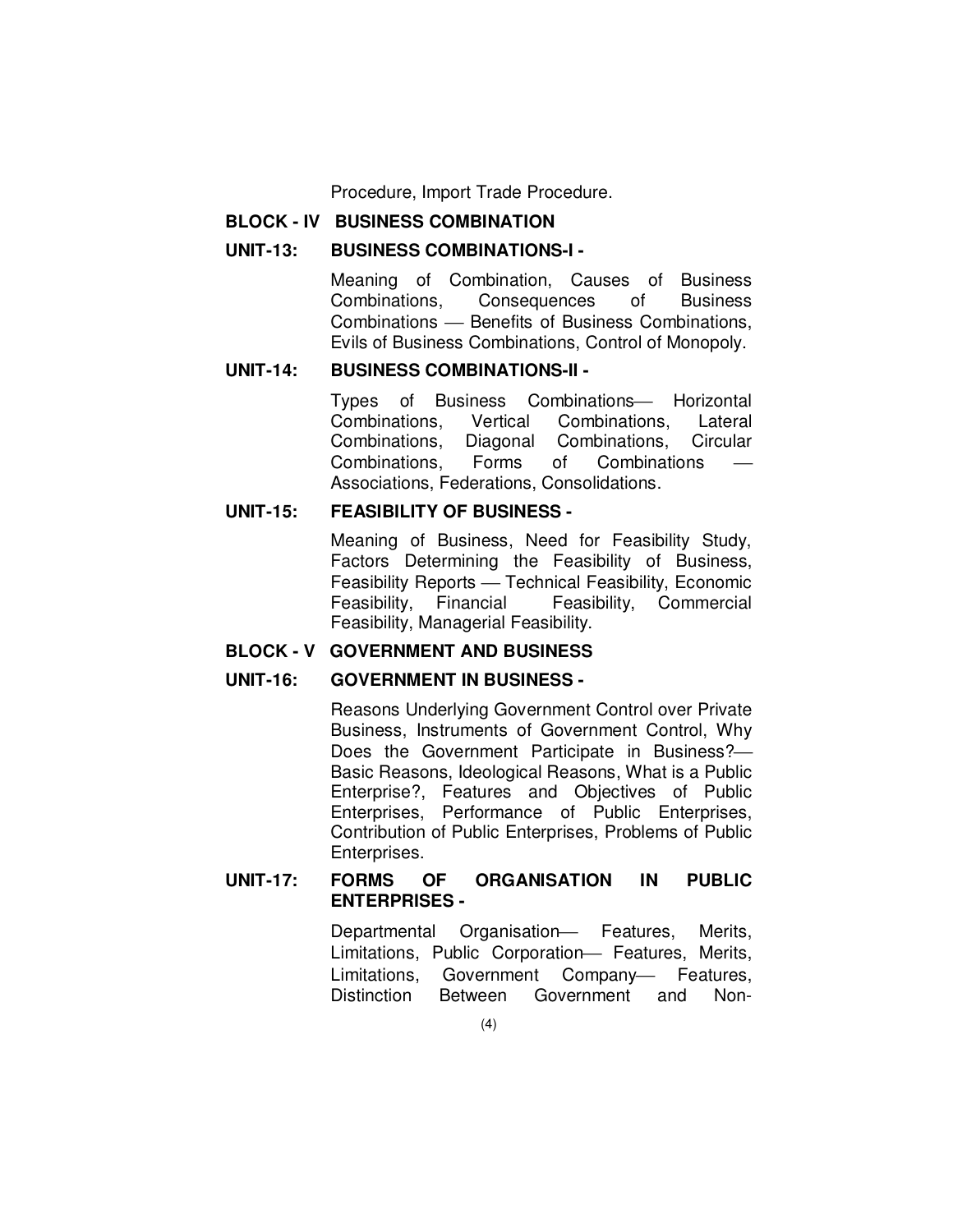government Companies, Merits, Limitations, Comparison of the Forms of Organisation.

### **UNIT-18: PUBLIC UTILITIES -**

Meaning of Public Utility, Features of Public Utility, Organisation and Management of Public Utilities, Pricing Policy of Public Utilities, Sales Policy of Public Utilities, Public Control and State Regulation.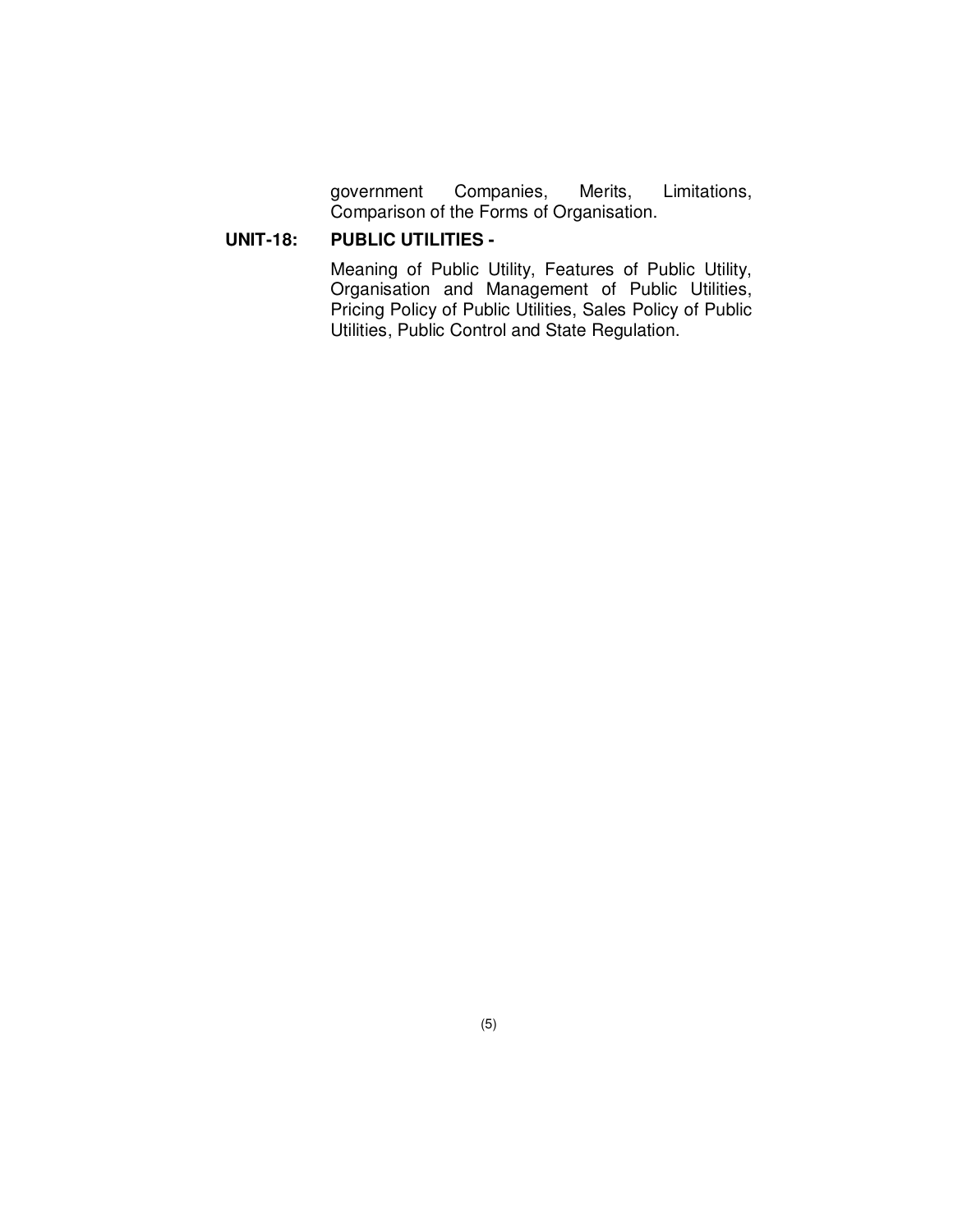## **M.COM.-1.2**

#### **Research Methodology for Management Decisions**

**BLOCK -1** 

**UNIT- 1 Importance of Research in Decision Making-** 

 Meaning of Research, Role of research in Important Areas, Process of Research, Types of Research.

**UNIT- 2 Defining Research Problem and Formulation of Hypothesis-** 

> Points to Ponder on Research Problem, Unit of Analysis, Time and Space Coordinates, Characteristics of Interest, Specific Environmental Conditions, and Research Problem as a Hypothesis Testing.

## **UNIT- 3 Experimental Designs –**

 Completely Randomized Design, Randomized Complete Block Design, Latin Square Design, Factorial Design, and Analysis of Covariance

### **BLOCK -2**

### **UNIT- 4 Method's and techniques of Data Collection-**

 Primary and Secondary Data, Methods of Collecting Primary data, Merits and Demerits of Different Methods of Collecting Primary data, Designing a Questionnaire, Presenting a Questionnaire, Editing of Primary data, Technique of Interview, Collection of Secondary data, Scrutiny of Secondary data

## **UNIT- 5 Sampling and Sampling Designs-**

 Advantages of Sampling over census, Simple Random Sampling, Sampling Frame, Probabilistic Aspects of Sampling, Stratified Random Sampling, Other methods of Sampling, Sampling design, Non Probability Sampling Methods.

### **UNIT- 6 Attitude Measurement and Scales –**

 Attitudes, Attributes and Beliefs, Issues in Attitude Measurement, Scaling of Attitudes, Deterministic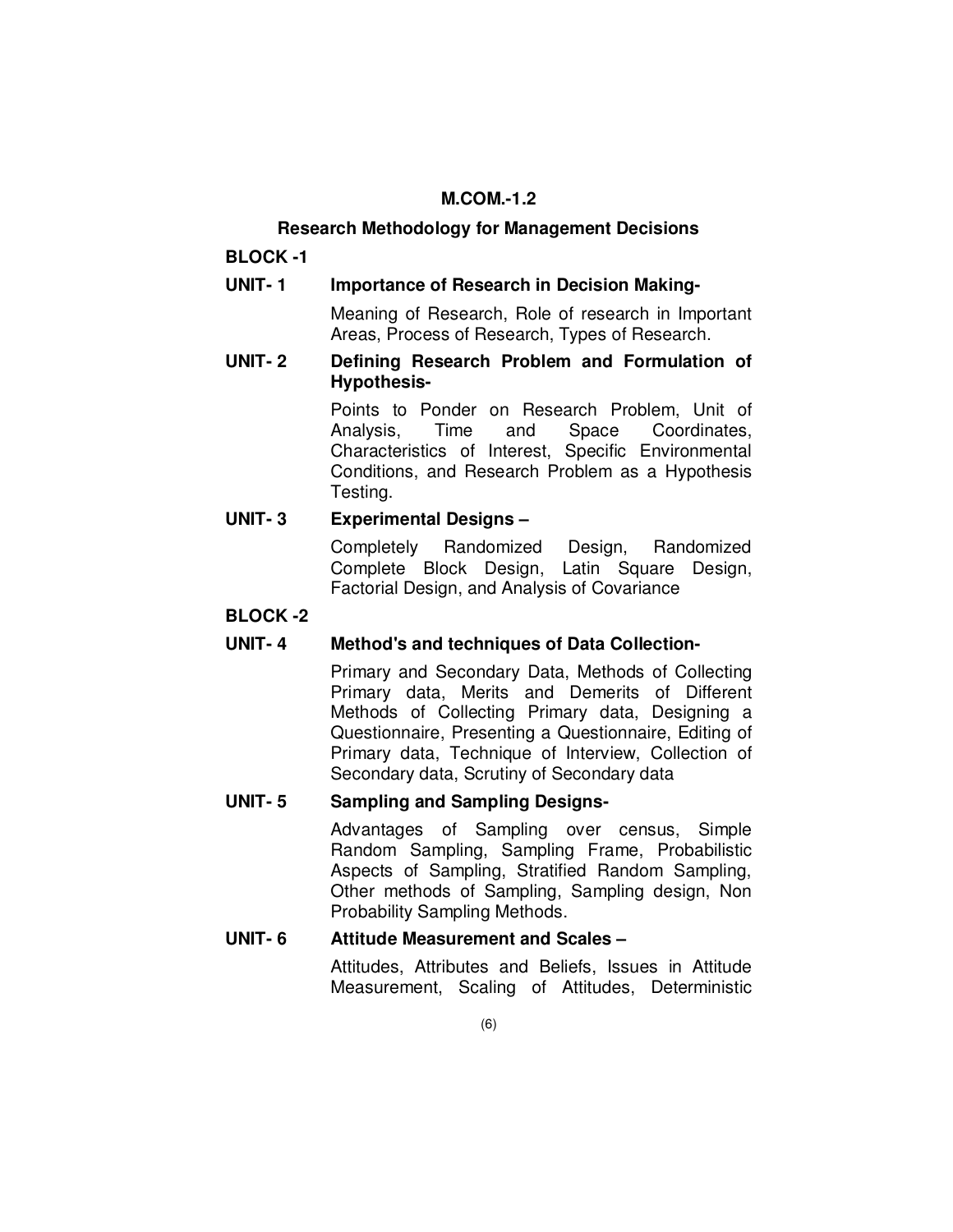Attitude Measurement Models: The Guttman Scale, Thurstone's Equal-Appearing Interval scale, The Semantic Differential Scale, Summative Models: The Likert Scale, The Q- short Technique, Multidimensional Scaling, Selection of an Appropriate Attitude Measurement Scale, Limitations of Attitude Measurement Scales

#### **BLOCK -3**

#### **UNIT- 7 Data Processing –**

 Editing, Coding and Classification of Data, Statistical Series, Table as Data Presentation Devices, Graphical Presentation of Data

**UNIT- 8 Statistical Analysis and Interpretation of Data : Non Parametric Test's –** 

> one sample Tests, Two Sample Tests, K Sample Tests

### **UNIT- 9 Multivariate Analysis of Data –**

 Regression Analysis, Discriminant Analysis, Factor analysis

### **UNIT- 10 Model Building and Decision-Making –**

 Models and Model Building, Role of Models in Managerial Decision-making, Types of Models, Objectives of Modeling, Model Building/ Model Development, Model Validation, Simulation Models.

### **BLOCK -4**

### **UNIT- 11 Substance of Report's-**

Proposal, Categories of Report, Reviewing the Draft.

### **UNIT- 12 Format's of Report's-**

 Parts of a Report, Cover and Title Page, Introductory Pages, Text, Reference Section, Typing Instructions, Copy reading, Proof Reading

## **UNIT- 13 Presentation of a Report –**

 Communication Dimensions, Presentation Package, Audio-Visual Aids, Presenter's Poise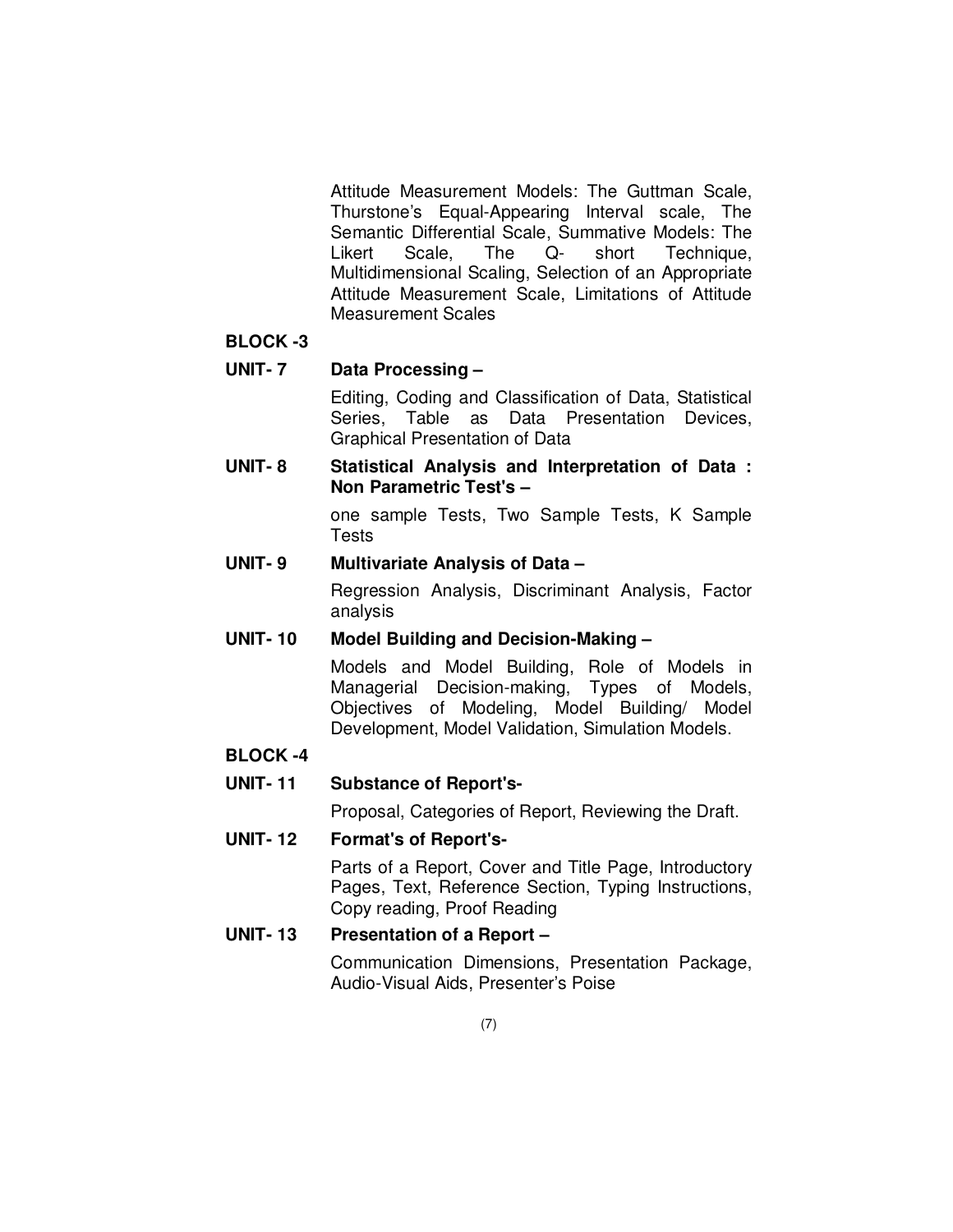## **M.COM.-1.3**

### **Economic and Social Environment**

## **BLOCK -1**

## **UNIT- 1 Economic Environment of Business –**

Environment of Business, Some Basic Propositions, Economic Environment, Critical Elements, Indian Economic Environment, Economic Environment and Business Management, Economic and Non-economic Environment: The Interaction Matrix.

## **UNIT- 2 Socio-Cultural and Politico Legal Environment–**

Sociological Environment, Critical Elements, Understandings the Sociological Environment Of Business, Social Responsibility of Business, Social Responsibility of Business: The Indian Dilemma.

## **UNIT- 3 Politico Legal Environment –**

Some Critical Elements, Indian Industrial strategy: Government View, Government Machinery for Indian Industrial Economy, Understanding the Legal Environment of Business

### **BLOCK -2**

## **UNIT- 4 Structural Dimension of Indian Economy-**

Economic Growth and Development, Indian Economic Growth Experience, Basic Structural Change in the Economy, India's Saving and Investment: Trends and Components, India's Monetary and Price Trends, Other Structural Dimensions, Demographic Trends and Structure.

## **UNIT- 5 Structure of Indian Economy –**

Industrial Growth Experience: An Overview, Industrial Changes in the Indian Industry, Ownership Pattern of the Industrial Sector

## **UNIT- 6 Public Sector in India –**

Objectives and Scope of Public Sector, Structure and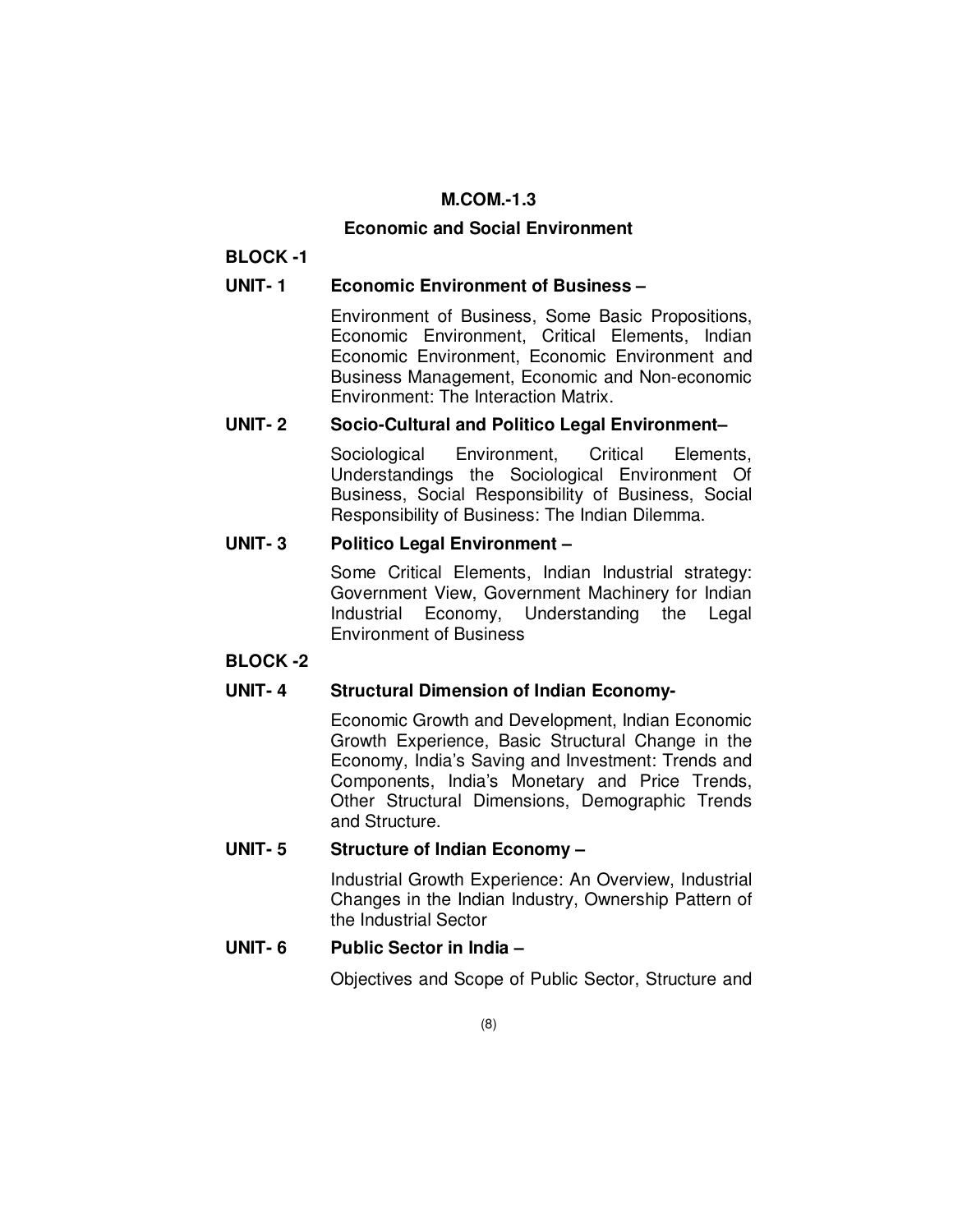Growth of Public Sector, Working of Public Sector, Performance of Public Sector

#### **UNIT- 7 Private Sector in India –**

Nature and Scope of the Private sector on India, Growth and Structure of the Private sector on India, Problems and Prospects of the Private sector on India.

### **UNIT- 8 Small Scale Industry in India –**

Definition of Structure of SSI and Data Sources, Industrial Policy for Small Scale Industry, Institutional Infrastructure for SSI, Policies and Programmes for SSI, Growth of Small Scale Industry in India, Small Scale Industry: Problems and Prospects.

#### **UNIT- 9 Sickness in Indian Industry –**

Meaning of Industrial Sickness, Overview of Industrial Sickness in India, Factors Responsible for Industrial Sickness, Measure to Tackle Industrial Sickness.

#### **BLOCK -3**

### **UNIT- 10 Planning Gould and Strategies –**

Long Term Goals in Planning, Planning Strategies Adopted in Various Plans, Three Major Strategies Adopted Since 1956.

#### **UNIT- 11 Evolution Industrial Policy –**

Industrial Policy of 1948, Industrial Policy of 1956, Industrial Policy Statement, 1977, Industrial Policy of 1980.

## **UNIT- 12 Regulatory and Promotional Policy Frame work –**

 Industrial Licensing, Control of Large or Dominant Firms, Foreign Investment Control, Public Sector Enterprise Preferences, Small Scale Industry, Industrial Location, Administered Prices, Taxation, Impact of Regulatory Framework on Industrial Structure and Performance.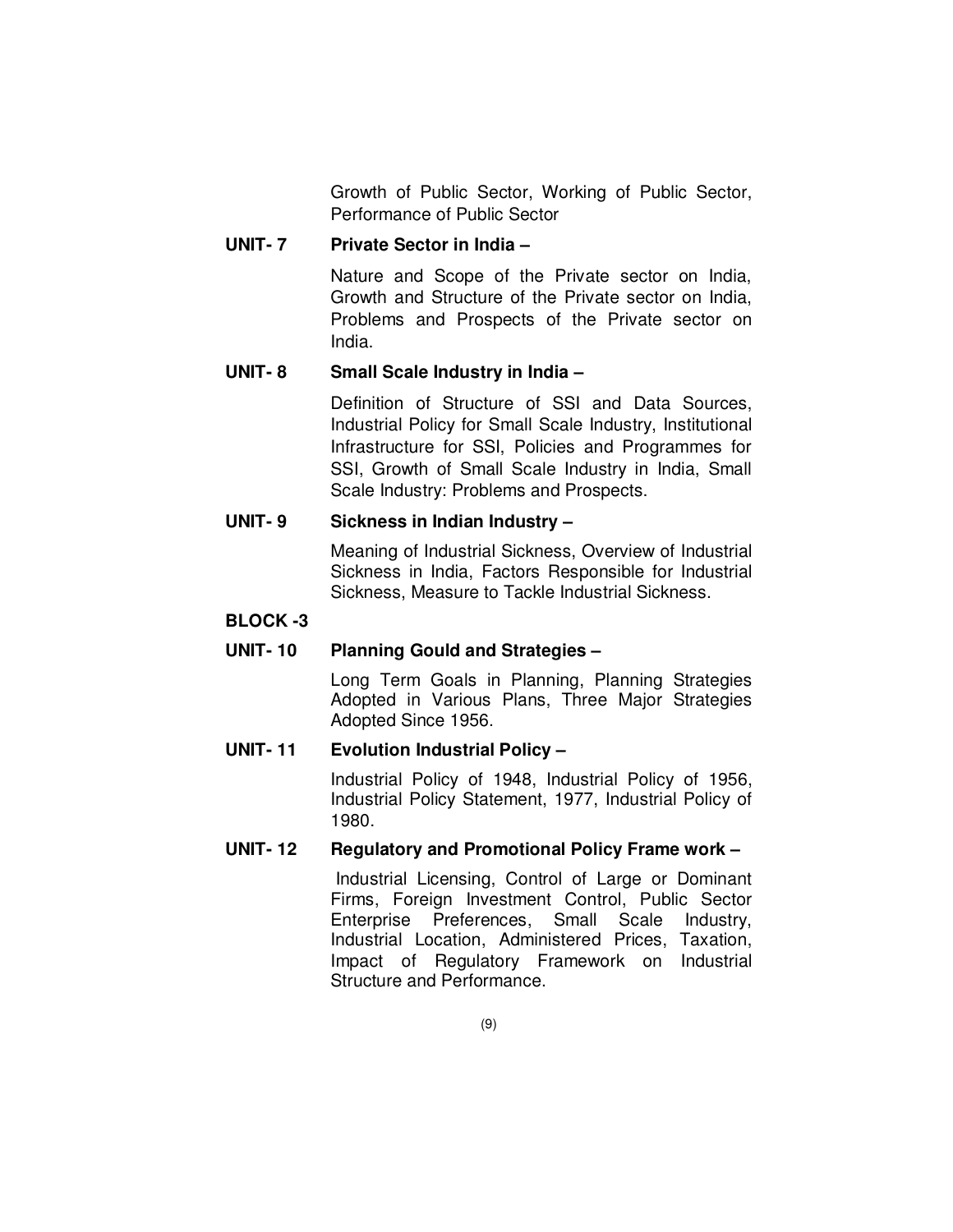## **BLOCK -4**

### **UNIT- 13 India's Foreign Trade**

India's Foreign Trade: Trends, India's Foreign Trade: Composition, India's Foreign Trade: Direction.

#### **UNIT- 14 India's Balance of Payment's –**

Financing Payments Deficits: The International Monetary System and Special Drawing Rights, Importance of Balance of Payments, India's Balance of Payments:1950-51 to 1996-97,Exchange Rate and Balance of Payments :Rupee Convertibility, India's Balance of Payments: Viable or Vulnerable

### **UNIT- 15 India's Export Import Policy –**

India's Exim Policy: A Backdrop, The Foreign Trade Regime: Analytical Phases and Changes over Time, India's Exim Policy: Phases of Changes, India's Import Regime(1950-89) : Major Features, Export Policies and Incentives(1950-89), EXIM Policies in the 90s, Trade Policy Reforms, Export-Import Policy (1997-2002).

### **UNIT- 16 Foreign Capital and Collaboration's –**

Merits of Foreign Capital, Foreign Investment Policy in India: An overview, Foreign Investment Policy 1948-1990, Trends in Foreign Investment and Collaborations:1948-1990, Foreign Investment Policy: 1991 Onwards, Foreign Investment & Collaborations in the 90s,

### **UNIT- 17 India's External Debt –**

External Debt: Scope and Classification, India's External Debt: Methodological Issues, External Assistance to India: Authorisation and Utilization (1950/51-1988/89), Sources of External Assistance, External Debt in the 90s, Debt service Payment External Debt: International Comparisons, External Debt and Debt Serving Burden: A Comment.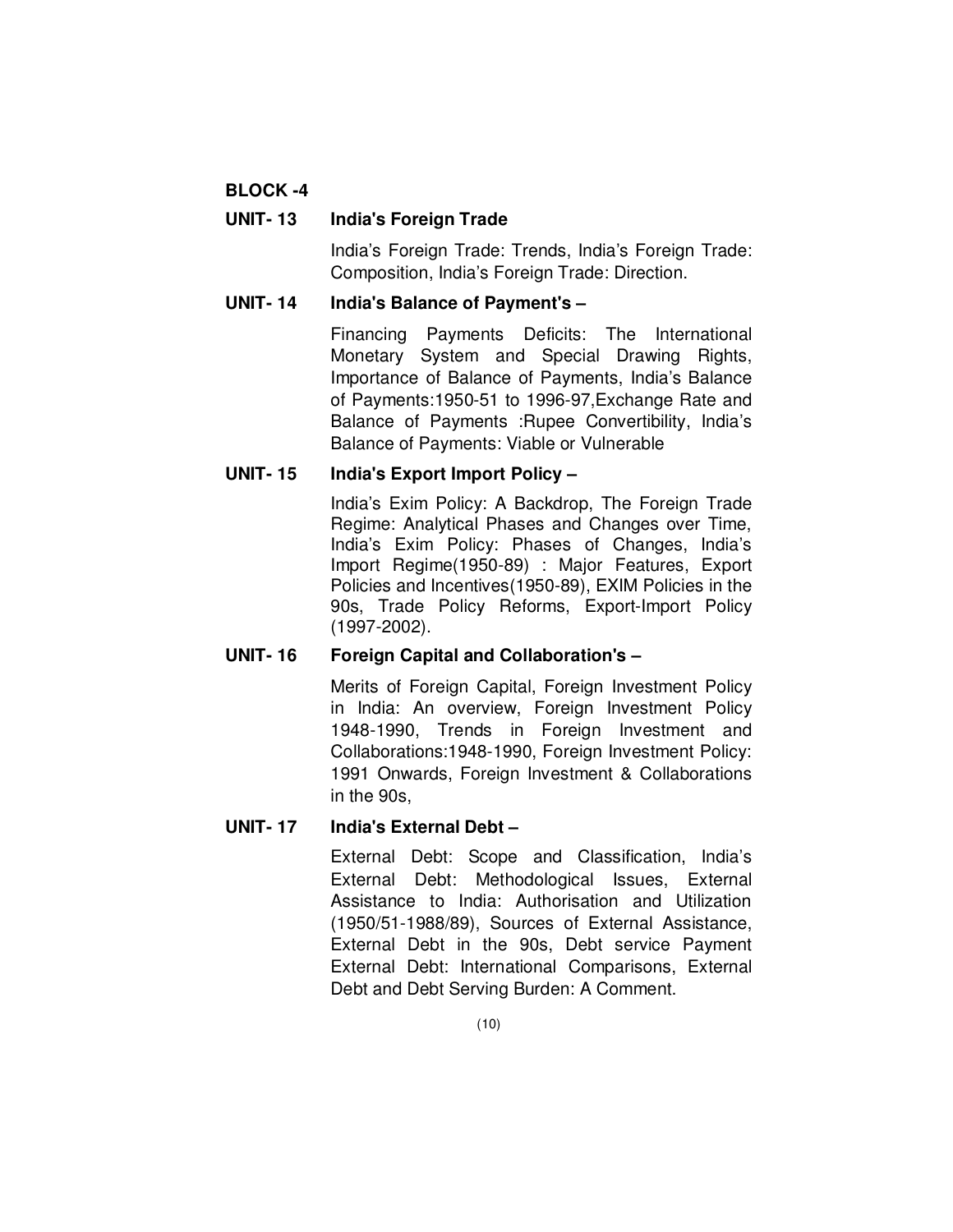## **BLOCK -5**

#### **UNIT- 18 Industrial Policy 1991-**

Backdrop, Industrial Licensing, Foreign Investment, Public sector Policy MRTP Act, Impact of Industrial Policy: Initial Trends.

## **UNIT- 19 Economic Reform's Liberalization, Globalization and Privatization –**

Liberalization, Globalisation, Privatisation, Liberalization Globalisation Privatisation: To Work for A Common goal, Review of Economic Reforms Related to Liberalization, Globalisation and Privatization.

### **UNIT- 20 Financial Sector Reform's –**

Basic Functions of Money, Indian Financial System, Financial Reforms.

#### **UNIT- 21 Fiscal Sector Reform's –**

Domain of Public Finance, Public Finance Theory: Basic Concepts, India's Fiscal Economic Reforms and Growth Rate of GDP Policy, Tax Reforms.

## **UNIT- 22 Economic reform's and Social –**

Economic Reforms and Growth Rate of GDP Policy, Economic Reforms and Control of Inflation, Economic Reforms and their Impact on Poverty, Economic Reforms and Employment, Economic Reforms and Foreign Investment, Economic Reforms and India's External Debt, Economic Reforms and Multinational Corporations, Economic Reforms and India's Foreign Trade, Neglect of Agriculture- The Major sin of Economic Reforms, Economic Reforms and Social Security.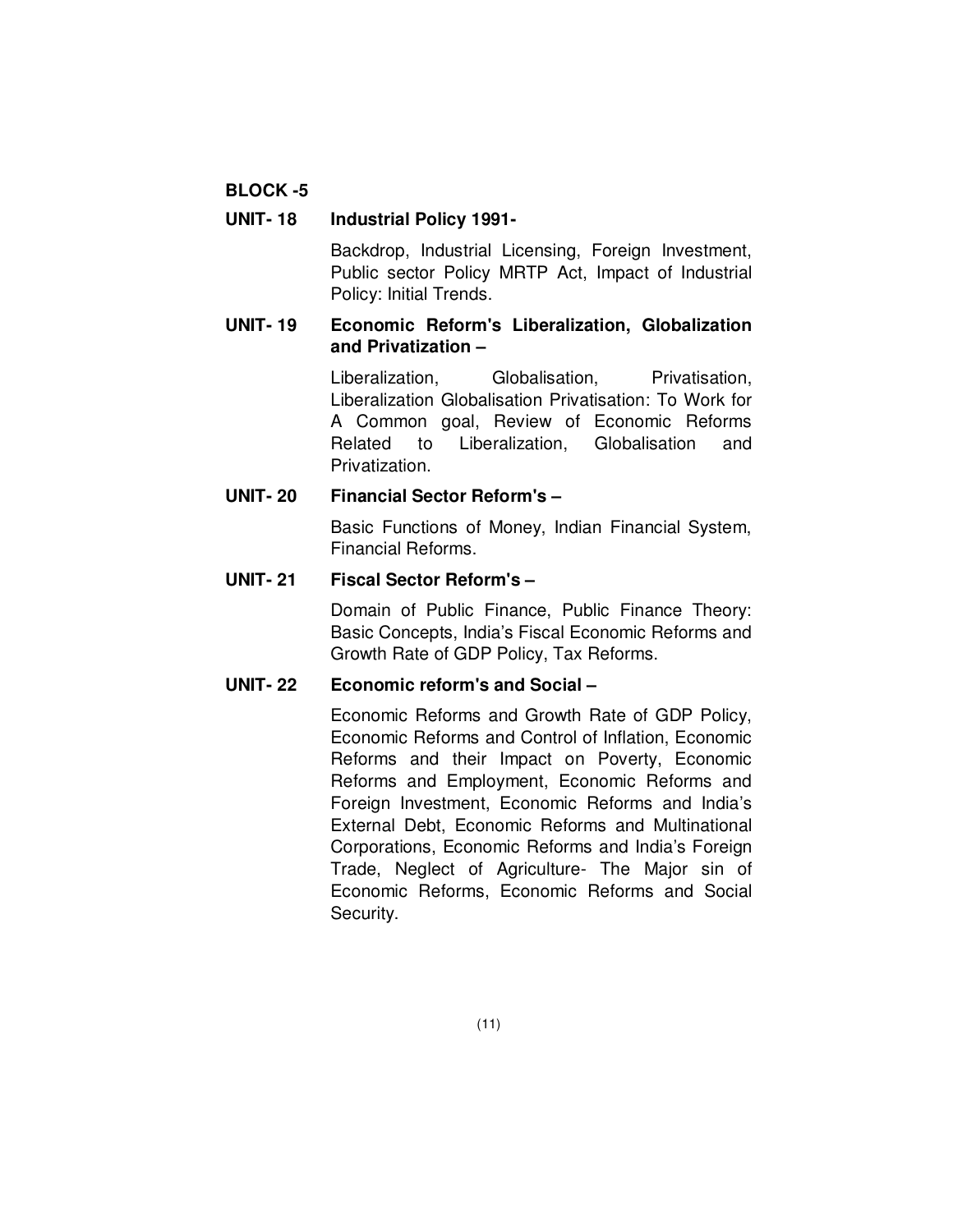## **MCOM-2.1**

#### **Accounting and Finance for Manager's**

### **BLOCK -1**

### **UNIT- 1 Accounting and it's Function's-**

Scope and Emerging Role of Accounting, Accounting as an Information system, Role and Activities of an Accountant, Accounting Personnel, Nature of accounting Function, Organisations for Accounting and Finance

#### **UNIT- 2 Accounting Concept's and Standard's –**

Accounting Framework, concept and Standards, Changing Nature of GAPP, Attempts Towards Standardization and Accounting Standards in India

### **UNIT- 3 Accounting Information and its Application's**-

Purposes of Accounting Information, Accounting and Control in Organisations, Profit and Case Balance Distinguished, uses of Earnings Information and uses of Balance Sheet.

#### **BLOCK-2**

### **UNIT- 4 Construction and Analysis of Balance Sheet-**

Conceptual Basis of a Balance Sheet, Constructing a Balance Sheet, Form and Classification of Items

#### **UNIT- 5 Construction and Analysis of Profit and Loss Account-**

The linkage between Profit and loss account and Balance Sheet, Measurement of Income, Preparation of Profit and Loss account, indirect Expenses, Methods of Depreciation, Form of Profit and Loss account, Cost of goods sold, Methods of Inventory valuation, Gross Profit, Operating profit, Net profit

### **UNIT- 6 Construction and Analysis of Fund Flow Statement-**

Working Capital and its Need, Determining working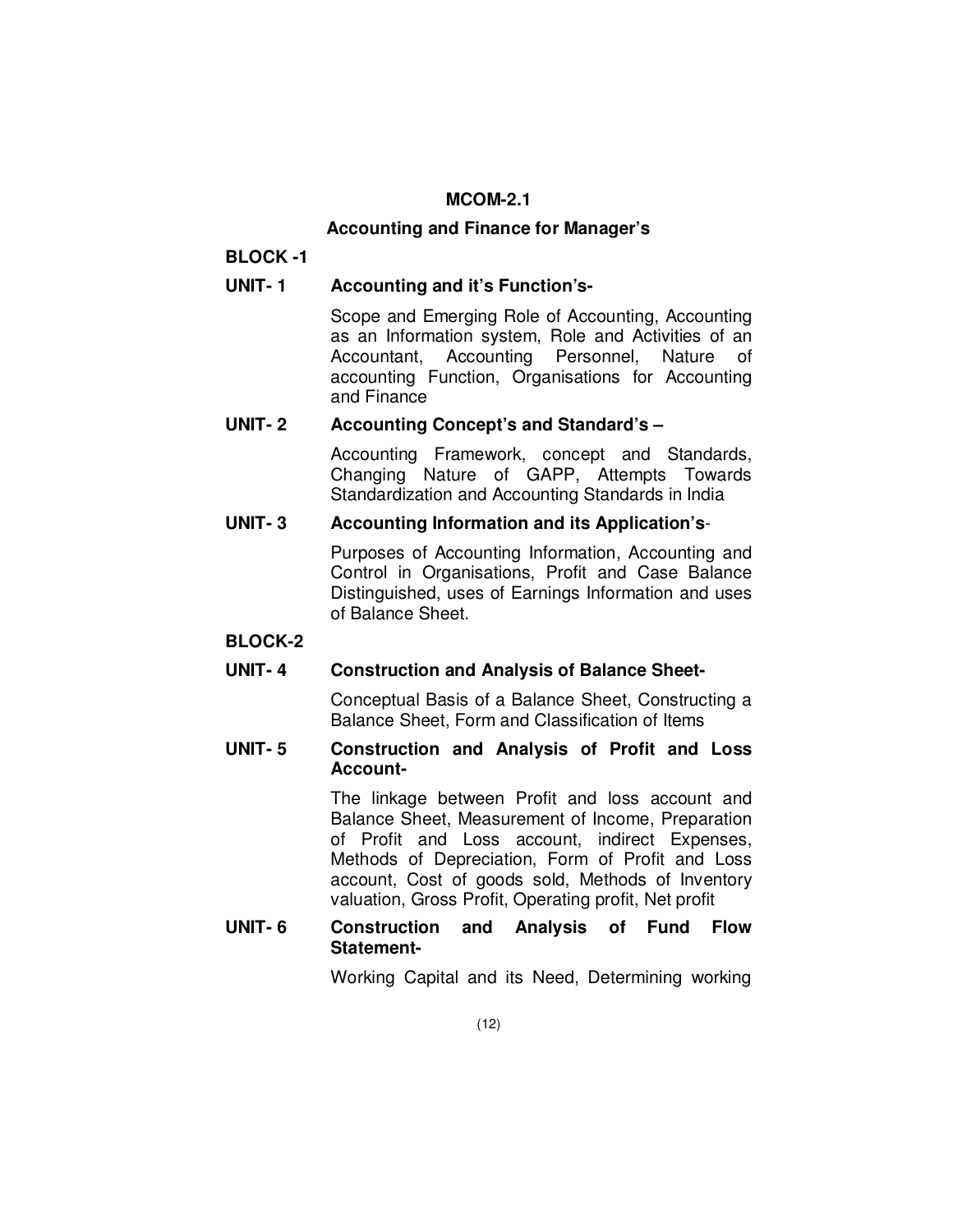Capital Requirements, Sources of funds, Uses of Funds, Factor Affecting Fund Requirements, Analysing Change in Working Capital, Fund Flow Statement.

#### **BLOCK- 3**

### **UNIT- 7 Understanding and Classifying Cost's**-

Cost accounting, costs, Elements of Cost, Components of Total Cost, Cost sheet, Classification of Costs, some other concepts of Costs.

#### **UNIT- 8 Absorption and Marginal Costing-**

Absorption Costing, Marginal Costing, Absorption Costing and Marginal costing: Differences, Marginal cost, Segregation of Semi-Variable Costs, contribution, Break even analysis, Utility of Marginal costing, Limitations.

#### **UNIT- 9 Cost-Volume Profit Analysis-**

Meaning, Interplay and Impact of Factors on Profit, Profit Graph, Cost Segregation, Marginal cost and Contribution.

### **UNIT- 10 Variance Analysis**-

Meaning of Variance, Cost Variances, Direct Material variances, Direct Labour Variances, Overhead Variances, Sales Variances, Control of Variances, Variance Reporting.

### **BLOCK- 4**

### **UNIT- 11 Ratio Analysis-**

Classification, The Norms For Evaluation, Computation and Purpose, Managerial Uses of the Primary Ratio.

### **UNIT- 12 Leverage Analysis-**

Concept, Measures, and Effects of Financial Leverage, Operating Leverage, Combined Leverage, Financial Leverage and Risk.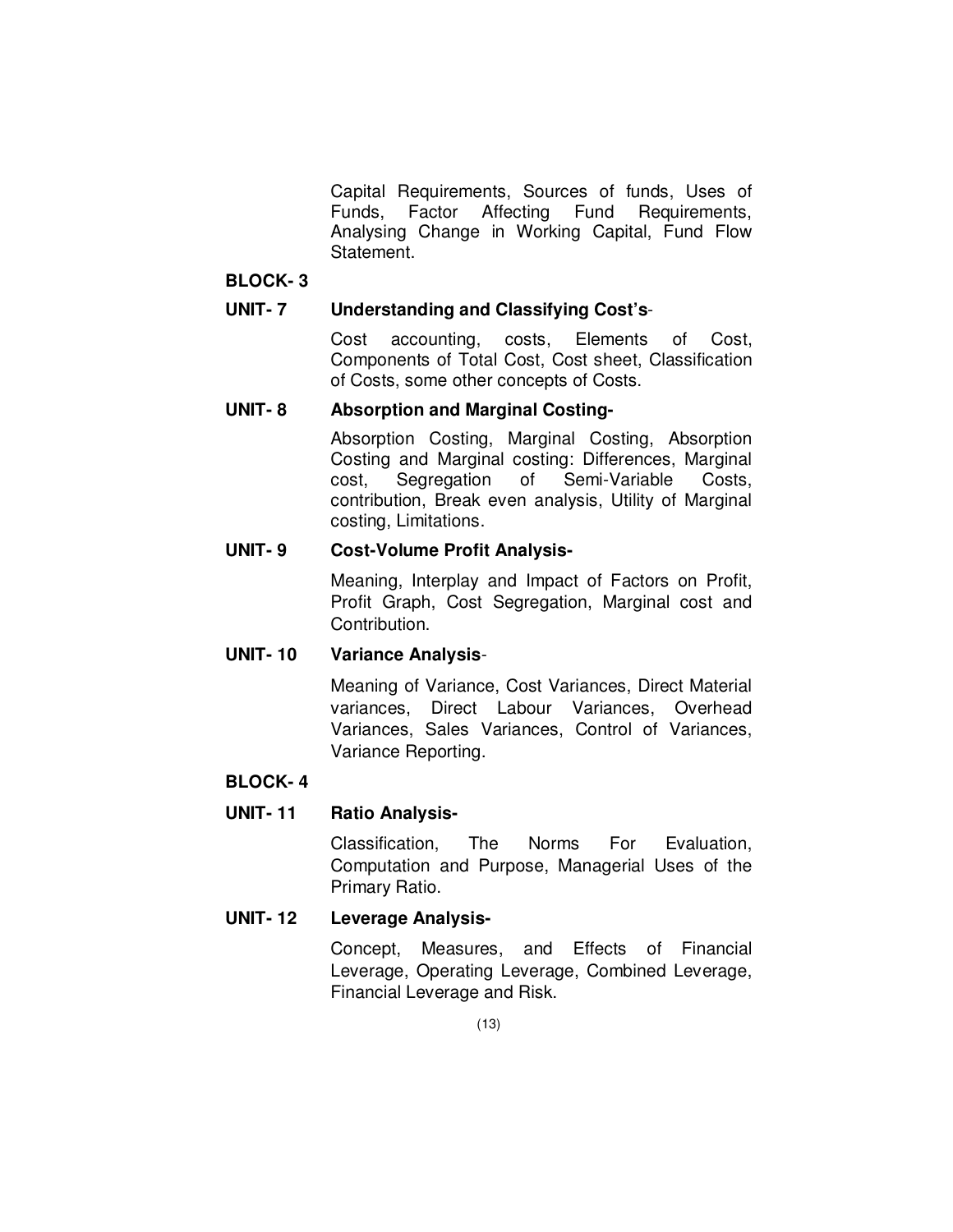#### **UNIT- 13 Budgeting and Budgetary Control -**

#### **UNIT- 14 Investment Appraisal Methods-**

Types of Investment Proposal, Need of Appraisal, Project Report, Methods of Appraisal, Depreciation, Tax and Inflows, Cost of Capital, Limitations of Investment Appraisal Techniques.

#### **BLOCK- 5**

#### **UNIT- 15 Management of Working Capital-**

Significance of Working Capital, Operating Cycle, Concepts of Working Capital, Kinds of Working Capital, Importance of Working Capital Management, Determinants of Working Capital Needs, Approaches of Managing Working Capital, Measuring Working Capital, Working Capital Management Under Inflation, Efficiency Criteria.

#### **UNIT- 16 Managing Cash Needs-**

Need of Cash, Determining Optimal Cash Balance, Cash Management, And Cash Budgeting

#### **UNIT- 17 Capital Structure-**

Meaning Features of an Appropriate Capital Structure, Determinants of Capital Structure.

#### **UNIT- 18 Dividend Revision**-

Forms of Dividend, Dividend Policy, Role of Financial Manager, Role of Board of Directors, Factors Affecting Dividend Decision.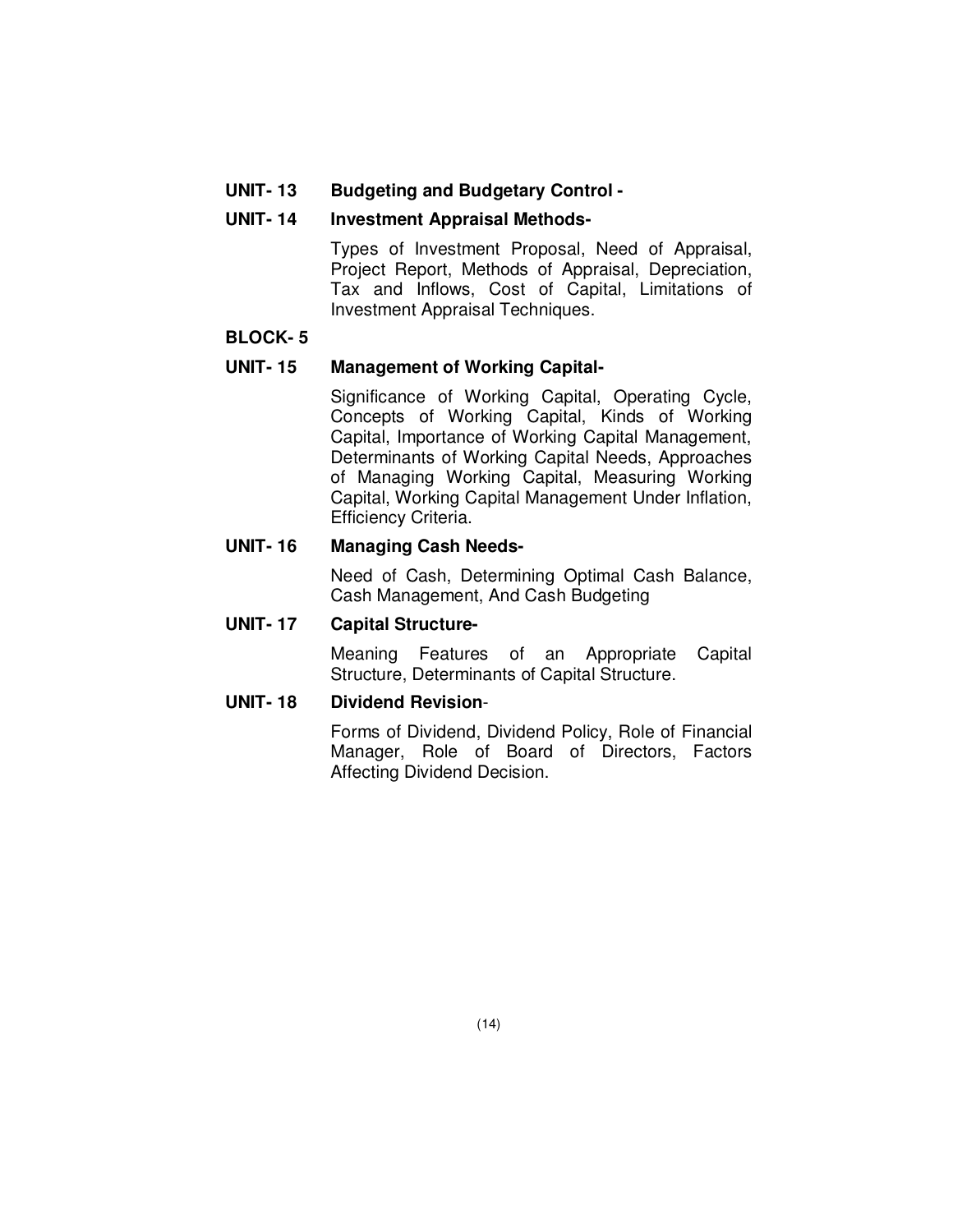#### **MCOM-2.2**

#### **Marketing for Management**

## **BLOCK -1**

## UNIT-1 **Introduction to Marketing-**

Meaning of Marketing, Marketing Mix, and Marketing Strategy.

## **UNIT- 2 Marketing in a Developing Economy –**

Marketing at Different levels of Economic Development, Relevance of Marketing in Developing Economy, Areas of Relevance, and The Relevance of Social Marketing

### **UNIT- 3 Marketing for Services –**

The Concept of Services, Reasons for Growth of the Service Sector, Characteristics of Services, Elements of Marketing Mix in Service Marketing, Product Pricing, Promotion, Distribution, People, Physical Evidence and Process.

## **BLOCK-2**

## **UNIT- 4 Planning Marketing Mix-**

The Elements of Marketing Mix, the Place of Marketing Mix in Marketing Planning, The Relationship between Marketing Mix and Marketing Strategy, The Concept of Optimum Marketing Mix.

### **UNIT- 5 Market Segmentation –**

The Concept of Market and Segment, Market Segmentation versus Product Differentiation, Benefits and doubts about Segmentation, Forming Segments, Bases for Segmentation and Selection of Segments

### **UNIT- 6 Marketing Organization –**

Principles of Designing an organization, Marketing Organisations – Changing role, Considerations involved and methods of Designing the Marketing Organisations, and Organisations of Corporate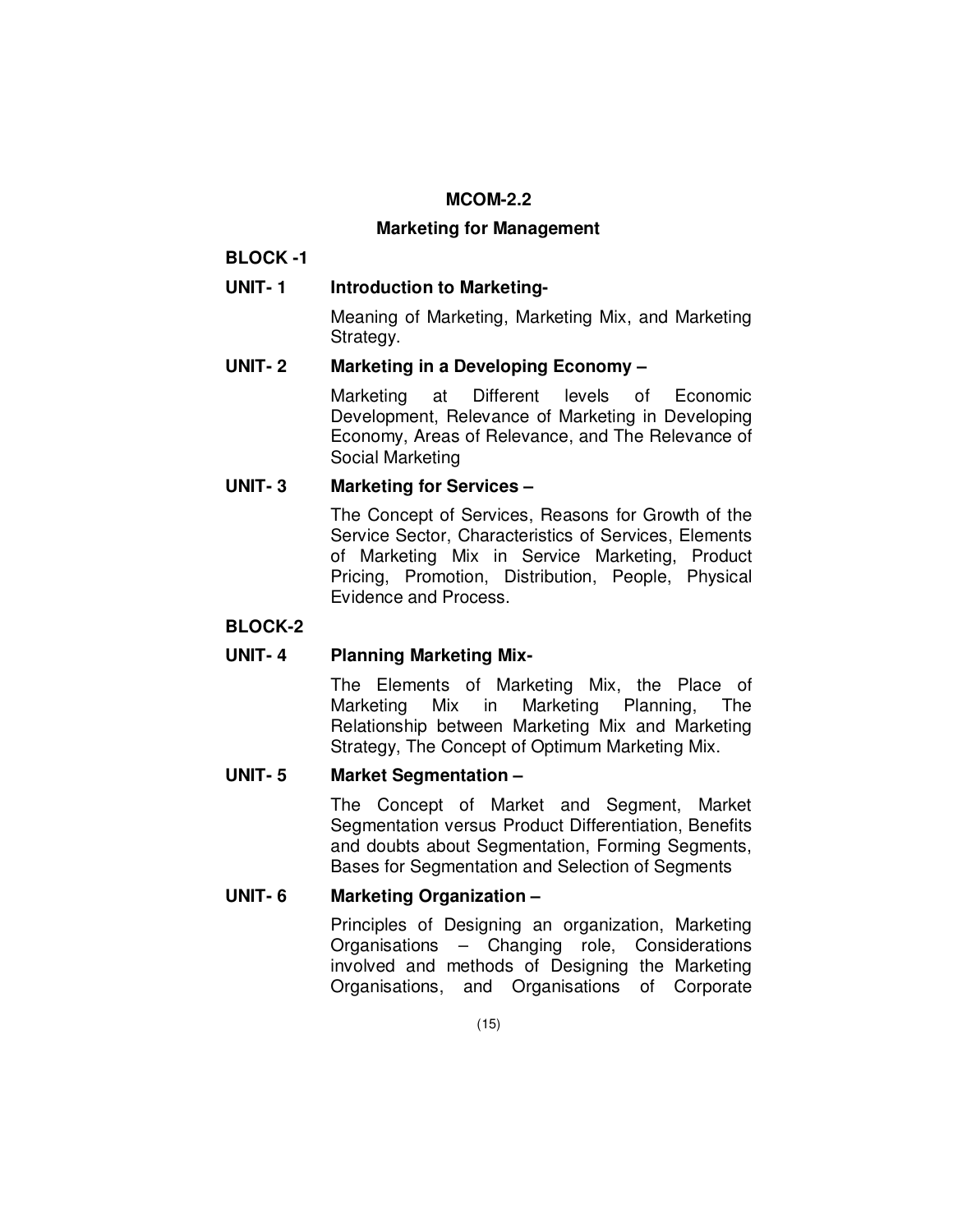Marketing.

### **UNIT- 7 Marketing Research and its Applications –**

The Context of Marketing Decisions, Definition, Purpose and Scope of Marketing Research, Marketing Research procedure, Applications and Problems of Conducting Marketing Research, Marketing Research in India.

#### **BLOCK- 3**

### **UNIT- 8 Determinant's of Consumer Behavior –**

Importance of Consumer Behavior, Types of Consumers, Buyer versus User, A model of Consumer Behavior, Factors influencing Consumer Behavior- Psychological, Personal, Social and Cultural Factors.

### **UNIT- 9 Modeled of Consumed Behavior –**

Decision, Levels of Consumer Decisions, Process of Decision- Making, Types of Purchase Decision Behavior, Stages in the Buyer Decision Process, Models of Buyer Behavior

### **UNIT- 10 India Consumer Environment –**

Demographic Characteristics, Income and consumption Characteristics, Characteristics of Organisational Consumers, Geographical Characteristics, Market Potential, Socio cultural Characteristics.

### **BLOCK- 4**

### **UNIT- 11 Product Decisions and Strategies –**

Product and its types, Marketing Strategy for different types of Products, Product Line Decision and Diversification.

### **UNIT- 12 Product Life Cycle and New Product Development**

The Product Life Cycle Concept, Marketing Mix at Different Stages, Option in Decline Stage and New Product Development Strategy.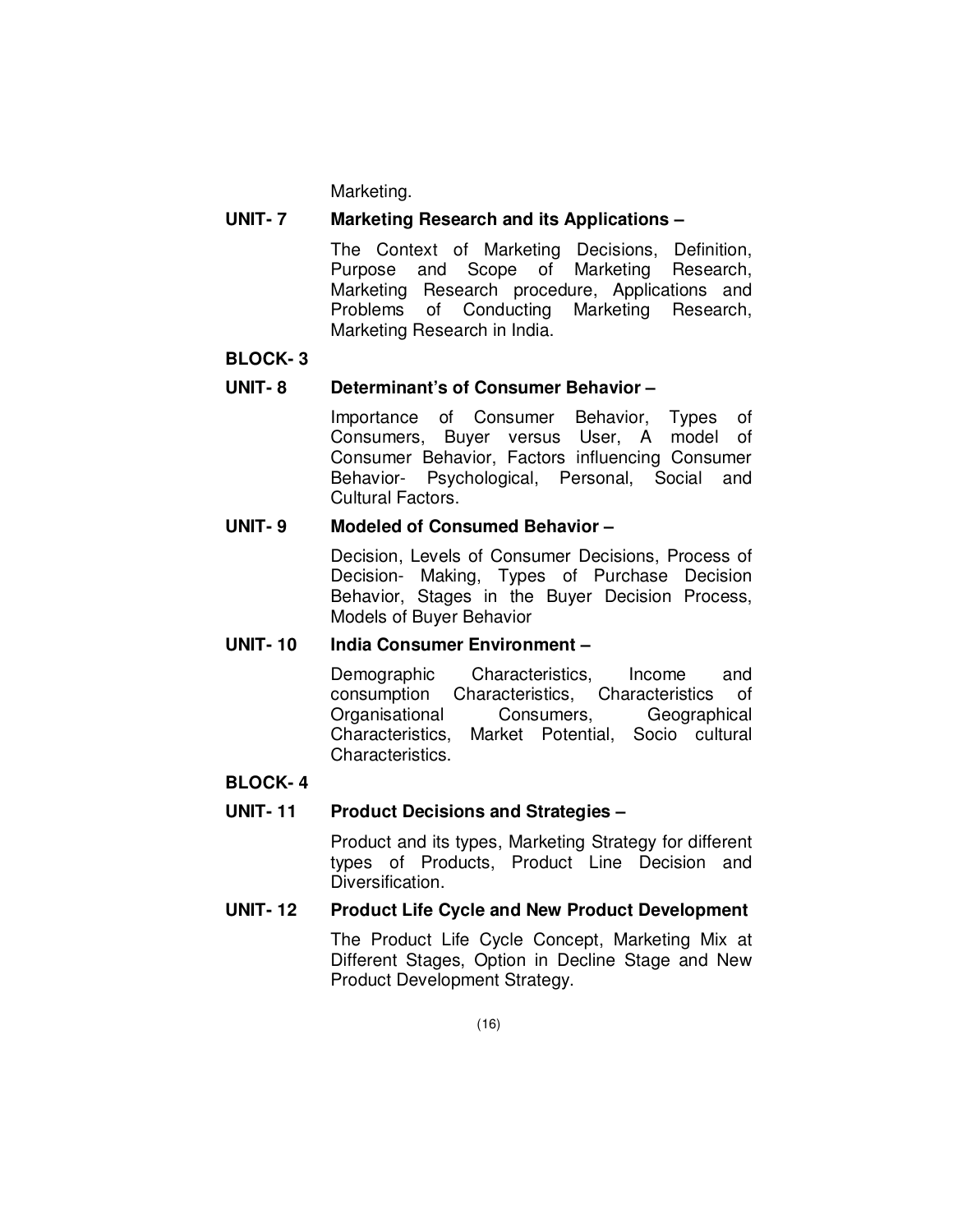### **UNIT- 13 Branding and Packaging Decisions –**

Brand Name and Trade Mark, Branding Decisions, Advantages and Disadvantages of Branding, Brand Name Selection, Packaging, Packaging Industry, Functions of Packaging and Legal Dimensions of **Packaging** 

### **BLOCK- 5**

### **UNIT- 14 Pricing Policy & Practices –**

Determinants of Pricing, Role of Costs in Pricing, Pricing Methods, Objectives of Pricing Policy, Consumer Psychology and Pricing, Pricing of Industrial goods, Pricing over the Life- Cycle of the Product, Nature and Use of Pricing Discounts, Product Positioning and Price, Non-price Competition.

## **UNIT- 15 Marketing Communication –**

Process, Influence, The Promotion Mix- Determining, The Promotion Budget.

## **UNIT- 16 Advertising & Publicity –**

Meaning, Type, objectives and Role of Advertising, Advertising Expenditure-Indian scene, Advertising Management, Developing Advertising Copy and Message, Selecting and Scheduling Media, Measuring Advertising Effectiveness, Coordinating with Advertising Agency and Publicity.

### **UNIT- 17 Personal Selling & Sales Promotion-**

Role of Personal Selling, Types of Selling jobs, The Selling Process, Sales Promotion-Objectives and Methods, Panning Sales Promotion and Promotional Strategy.

### **BLOCK -6**

### **UNIT- 18 Sales Forecasting –**

Meaning, Process, Approaches and Methods of Sales Forecasting, Product Sales Determinants, Status of Sales Forecasting Methods Usage, The Evaluation of Forecasts, Computerized Sales Forecasting, Relating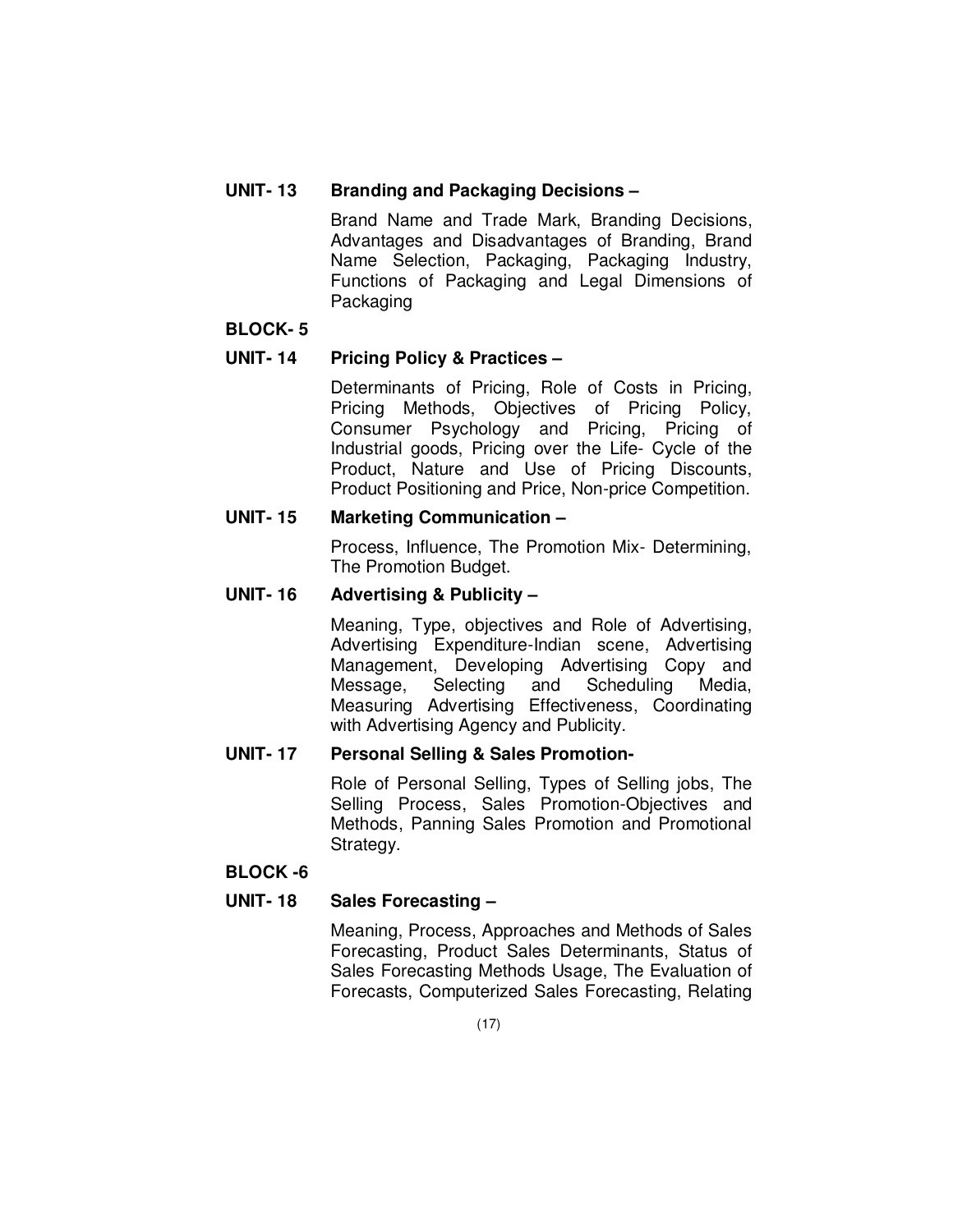the sales Forecast to the Sales Budget and Profit Planning.

## **UNIT- 19 Distribution Strategy –**

Importance of Channels of Distribution, Alternative Channels of Distribution, role of Middleman in Indian Economy, Selecting an Appropriate Channel, Physical Distribution Tasks, Location of fixed Facilities, Specific Issues Relating to Maintenance of Stock.

#### **UNIT- 20 Managing Sales Personnel –**

Selling and Sales Management, Recruitment and Selection of Salesman, Training, Motivating and Controlling of Sales Personnel.

#### **UNIT- 21 Marketing and Public Policy** –

Regulatory Role of the Government, Role of government in Marketing Decision-Making Process, Impact of Government Control on Product Decisions, Pricing Decisions, Promotional Decisions and Channel and Distribution Decisions.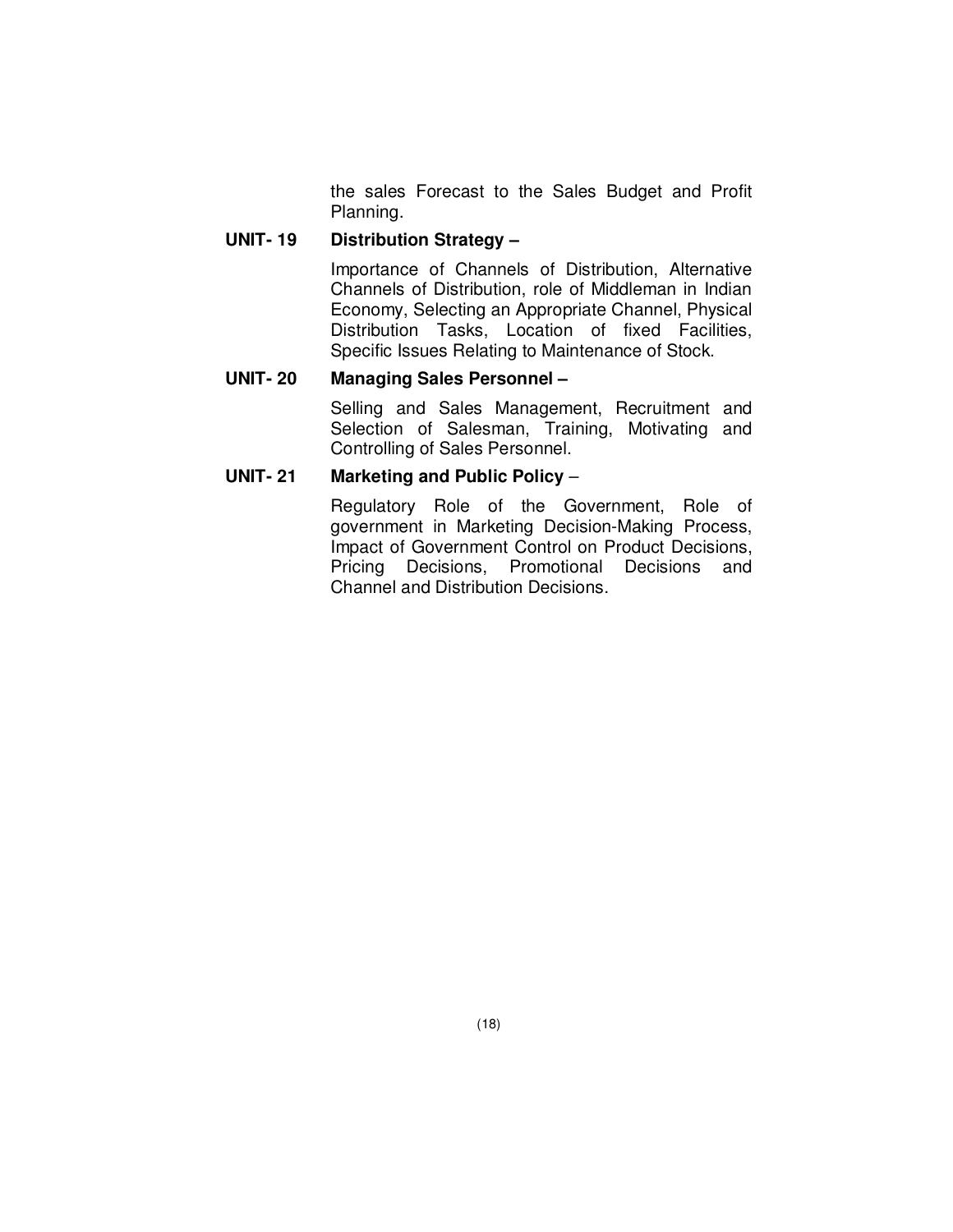## **M.COM.-2.3**

### **International Business Environment**

## **BLOCK -1**

## **UNIT- 1 Introduction –**

International Business- Concept, Nature and Importance, Growth of International Business and FDI, Dimensions of International Business, Central Actors in International Business, Differences Between Domestic and International Business, Trades in Goods and Services, State Trading in International Business, International Trading Houses, International Business in World Economy, Globalisation of Business, World's Largest Multinationals.

## **UNIT- 2 International Business Theories –**

Foundations of International Business, International Trade Theories- Theory of Mercantilism, Absolute Cost Advantage and Comparative Cost Advantage. Heckscher-Ohlin Model, Leonief Paradox, FDI Theories - Market Imperfections, Product Life Cycle and Transaction Cost Approach, The Eclectic Paradigm.

### **UNIT- 3 International Investment Process and Finance–**

Introduction, Internationalisation of Firms, Corporate Life Cycle Theory, Alternate Methods of Entry-Licensing, Franchising, International Joint Ventures, Subsidiaries and Acquisitions, Strategic Alliances. Models for Making Entry Mode Choice, Determinants of International Investment Decisions- FDI as a Response to risks, Factors Influencing Foreign Investment Decisions, Choice of Locations for FDI-Interface between strategy and choice of Location, Transfer Pricing.

### **BLOCK-2**

## **UNIT- 4 Structural Design of MNEs –**

introduction, Pattern of Evolution, Managerial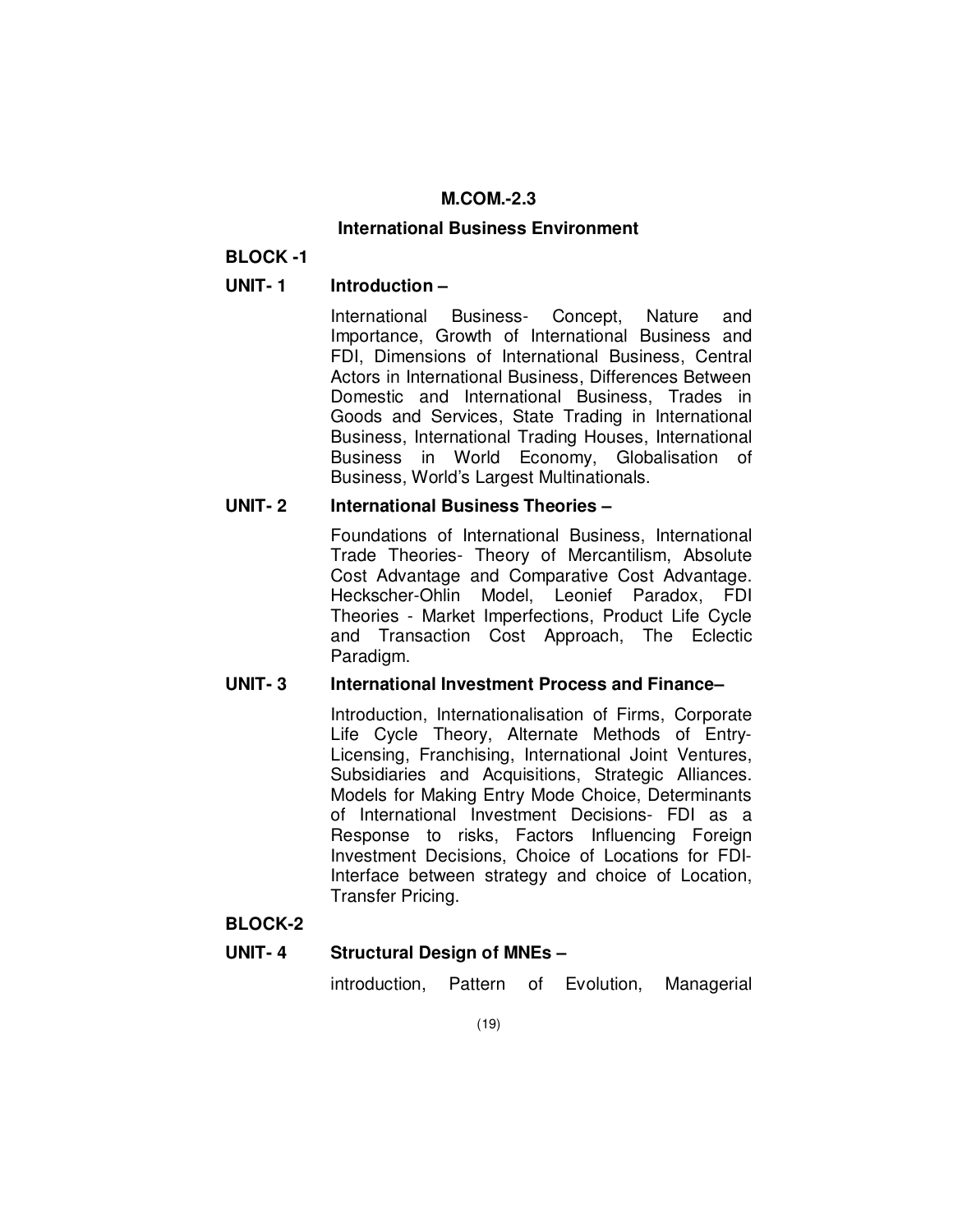attitudes and Structure, American MNEs, Japanese MNEs, European MNEs, Organisations of ASEA BROWN BOVERI Designing Appro-priate Structure

## **UNIT- 5 Strategic Planning in MNEs –**

Introduction, Types of MNEs, Planning Needs, Planning Focus, Planning Modes, MNEs Planning in Practice, Subsidiary Development Path, Pitfalls in Planning, Environmental Volatility and Scanning, scanning Mode, Comparability

#### **UNIT- 6 Strategic Considerations –**

introduction, Ownership Strategy, Choice of Strategy, Strategic Alliances, Integration and Responsiveness, Managing a Multifocal Strategy, Building New Perspectives, Maintaining a Dynamic Balance, Flexible Coordination, Commitment.

#### **BLOCK- 3**

### **UNIT- 7 Control and Information in International Business-**

Introduction, Objectives of Control in Multinationals, Approaches to Control, National Cultural Traits, Decision Making authority, Ownership and Control, Control and Organisational structure, The Control Process, Reporting and Information System, Control through Communication, Accounting Aspects of Multinational Control system, Controlling Joint ventures.

#### **UNIT- 8 Performance Measurement and Evaluation –**

introduction, Basic Concepts, Variables of Performance, Mechanics and Modalities, Tools and Technique, comparative and Historical Analysis, Productivity, Project performance Evaluation, socio-Economic Performance, Performance Evaluation of International Trading, Evaluation Systems, Performance evaluator, Perquisites and Precautions, Performance of Transnational in India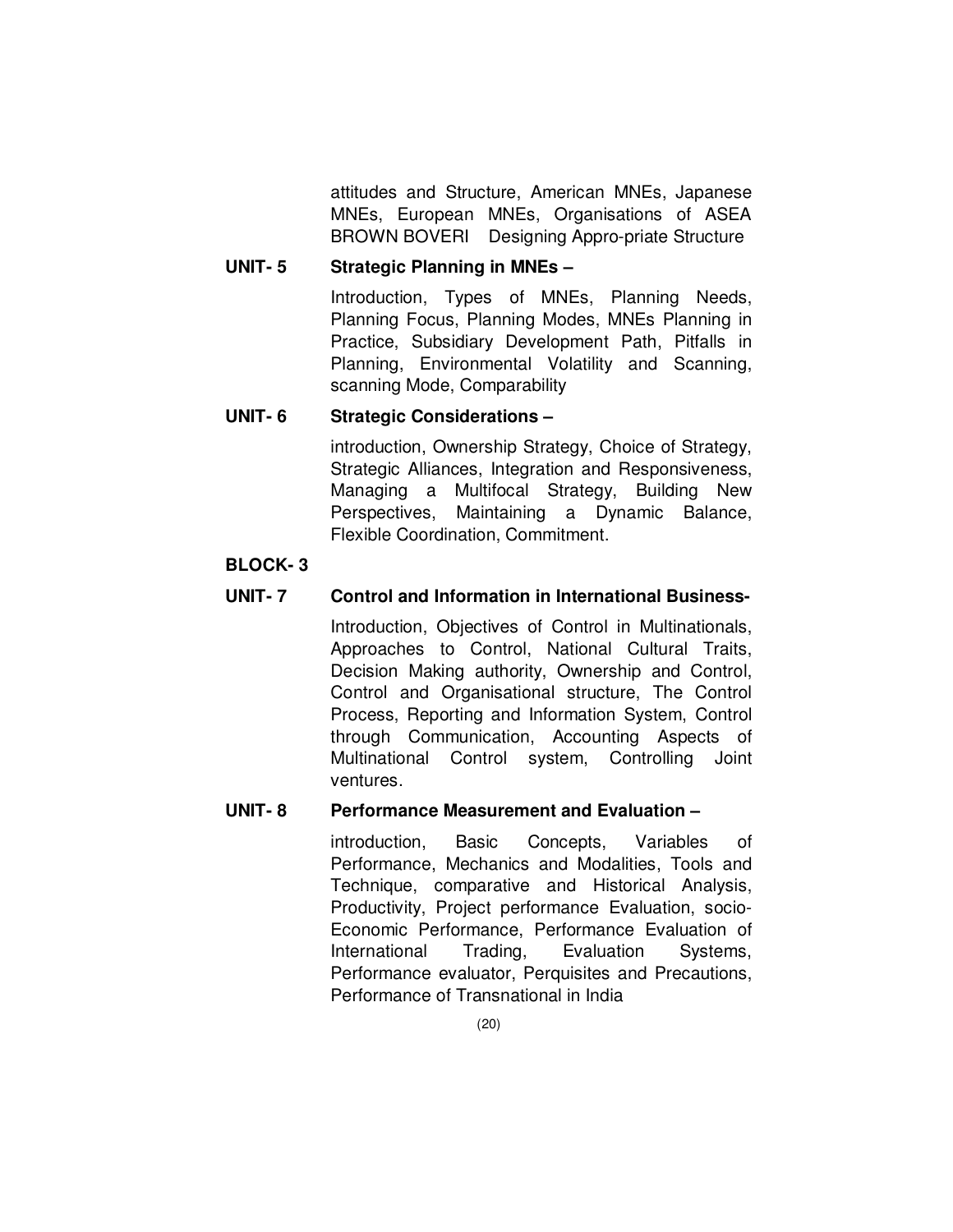### **UNIT- 9 Multinational Corporate Culture and Host Countries –**

MNCs :Nature and Characteristics, Decision-Making, Infra-firm Trade and transfer Pricing, Technology Transfer, Employment and Labour Relations in Host Country, Management Practices of MNCs, MNCs and Host Countries' Government Policies, Forms of Government Collaboration

#### **BLOCK- 4**

#### **UNIT- 10 Human Resource management in MNEs –**

introduction, Approaches to Nationality Problem, Cross-Cultural Perspectives, Recruitment :Sources and stages, Selection Criteria and Techniques, Management Development and Training, Cross-National Transfers and Promotions, Compensation Policy, Managing Managers of foreign Subsidiaries, Managing Labour Force in Subsidiaries, Human Resource Management Practices

#### **UNIT- 11 Production Management and Logistics-**

introduction, The Nature of Production System, Sourcing and Procurement : Centrilised Vs Decentrilised Approach, Source Market Matrix, Sourcing Policies and Practices, Make or Buy Decisions, Location of Production Facilities Comparative Advantage A Critique of Comparative Advantage :international Competitiveness, Other Locational Determinants, Plant Location Decision, Evidence on Locational Advantage, International Logistics, The Nature of Production Facilities-Technology, Design and Size, New Production Techniques- Just in Time, Total Quality Management, and Flexible Manufacturing System.

#### **UNIT- 12 Negotiation's in International Business-**

introduction, Negotiations and Communication, Cross Cultural Negotiation Process, Planning and Preparation for Negotiations, Managing Negotiations, Negotiating Skills, Re- Negotiation, Arbitration of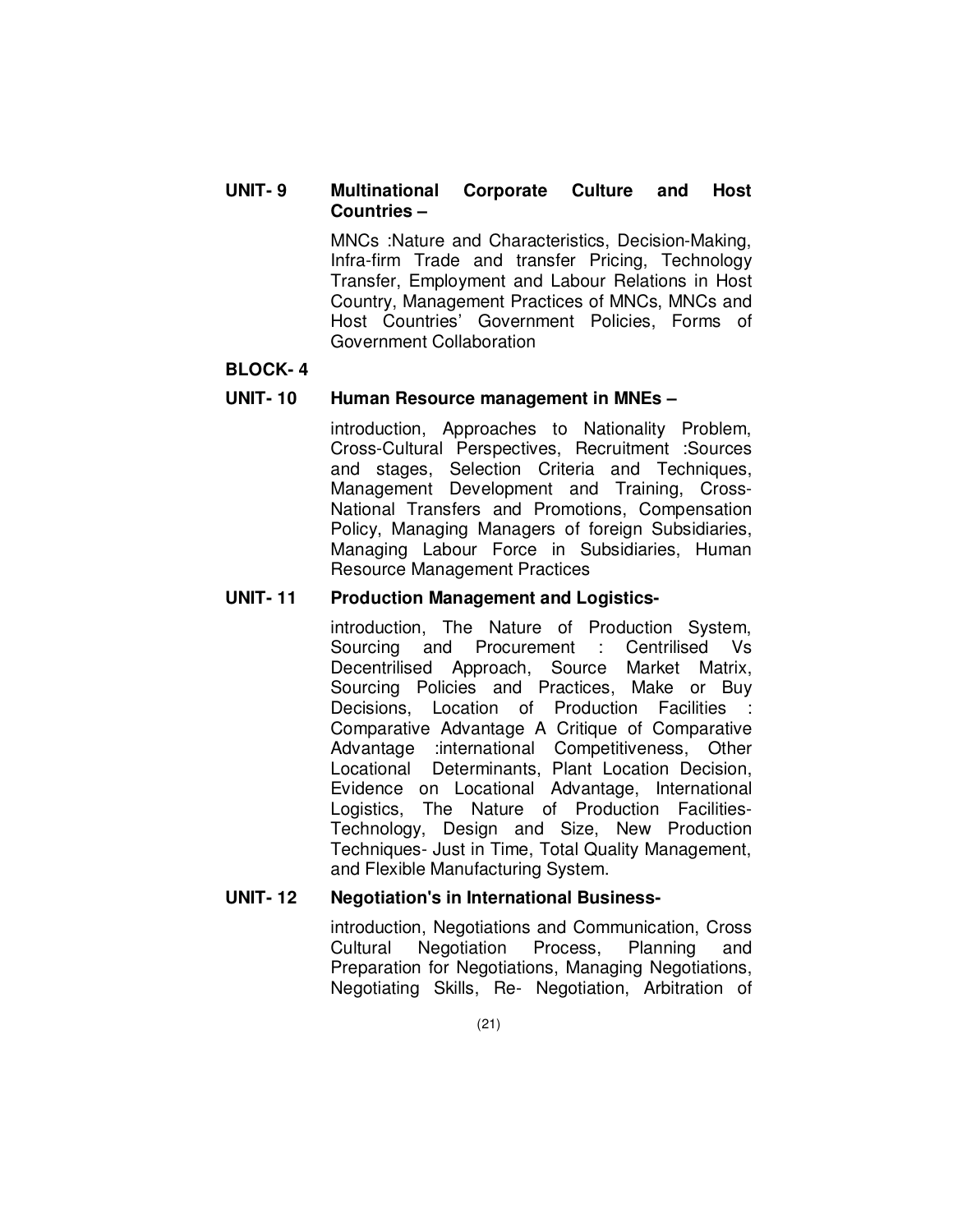Disputes, Comparative Negotiating styles

## **BLOCK- 5**

## **UNIT- 13 International business and Developing Countries –**

Introduction, Motivations for MNE Operations in LDCs, FDIs in LDCs, MNEs and New International Economic Order, Determinants of FDIs, Impact of FDIs on LDCs, FDIs from LDCs

### **UNIT- 14 Regional Trade Grouping's and Cooperation –**

Dynamics of Regional Trade Groupings, Regional Groupings: Developed and Developing Countries, Experience During the 1980s, Latin America, Asean, APEC and EAEC, SAARC.

#### **UNIT- 15 International Intervention and International Business –**

international intervention- needs and Type, World Bank Affiliates and Promotion of International Business, UN Commission on Transnational Corporations, UNCTAD, Technology Transfer and RBPs, ILO Tripartite Declaration, OECD Guidelines, GATT and international Business.

### **UNIT- 16 Multilateral Negotiation's –**

control of Transnational Corporations over Global Economy, Framework of Negotiations, Basis of Negotiations, Negotiations as the Code of Conduct on Transnational Corporations, issues and Objectives of Negotiations, Structure of the Draft Code, Negotiations on Code of Conduct, Negotiations on Code of Conduct on Transfer of Technology, Origin of Code Negotiations, Role and Relevance of the Code, Structure of the Draft Code and its Major Features, Major Features of the Code, Comments on the Outcome of Negotiations on Code of Conduct on Technology.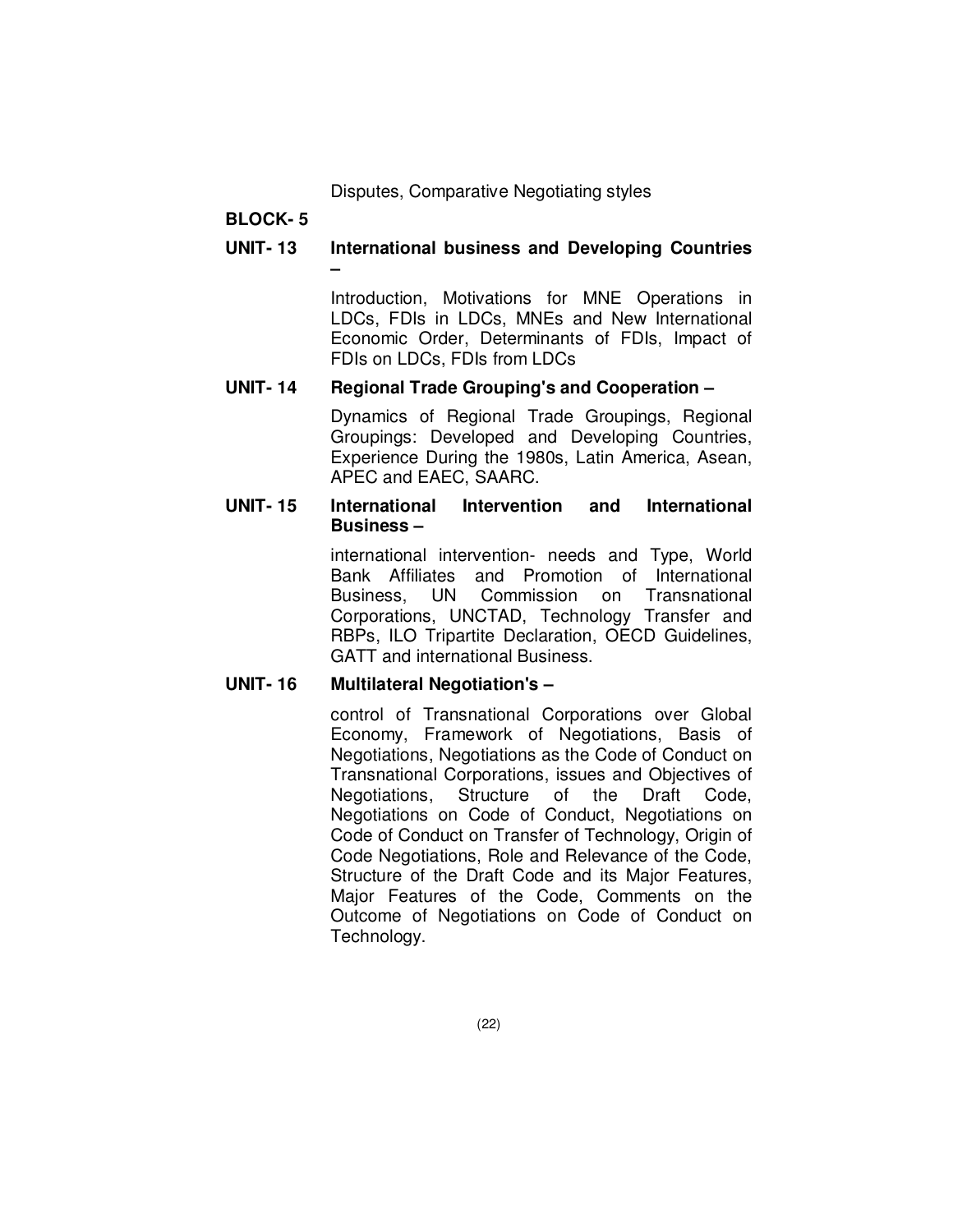### **M.COM.-3.1**

#### **Financial Management**

## **Unit -1 Financial Management:**

Nature, Scope, Concepts, Objectives of Financial Management, Role of Finance Manager, Time Value of Money.

## **UNIT-2 Capital Structure:**

Concepts, Principles and Criteria of its Determination, Capitalisation Theories (Revelant and Irrevelant), EBIT, EPS, Indifference Point, Designing of appropriate Capital Structure, Over and Under Capitalisation.

## **UNIT-3 Working Capital Management:**

Working Capital Concepts, Appropriacy of Working Capital Management, Working Capital, Investment Decisions &Financing Decisions, Inventory Management, Cash Management and Receivable Management.

## **UNIT-4 Cost of Capital:**

Concepts, Measurement of Specific Cost of Capital, Equity, Debt, Cost of Capital, Cost Related Earnings, Weighted Average Cost of Capital, Capital Budgeting, Techniques of Capital of Budgeting: PV Ratio, NPV, IRR & ARR etc.

## **UNIT-5 Dividend Policy,**

Management of Retained Earnings,. Dividend Policy Theories, Practices, Acquisition of Funds: External and Internal Forms of Corporate Financing: Share, Debentures, Ploughing Back of Profits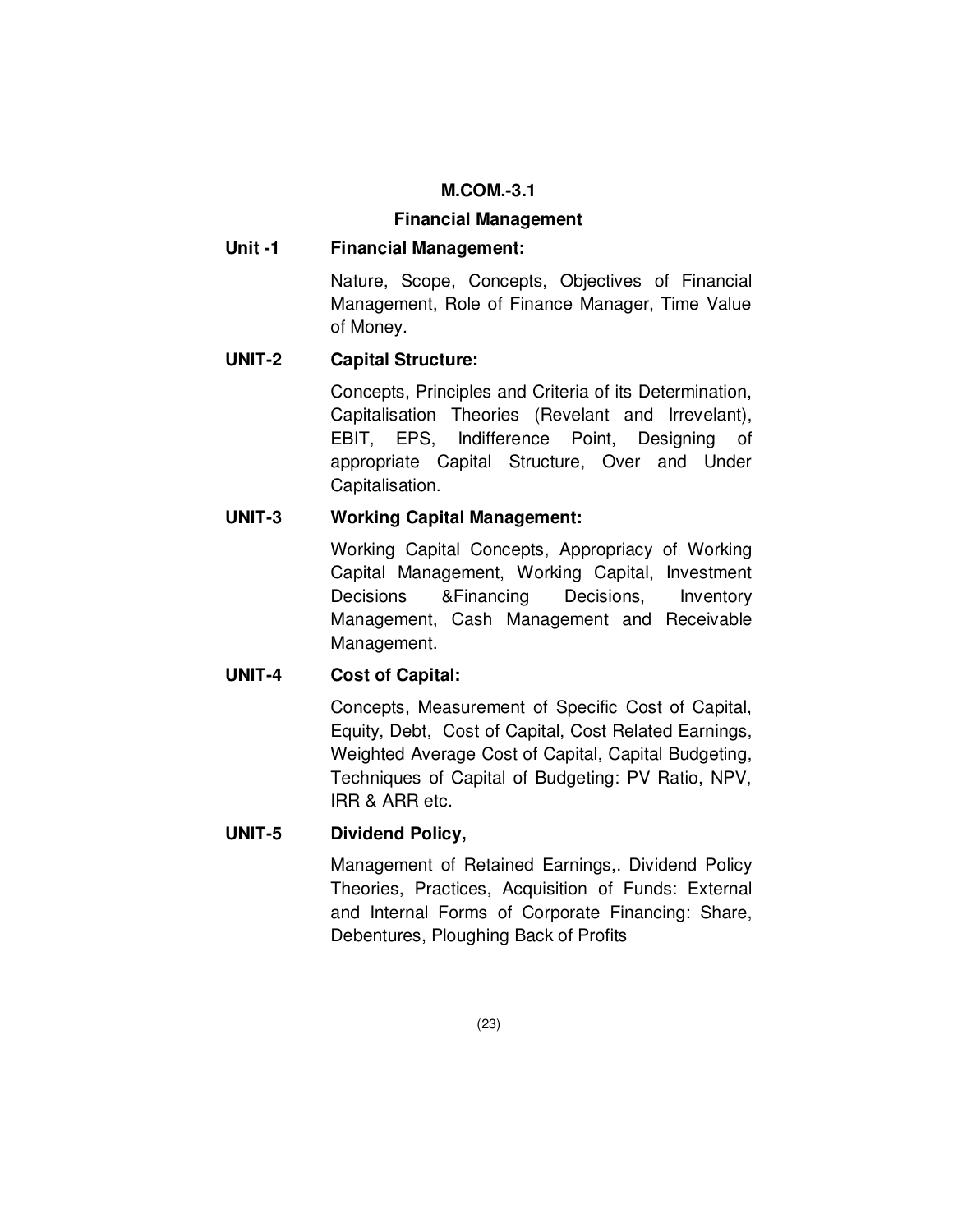## **M.COM.--3.2**

#### **INTERMATIONAL MARKETING**

#### **BLOCK-1**

#### **UNIT-1 Scope and Size of international Markets –**

 Definitions, Reasons and Motivations Underlying International Trade and International Business, Exchange Rate and Balance of Payments, Basic Modes for Entry, Nature of International Marketing, Role of Government in Foreign Trade, India's Foreign Trade, Regional Economic Groupings

#### **UNIT-2 Conceptual Framework –**

 Global and Domestic Marketing, Global Marketing: A Conceptual Framework, Some Concepts

#### **UNIT-3 Institutional Framework –**

 Institutional Set-up, Consultative and Deliberative Bodies, Commodity Organisations, Service Institutions, Government Participation in Foreign **Trade** 

### **BLOCK-2**

### **UNIT-4 Cultural Environment of International Business–**

Definition of Culture, Elements of Culture , Culture Analysis

#### **UNIT-5 Political and Legal Environment for International Marketing**-

 Political Risk: A Definition, Assessing and Managing Political Risks, Management of Political Risk, International Marketing and the Legal Environment, The Development and Scope of International Law, Legal issues in International Marketing, Legal Environment in India: An Export Perspective, General Agreement on Tariffs and Trade (GATT)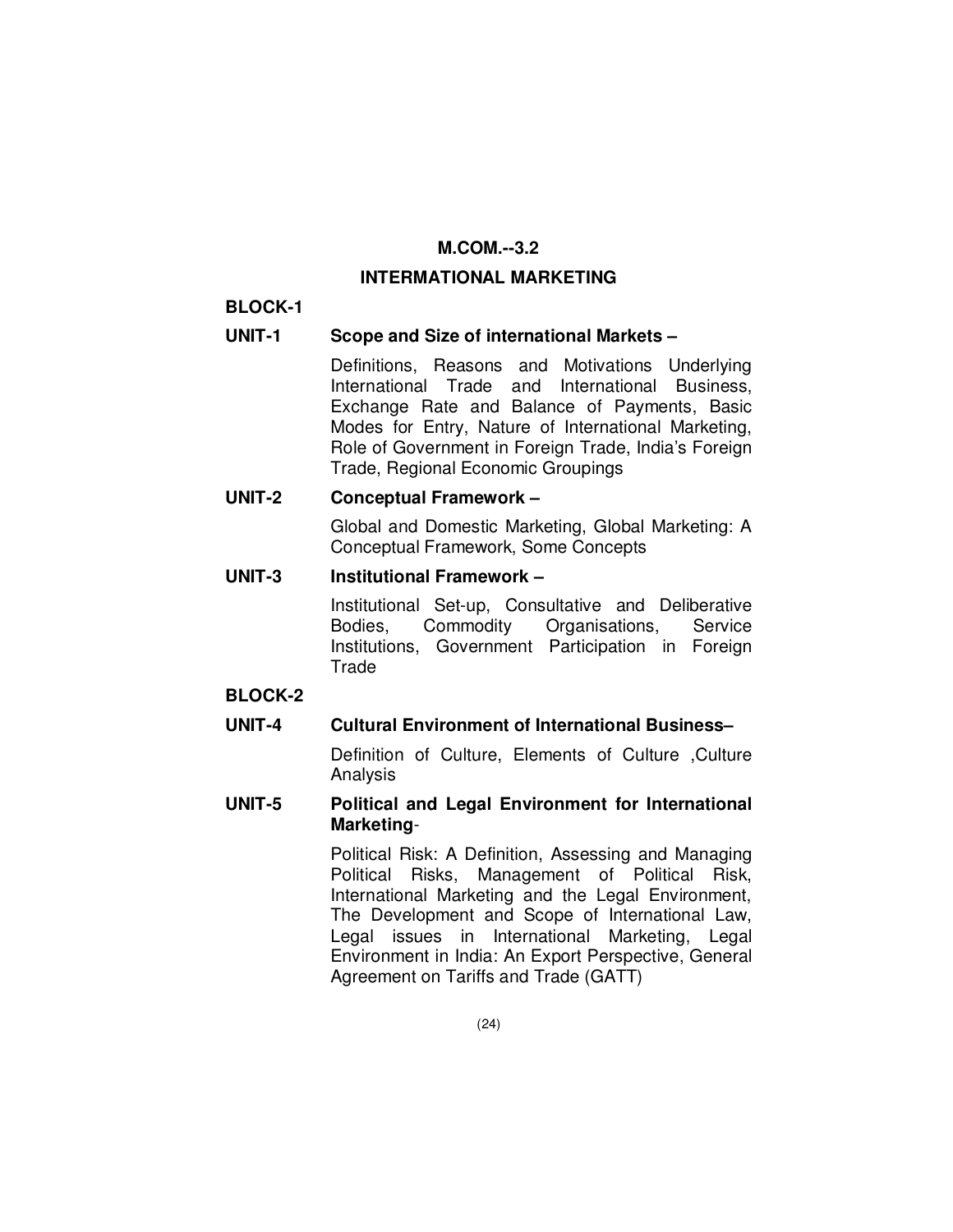## **UNIT-6 Trade, Monetary and Financial Environment –**

 Underlying Rationale, World Trade- A Temporal Analysis, Trade Patterns: An Analysis, The Debt Problem, Major Developments in the International Economy, Developments in International Monetary System, Financial Environment, IMF and World Bank

## **BLOCK-3**

## **UNIT-7 Import- Export Policy of India –**

Main Features, Imports, Exports, Export Promotion Capital Goods Scheme, Dutry Exemption Scheme, Export Houses, Trading Houses & Star Trading Houses, Export oriented units & Units in Export Processing Zones,

## **UNIT-8 Import- Export Documentations –**

 Need, Kinds of Documents, Commercial Invoice, Proforma Invoice, Packing List, Marine Insurance Policy/Certificate, Bill of Exchange, Letter of Credit, Bill of Lading, Air Way Bill (AWB) Air Consignment Note, Combined Transport Document (CTD), Export Inspection Certificate, Certificate of origin, Consular Invoice, Shipment Advice, GR/PP/VPP/COD Forms, ar4/ar4 a Form, GPI/GPII Form, Shipping Bill, Auxiliary Document, Shipping Instruction Form, Application for Export Inspection, Shipping Order, Mate Receipt, Dock Challan, Documents in Import Trade, Bill of Entry, Export Documentation and Procedures – Step by Step, Simplified Export Document, Some useful tips,

## **BLOCK – 4**

## **UNIT – 9 International Product Policy and Planning –**

 International Product Life-cycle, International Product Policy, Plann9ing the International Product Mix, Branding, Labeling, Packaging and Organisation of Product Warranties and Service, International Marketing of Services,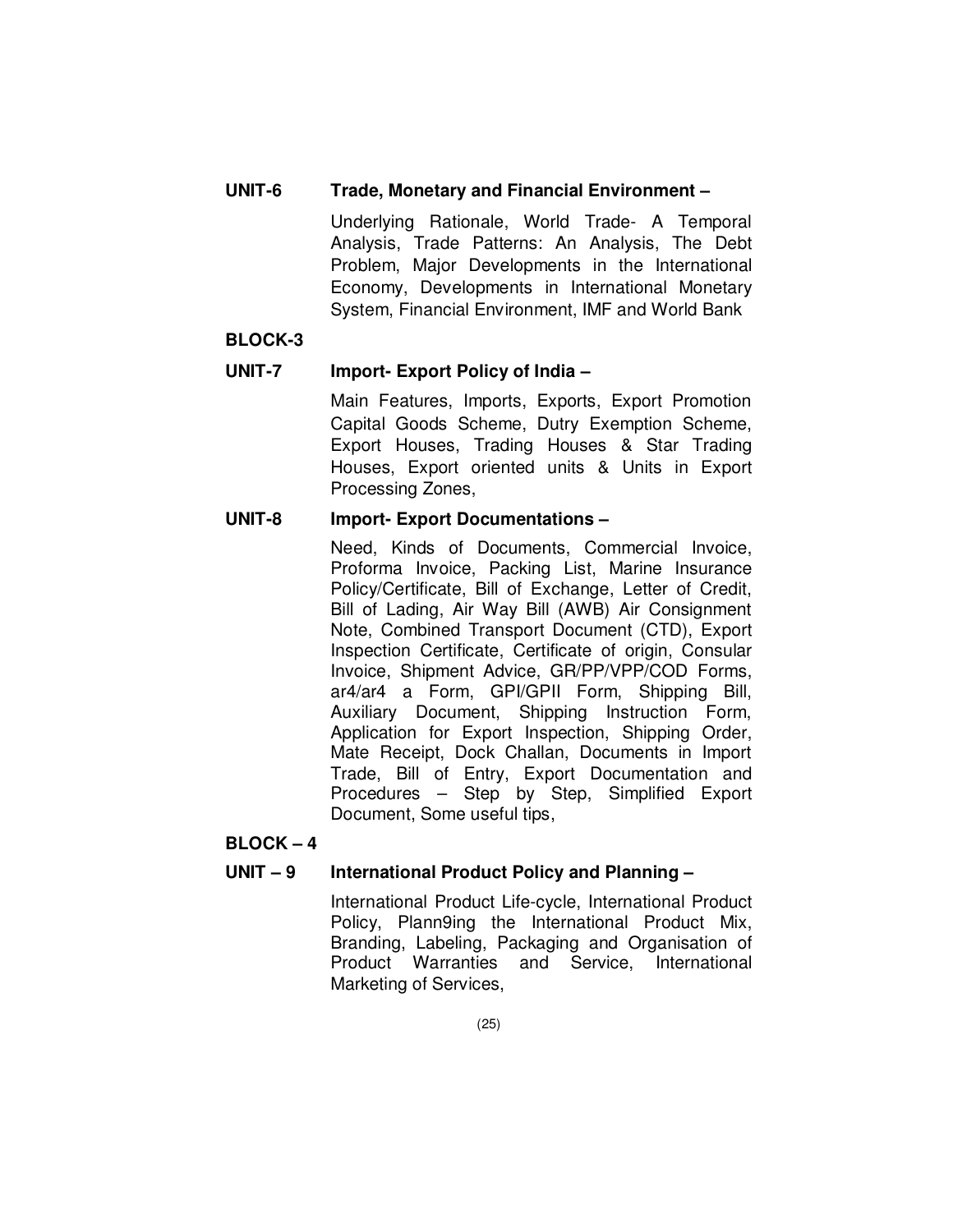## **UNIT – 10 International Advertising –**

 International Advertising strategy, Elements of Advertising Strategy, Media Strategy, Advertising Agency, International Advertising Scene.

#### **UNIT – 11 International Pricing Policy** –

 Components of Price, The Process of Price Setting, Pricing in International Market, Information for Pricing Decisions, Sources of Price Information, Issues in International Pricing.

#### **UNIT – 12 International Distribution and Sales Policy –**

 International Distribution Channels, International Distribution Policy, Selecting Distribution Channels and Channel Members, International Physical Distribution Management,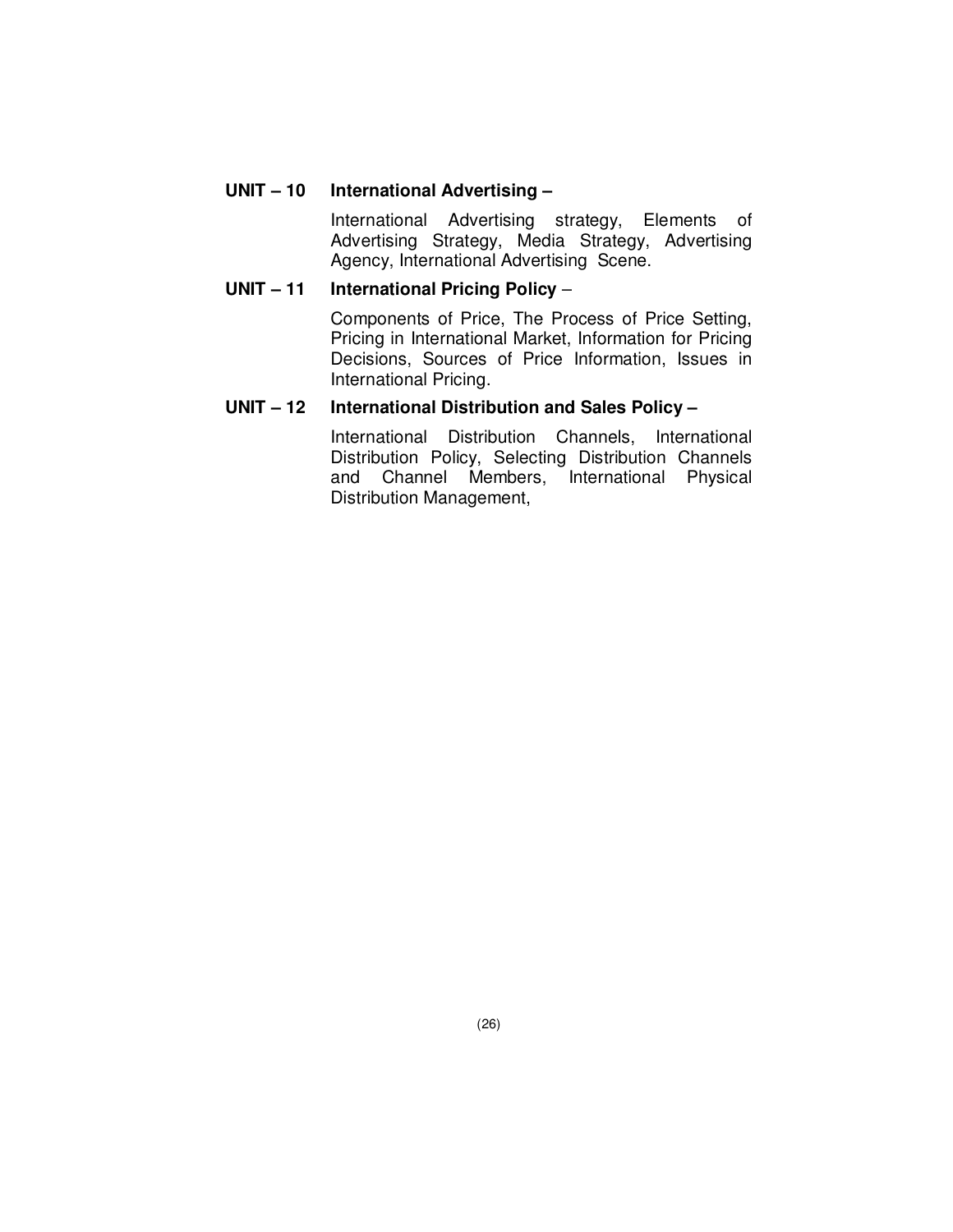## **M.Com. 3.3**

## **INDIA'S FOREIGN TRADE**

## **FIRST BLOCK**

## **UNIT -1 INDIA'S FOREIGN TRADE –**

 Foreign Trade and Development, Trend's in India's Foreign Trade, Composition of Foreign Trade-Composition of Exports and Imports, Direction of Foreign Trade- Direction of Export and Imports, Major Problems of India's Export Sector.

## **UNIT – 2 INDIA'S BALANCE OF PAYMENT-**

 Concepts of Balance of Payments- Balance of Trade and Balance of Payment Accounting, Salient Features of Balance of Payments, India's Current and Capital account, Role of Invisibles in Balance of Payments, Recent Policy Measures - Foreign Exchange Policy, **Convertibility** 

## **UNIT – 3 India and World Trade –**

 Issues in World Trade- Regionalism vs. Multilateralism, Globalisation and Liberalisation, Electronic Commerce and Electronic Data Interchange, Environment, Trends in World Trade-World Trade Development by Region, Composition of World Trade, Word Trade Developments by Country, Role of International Organisations in Word Trade, India and World Trade, Strategy for Integrating India With the World.

### **BLOCK -2**

## **UNIT – 4 INSTITUTIONAL FRAME WORK POLICIES –**

 The Rationale and Evolution of Export Promotion In India, Organisations Involved in Export Promotion, Regulatory Mechanisms in Export Promotion, Export Promotion Measures in India, Constraints Hampering Effective Export Promotion Effort, Guidelines for Effective Export Promotion Strategies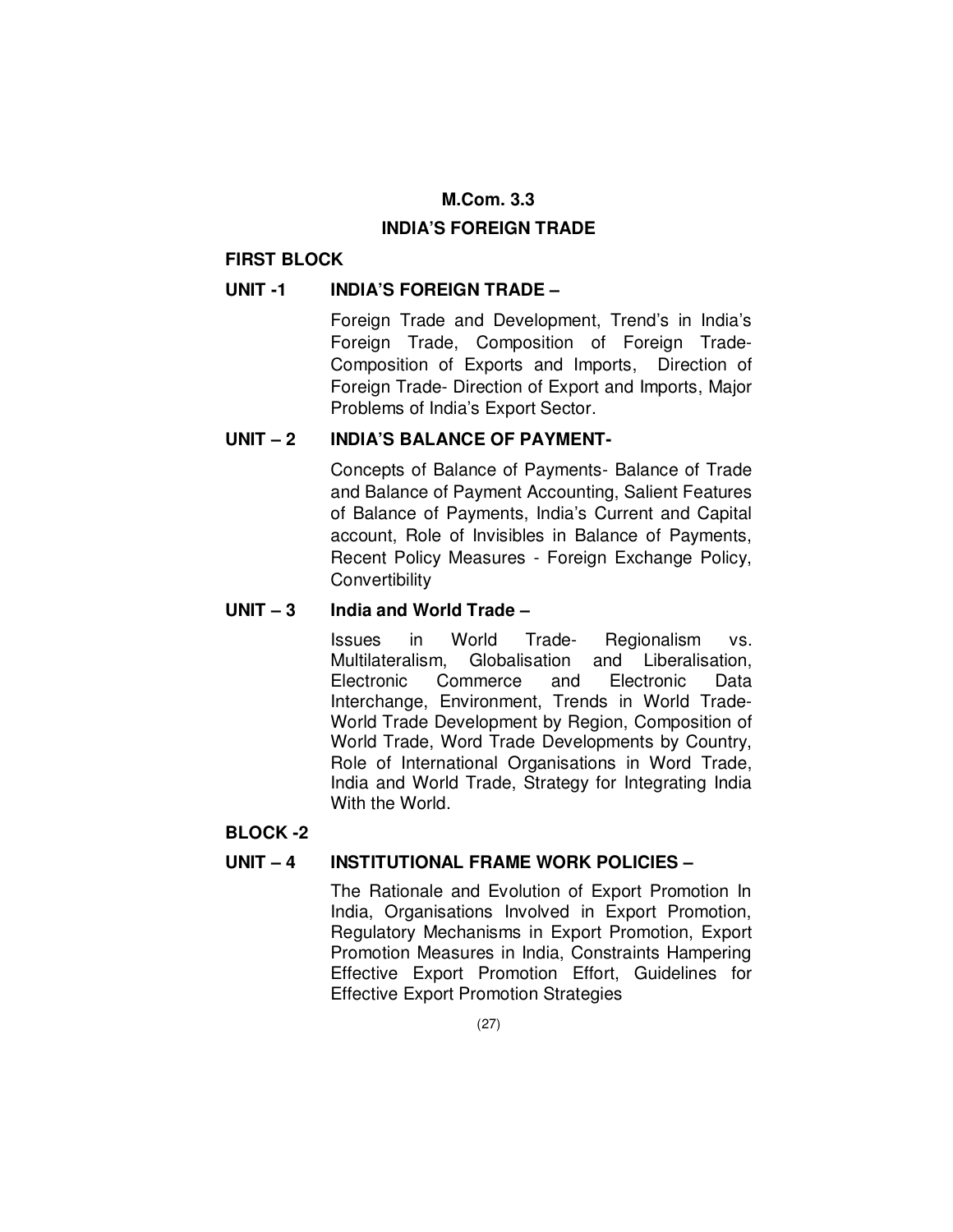## **UNIT – 5 TRADE POLICY-**

 Evolution of Trade Policy in India, Export Policy, Import Policy, Tariff Policy, WTO Regime and India's Policy Making

## **UNIT – 6 INDUSTRIAL AND INVESTMENT POLICY –**

 Evolution of Industrial Policy, New Industrial Policy,1991, Nature and Importance of Foreign Investment, Foreign Investment Policy in India, Inflow of FDI in India –Country-Wise inflow, Industry-wise Distribution, An Evaluation of investment Policy.

### **UNIT – 7 EXPORT PROCESSING ZONES-**

 Meaning of EPZs and EOUs- Eligibility and approvals, Benefits and Facilities, Export Performance, Special Economic Zone- Approvals and Criteria, Benefits and Facilities, Export House, Trading House, Star Trading Houses and Superstar Trading Houses- Eligibility Criteria, Benefits and Facilities.

## **BLOCK--3**

## **UNIT – 8 AGRICULTURAL PRODUCTS-**

 India's Export of Agricultural Products- Composition of Agricultural Exports, Markets for Agricultural Products, WTO and Agricultural Exports, Government's Measures to Enhance Agricultural Exports, Strategies to Boost Export

### **UNIT – 9 TEXTILES AND GARMENTS-**

 An Overview of Indian Textile Industry, Indian Textile Export, Trends in Readymade Garments Exports, Strength and Weakness of Industry, The agreement on Textile and Clothing- Implications for India, Future Prospects and Strategic Responses.

## **UNIT – 10 GEMS AND JEWELLERY AND HANDICRAFTS-**

 Composition of Handicrafts, An Overview of Handicrafts Industry in India, Export of Handicrafts and Germs and Jewellery from India- Exports of Handicrafts, Exports of Germs and Jewellery, India's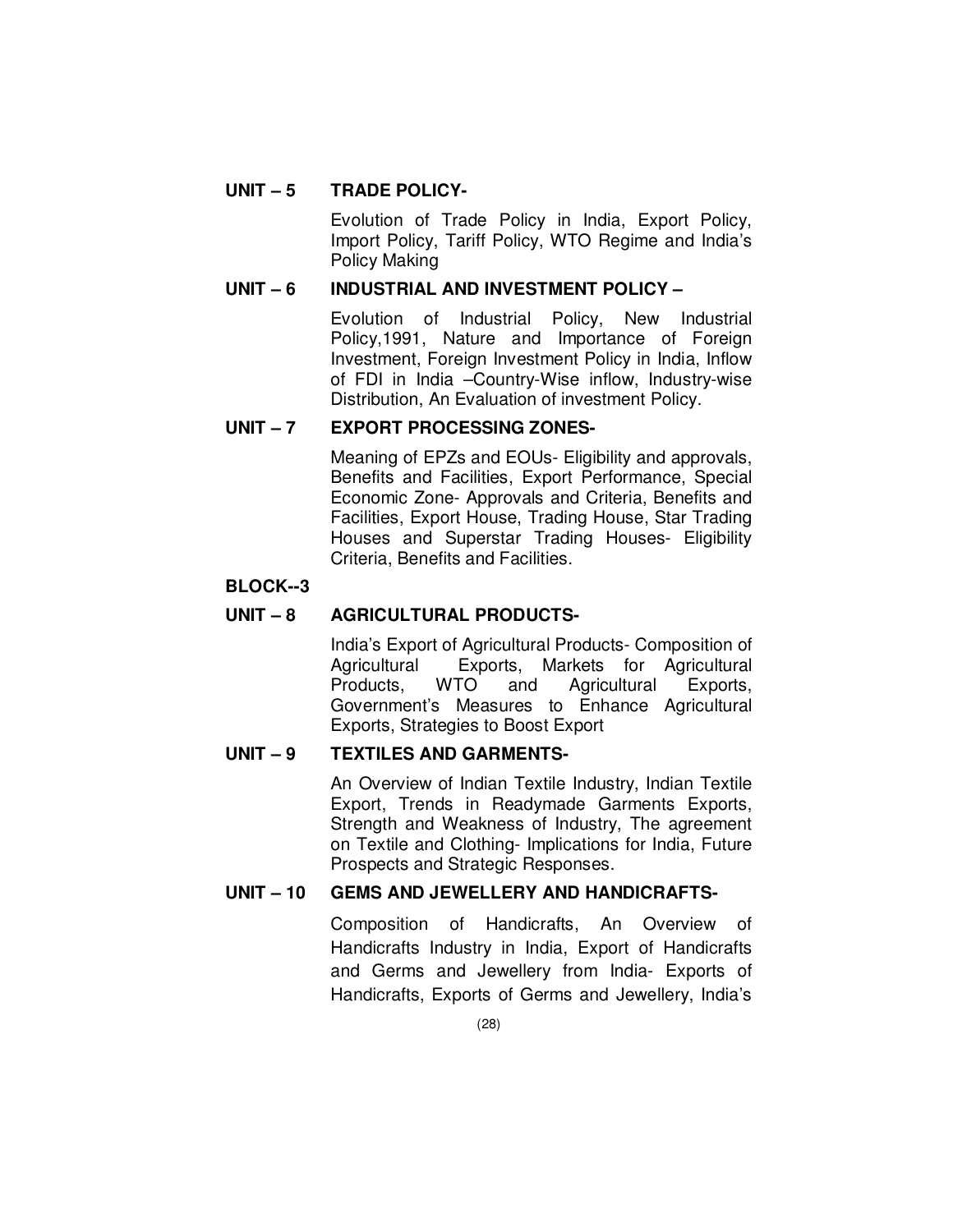Competitive Advantages and Disadvantages, Export Prospects of Handicrafts and Gems and Jewellery, Measures for Export Development of Handicrafts and Gems and Jewellery – Measures for Export Development of Handicrafts, Measures for Export Development of Gems and Jewellery

### **UNIT – 11 LEATHER PRODUCTS-**

 Trends of Leather Exports from India –Commodity Composition, Markets, World Trade, Avenues and Prospects, India's Competitive Advantages and Disadvantages, policies and Strategies to Boost Export.

#### **FOURTH BLOCK**

#### **UNIT – 12 ELECTRONICS COMMODITIES –**

 Export Scenario, Avenues and Prospects, India's Competitive Advantages and Disadvantages, Policies and Strategies to Boost Exports, Problems of the Indian Electronics Industry.

### **UNIT – 13 ENGINEERING GOODS-**

 Indian Engineering Industry, Exports of Engineering Goods, Problems of Engineering Goods Export, Export Promotion Strategies

#### **UNIT – 14 CHEMICAL GOODS-**

 Industry Highlights, Growing Responsibilities, Export from India, Avenues and Prospects, India's Competitive Advantages and Disadvantages, Problems and Suggestions

#### **UNIT – 15 SERVICES-**

 Definition, Issues in International Trade in Services, India's Export and Avenues of Services, India's Competitive Advantages and Disadvantages, Suggestions to Boost Services Export.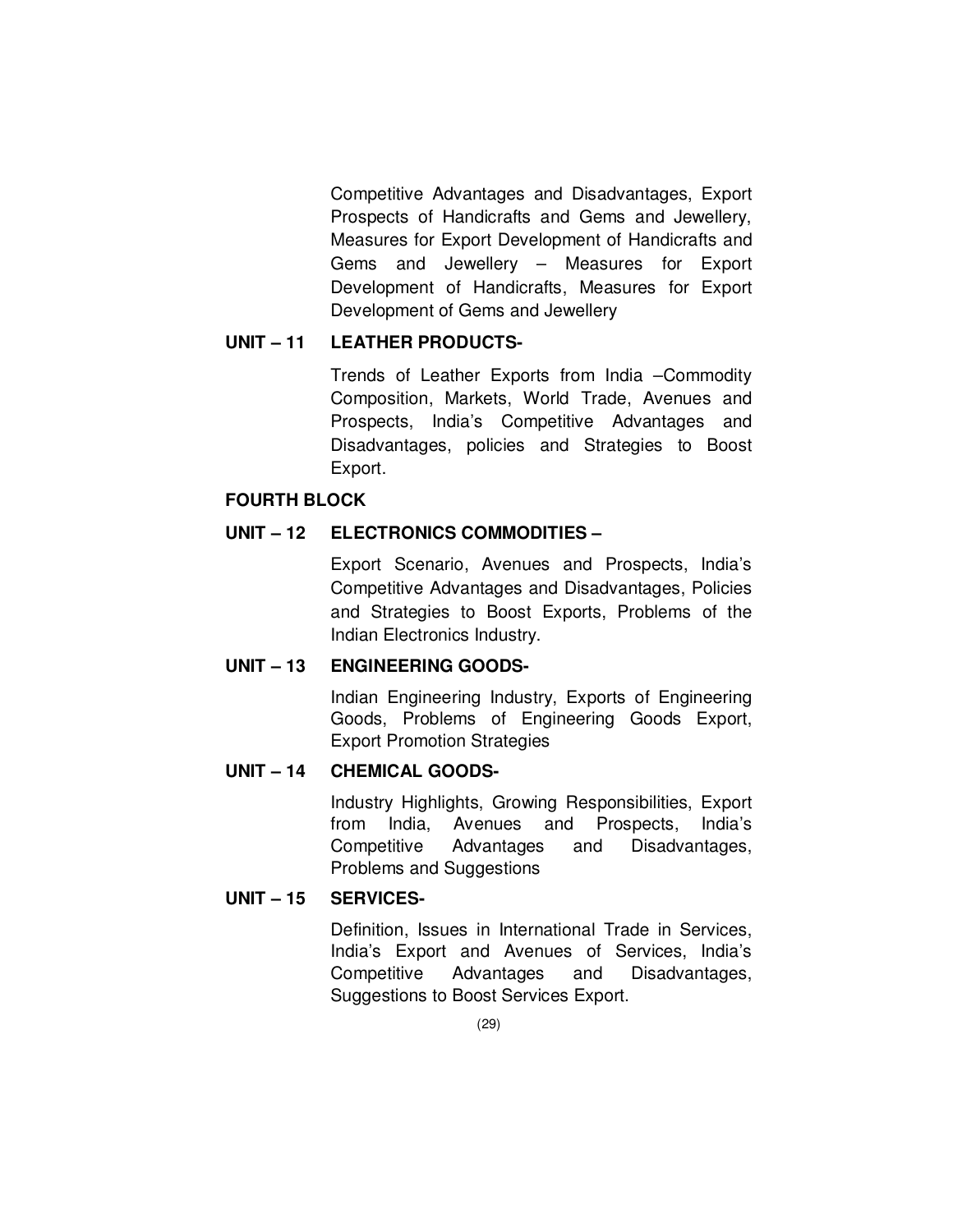#### **FIFTH BLOCK**

#### **UNIT – 16 UNITED STATES OF AMERICA –**

 Economic Structure of USA, Recent Economic Development in USA, Foreign Trade of USA, India's Economic Reforms, Indo-US Trade, Indo-US Trade **Prospects** 

#### **UNIT – 17 EUROPEAN UNIONS AND CIS COUNTRIES-**

 An Overview of European Union, EU's Trade Relations With Third Countries, EU- India Trade, General Implications, Commodity -wise Analysis, CIS-Background, India-CIS Trade Relations, India-CIS Trade, Challenges and Opportunities.

#### **UNIT – 18 JAPAN-**

 Economic Structure of Japan, Recent Economic Development in Japan, Foreign Trade of Japan, India's Economic Reforms, Indo Japanese Trade, Indo Japan Trade Prospects.

#### **UNIT – 19 ASEAN AND SAARC –**

 Objectives of ASEAN, Economic Cooperation, ASEAN Summits, ASEAN Cooperation with Dialogue Partners, India and ASEAN Dialogue Partnership, INDO- ASEAN Trade and Economic Relations, India ASEAN Trade Prospects, Objectives of SAARC, SAARC Summits, SAARC Economic outlook and External Relations, India SAARC Trade, India SAARC Trade Prospects, SAARC Preferential Trading Arrangement, Formation of SAPTA and Journey Towards SAFTA,

#### **UNIT – 20 WEST ASIA –**

 Economic Structure of Selected Countries of West Asia- Bahrain, Iran, Jordan, Kuwait, Qatar, Saudi Arabia, and Arab Emirates .Foreign Trade of Selected Countries of west Asia, India's Economic Reforms, India's Trade With Selected West Asian Countries-Bahrain, Iran, Jordan, Kuwait, Qatar, Saudi Arabia, and Arab Emirates, Trade Prospects Between India and west Asia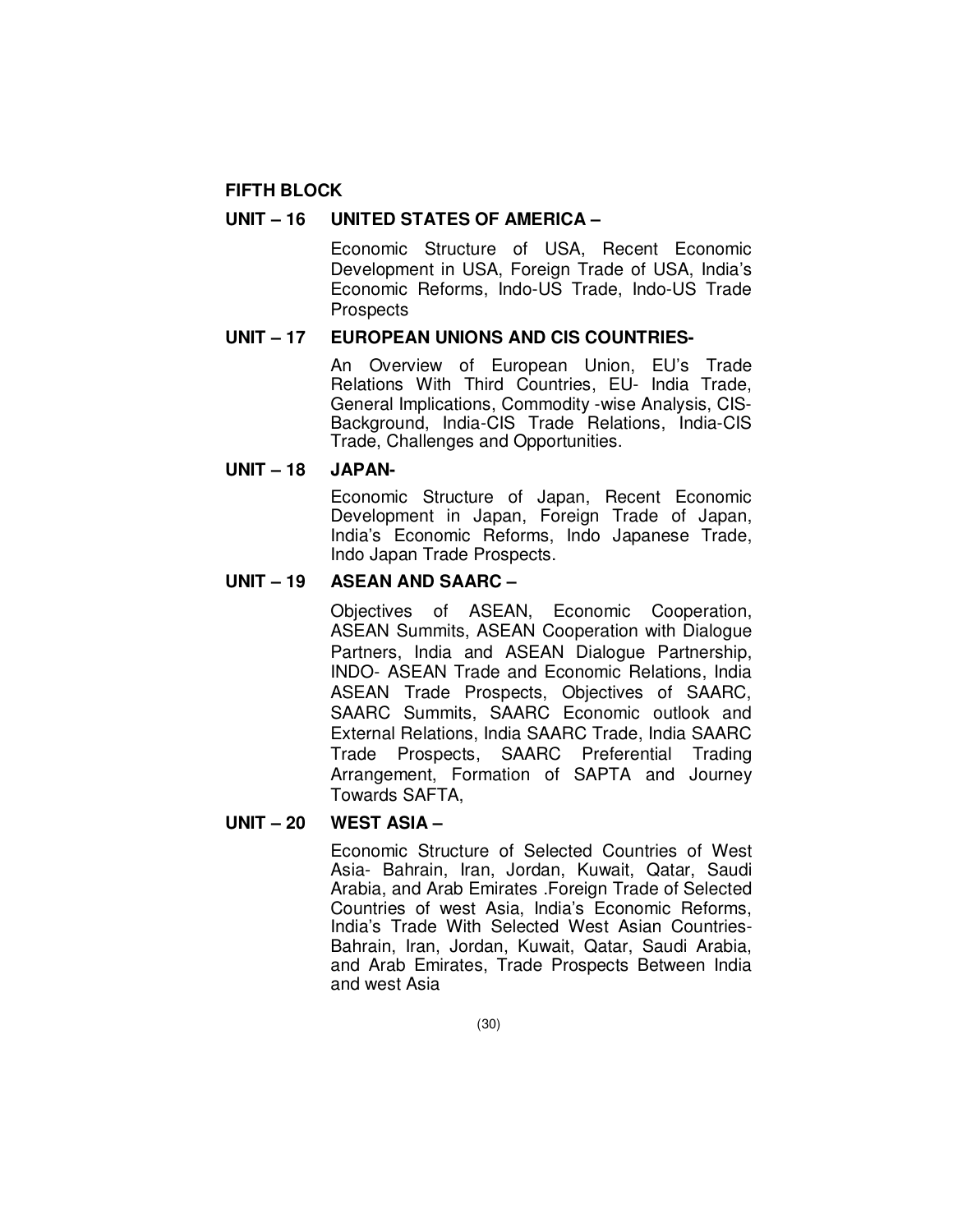# **M.COM.-4.1**

# **EXPORT- IMPORT PROCEDURES AND DOCUMENTATION**

## **FIRST BLOCK EXPORT-IMPORT DOCUMENTATION AND POLICIES**

## **Unit -1 Export –Import Trade Regulatory Framework-**

An Overview of Legal Framework, Foreign Trade (Development and Regulation Act.1992),Foreign Exchange Management Act.1962, The Custom Act.1962, Export (Quality Control and Inspection) Act.1963, Objectives of Export- Import Policy, General Provisions Regarding Export and Imports

## **Unit -2 Export Sales Contract, -**

 Nature of Export Sales Contract, From of Contract, Distinction between Sales contract and Export sales contract, International contract Terms, Rights and Duties Under Principal Incoterms, General Conditions in Export Contracts, Special Contracts, Methods of Dispute Settlement

# **Unit- 3 EXPORT IMPORT DOCUMENTS-**

 Rationale of Documents, Commercial Perspective, Legal Perspective, Incentive Perspective, Kinds and Functions of Documents- Commercial, Legal Regulatory and Claiming Incentives Documents, Standardised Pre- shipment Export Documents, Import Documents.

# **Unit -4 Electronic Data Interchange System-**

 Benefits of EDI, Key Components of an EDI System, EDI and Bar Coding, EDI Standards, Value Added Network Services, Business Approaches to EDI- Role of EDI in Business and Developing an EDI Plan

# **Unit -5 Processing of an Export Order-**

 Nature and Format of Export Order, Examination and Confirmation of Export Order, Manufacturing of Procuring Goods, Central Excise Clearance, Pre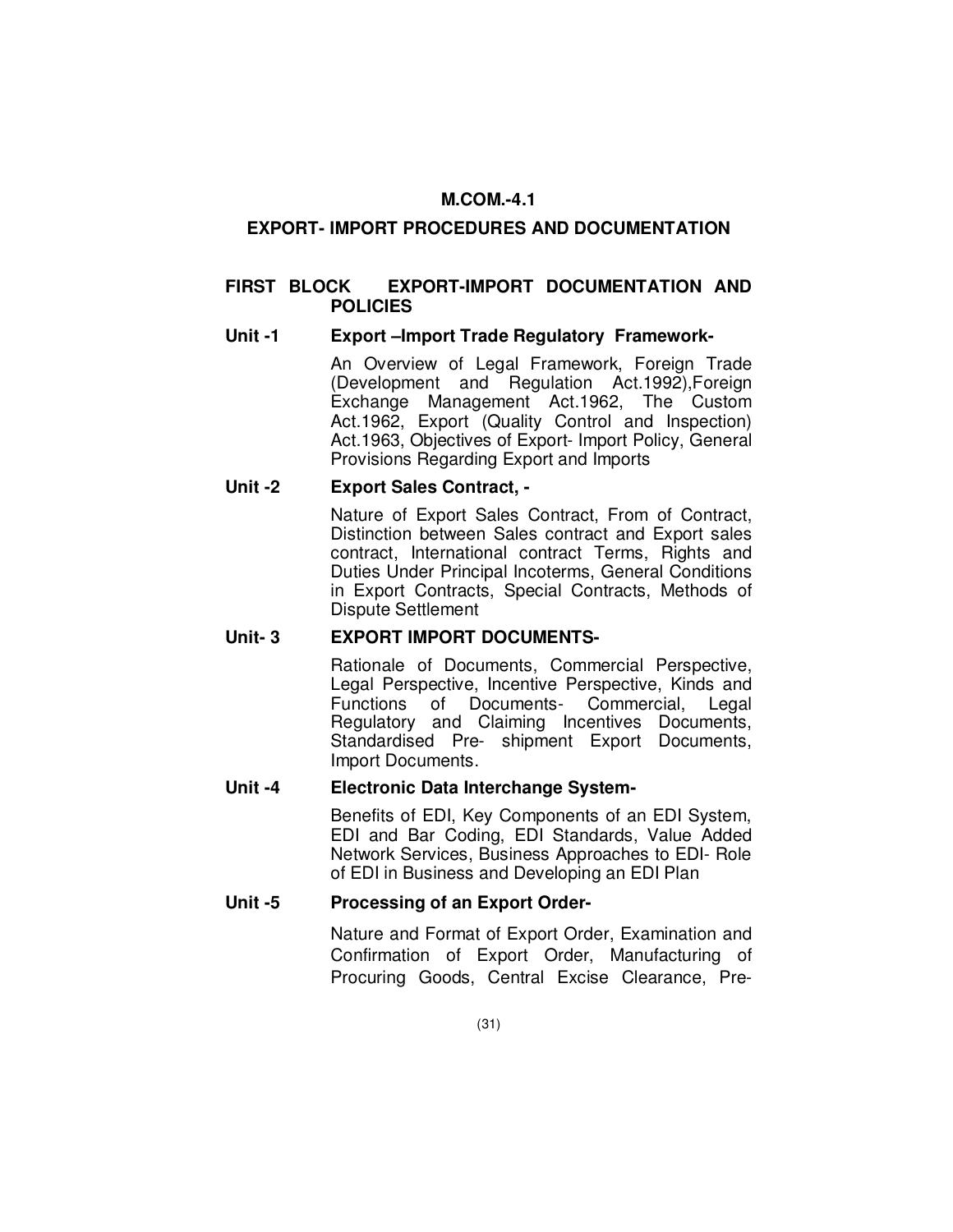shipment Inspection, Appointment of Clearing and Forwarding Agents, Transportation of Goods to Port of Shipment, Port Formalities and Customs Clearance, Dispatch of Documents by Forwarding Agents to the Exporter, Certificate of Origin and Shipment Advice, Presentation of Documents to Bank, Claiming Export Incentives- Excise Rebate and Duty Drawback.

# **SECOND BLOCK - TERMS OF PAYMENTS AND FINANCING PRACTICES**

# Unit - 6 TERMS OF PAYMENTS-

 Terms of Payment, Advance Payment, Documentary Credit- Parties in Documentary Credits, Details Included in Letter of Credit, Partial Mechanism, Different Kinds of Letter of Credit, Documents Required Under Letter of Credit, Guidelines for the Exporters, Forms of Documentary Credit, Documents against Payment and Acceptance, Open Account With Provisions for Periodic Settlement, Shipment on Consignment Basis.

# **Unit - 7 EXCHANGE CONTROL REGULATIONS AND FACILITIES CONCERNING EXPORTS**-

 Foreign Exchange, Objectives of Exchange Control, Foreign Exchange Management Act, 1999, Regulation and Management of Foreign Exchange, Other Provisions, Export Declaration Forms

# **Unit - 8 EXPORT FINANCE- Institutional Framework, Pre-Shipment Finance-**

 Packing Credit, Advance Against Incentives, Preshipment Credit in foreign Currency, Post-Shipment Finance- Negotiation of Export Documents Under Letters of Credit, Purchases/ Discount of Foreign Bills, Advance against Bills sent on Collection, Goods Sent On Consignment, Export Incentives, Undrawn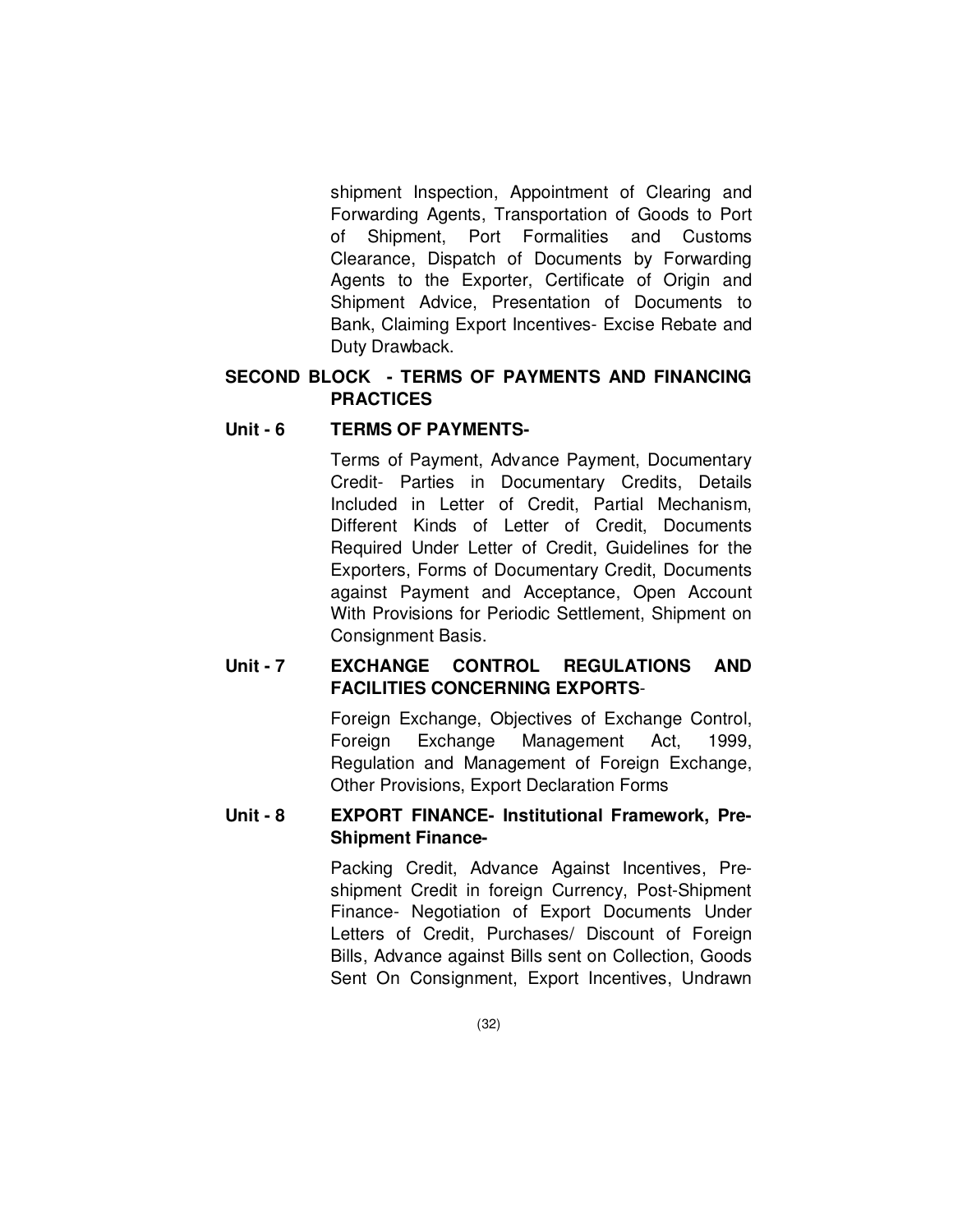Balances, and Retention Money, Post Shipment Export Credit Guarantee and Export Finance Guarantee, Post Shipment Credit in Foreign Currency, Export under Deferred Payments, Deferred Credit Facilities, Role of Export and Import Bank of India, Recent Developments in Export Financing.

# **Unit - 9 EXPORT CREDIT INSURANCE-**

 Meaning of Credit risk, Organisations Covering Credit risk, Types of Cover Issued by ECGC- Standard Policies, Specific Policies, Service Policy, Construction Work Policy, Basic Principles of ECGC Operation, Procedure for Taking a Policy and Claim, Small Exporter's Policy, Financial Guarantees

# **Unit - 10 IMPORT FINANCE-**

 Import Financing, The Regulatory Framework, Exchange Control Regulations Concerning imports, Methods of Import Finance- Financing Import under Letter of Credit, Against Bills under Collection, Imports against Differed Payment, and under Foreign Credit, Import Loans by Export Import Bank of India

# **THIRD BLOCK EXPORT IMPORT TRADE OPERATIONS**

# **Unit – 11 PREPARING FOR SHIPMENT-**

 Packing of Goods, Nature of Export Cargo, Liner and Tramp Shipping Services, Conference and Charting Practices, Air Freighting, Quality Control and Pre-Shipment Inspection, ISO 9000, Role of Clearing and Forwarding Agent, Movement of Goods to Port.

# **Unit – 12 CARGO INSURANCE-**

 Need for Cargo Insurance, nature of Cargo Insurance Policy, Kinds of Perils- Maritime, Extraneous, War and Strike Perils, Types of Losses- Total Loss, Particular Loss, Coverage and Institute Cargo Clause, Exclusion Clauses and Recoverable Expenses, Types of Policies- Specific Voyage Policy, Open Cover and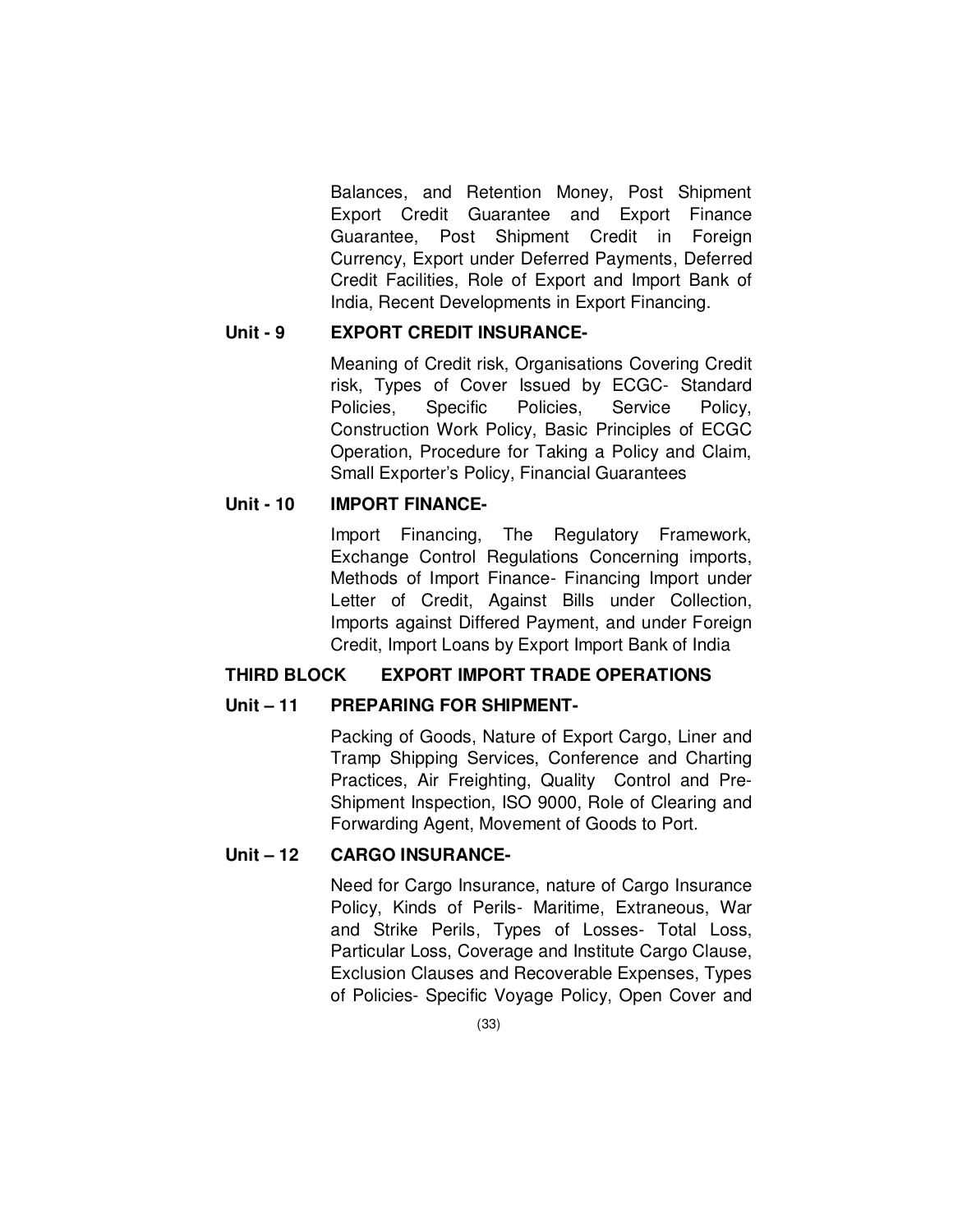Open Policy, Insurance Claims- Responsibilities of the Insured, Filing Claims and Documents for Claims

# **Unit – 13 SHIPMENT OF EXPORT CARGO-**

 Stages of Shipment, Central Excise formalities-Excise Rebate Policy, Procedural formalities, Customer Clearance Formalities- Legal Framework, Customs Clearance Stages, Documentary Requirements, Procedural Formalities, Port **Procedures** 

# **Unit – 14 CUSTOM CLEARANCE OF IMPORT CARGO-**

Objectives of Custom Clearance, Legal Framework, Basic Information documents and Duties- Basic Information, Documents Duties, stages of Custom Clearance Procedure of Custom Clearance, Electronic Data Interchange.

# **FOURTH BLOCK - EXPORT ASSISTANCE AND SUPPORT MEASURES**

# **Unit – 15 Importance of Institutional Infrastructure**

 Government Policy Making and Consultations, Export Promotion Councils and Commodity Boards, Technical and Specialised Services Assistance-Indian Institute of Packaging, Export Inspection Council and Agencies, Export Credit and Guarantee Cooperation, Exim Bank for Long Term Credit, Indian Council of Arbitration, Federation of Indian Export Organisations, India Trade Promotion Organisations, Indian Institute of foreign Trade, National Institute of Fashion Technology, Commercial wing of Indian Embassies Abroad, Government Participation in Foreign trade, Organisational Setup in the states.

# **Unit – 16 EXPORT ASSISTANCE IN INDIA-**

 Importance, Expansion of Production Base for Exports- Relaxation in industrial Licensing Policy/ MRTP/ FERA/Foreign Collaborations, Liberal Import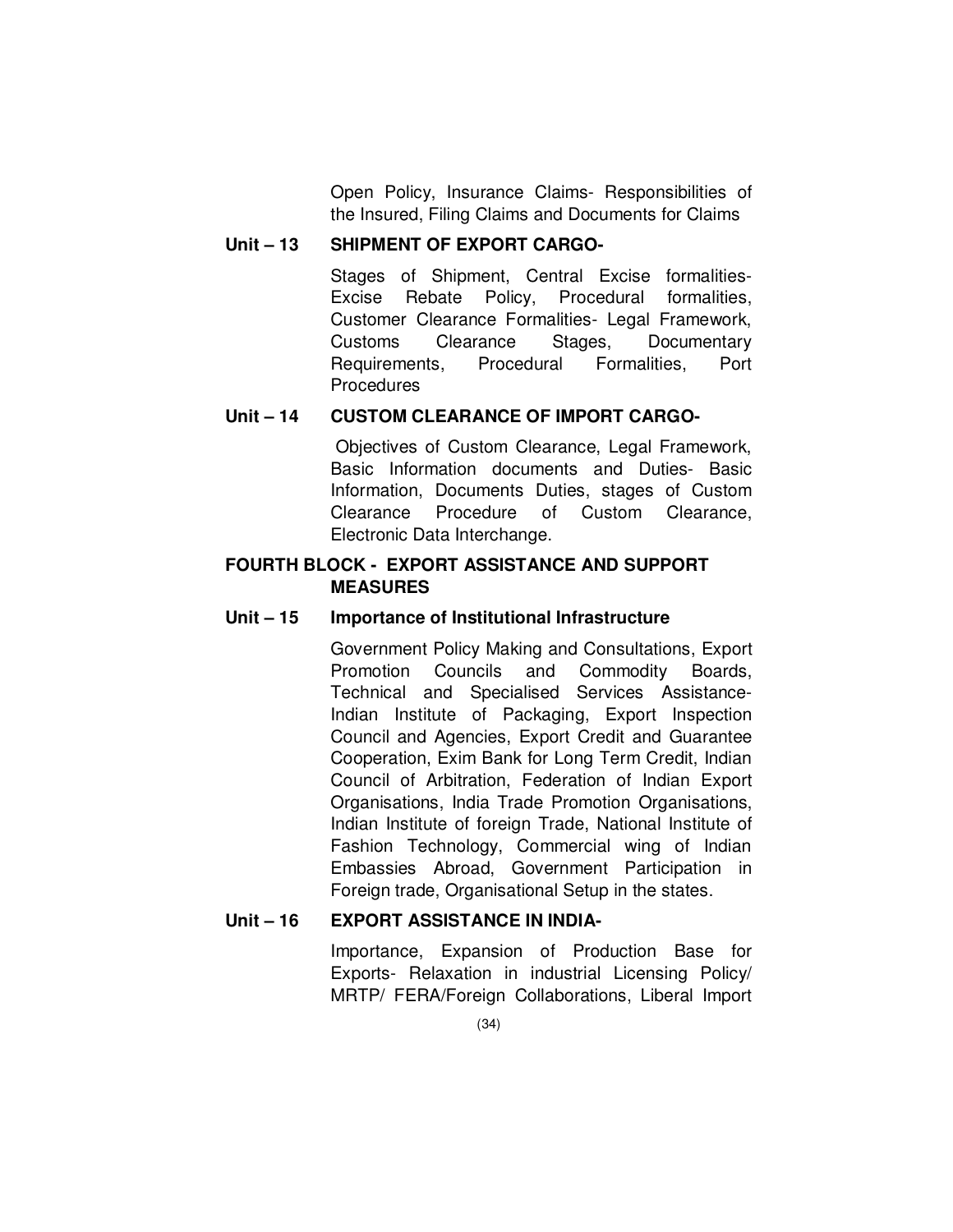of Capital Goods, Export Processing Zones, Export Oriented Units, Special Economic zones, Electronic Hardware Technology Parks and Software Technology Park Units, Assured Supply of Raw Material Imports, Eligibility for Export/ Trading/ Star Trading/ Super star Trading House, Export Houses status for Export of Services, Rendering Exports Price- Competition- Fiscal and Financial Incentives, Strengthening Export Marketing Effort.

# **Unit – 16 PROCEDURES FOR CLAIMING EXPORT INCENTIVES-**

 Need for Procedural Formalities, Duty Drawback Scheme - Drawback Rates, Procedure for Claiming Duty Drawback, Refund of Central Excise, Duty Exemption/ Remission Scheme, Tax Exemption - Income Tax and Sales Tax Exemption.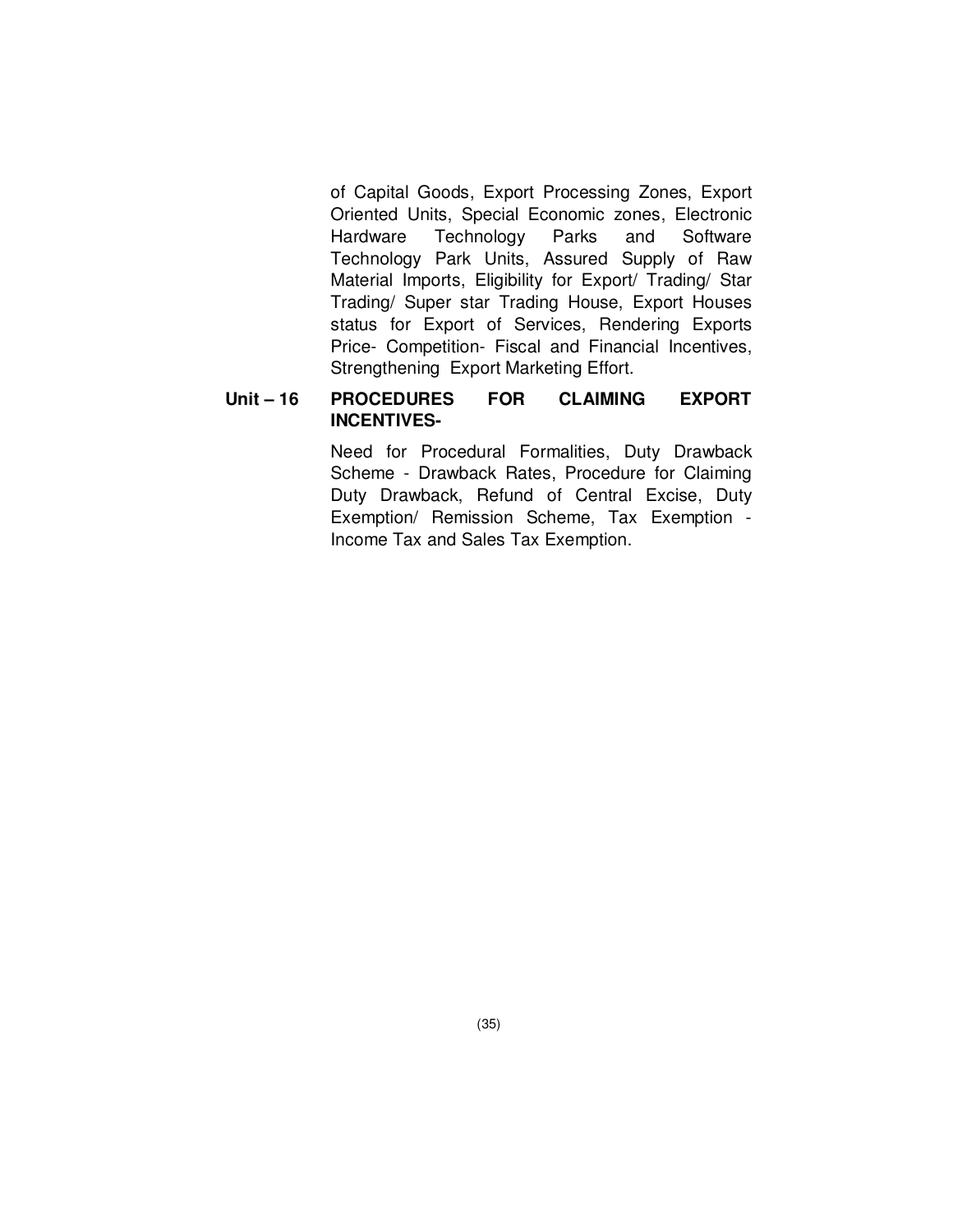# **M.COM.-4.2**

## **INTERNATIONAL MARKETING LOGISTICS**

# **FIRST BLOCK**

# **UNIT-1 Introduction to Marketing Logistics-**

 Concept of Marketing Logistics, Objectives of Marketing Logistics, Importance of Marketing Logistics, Logistics Tasks. Logistics and Marketing, Domestic and International Logistics, Recent Development in International Logistics, Role of Information Technology

# **UNIT-2 INTERNATIONAL MARKETING STRATEGIES AND LOGISTICS-**

 Customer Service, Strategic Logistics Planning, Strategic Distribution Arrangements, The Three Important Concept- The cost Trade offs, The Total Cost Concept, The total System Concept, Environment of Foreign Trade, Challenges of the Market Place, Balancing functional Objectives, Integration of System Functions in International Supply Chains.

# **UNIT-3 INLAND TRANSPORT IN OVERSEAS TRADE LOGISTICS-**

 Road Transport, Rail Transport Water Transport, and air Transport, Multi Model Transport, Choice of Inland Water Transport.

# **UNIT-4 WAREHOUSING-**

 Concept of Warehousing, Elements of Warehousing, Functions of Warehousing, Warehousing as an Instrument of Economic Development, Warehousing Alternatives, Advantages of a Public Warehouse, Cost Structure, Warehousing Corporations in India, Diversified Warehousing Activities of Central Warehousing Corporation, Warehousing in Globalisation Era.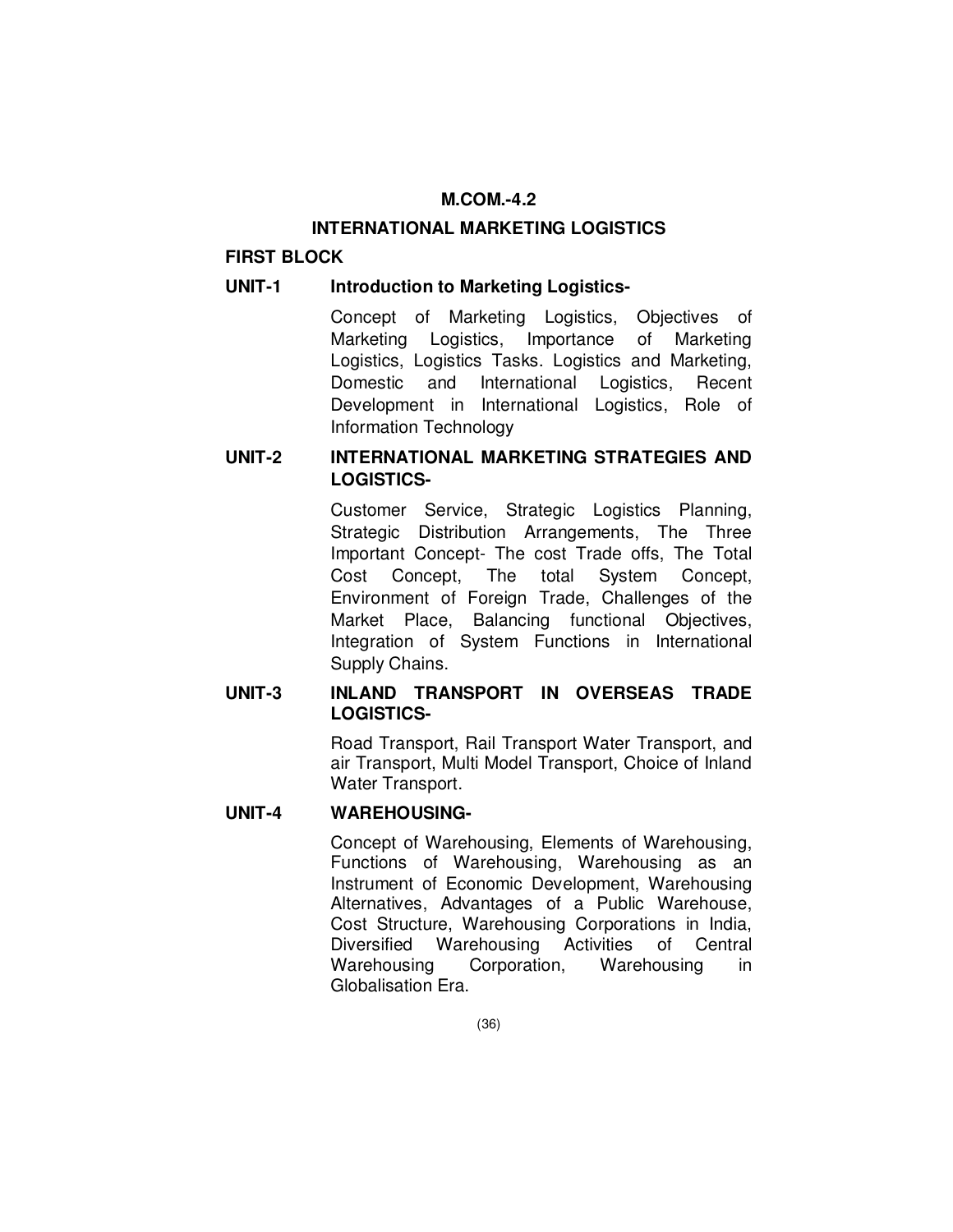## **UNIT-5 INVENTORY MANAGEMENT AND ORDER HANDLING-**

 Need for Inventories, Factors influencing Inventories, Concept of Inventory Control, Objectives of Inventory Control, Techniques of Inventory Control- Reorder Level, Reorder Quantity, Other Techniques, Selective Inventory Control, New Trends in Inventory Management, Order Processing, Handling an Export Order

# **SECOND BLOCK**

# **UNIT-6 AIR TRANSPORT-**

 Significance of Air Transport, History of Air Transport In India, Air India, Indian Airlines, Pawan Hans, Airports Authority of India, Directorate General of Civil Aviation, Bureau of Civil Aviation, Indira Gandhi Rashtriya Uran Akademy, Hotel Corporation of India, India's Export–import Trade By Air, Privatisation, Problems and Prospects.

# **UNIT-7 OCEAN TRANSPORT-**

 Significance of Ocean Transport, Salient Features of Commercial Shipping, Development of Commercial Shipping, Operations and Constraints of a Ship, Types of Ships, Registrations of Ships, Classification of Ships, Structure of Shipping Services, Glossary of Shipping Terms

# **UNIT-8 MUKTI-MODALISATION-**

 Concept of Unitisation, Concept of Containerisation, Inter- Modalism and Multi- modalism , Inland Container Depots and Container Freight Stations,, Land Bridging.

## **UNIT-9 WORLD SEABORNE TRADE AND WORLD SHIPPING-**

 World Economic Situation and World Trade, World Seaborne Trade, World Shipping Scenario, issue of Concern to Developing Countries, Negotiations in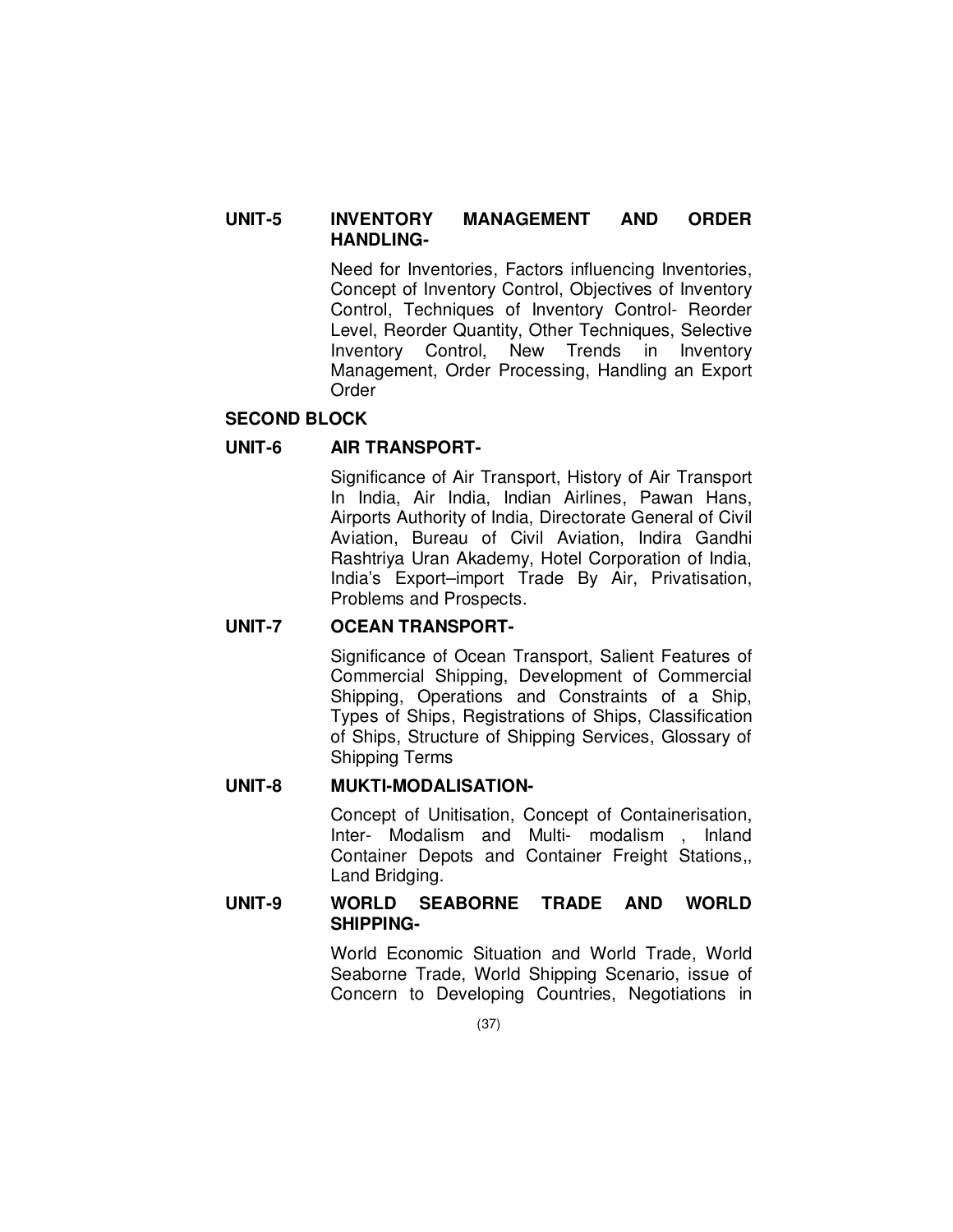Maritime Transport.

### **UNIT-10 INDIAN SHIPPING-**

 importance of National Shipping, Advent of shipping industry in India, Growth and Perspective- Shipping in Five Year Plans, Growth of Indian Tonnage, Types of Shipping Services, Age Profile of Indian Shipping, Structure of Indian Shipping Industry, Stages of Development in Indian Shipping, India's Overseas Trade and Shipping Fleet, Role of Shipping as a Direct Earner/ Saver of Foreign Exchange, India's Shipping Policy Measures- Policy of Joint Sector in Shipping, Policy on Coastal Shipping, Soft Loans through SDFC, Cargo Support, Fiscal Incentives, Trade liberalization vs. Government Policy, New Policy Package, for Shipping, Recent Development, Problems of Shipping Industry.

# **UNIT-11 LINER FREIGHTING PRACTICES-**

 Nature of Liner Shipping Services, Shippers' Point of View, Shipowners' Point of view, The Conference System, The Tariff, Application of Rate in Liner Shipping, Types of Rates, Level of Freight Rates, Cost Structure, Pricing Principles, Surcharges, General Rate Increase, Regulations Concerning the Shipping Conferences, Effect of Containerisation.

# **UNIT-12 TRAMP CHARTING PRACTICES-**

 Meaning of Tramp Trade, Types of Tramp Charting-Voyage Charter, Time Charter, Bareboat Charter, Distribution of Responsibilities and items of Cost, Charter Party and its Main Clauses- Main Voyage Charter Party Clauses, Main Time Charter Party Clauses.

# **UNIT-13 LEGAL ASPECTS OF CARRIAGE OF GOODS-**

 Carriage of Goods by Sea,- Charter Party, Bill of Lading : Maritime Law, Difference Between Bill of Lading and Charter Party, Liabilities of a Carrier by Sea, Shipper's Lien and Maritime Lien, Bottomery and Responentia Bond, Carriage of Goods by Air- Liability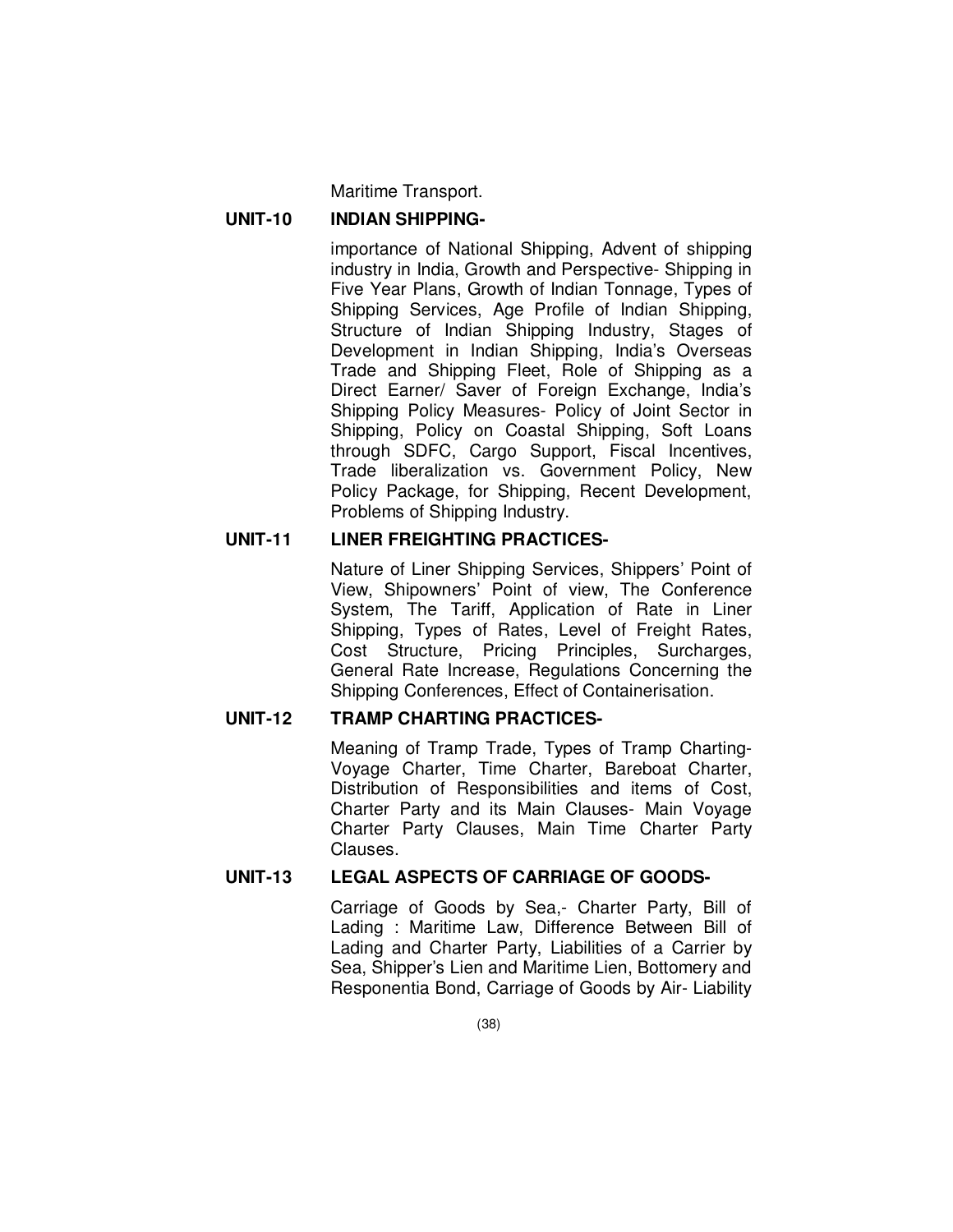of a Carrier, Position of the Cosigner, Carriage of Goods by Land and Rail, Carriage of Goods by Multi-Model Transport

### **UNIT-14 PORT SYSTEMS-**

 Ports in India, Port as Catalyst to India's Foreign Trade, Port Capacity and Traffic Throughput-Capacity Utilisation, Container Traffic, Breakup of traffic into Unloaded, Loaded and Transshipment Traffic, Traffic Forecasts for the Years 2002 and 2005, Productivity of Indian Ports, Problems Faced by the Ports, Policy initiatives for the Development of Ports, Private Sector Participation, Corporation of Ports, Joint Ventures, Ninth Plan, Dredging Corporation of India.

## **UNIT-15 MARITIME FRAUDES AND UNETHICAL PRACTICES-**

 Maritime Fraud, Dimensions and Causes, Precautions to be Observed- Common Areas of Fraud, Precautions measured by Parties Involved, Steps to Follow if a Vessel Does not Arrive, International Chamber of Commerce - Structure, Activities, International Maritime Bureau.

### **UNIT-16 INSTITUTIONAL ARRANGEMENTS FOR RESOLVING SHIPPERS' PROBLEMS-**

 The Need for Institutional Arrangements, Major Consultation Arrangements, Legislation in United States- Basic Features of Shipping Act of 1916, The 1984 Legislation, Australian Trade Practices Legislation, Consultation Arrangements in India- Role of ASIC, Other Organisations Involved, Limitations of the Consultation Arrangements, UN Convention on the Code of Conduct for Liner Shipping Conferences,.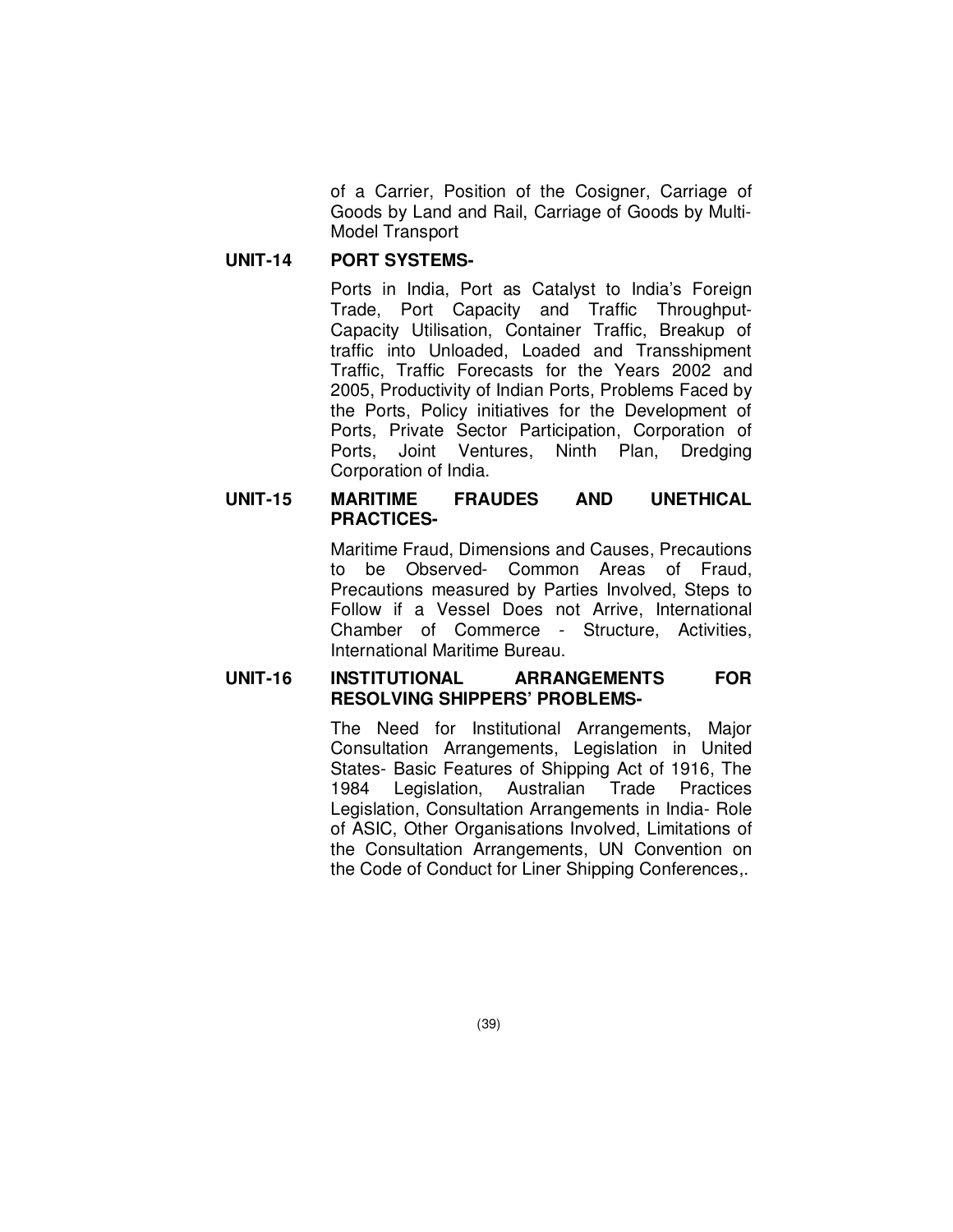### **M.COM.-4.3**

#### **INTERNATIONAL BUSINESS FIANANCE**

# **FIRST BLOCK**

# **UNIT-1 INTERNATIONAL MONETARY SYSTEM AND INSTITUTIONS-**

 International Monetary System, Evolution of International Monetary System- the Gold Standard, The Interwar Years: 1914-1939, Bretton Wood, IMF and the World Bank, The IMF Agreement, Working of Bretton works System: An Overview (1946-1971), Floating Exchange Rate: 1971 onwards, World Trade and Regionalism, European Monetary System, International Financial System and Developing Countries, the Asian Currency Crises, Regional financial Institutions.

## **UNIT-2 INTERNATIONAL FINANCIAL MARKETS –**

National Markets as International Financial Centers, The Euro Market, International Debt instrument, Euro Equities, Euro Convertible Bonds, and Euro Issues in India.

## **UNIT-3 INTERNATIONAL BANKING** –

International Money Transfer Mechanism- Terms of accounts, Clearing House Interbank Payment System, Society for World wide Interbank Financial Telecommunications, International Syndicated Lending Arrangements, Money Market Instruments-Treasury Bills, Commercial Paper, Bankers Acceptance, Certificate of Deposit, Repurchase Agreements, Prime Lending Rate and Loan Pricing, Application of Yield Curves in Investment and Borrowing Decisions, International Banking Risks and Capital Adequacy Requirements.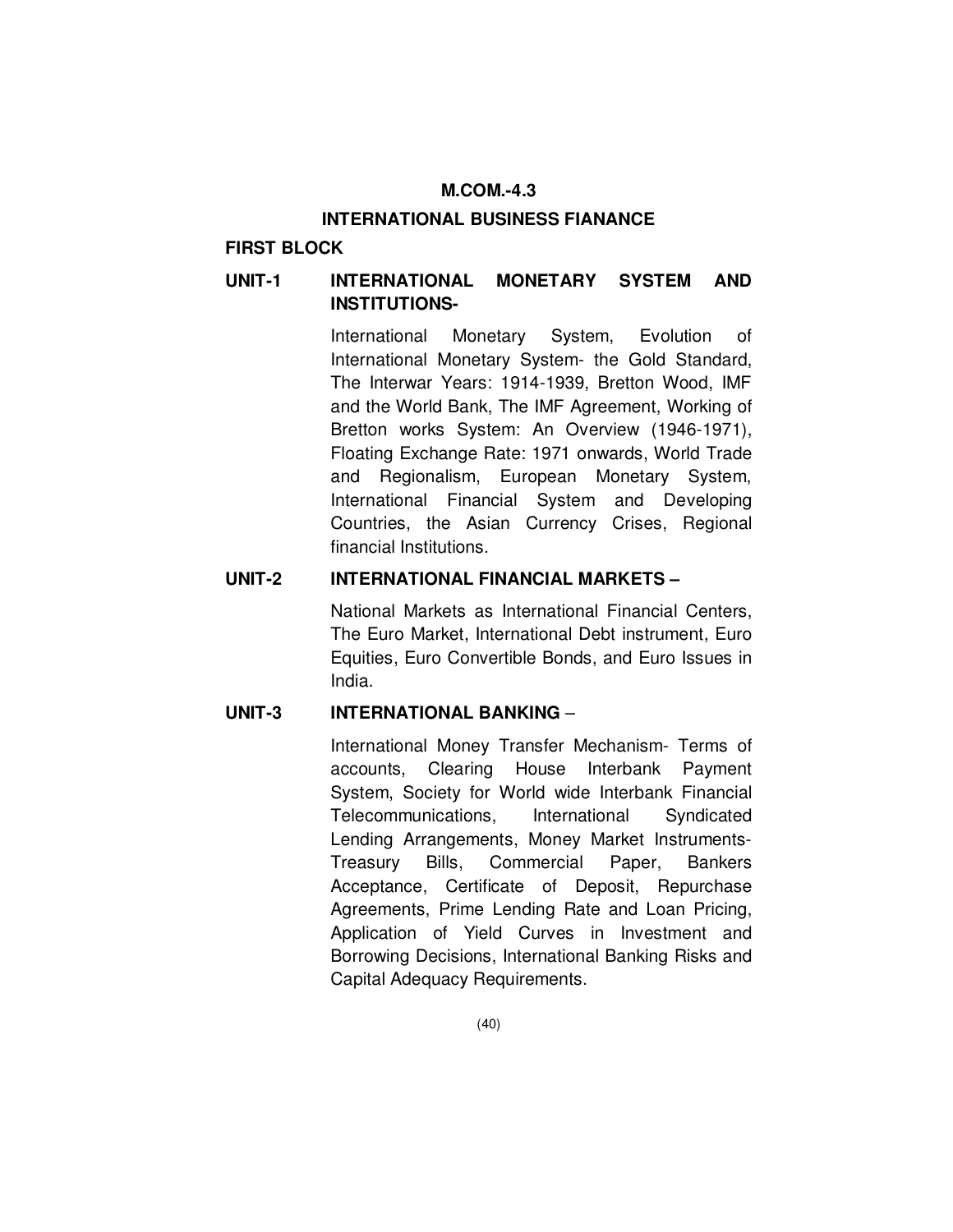# **UNIT-4 INTERNATIONAL TRANSACTIONS AND BALANCE OF PAYMENTS-**

 Balance of Payment Concept, Nature of International Transactions, the Balance of Payment Statement, The Balance of Indebtedness, Adjustment Policies-Unilateral, Bilateral, Regional and Multilateral Adjustments, Rise of Market Power

## **SECOND BLOCK – FOREIGN EXCHANGE RISK MANAGEMENT**

# **UNIT-5 FOREIGN EXCHANGE MARKETS-**

 Meaning, Functions, Foreign Exchange Rates, Foreign Exchange quotations, Types of Foreign Exchange Transactions- Trade, Interbank, Spot and Forward Transactions, Indian Foreign Exchange Market.

### **UNIT-6 DETERMINATION AND FORECASTING OF EXCHANGE RATES-**

 Equilibrium Approach to Exchange Rates, Purchasing Power Parity, Interest Rate Parity- The Fisher Effect, The International Fisher Effect, Inflation and Its Impact on financial Markets, Central Bank Intervention, Exchange Rate Forecasting.

# **UNIT-7 CURRENCY RISK MANAGEMENT-**

 Meaning of Currency Risk Exposure, Types of Currency Risks- Translation, Transaction, Economic Political and Interest Rate Risk, managing Currency Risk with Derivatives, Derivative Instruments-Forward Contracts and Forward Rate Agreements, Future Contracts, Currency Options, Currency Swaps, Interest Rate Swaps, Derivatives Market in India.

## **UNIT-8 MEASURING AND MANAGING TRANSACTION EXPOSURE-**

 Concept and Measurement of transaction Exposure, Techniques of Transaction Exposure Management-Forward Market Hedge, Money Market Hedge, Exposure Netting, Currency Risk Sharing, Leading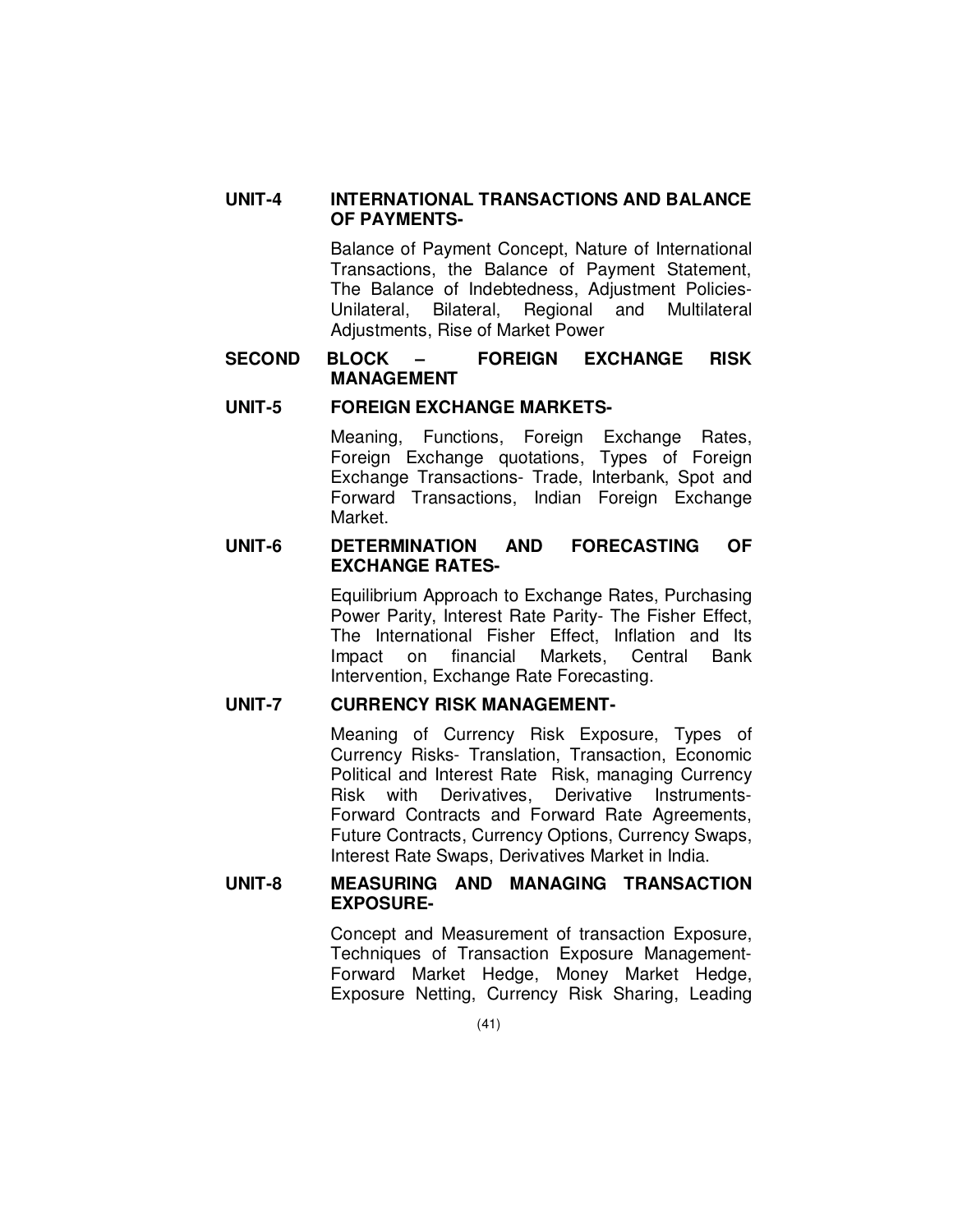and Lagging, Currency Options, Currency Future, and Currency Swaps.

## **UNIT-9 MEASURING AND MANAGING TRANSLATION AND ECONOMIC EXPOSURES-**

 Translation Exposure Defined, Currency Translation Methods, Financial Accounting Standards No. 8 and 52, Designing a Hedging Strategy- fund Flow Adjustment, Forward Contracts, Exposure Netting, Centralisation vs. Decentralisation of Exchange Risk Management, Economic Exposure Defined, Managing Economic Exposure- Marketing, Production and Financial Initiatives.

# **THIRD BLOCK – INVESTING FOREIGN OPERATIONS**

## **UNIT-10 CORPORATE STRATEGY AND FOREIGN DIRECT INVESTMENT-**

 Meaning and Theory of Multinational Corporations, Strategies of Multinational Corporations, Meaning and Rationale of Foreign Direct Investment, Corporate Strategy, Joint Ventures and Global Expansion, Indian Regulation of Foreign Direct Investment and Guidelines, Foreign Exchange Regulation : FERA and FEMA.

- **UNIT-11 INTERNATIONAL PROJECT APPRAISAL-**International Projects, Project Appraisal : Meaning and Scope, techniques of Project appraisal- Non-DCF Techniques, DCF Techniques, Project Appraisal under Risk and Uncertainty, Issues in International Project Appraisal, Adjusted Present value Technique, Beyond APV: Real Option Value, Portfolio Approach
- **UNIT-12 COST OF CAPITAL FOR FOREIGN INVESTMENTS-**Weighted Average cost of capital for foreign Projects, cost of various Sources of Funds, Cost of Foreign Debt Capital, Cost of Equity Capital, Discount Rates for Foreign Investments, All-Equity Cost of Capital for Foreign Projects, Comparing the Cost of Capital in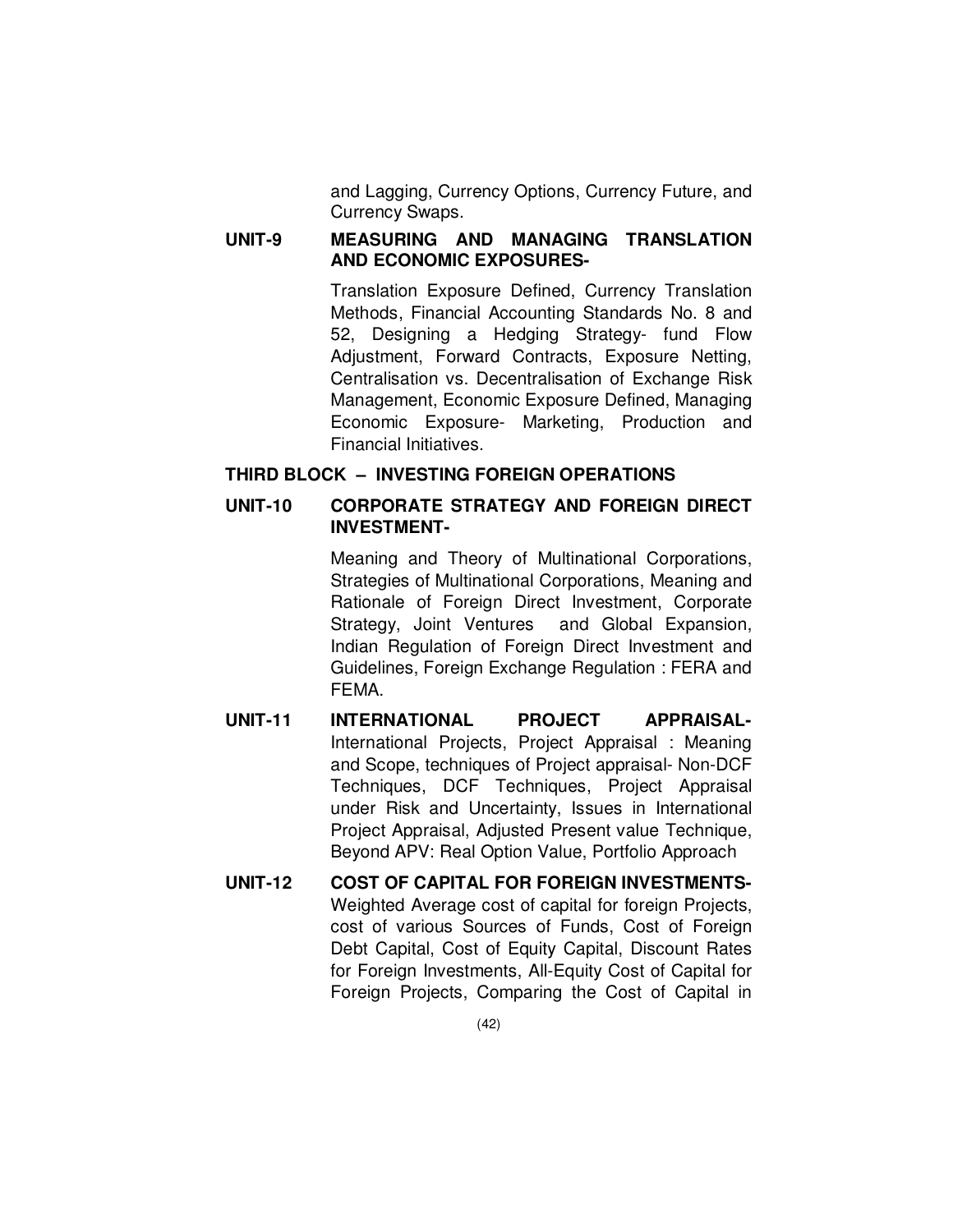Developing Countries.

### **UNIT-13 POLITICAL RISK AND TAX ASPECTS**-

Political Risk in Today's World, Assessment of Political Risk, Measuring Political Risk, Managing Political Risk, Post expropriation Policies, Multilateral Investment Guarantee Agency, Influence of Tax Policy on Foreign Investments, International Tax Rules and Financing and Investment Decisions, Possible Issues in the Taxation of Business Investment Abroad.

## **FOURTH BLOCK - FINANCING INTERNATIONAL OPERATIOS**

## **UNIT-14 DESIGNING GLOBAL CAPITAL STRUCTURE-**

 National Financing Patterns, National Financial Markets, Sources of External Funds- Foreign Bonds, Foreign Bank Loans, Foreign Equity, World-Wide Capital Structure, Foreign Subsidiary Capital Structure, Cost Minimisation Approach to Global Capital Structure, Innovative financing Methods.

### **UNIT-15 INTERNATIONAL CASH MANAGEMENT –**

 Need and Importance of International Cash Management, Changes in International Banking, Importance of Cash Cycle in Cash Management, Centralised Vs. Decentralised Cash Management, Role of Transfer Pricing in Cash Management, Movement of Blocked Funds.

### **UNIT-16 FOREIGN TRADE FINANCING-**

 Payment Terms in International Trade, Special Documents in International Trade- Transport Documents, Invoices, Insurance Policy, Certificate of Origin, Bill of Exchange, Trade Finance - Letters of Credit, Forfeiting, Bankers Acceptances, Guarantee/Bond, Problems of Developing Countries, Government Sources of Export Financing and Credit Insurance, Counter trade.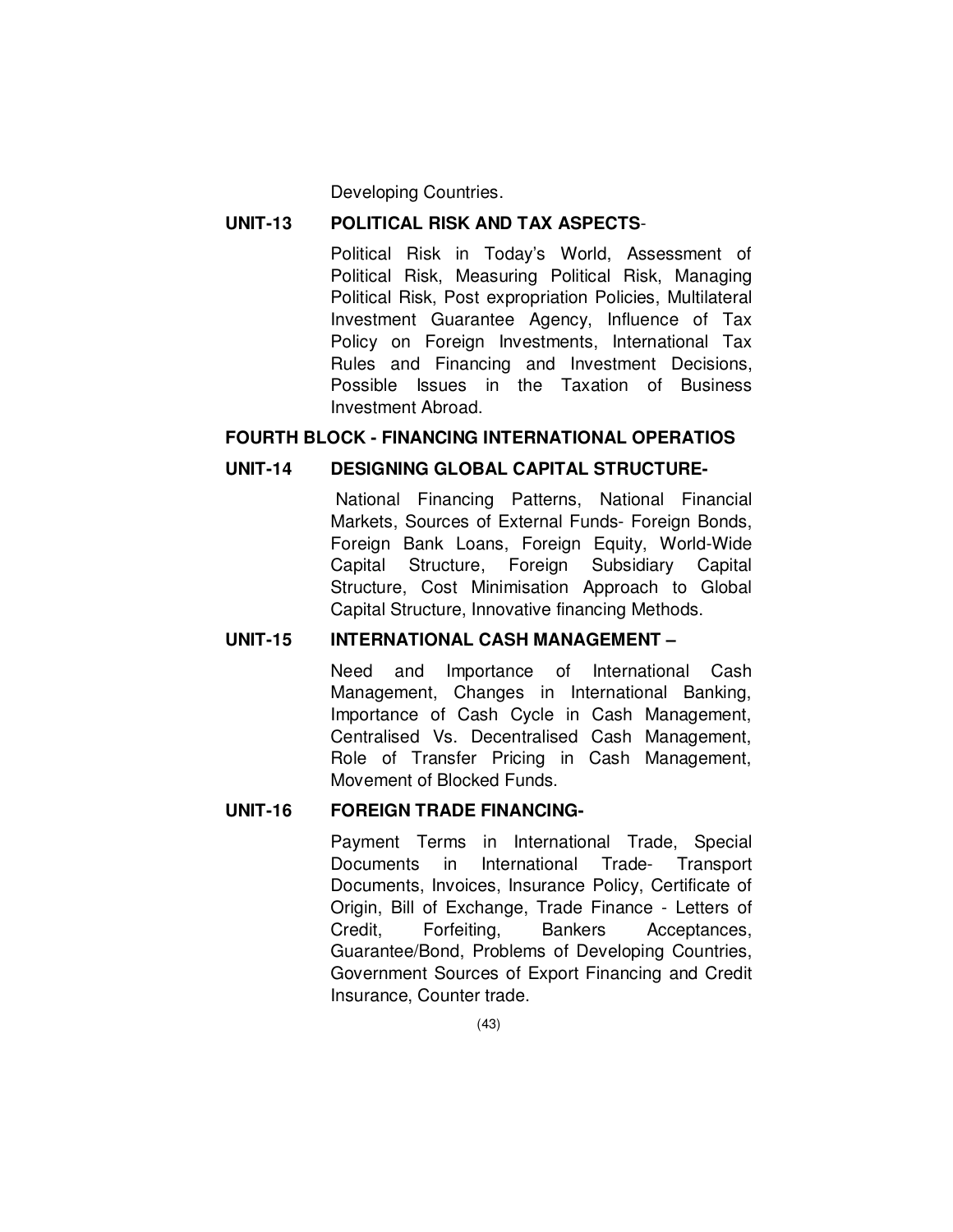# **UNIT-17 PROJECT EXPORT FINANCING-**

 Project export and Service Export, Benefits of Project export, Risks in Project export Business - commercial Risks, Country Risks, Exchange and Interest Rate Risks, Indian Regulatory Framework- Criteria for Consideration of Project export Proposal, Conditions Necessary for Clearance of Project export Proposal, Working Group Mechanism, Power for Clearance of Project export Proposal, Techniques of Financing Export Projects, Indian Projects Exports :Emerging Trends, Special Aspects of Infrastructure Project Export Financing, International Bidding and Engineering-Procurement Construction Correcting – Financing Instruments and Arrangements.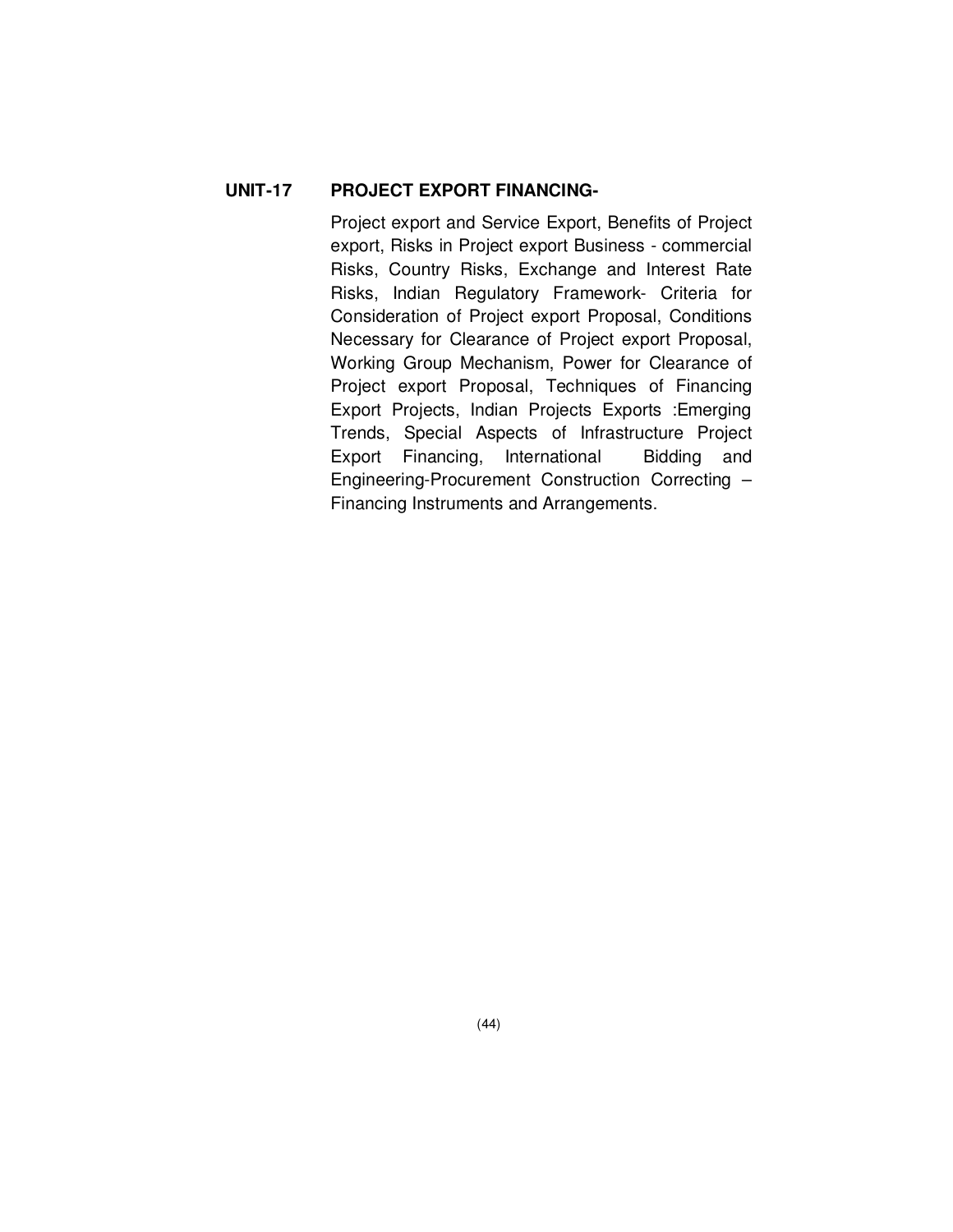## **UGCOM-01**

### **BLOCK - I**

# **BASIC CONCEPTS AND FORMS OF BUSINESS ORGANISATION**

#### **UNIT-01: NATURE AND SCOPE OF BUSINESS-**

 Human Activities, Business - Essential Features of Business, Objectives of Business, Business Distinguished from Profession and Employment, Classification of Business, Industry – Classification of Industry, Commerce - Trade, Aids to Trade. Organisation.

#### **UNIT-02 FORMS OF BUSINESS ORGANISATION-I**

Sole Trader Organisations - Main Features, Merits and Limitations, Partnership Form of Organisation Main Features, Classification of Partners, Partnership Deed, Merit and Limitations, Joint Hindu Family Firm, Company Form of Organisation-Main Features, Classification of Companies, Merits and Limitations, Cooperative Form of Organisation- Main Features, Classification of cooperatives, Merits and Limitations.

### **UNIT-03 FORMS OF BUSINESS ORGANISATION-II**

 Requisites of an Ideal Form of Business Organisation, Comparison of Various Forms of Organisations, Criteria for the Choice of Organisation—Criteria at the Time of Starting a Business, Criteria at the Time of Expansion, Choice of Form of Organisation

## **UNIT-04 BUSINESS PROMOTION**

An Entrepreneur — Entrepreneurship, Characteristics of an Entrepreneur, Functions of an Entrepreneur, Promotion- Distinction between Entrepreneur and Promoter, Types of Promoters, Promotion of Different Types of Organisations - Proprietary Concern, Partnership Firm, Joint Stock Company, Cooperative Society.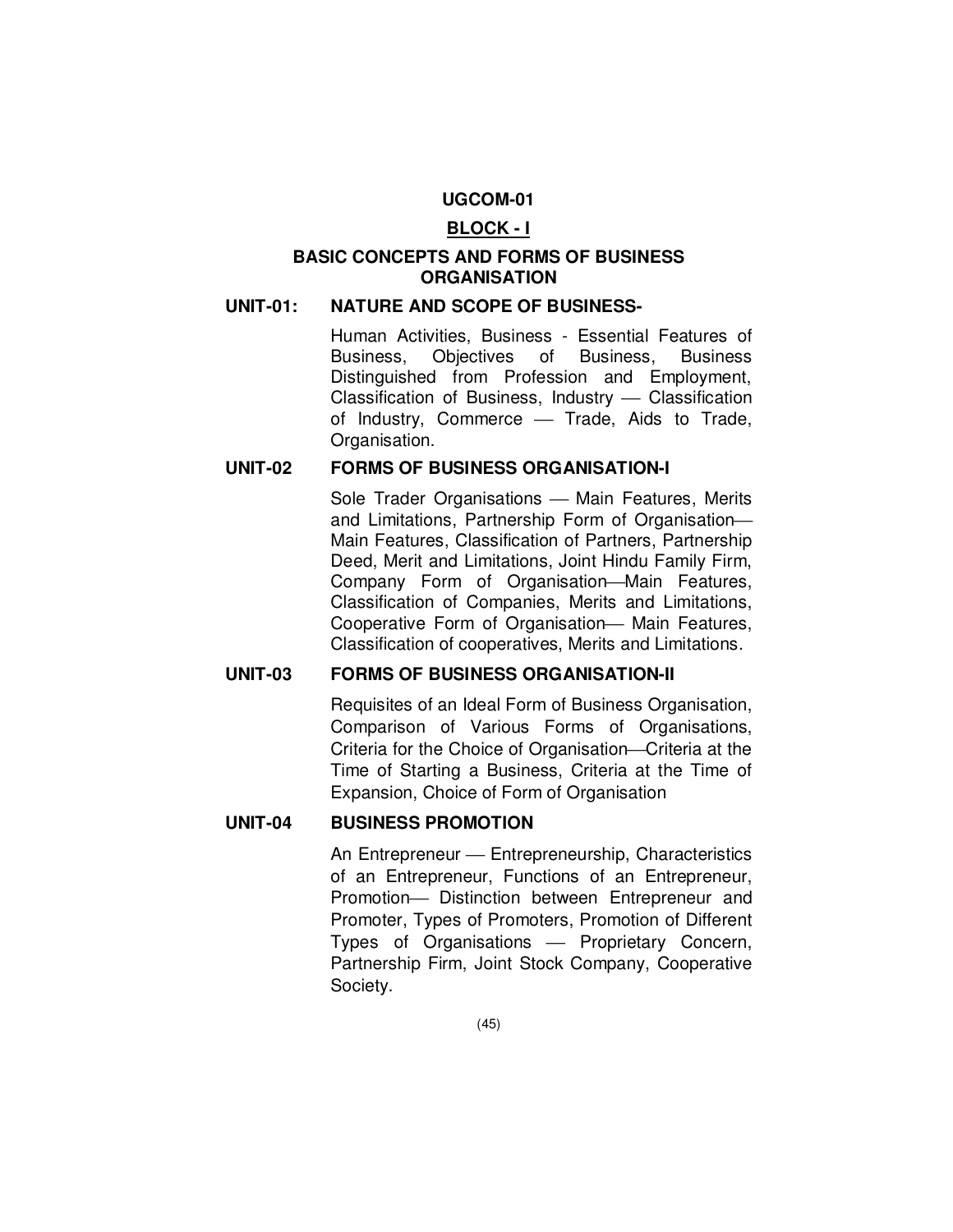## **BLOCK – II FINANCE OF BUSINESS**

### **UNIT-05: METHODS OF RAISING FINANCE-**

 Need for and Importance of Finance, Types of Financial Needs- Fixed Capital and Working Capital, Long-term Capital and Short-term Capital, Capital Structure- Ownership Capital, Borrowed Capital, Meaning of Capital Structure, Factors Determining the Capital Structure, Methods of Raising Capital Issue of Shares, Issue of Debentures, Loans from Financial Institutions, Loan from Commercial Banks, Public Deposits, Retention of Profits, Trade Credit, Factoring, Discounting Bills of Exchange, Bank Overdraft and Cash Credit.

# **UNIT-06: SOURCES OF LONG-TERM FINANCE AND UNDERWRITING-**

 Nature and Importance of Long-term Finance, Sources of Long-term Finance - Capital Market, Special Financial Institutions, Leasing Companies, Foreign Sources, Retained Profits, Underwriting.

### **UNIT-07: STOCK EXCHANGES-**

 What is a Stock Exchange?, Functions of Stock Exchanges, Method of Trading on a Stock Exchange, Types of Dealings in a Stock Exchange, Some Important Terms, Listing of Securities on a Stock Exchange, Speculation and Stock Exchange, Factors Affecting Prices in a Stock Exchange, Advantages and Shortcomings- Advantage, Shortcomings, Regulation and Control of Stock Exchanges.

# **BLOCK – III MARKETING**

### **UNIT-08: ADVERTISING-**

 Meaning of Advertising, Difference between Advertisement and Publicity- what is Publicity, How Does Advertisement Differ from Publicity? Objectives of Advertisement, Role of Advertising in the Society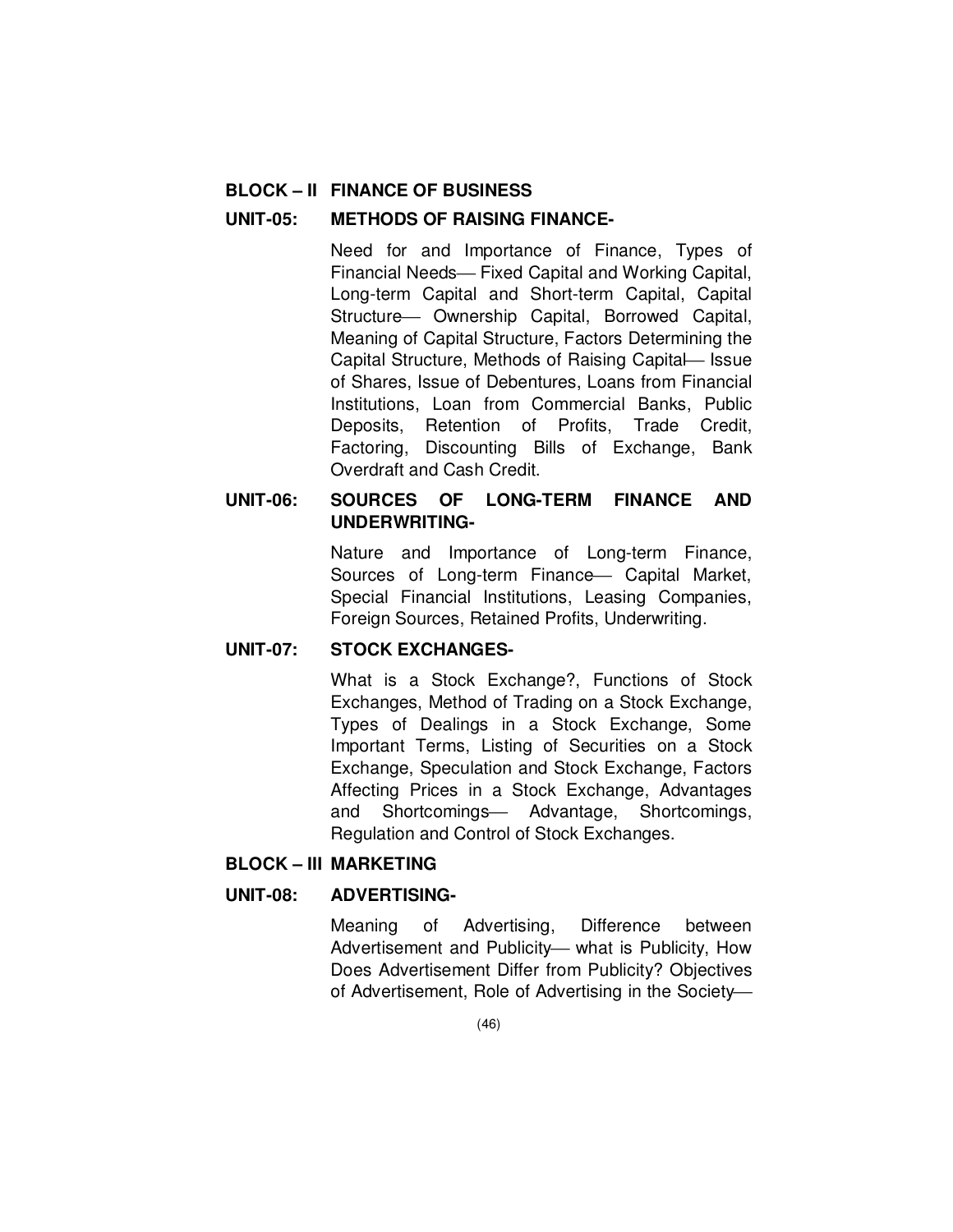Arguments Against Advertising, Arguments in support of Advertisement, Essentials of an Effective Advertisement, Features Relating to the Message, Features Relating to Consumer Reach.

## **UNIT-09: ADVERTISING MEDIA-**

 Meaning and Importance of Media, Types of Media and Their Characteristics- Press Media, Radio, Television, Outdoor Media, Direct Mail, Miscellaneous, Requisites of an Ideal Medium, Evaluation of Media, Role of Advertising Agencies.

# **UNIT-10: HOME TRADE AND CHANNELS OF DISTRIBUTION-**

 Home Trade and Distribution System, Meaning of Channels of Distribution, Functions of Channels of Distribution, Channels of Distribution Used Channels of Distribution used for Consumer Goods, Channels of Distribution used for Industrial Goods, Factors Influencing the Choice of Channel, Types of Middlemen- Functional Middlemen, Merchant Middlemen, Role of Middlemen.

## **UNIT-11: WHOLESALERS AND RETAILERS-**

 Meaning of Wholesaler, Importance of Wholesalers, Types of Wholesalers, Functions of Wholesalers, Services of Wholesalers — Services to Manufacturers, Services to Retailers, Elimination of Wholesalers, Meaning and Importance of Retailing, Functions of Retailers, Services of Retailers, Fixed Shop Retailers- Small Scale Retail Shops, Large Scale Retail Shops.

# **UNIT-12: PROCEDURE FOR IMPORT AND EXPORT TRADE-**

 Meaning of Foreign Trade, Types of Foreign Trade, Importance of Foreign Trade, Problems in Foreign Trade, India's Foreign Trade Performance, Regulations Governing Foreign Trade, Export Trade Procedure, Import Trade Procedure.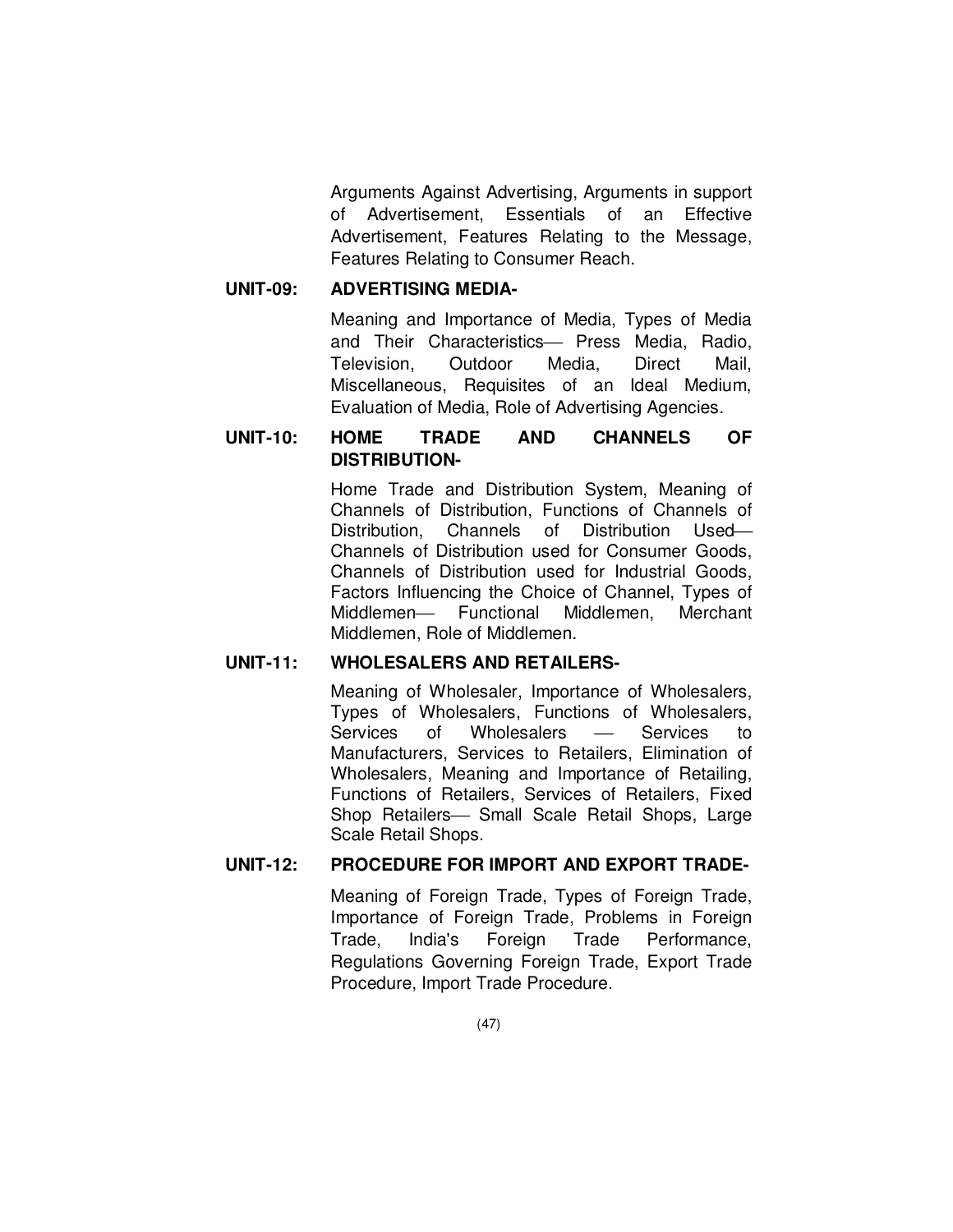### **BLOCK - IV BUSINESS COMBINATION**

#### **UNIT-13: BUSINESS COMBINATIONS-I -**

 Meaning of Combination Causes of Business Combinations, Consequences of Business Combinations – Benefits of Business Combinations, Evils of Business Combinations, Control of Monopoly.

## **UNIT-14: BUSINESS COMBINATIONS-II -**

Types of Business Combinations — Horizontal Combinations, Vertical Combinations, Lateral Combinations, Diagonal Combinations, Circular Combinations, Forms of Combinations Associations, Federations, Consolidations.

#### **UNIT-15: FEASIBILITY OF BUSINESS -**

 Meaning of Business, Need for Feasibility Study, Factors Determining the Feasibility of Business, Feasibility Reports - Technical Feasibility, Economic Feasibility, Financial Feasibility, Commercial Feasibility, Managerial Feasibility.

### **BLOCK - V [GOVERNMENT AND BUSINESS]**

# **UNIT-16: GOVERNMENT IN BUSINESS -**

 Reasons Underlying Government Control Over Private Business, Instruments of Government Control, Why Does the Government Participate in Business? - Basic Reasons, Ideological Reasons, What is a Public Enterprise?, Features and Objectives of Public Enterprises, Performance of Public Enterprises, Contribution of Public Enterprises, Problems of Public Enterprises.

# **UNIT-17: FORMS OF ORGANISATION IN PUBLIC ENTERPRISES -**

Departmental Organisation- Features, Merits,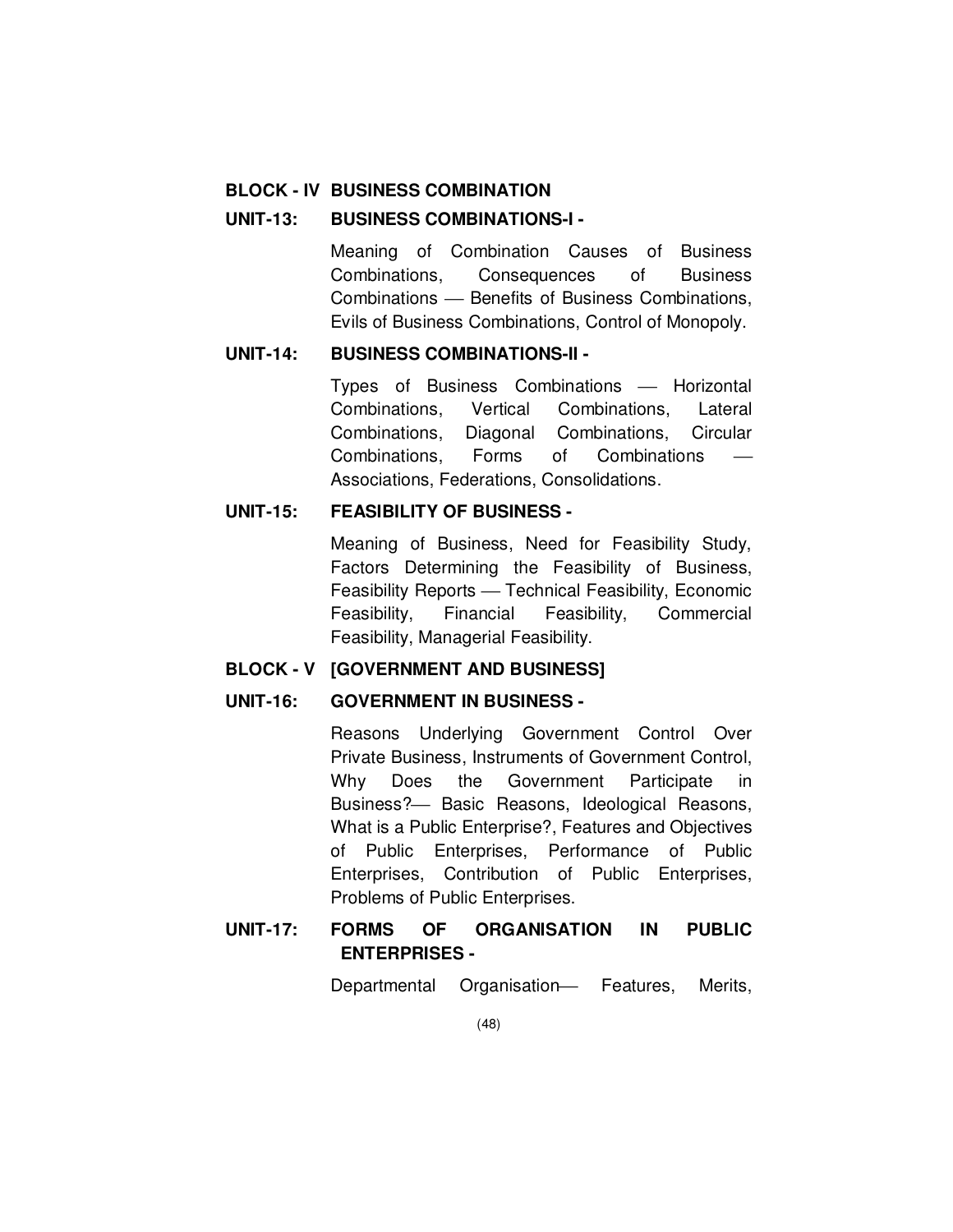Limitations, Public Corporation - Features, Merits, Limitations, Government Company - Features, Distinction Between Government and Nongovernment Companies, Merits, Limitations, Comparison of the Forms of Organisation.

# **UNIT-18: PUBLIC UTILITIES -**

 Meaning of Public Utility, Features of Public Utility, Organisation and Management of Public Utilities, Pricing Policy of Public Utilities, Sales Policy of Public Utilities, Public Control and State Regulation.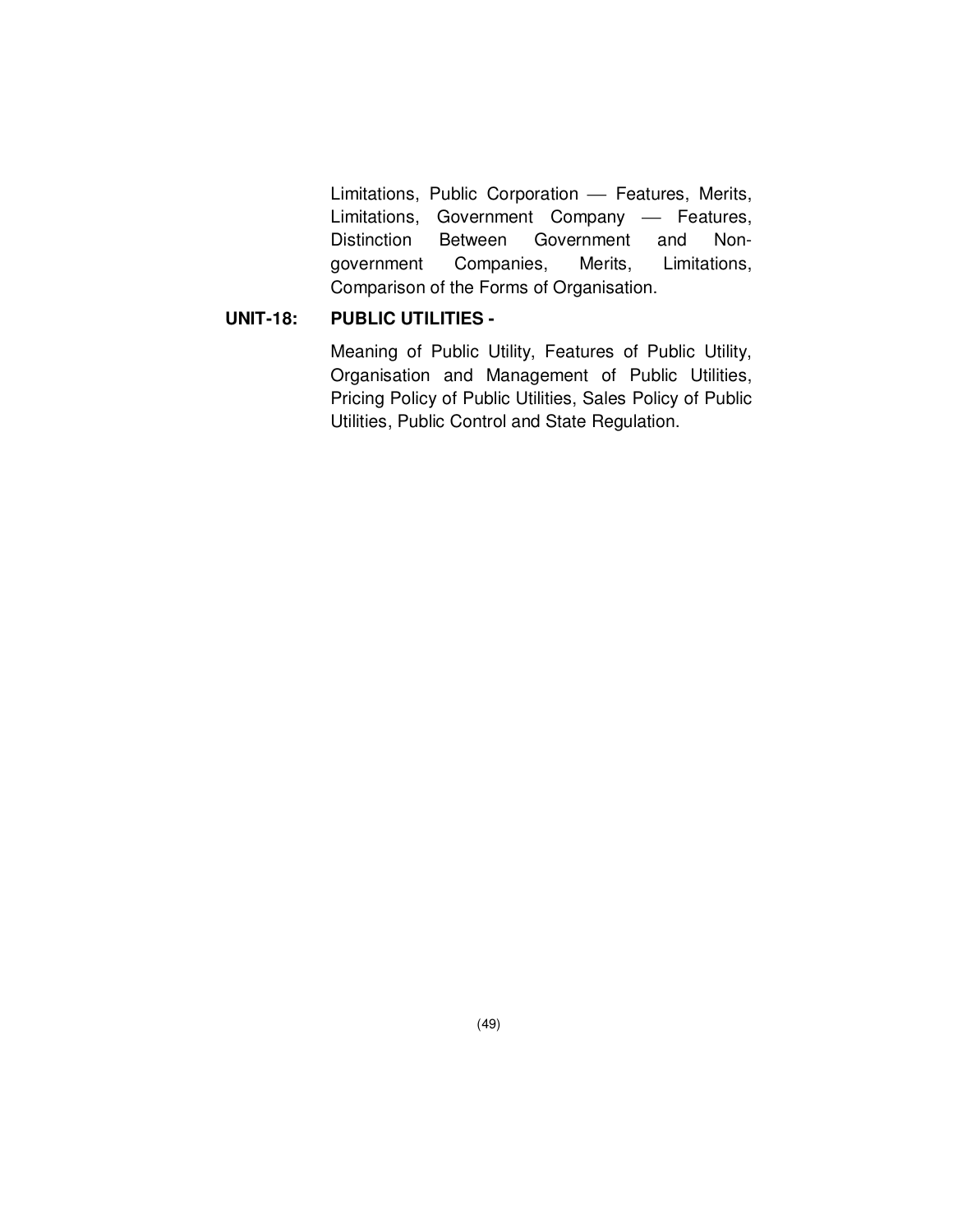#### **UGCOM-02**

### **BLOCK - I ACCOUNTING FUNDAMENTAL**

#### **UNIT-01: BASIC CONCEPTS OF ACCOUNTING-**

Accounting - An Overview - Objective of Accounting, Definition and Scope of Accounting, Book-Keeping, Accounting and Accountancy, Parties Interested in Accounting Information, Branches of Accounting, Advantages of Accounting, Limitations of Accounting, Basic Accounting Concepts - Concepts to be Observed at the Recording Stage, Concepts to be Observed at the Reporting Stage, Systems of Book-Keeping- Double Entry System, Single Entry System, What is an Account?, Classification of Accounts, Rules of Debit and Credit, Accounting Process.

#### **UNIT-02: THE ACCOUNTING PROCESS-**

Journal – Transactions Relating to Goods, Receipts and Payments by Cheques, Transactions with the Proprietor, Transactions Relating to Cash Discount, Compound Journal Entry, Transactions Relating to Bad Debts, Ledger – Posting into Ledger, Balancing Ledger Accounts, Significance of Balances, Trial Balance, Opening Entry.

### **UNIT-03: CASH BOOK AND BANK RECONCILIATION-**

Sub-division of Journal, Cash Book-Single Column Cash Book, Two Column Cash Book, Three Column Cash Book, Bank Reconciliation Statement Causes of Difference, What is Bank Reconciliation Statement?, Preparation of Bank Reconciliation Statement, When there is an Overdraft?, Adjusting the Cash Book Balance, Advantages of Bank Reconciliation Statement, Petty Cash Book-Imprest System, Recording and Posting the Petty Cash Book.

# **UNIT-04: OTHER SUBSIDIARY BOOKS-**

Special Purpose Subsidiary Books- Purchase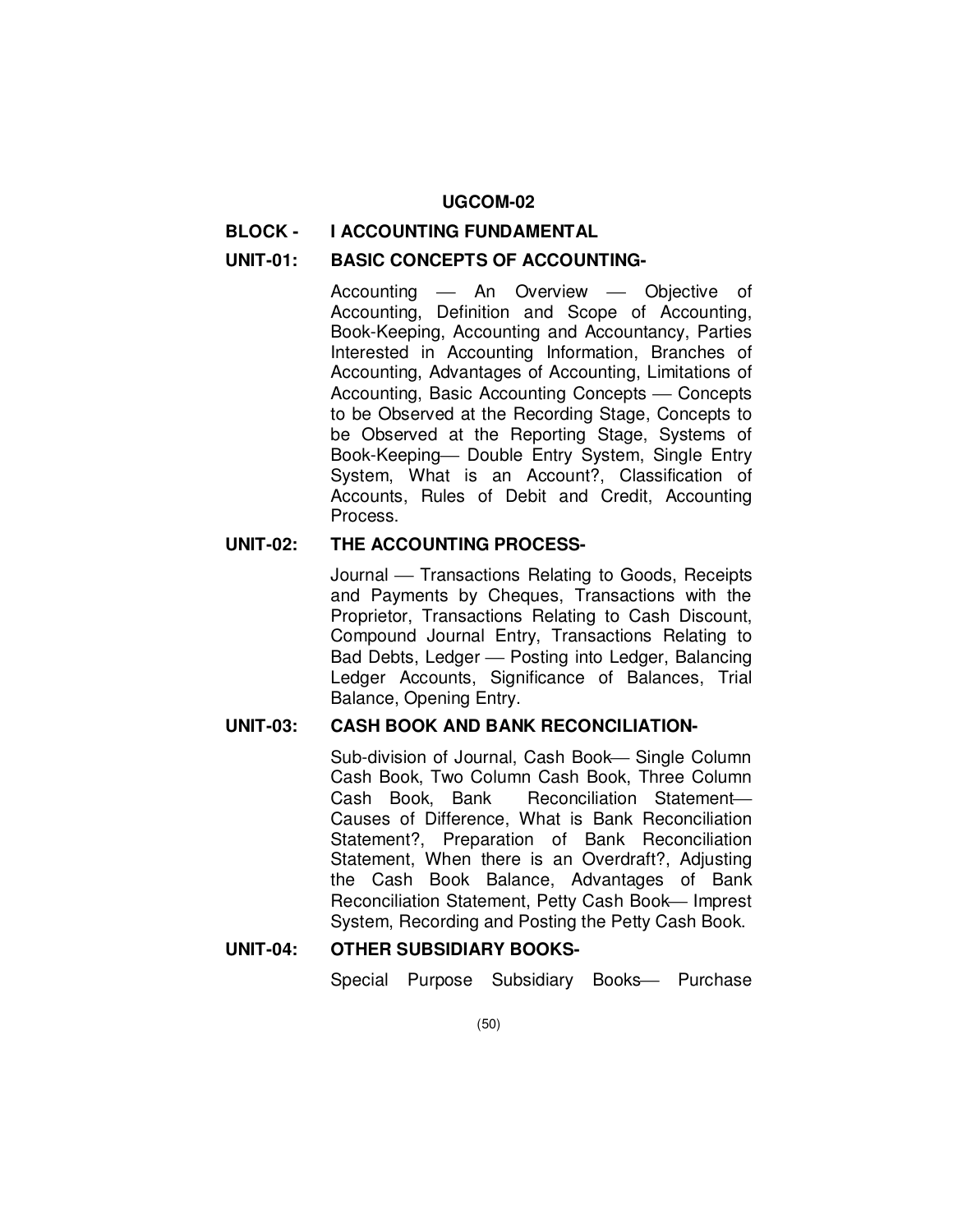Journal, Purchases Returns Journal, Sales Journal, Sales Returns Journal, Journal Proper, A comprehensive Illustration.

## **UNIT-05: BILLS OF EXCHANGE-**

Types of Instruments of Credit- Bill of Exchange, Promissory Note, Distinction between Bill of Exchange and Promissory Note, Term and Due Date of a Bill, Treatment of Bill by the Holder and its Accounting – Retaining the Bill, Discounting the Bill with the Bank, Endorsing the Bill, Treatment of the Bill by the Acceptor and its Accounting—Dishonouring the Bill, Renewal of the Bill, Retiring the Bill, Accommodation Bills, Bills Sent for Collection, Bill Books— Recording in Bills Receivable Journal and its Posting, Recording in Bills Payable Journal and its Posting.

## **BLOCK - II FINAL ACCOUNTS**

## **UNIT-06: CONCEPTS RELATING TO FINAL ACCOUNTS-**

Basic Concepts Relating to Final Accounts— Going Concern Concept, Accounting Period Concept, Matching Concept, Conservatism Concept, Consistency Concept, Full Disclosure Concept, Materiality Concept, Bases of Accounting, Distinction between Capital and Revenue - Capital and Revenue Expenditures, Deferred Revenue Expenditure, Capital and Revenue Receipts.

### **UNIT-07: FINAL ACCOUNTS-I**

Final Accounts and Trial Balance, Trading and Profit and Loss Account- Trading Account, Profit and Loss Account, Closing Entries, Balance Sheet, Vertical Presentation of Final Accounts, Manufacturing Account.

## **UNIT-08: FINAL ACCOUNTS-II**

 Need for Adjustments, Treatment of Adjustments in Final Accounts- Closing Stock, Outstanding Expenses, Prepaid Expenses, Accrued Income,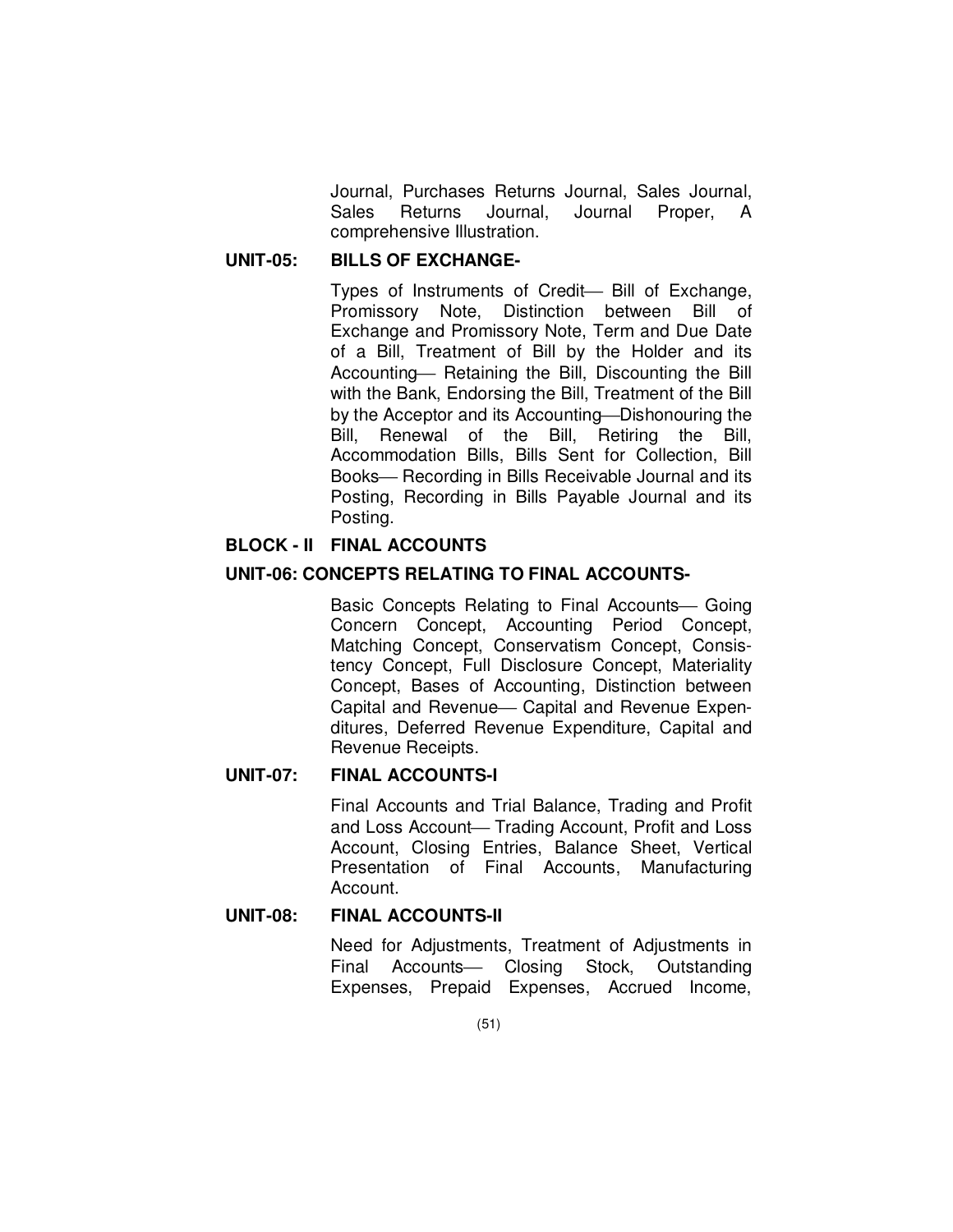Income Received in Advance, Depreciation, Interest on Capital, Interest on Drawings, Interest of Loan, Bad Debts, Provision for Bad Debts, Provision for Discount on Debtors, Provision for Discount on Creditors, Manager's Commission, Abnormal Loss of Stock, Drawings of Goods by the Proprietor, Preparation of Final Accounts with Adjustments, Adjustments Given in Trial Balance.

# **UNIT-09: ERRORS AND THEIR RECTIFICATION -**

 Types of Errors, Location of Errors, Rectification of Errors- Rectification of one-sided Errors, Rectification of Two-sided Errors, Suspense Account and Rectification, Effect of Rectifying Entries on Profits.

#### **BLOCK - III CONSIGNMENT AND JOINT VENTURES**

### **UNIT-10: CONSIGNMENT ACCOUNT-I -**

Concepts of Consignment— Meaning of Consignment, Parties to Consignment, Features of Consignment, Distinction between Sale and Consignment, Important Terms in Consignment, Accounting Treatment- Books of Consignor, Books of Consignee.

### **UNIT-11: CONSIGNMENT ACCOUNT-II -**

Direct Recording in the Ledger, Unsold Stock-Valuation of Unsold Stock, Accounting Treatment of Unsold Stock, Loss of Goods- Normal Loss, Abnormal Loss, Where Normal and Abnormal Losses Occur Simultaneously.

## **UNIT-12: CONSIGNMENT ACCOUNT-III -**

Concepts of Invoice Price, Calculation of Cost Price and Invoice Price, Loading— what is Loading, Items which Involve Loading, Adjustment of Loading, Accounting for Goods Sent at Invoice Price.

# **UNIT-13: JOINT VENTURE ACCOUNTS -**

Meaning of Joint Venture, Joint Venture and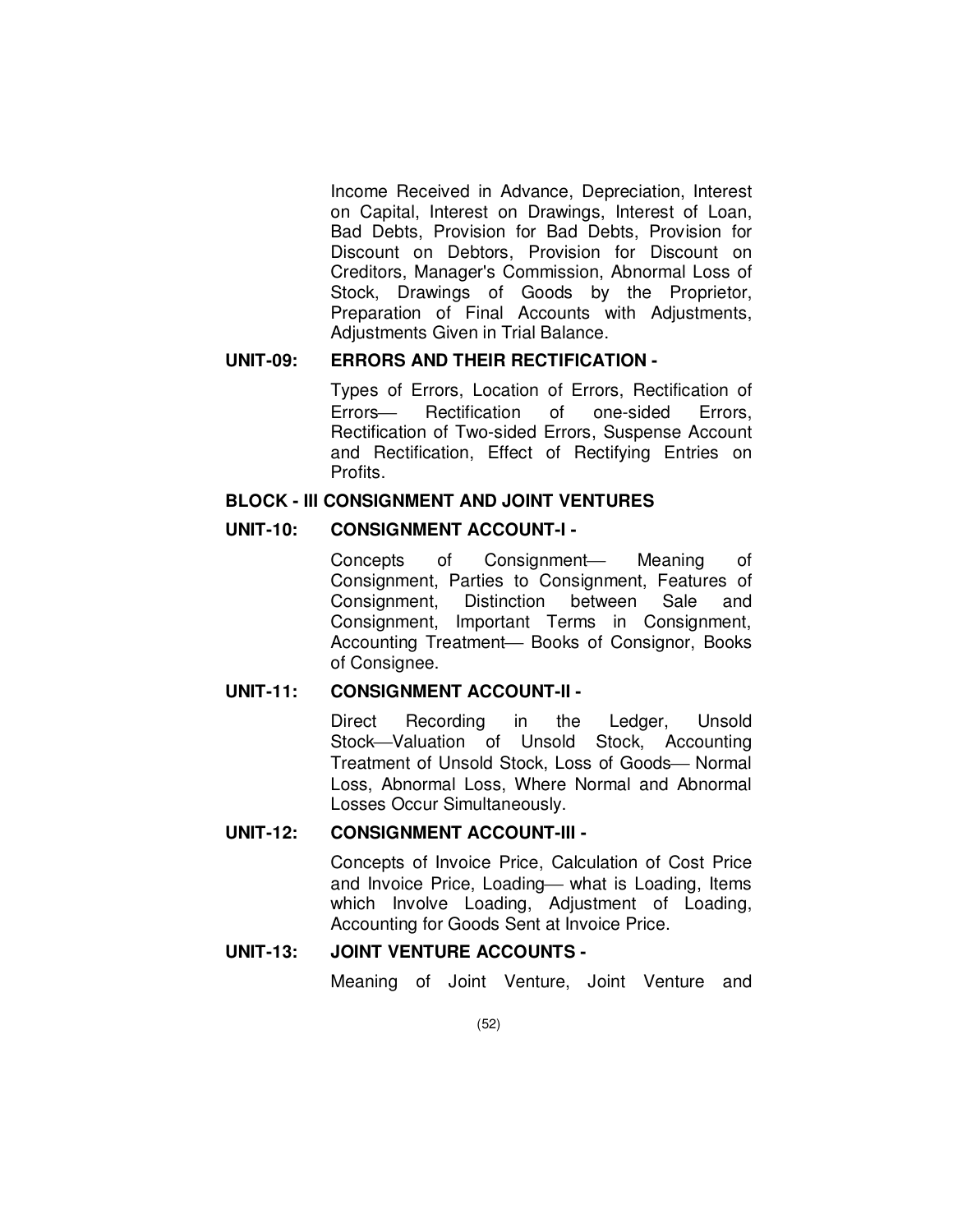Consignment, Joint Venture and Partnership, Accounting Treatment- Recording in the Books of one Co-venturer, Recording in the Books of all Coventurers, Memorandum Joint Venture Account Method, Separate Set of Books.

## **BLOCK-IV ACCOUNTS FROM INCOMPLETE RECORDS**

#### **UNIT-14: SELF-BALANCING SYSTEM-**

Sub-division of Ledger, How Ledgers are made Selfbalancing Self-balancing the Debtors Ledger, Selfbalancing the Creditors Ledger, Self-balancing the General Ledger, Some Peculiar Points, Advantages of Self-balancing System, Sectional Balancing, Ruling of Subsidiary Books.

### **UNIT-15 ACCOUNTS FROM INCOMPLETE RECORDS-I-**

Single Entry System, Salient Features of Incomplete Records, Limitations, Methods of Ascertaining Profits, Net Worth Method- Computation of Net Worth, Computation of Profits, Partnership Firms.

## **UNIT-16: ACCOUNTS FROM INCOMPLETE RECORDS-II-**

Conversion Method- Full Conversion Method, Abridged Conversion Method, Missing Items and Their Ascertainment— Opening Capital, Credit Sales, Credit Purchase, Cash and Bank Balances, Preparation of Final Accounts.

# **UNIT-17: ACCOUNTS FROM INCOMPLETE RECORDS-III-**

Other Missing Items and their ascertainment- Bills Receivable Received, Bills Payable Accepted, Cash Sales and Cash Purchases, Preparation of Final Accounts, Ascertaining Sales with Gross Profit Rate, Memorandum Trading Account.

## **BLOCK-V ACCOUNTS OF NON-TRADING CON-CERNS, DEPRECIATION, PROVISIONS AND RESERVES**

## **UNIT-18: ACCOUNTS OF NON-TRADING CONCERNS-I-**

Accounting Records of Non-trading Concerns, Final Accounts- Receipts and Payments Account, Income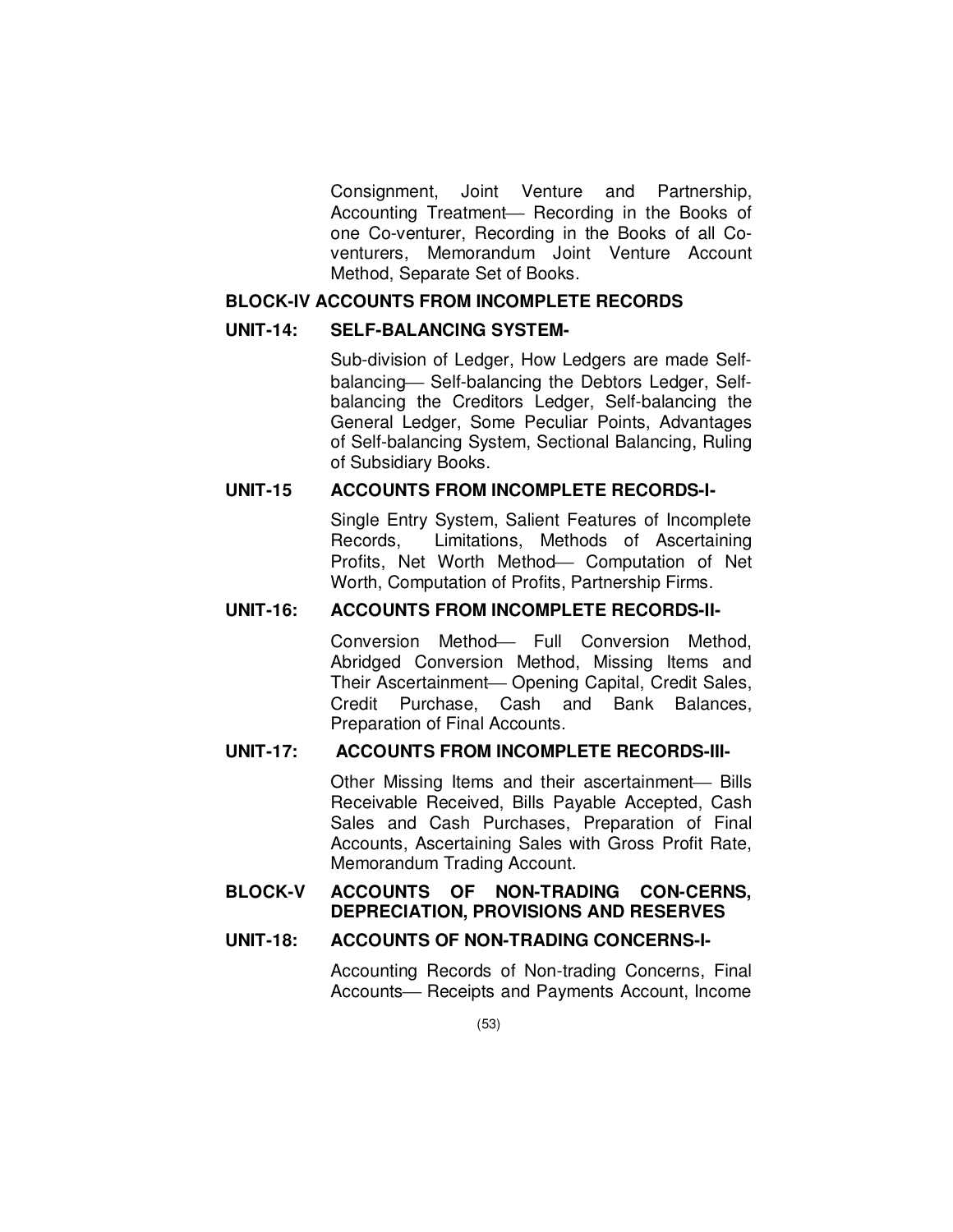and Expenditure Account, Balance Sheet, Some Peculiar Items.

## **UNIT-19: ACCOUNTS OF NON-TRADING CONCERNS-II-**

Preparation of Income & Expenditure Account and Balance Sheet, Preparation of Receipts & Payments Account from Income & Expenditure Account, Preparation of Balance Sheets from Receipts & Payments and Income & Expenditure Accounts, Final Accounts of Professionals.

### **UNIT-20: DEPRECIATION-I-**

What is Depreciation?, Depreciation and other Related Concepts, Causes of Depreciation, Objectives of Providing Depreciation, Factors Influencing Depreciation, Methods of Recording Depreciation, Methods of Providing Depreciation Fixed Installment Method, Diminishing Balance Method, Difference Between Fixed Installment and Diminishing Balance Methods, Change of Method.

### **UNIT-21: DEPRECIATION-II-**

Annuity Method, Depreciation Fund Method, Insurance Policy Method, Revaluation Method, Depletion Method, Machine Hour Method, Depreciation on Different Assets.

### **UNIT-22: PROVISIONS AND RESERVES-**

What is Provision?, What is a Reserve?, Distinction between Provision and Reserve, Types of Reserves-Open Reserves, Secret Reserves.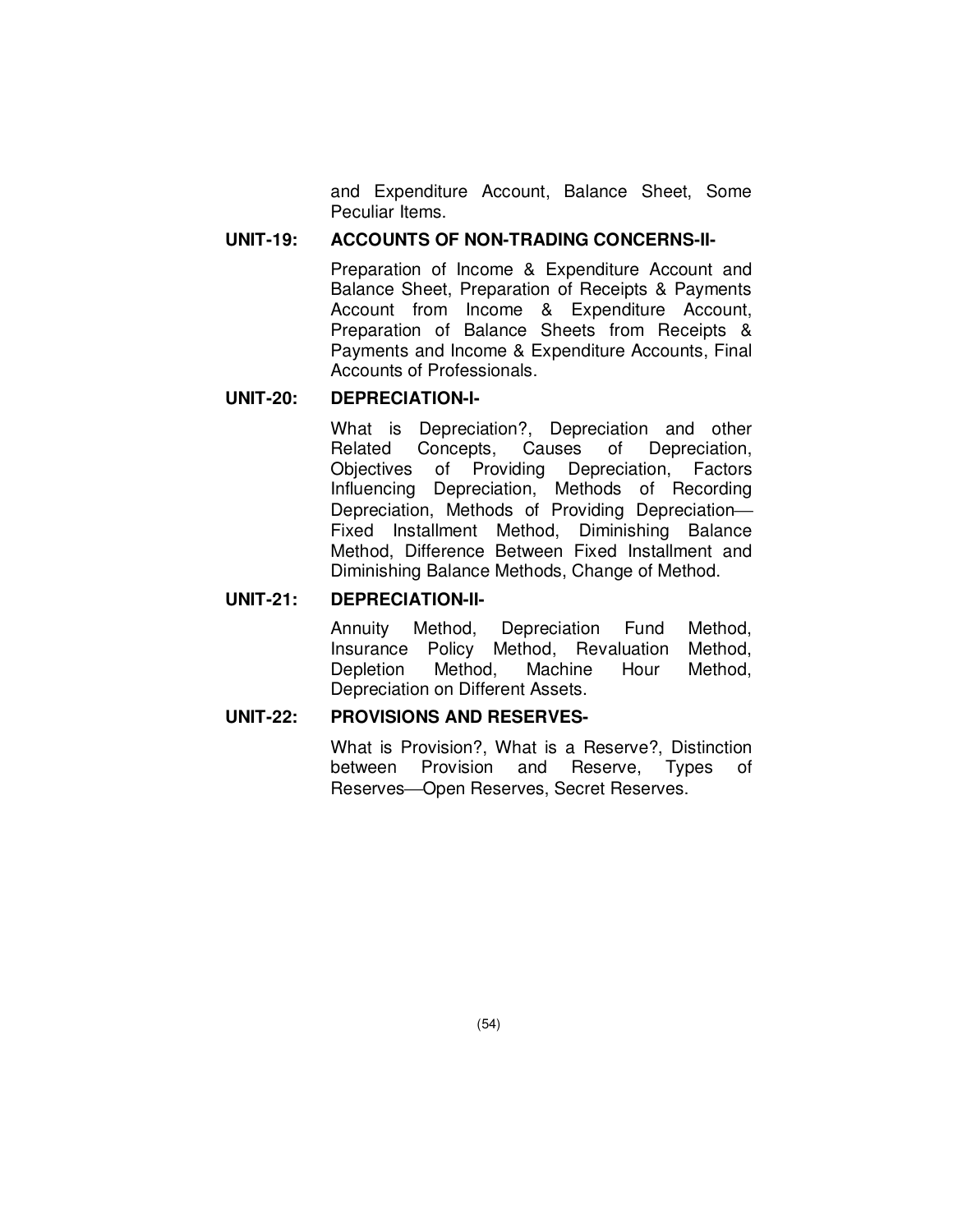### **UGCOM-03**

# **BLOCK-I MANAGEMENT: INTRODUCTION AND OVERVIEW UNIT-01: NATURE AND SCOPE OF MANAGE-MENT-**

Concept of Management- Management as a Noun, Management as a Process, Management as a Discipline, Management and Administration Management and Administration as Two Distinct Terms, Management and Administration as Synonyms, Definition of Management, Nature and Scope of Management- Nature of Management, Scope of Management, Management as a Science and Art, Management as a Profession, Levels of Management and Skill Requirements- Hierarchical Classification of Managers, Classification of Managerial Skills, Sill-mix for Different Levels of Managers, Managerial Functions, Social Responsibilities of Management - Reasons for Social Responsibilities, Stakeholders of the Organisation.

# **UNIT-02: APPROACHES TO THE STUDY OF MANAGEMENT-**

Evolution of Management Thought, Scientific Management, Fayol's Administrative Theory, Human Relations Approach, Behavioural Approach, Decision Theory, Modern (Systems) Approach, Contingency Approach.

### **UNIT-03: PROCESS AND PRINCIPLES OF MANAGEMENT-**

Process of Management— Meaning, Important Features, Management Process Approach, Management Functions, Principles of Management Meaning and Nature, Characteristics, Need for Management Principles, Contributions to Principles of Management, Limitations of Management Principles, Are Management Principles Universally Valid?.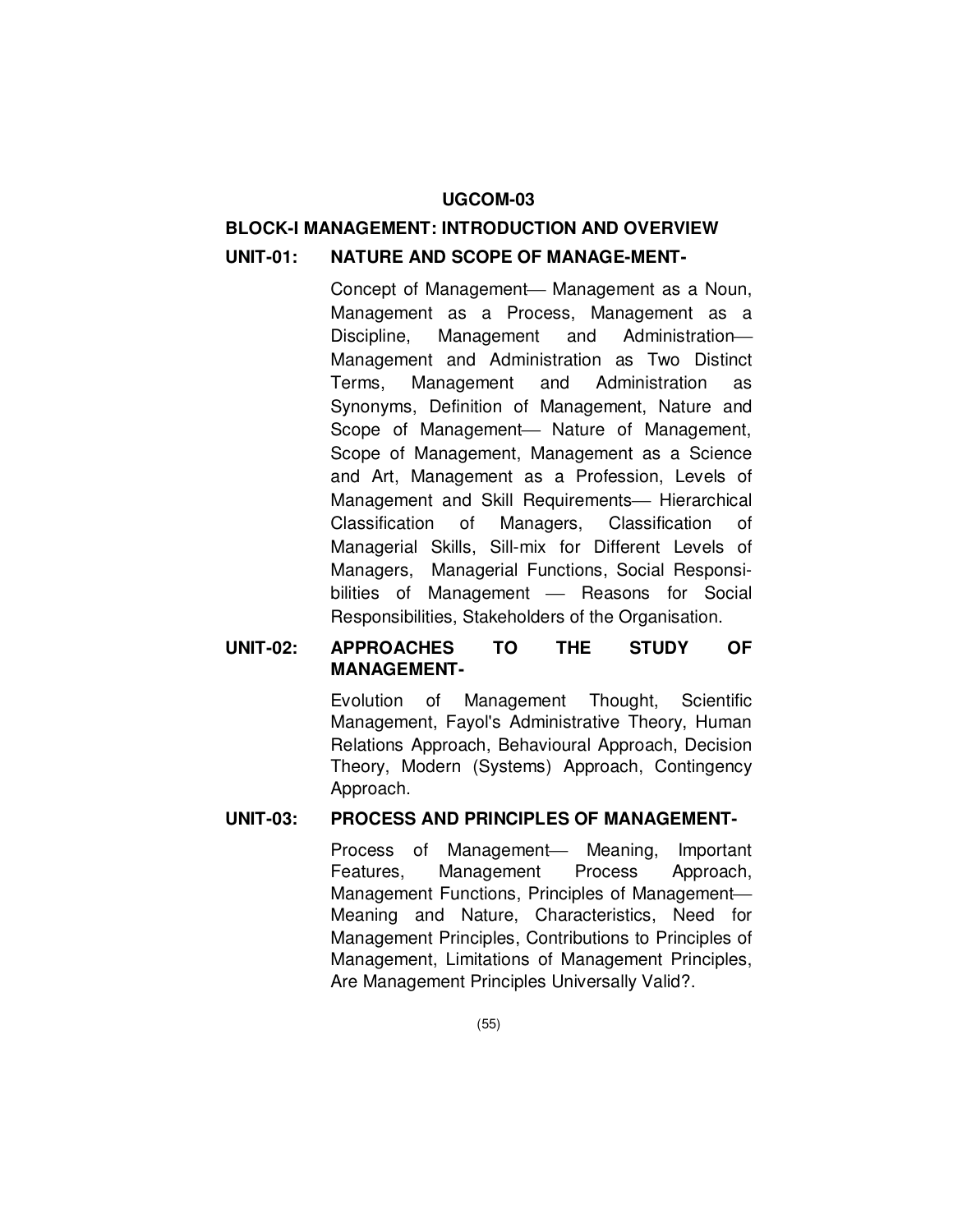### **BLOCK - II PLANNING AND ORGANISING**

#### **UNIT-04: FUNDAMENTALS OF PLANNING-**

What is planning? Nature and Characteristics of Planning, Importance of Planning, Limitations of Planning, The Process of Planning, Forecasting as an Element of Planning, Types of Planning, Principles of Planning.

## **UNIT-05: PLANS, POLICIES, SCHEDULES AND PROCEDURES-**

Organisational Plans, Objectives, Strategies, Policies, Procedures, Schedules.

## **UNIT-06: ORGANISING: BASIC CONCEPTS-**

Nature of Organising Function- Characteristics of Organisation, Importance of Organisation, Organisation as a System, Steps in the Organisation Process, Organisation Structure, Significance of Organisation Structure, Types of Organisation Structure, Principles of Organisation, Span of Control, Organisation Chart, Organisational Manual Importance of Manual, Types of Manual, Advantages of Manual, Drawbacks of Manual, Formal and Informal Organisations, Difference between Formal and Informal Organisations, Characteristics of Informal Organisation, Functions of Informal Organisation, Problems of Informal Organisation.

# **UNIT-07: DEPARTMENTATION AND FORMS OF AUTHORITY RELATIONSHIPS-**

Definition of Departmentation, Need for Departmentation, Bases of Departmentation Function, Product, Territory, Customers, Process of Equipment, Choosing a Basis of Departmentation, Authority Relationships— Line Organisation, Line and Staff Organisation, Line Organisation vs. Line and Staff Organisation, Functional Organisation, Line Organisation Vs. Functional Organisation.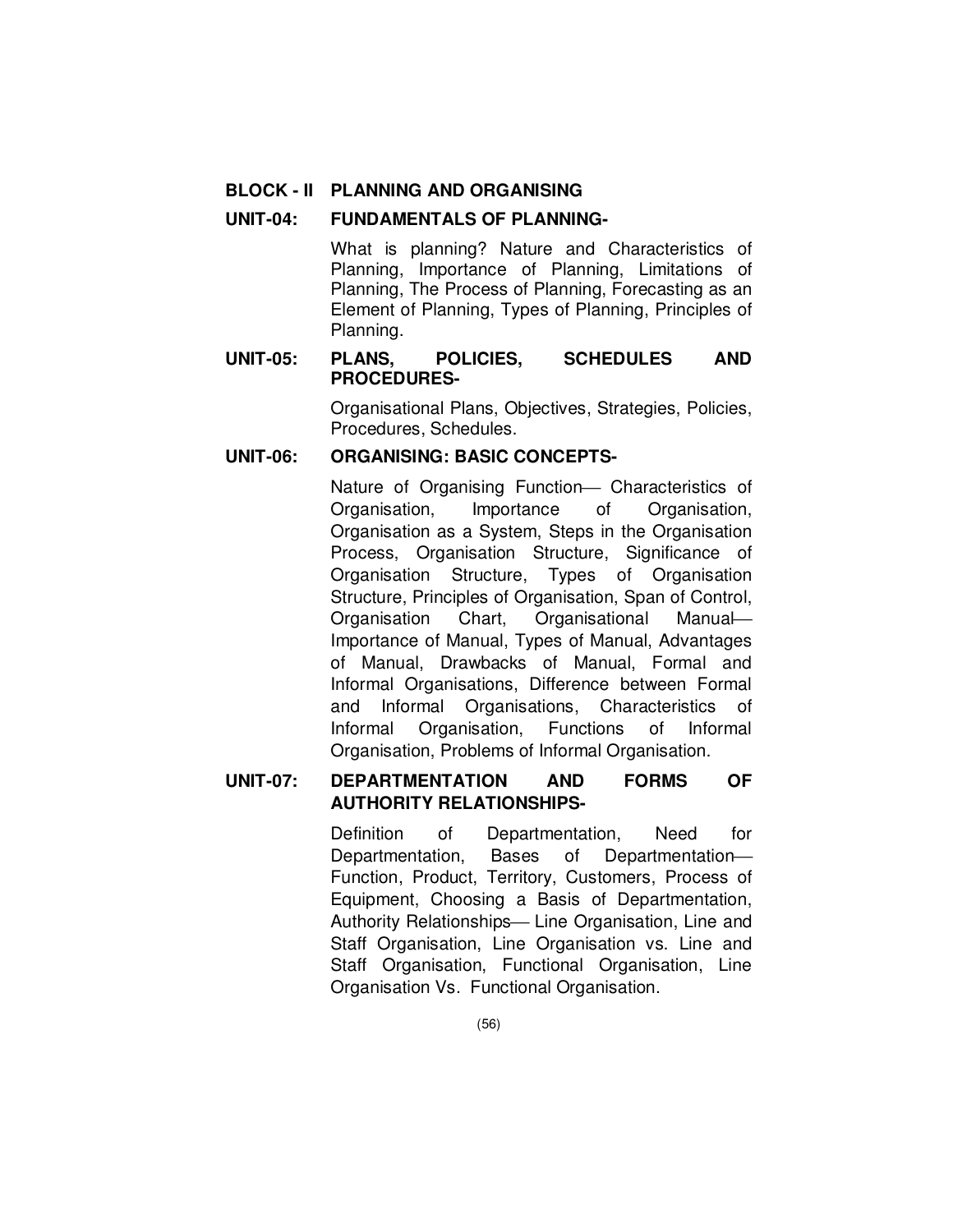# **UNIT-08: DELEGATION AND DECENTRALISA-TION-**

Delegation- Delegation of Authority, Elements of Delegation, Principles of Delegation, Importance of Delegation, Barriers to Effective Delegation, Means of Effective Delegation, Decentralisation- Distinction between Delegation of Authority and Decentralisation, Merits and Limitations of Decentralisation, Factors Determining the Degree of Decentralisation.

## **BLOCK – III STAFFING AND DIRECTING**

# **UNIT-09: STAFFING -**

Meaning of Staffing, Importance of the Staffing Function, Human Resource Planning, Recruitment Internal Sources, External Sources, Selection, Placement and Orientation, Training and Development- Purpose and Importance of Training, Features and Requirements of Training, Types and Methods of Training, Management Development Programme.

## **UNIT-10: DIRECTING -**

Meaning of Direction, Feature of Directing Function, Importance of Directing Function, Principles of Directing, Supervision- Meaning of Supervision, Functions of Supervisors, Significance of Supervisory Role, Scope of Supervisory Responsibilities, Qualities of a Good Supervisor, Motivation.

### **UNIT-11: MOTIVATION -**

Concept of Motivation, Nature of Motivation, Process of Motivation Role of Motivation, Theories of Motivation–McGregor's Participation Theory, Maslow's Need Priority Theory, Herzberg's Motivation Hygiene Theory, Distinction between Herzberg's and Maslow's Theories, Relationship between Maslow's and Herzberg's Theories, Job Enrichment, Types of Motivation- Financial Motivation, Non-Financial Motivation.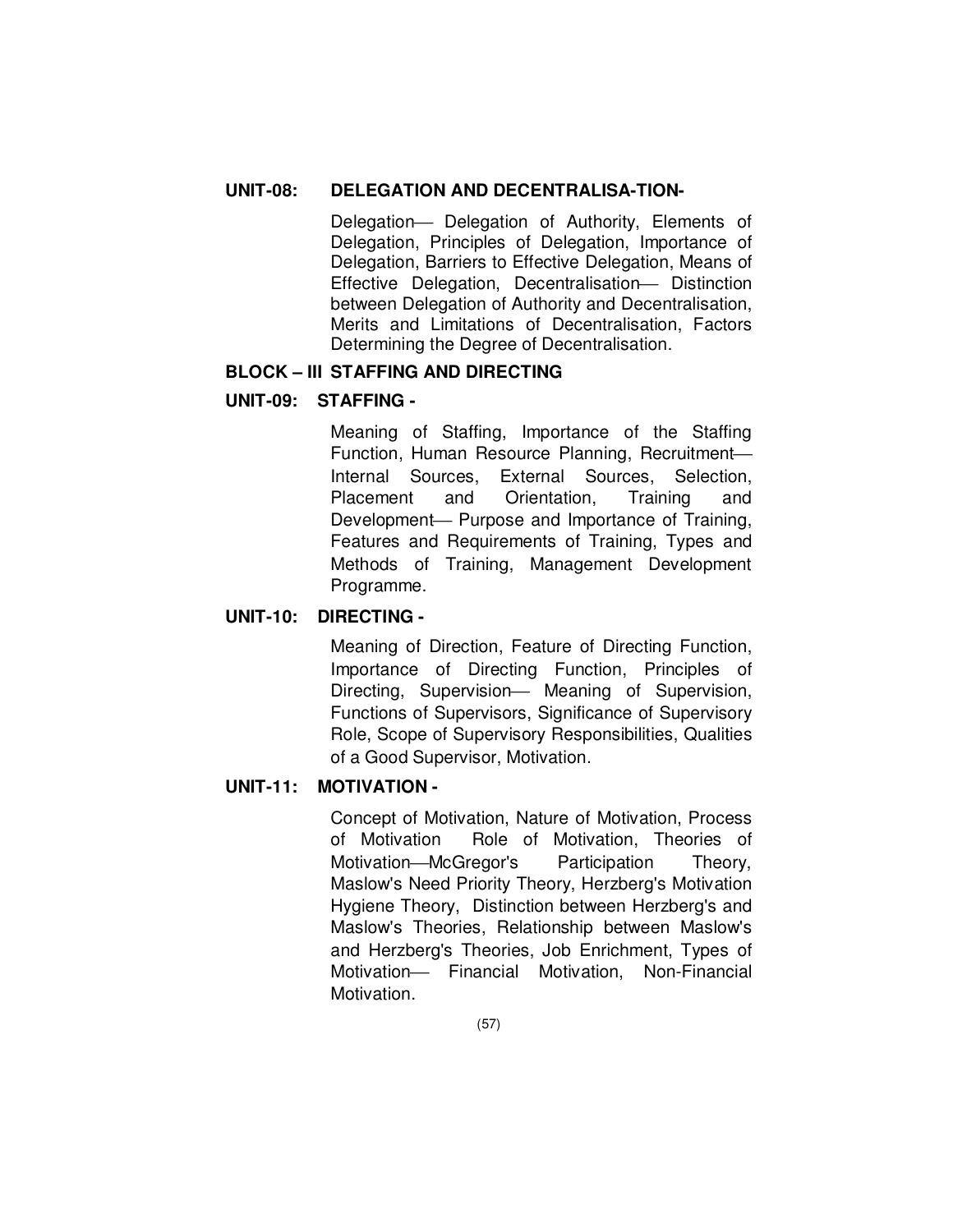## **UNIT-12: LEADERSHIP -**

What is Leadership?, Importance of Managerial Leadership, Theories of Leadership, Leadership Styles, Functions of Leadership, Motivation and Leadership, Leadership Effectiveness- Factors Influencing Leadership Effectiveness, Qualities of an Effective Leader, Morale – Meaning and Significance of Morale, Factors Determining Morale, Leadership and Morale.

### **UNIT-13: COMMUNICATION -**

What is meant by Communication?, Nature and Characteristics of Communication, Process of Communication, Channels of Communication Based on Relationships, Based on Direction of the Flow, Based on Method Used, Importance of Communication, Barriers to Effective Communication, Principles of Communication, How to make Communication Effective.

## **BLOCK - IV COORDINATION AND CONTROL**

### **UNIT-14: COORDINATION-**

Definition of Coordination, Need and Significance of Coordination, Objectives of Coordination, Coordination Vs. Cooperation, Types of Coordination, Principles of Coordination, Management Techniques in Coordination, Problems of Coordination.

### **UNIT-15: PROCESS OF CONTROL-**

Definition of Control, Characteristics of Control, Importance of Control, Stages in the Control Process, Requisites of Effective Control, Limitations of Control, and Areas of Control.

# **UNIT-16: TECHNIQUES OF CONTROL-**

Traditional Control Techniques - Budgetary Control, Standard Costing, Modern Techniques— Break-Even Analysis, PERT (Programme Evaluation and Review Technique), CPM (Critical Path Method), Statistical Quality Control, Management Audit.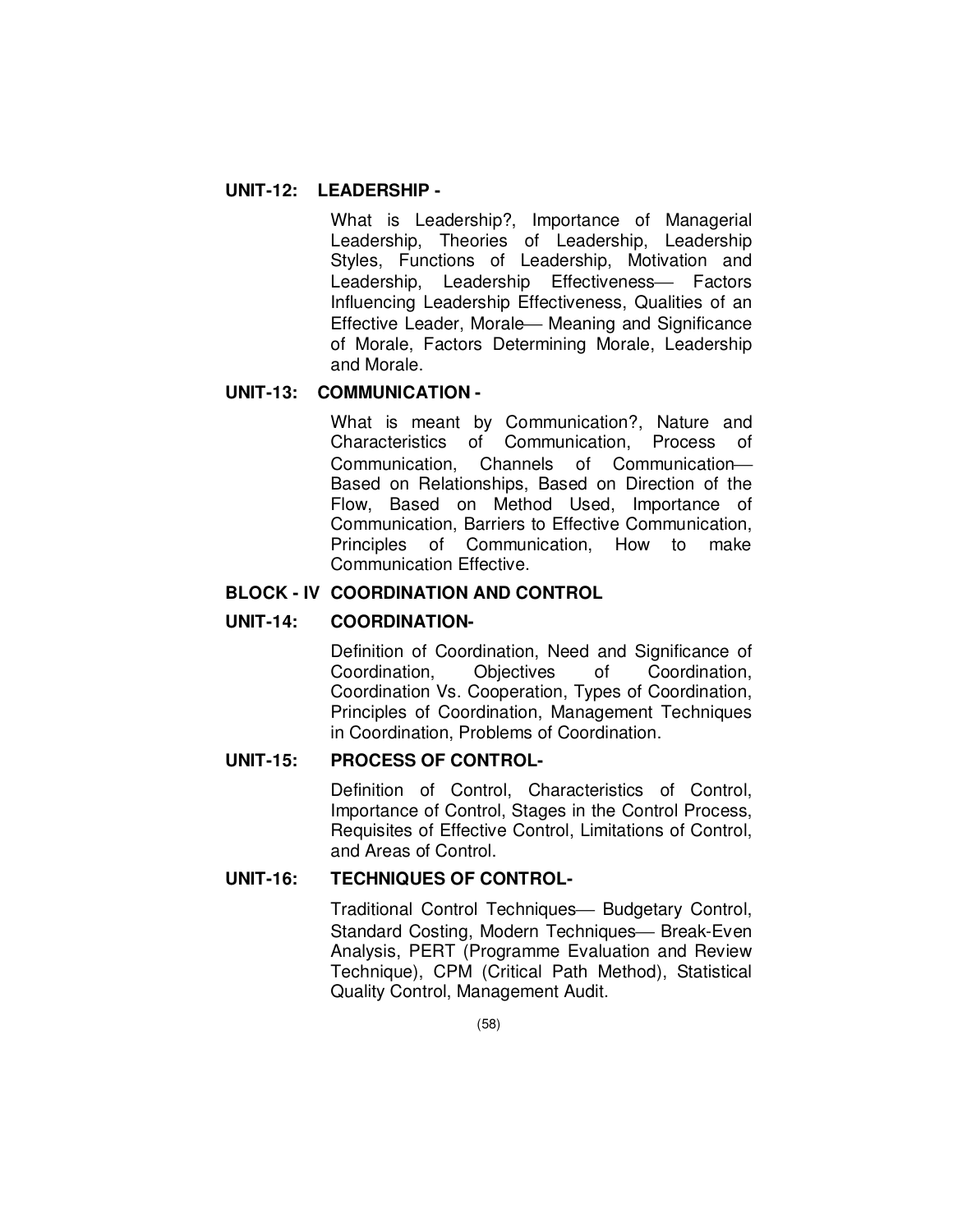### **UGCOM-04**

#### **BLOCK - I GENERAL LAW OF CONTRACT-I**

# **UNIT-01: ESSENTIALS OF A CONTRACT-**

Meaning of Law, and Sources of Mercantile Law, The law of Contract, Meaning of a Contract — Agreement, Legal Obligation, Difference between an Agreement and a Contract, Classification of Contracts-On the Basis of Creation, On the Basis of Execution, On the Basis of Enforceability, Essentials of a Valid Contract.

### **UNIT-02: OFFER AND ACCEPTANCE-**

Offer – Meaning of Offer, How is an Offer Made?, To Whom an Offer is Made?, Legal Rules for a Valid Offer, Cross Offers, Standing Officers, Acceptance What is an Acceptance?, Who can Accept?, How is an Acceptance Made?, Legal Rules for a Valid Acceptance, Communication of Offer and Acceptance- Communication of Offer, Communication of Acceptance, Contracts over Telephone, Revocation of Offer and Acceptance Revocation of Offer, Revocation of Acceptance, Communication of Revocation, Lapse of an Offer.

#### **UNIT-03: CAPACITY OF PARTIES-**

Who is Competent to Contract? Position of a Minor Who is a Minor?, Position of Agreements by a Minor, Agreements by Persons of Unsound Mind-Who is a Person of Unsound Mind? Burden of Proof, Position of Agreements with Persons of Unsound Mind, Persons Disqualified by Law.

#### **UNIT-04: FREE CONSENT-**

Meaning of Consent, Concept of Free Consent, Coercion- What is Coercion?, Effect of Coercion, Burden of Proof, Undue Influence - What is Undue Influence?, Presumption of Domination of Will, Effect of Undue Influence, Burden of Proof, Distinction between Coercion and Undue Influence, Fraud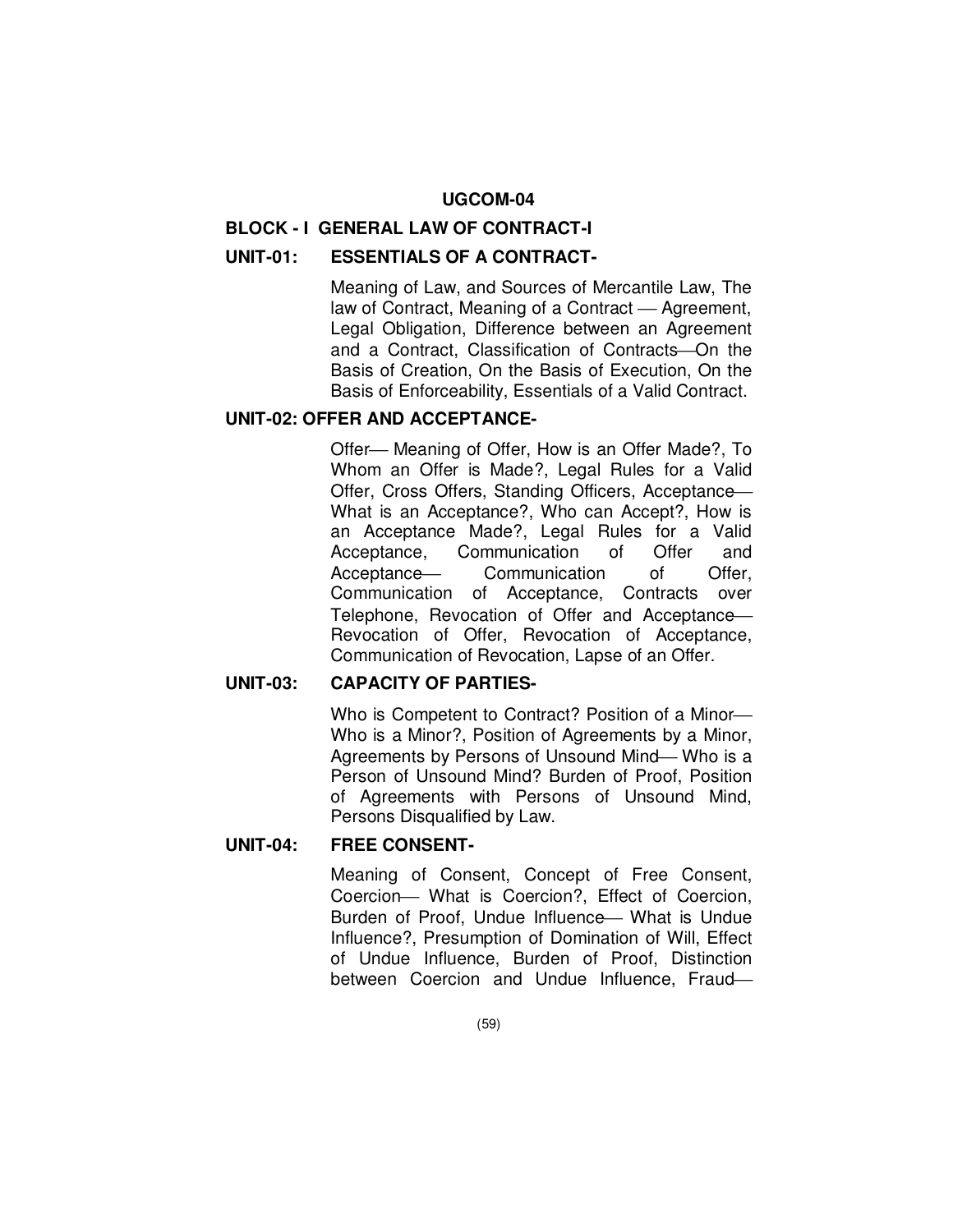What is Fraud?, Does Silence Amount to Fraud?, Consequence of Fraud, Misrepresentation-What is Misrepresentation?, Essentials of Misrepre-sentation, Effect of Misrepresen-tation, Distinction between Fraud and Misrepresentation, Mistake Mistake of Law, Mistake of Fact, Effect of Mistake.

### **BLOCK- II GENERAL LAW OF CONTRACT-II**

### **UNIT-05: CONSIDERATION AND LEGALITY OF OBJECT-**

Meaning of Consideration, Legal Rules for Valid Consideration, Stranger to a Contract and Stranger to Consideration, Adequacy of Consideration, Legality of Agreements without Consideration, Agreements Opposed to public Policy.

### **UNIT-06: VOID AGREEMENTS AND CONTINGENT CONTRACTS-**

Void Agreements- Agreements in Restraint of Marriage, Agreement in Restraint of Trade, Agreements in Restraint of Legal Proceedings, Uncertain Agreements, Wagering Agreements, Agreements to do Impossible Acts, Restitution, Contingent Contracts What is Contingent Contract?, Rules Regarding Enforcement of Contingent Contracts, Difference Between a Contingent Contract and a Wagering Agreement.

#### **UNIT-07: PERFORMANCE & DISCHARGE-**

Meaning of Performance - Types of Performance, Kinds of Tender, Essentials of a Valid Tender, Effect of Refusal to Perform Promise Wholly, Who Can Demand Performance? Who Must Perform?, Time and Place for Performance, Time as the Essence of the Contract, Performance of Reciprocal Promises Types of Reciprocal Promises, Rules for the Performance of Reciprocal Promises, Order of Performance of Reciprocal Promises, Effect of Preventing the Performance of Reciprocal Promise, Assignment of Contracts, Appropriation of Payment, Modes of Discharge of a Contract, Discharge by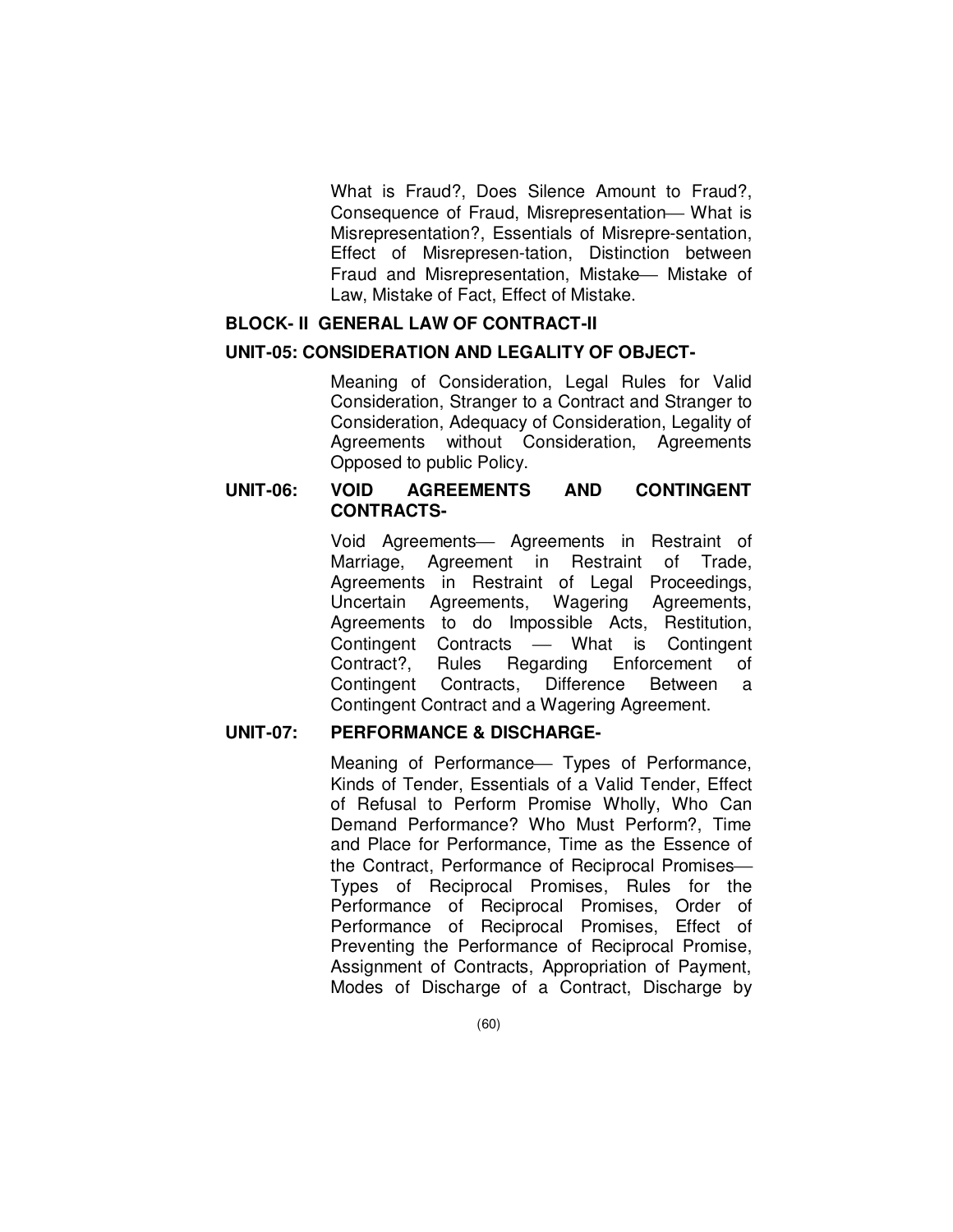Performance, Discharge by Mutual Agreement, Discharge by Lapse of Time, Discharge by Operation of Law, Discharge by Impossibility of Performance, Discharge by Breach.

## **UNIT-08: REMEDIES FOR BREACH AND QUASI CONTRACTS-**

Meaning of Breach of Contract — Anticipatory Breach of Contract, Actual Breach of Contract, Remedies for Breach of Contract- Rescission of the Contract. Suit for Damages, Suit for Specific Performance, Suit for Injunction, Suit upon Quantum Merit, Quasi Contracts- Definitions of Quasi Contracts, Difference between Quasi Contracts and Contracts, Types of Quasi Contracts, Quantum Merit.

#### **BLOCK-III SPECIFIC CONTRACTS AND ARBITRATION**

## **UNIT-09: INDEMNITY AND GUARANTEE-**

Meaning of Contract of Indemnity, Rights of Indemnity Holder, Commencement of Indemnifier's Liability, Meaning of Contract of Guarantee, Distinction between Contract of Indemnity and Contract of Guarantee, Extent of Surety's Liability, Kinds of Guarantee, Revocation of Continuing Guarantee, Rights of Surety- Rights against the Principal Debtor, Rights against the Creditor, Rights against Co-sureties, Discharge of Surety from Liability- By Revocation of Contract of Guarantee, By Conduct of the Creditor, by Invalidation of the Contract.

### **UNIT-10: BAILMENT AND PLEDGE-**

Meaning of Bailment, Kinds of Bailment, Duties of Bailer, Duties of Bailee, Rights of Bailor, Rights of Bailee, Rights of Bailer and Bailee against Wrongdoer, Finder of Goods-Rights of a Finder of Goods, Duties of a Finder of Goods, Termination of Bailment, Meaning of Pawn or Pledge, Who May Pledge, Pledge and Bailment, Pledge and Hypothecation, Rights of Pawnee, Rights and Duties of Paw nor- Rights of Pawnor, Duties of Pawnor,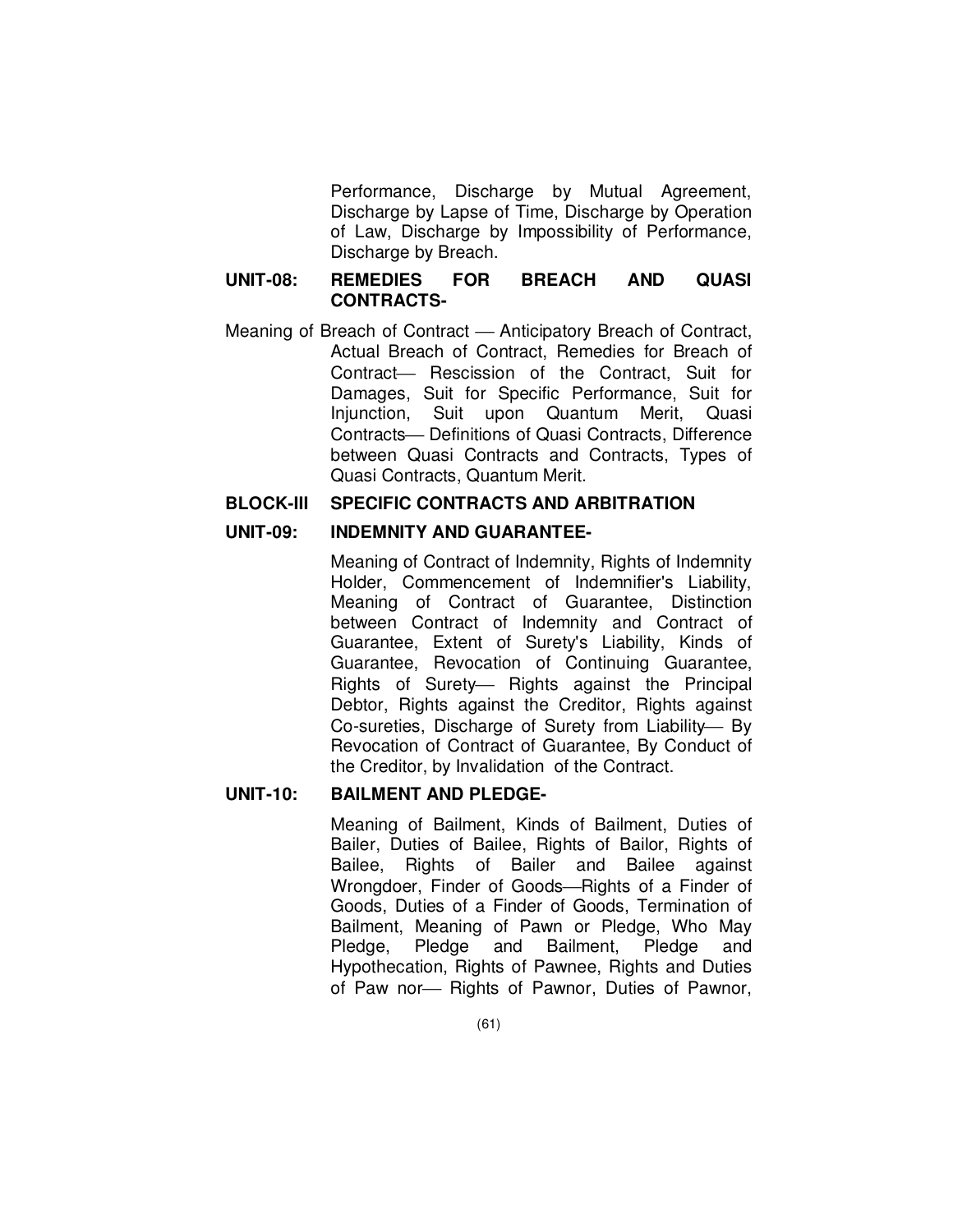Pledge by Non-Owners.

### **UNIT-11: AGENCY-**

What is a Contract of Agency?— Who can Appoint an Agent?, Who may be an Agent?, Consideration for Agency, Constitution and Proof of Agency, Difference between Agent, Servant and Independent Contractor, Creation of Agency, Agency Relationship between Husband and Wife, Classification of Agents, Scope and Extent of Authority, Delegation of Authority by Agent, Sub-Agent and Substituted Agent, Agency by Ratification, Rights of an Agent, Duties of an Agent, Personal Liability of an Agent, Liability of Principal to Third Parties, Termination of Agency, Irrevocable Agency.

### **UNIT-12: ARBITRATION-**

What is Arbitration?- Arbitration Agreement, Essentials of an Arbitration Agreement, Effects of an Arbitration Agreement, Why may Refer to Arbitration, Subject-matter of Reference, Modes of Arbitration, Provisions Implied in an Arbitration Agreement, Appointment of Arbitrator, Revocation of Authority Revocation with the Leave of Court, Removal by Court, Power of Court where, Arbitrator is Removed or his Authority is Revoked, Powers of Arbitrator of Umpire, Duties of Arbitrator or Umpire, Arbitrator's Remuneration, The Award- Modification of an Award, Remission of an Award, Setting aside of an Award, Arbitrators with the Intervention of Court where no Suit is Pending, Arbitration in Suits.

# **BLOCK-IV PARTNERSHIP**

# **UNIT-13: DEFINITION AND REGISTRATION OF PARTNERSHIP-**

Definition and Characteristics Test of Partnership, Partnership and Co-ownership, Partnership and Joint Hindu Family, Partnership Deed, Registration Rights, Liabilities, Position on Attaining Majority.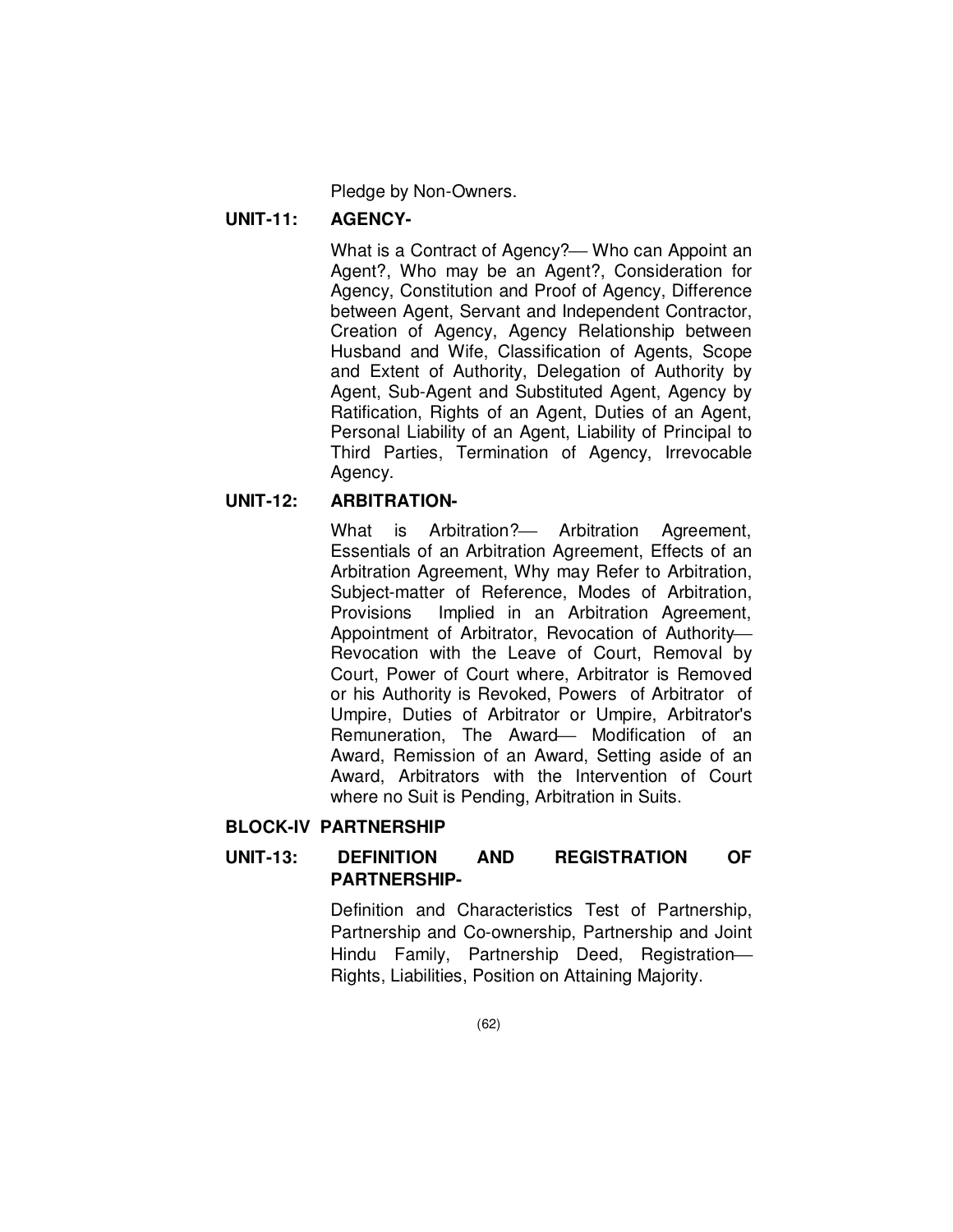## **UNIT-14: RIGHTS, DUTIES AND LIABILITIES OF PARTNERS-**

Mutual Relations of Partners- Rights of Partners. Duties of Partners, Property of the Firm, Relation of Partners with Third Parties, Position of Incoming and Outgoing Partners- Admission of a Partner, Retirement of a Partner, Expulsion of a Partner, Insolvency of a Partner, Death of a Partner, Transfer of Partner's Interest.

## **UNIT-15: DISSOLUTION OF PARTNERSHIP FIRMS-**

Dissolution of Partnership and Dissolution of Firm Dissolution of Partnership, Dissolution of Firm, Modes of Dissolution of Firm, Dissolution without the Order of Court, Dissolution by an Order of Court, Consequences of Dissolution of Firm- Rights of a Partner on Dissolution, Liabilities of a Partner on Dissolution.

# **BLOCK-V SALE OF GOODS**

# **UNIT-16: NATURE OF CONTRACT OF SALE-**

Meaning of Contract of Sale, Essentials of a Valid Contract of Sale, Sale and Agreement to Sell, Sale and Hire-Purchase Agreements, Meaning and Types of Goods Meaning of Goods, Types of Goods, Effect of Destruction of Goods.

### **UNIT-17: CONDITIONS AND WARRANTIES-**

Meaning and Definition of 'Condition' and 'Warranty', Definition of Condition, Definition of Warranty, Distinction between Condition and Warranty, Kinds of Conditions and Warranties- Express Condition and Warranties, Implied Condition, Implied Warranties, When Breach of a Condition is to be Treated as a Breach of a Warranty?, Doctrine of Caveat Emptor.

## **UNIT-18: TRANSFER OF OWNERSHIP AND DELIVERY-**

Meaning of Transfer of Ownership, Significance of Transfer of Ownership, Rules Regarding Transfer of Ownership-In Case of Specific or Ascertained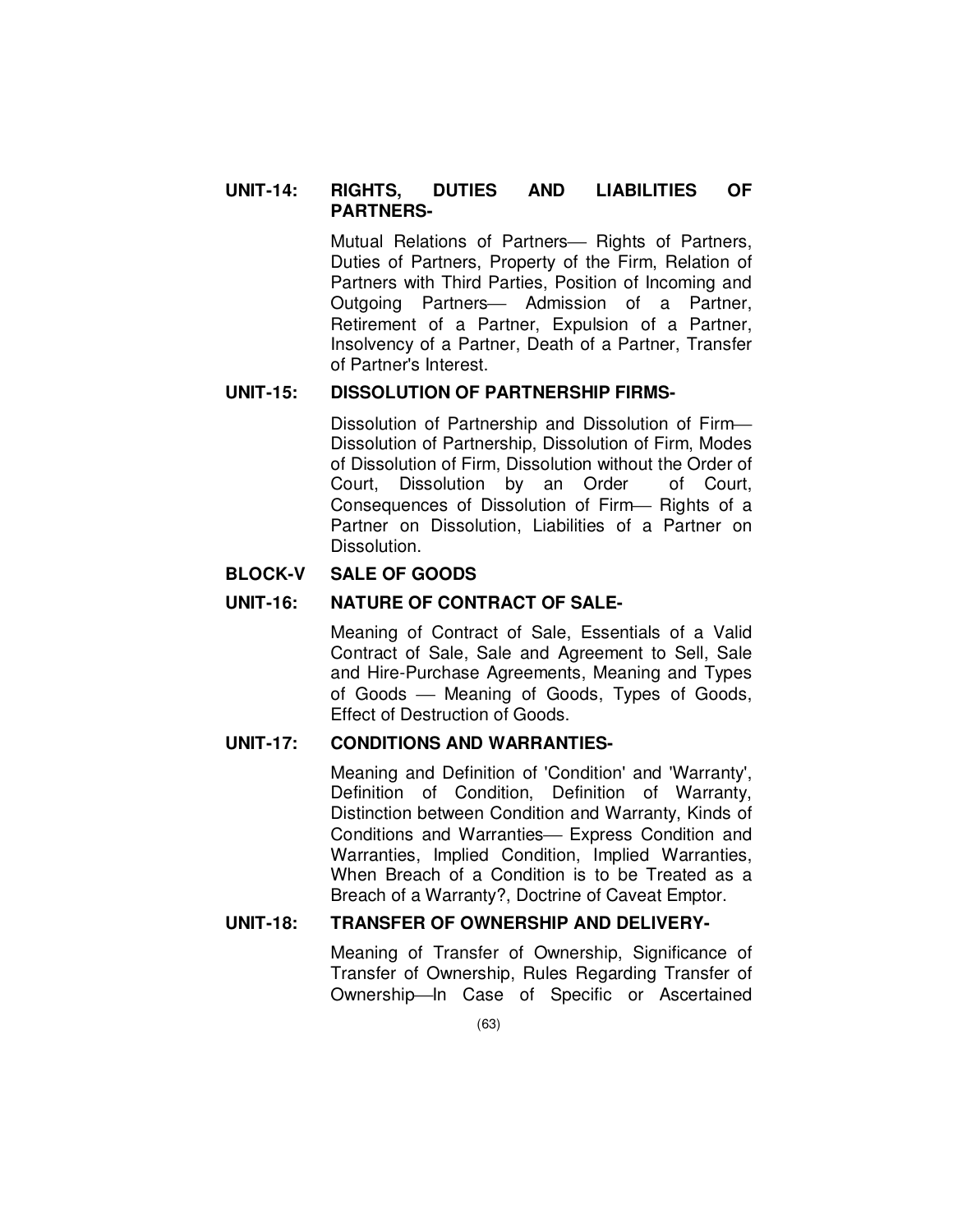goods, In Case of Unascertained and Future Goods, In Case when Goods are Sent 'on Approval' or 'on Sale or Return' Basis, Delivery to a Carrier, Reservation of Right of Disposal, Sale by Non-Owners, What is Delivery?— Types of Delivery, Rules Regarding Delivery of Goods, Acceptance of Delivery, Liability of the Buyer.

## **UNIT-19: RIGHTS OF AN UNPAID SELLER-**

Meaning of an Unpaid Seller, Rights of an Unpaid Seller, Rights Against the Goods- Where the Property in the Goods has passed to the Buyer Right of Lien, Right of Stoppage of Goods in Transit, Right of Resale, Right Against the Buyer Personally, Rights of the Buyer, Auction Sales.

### **BLOCK-VI NEGOTIABLE INSTRUMENTS ACT**

## **UNIT-20: NEGOTIABLE INSTRUMENTS AND ITS PARTIES-**

Meaning of Negotiable Instrument, Essentials of a Negotiable Instrument, Presumptions about Negotiable Instrument, Ambiguous Instruments, Inchoate Instruments, Capacity and Liabilities of Various Parties- Parties to Various Instruments, Competence of a Person to be a Party to a Negotiable Instrument, Liability of Various parties, Holder, Holder in Due Course - Who is a Holder in Due Course?, Previleges of a Holder in Due Course.

## **UNIT-21: PROMISSORY NOTES, BILLS OF EXCHANGE AND CHEQUES-**

Promissory Note - Essential Characteristics, Some Illustrations, Bill of Exchange, Essential Characteristics, Some Illustrations, Distinction between a Bill of Exchange and a Promissory Note, Types of Bills, Hundies, Cheque - Distinction between a Cheque and a Bill of Exchange, Crossing of a Cheque, Post-dated Cheque, Protection to Paying Banker and Collecting Banker, Refusal of Payment by Bank, Payment in Due Course, Maturity of Negotiable Instruments.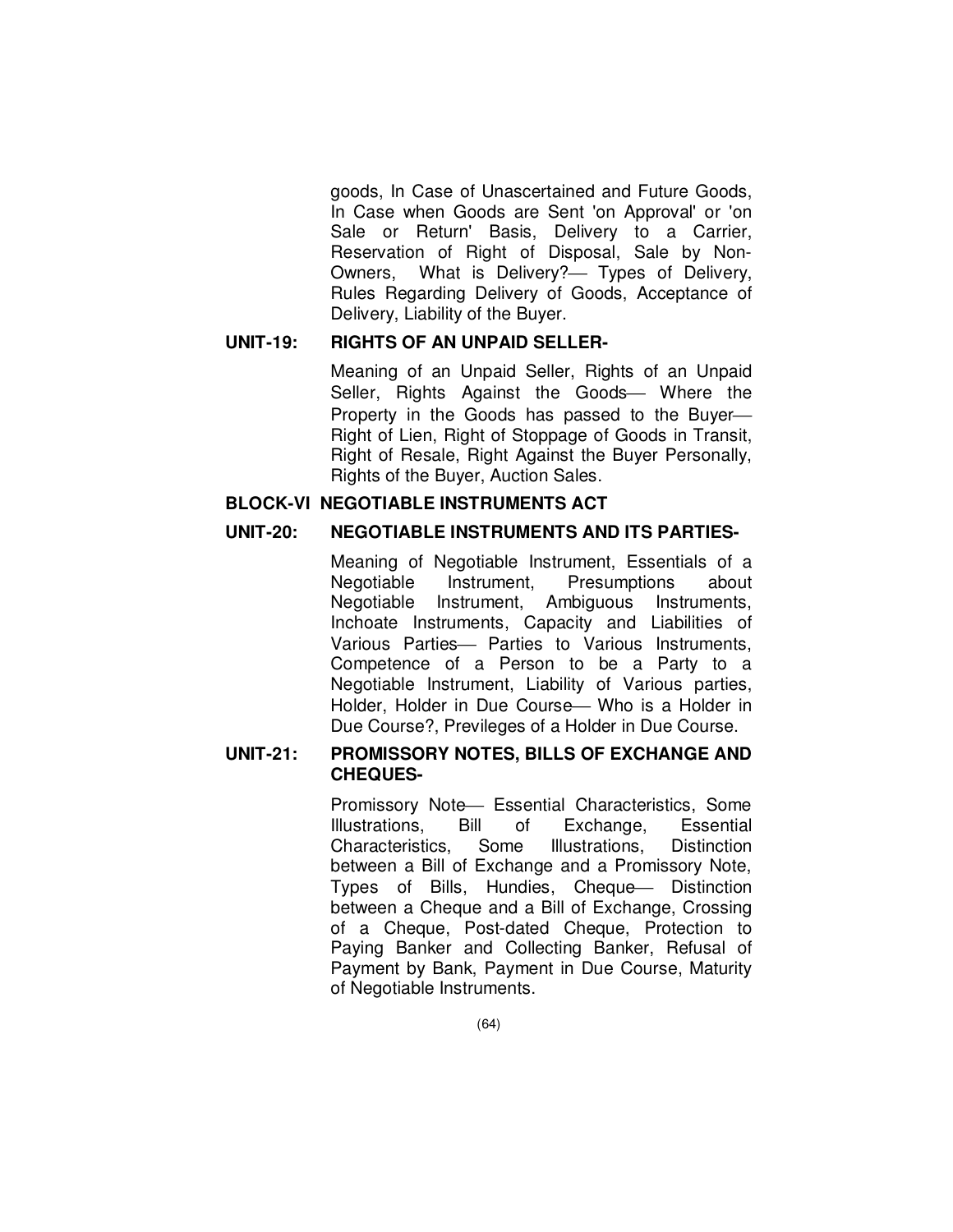# **UNIT-22: NEGOTIATION-**

Negotiation and Assignment, Modes of Negotiation Delivery, Endorsement, Negotiation Back, Liability of Various Parties- Liability of the Drawer of a Bill. Liability of the Drawee of a Cheque, Liability of the Maker of a Note and Acceptor of a Bill, Liability of Endorser, Liability of Prior Parties to Holder in Due Course, Lost and Stolen Instruments, Instruments Obtained by Fraud, Forged Instruments and Forged Indorsements.

## **UNIT-23: PRESENTMENT AND DISCHARGE-**

Presentment for Acceptance – Rules regarding Presentment for Acceptance, Types of Acceptance, Effect of Non-presentment for Acceptance, Acceptor for Honour, Presentment for Payment- Rules Regarding Presentment for Payment, When Presentment is Unnecessary? Payment for Honour, Dishonour by Non-acceptance and Non-payment Dishonour by Non-Acceptance, Dishonour by Nonpayment, Rules Regarding Notice of Dishonour, Noting and Protesting, Discharge from Liability, Effect of Material Alteration.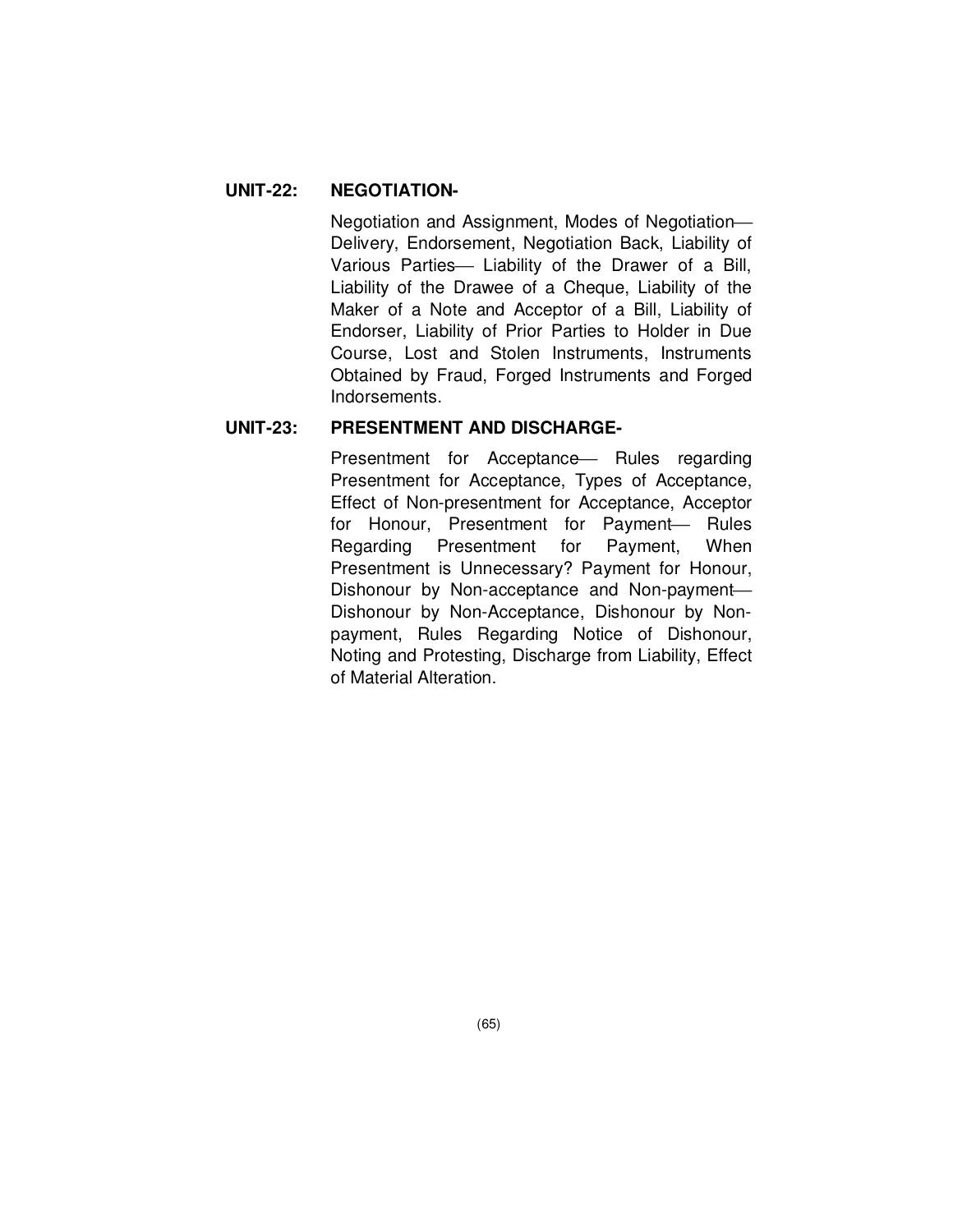#### **UGCOM-05**

### **BLOCK-I FUNDAMENTAL PROBLEMS OF ECONOMIC SYSTEMS AND BASIC CONCEPTS**

### **UNIT-01: FUNDAMENTAL PROBLEMS OF ECONOMIC SYSTEM-**

An Economic System-Scarce Means and Unlimited Wants, An Economic System or Economy, Economic Agents, Factors of Production- Land, Labour, Capital, Entrepreneurship, Fundamental Problems of an Economy- What to Produce? How to Produce?, For Whom to Produce, The Problem of Growth, Choice Between Public and Private Goods, The Problem of Merit goods, Production Possibility Curve, Allocation of Resources- Resource Allocation in a Capitalist Economy, Resource Allocation in a Socialist Economy, Resource Allocation in a Mixed Economy.

### **UNIT-02: BASIC CONCEPTS-**

Preliminary Economic Vocabulary, Economy as a System of Circular Flows, Economic Methodology and Economic Laws— Inductive and Deductive Reasoning, Ceteris Paribus, Equilibrium, Positive versus Normative Economics, Microeconomics and Macroeconomics, Stocks and Flows, Statics and Dynamics, Opportunity Cost.

## **UNIT-03: ECONOMIC SYSTEMS-**

Economic System, Various Economic Systems, CapitalismEmergence of Capitalism, Features of Capitalism, Price Mechanism and the Working of a Capitalist Economy, Modern Corporation in a Capitalist Economy, Socialism Building of Socialism, Features of Socialism, Role of Planning in a Socialist Economy, Mixed Economy- Features of a Mixed Economy, A Case for a Mixed Economy, Limitations of a Mixed Economy.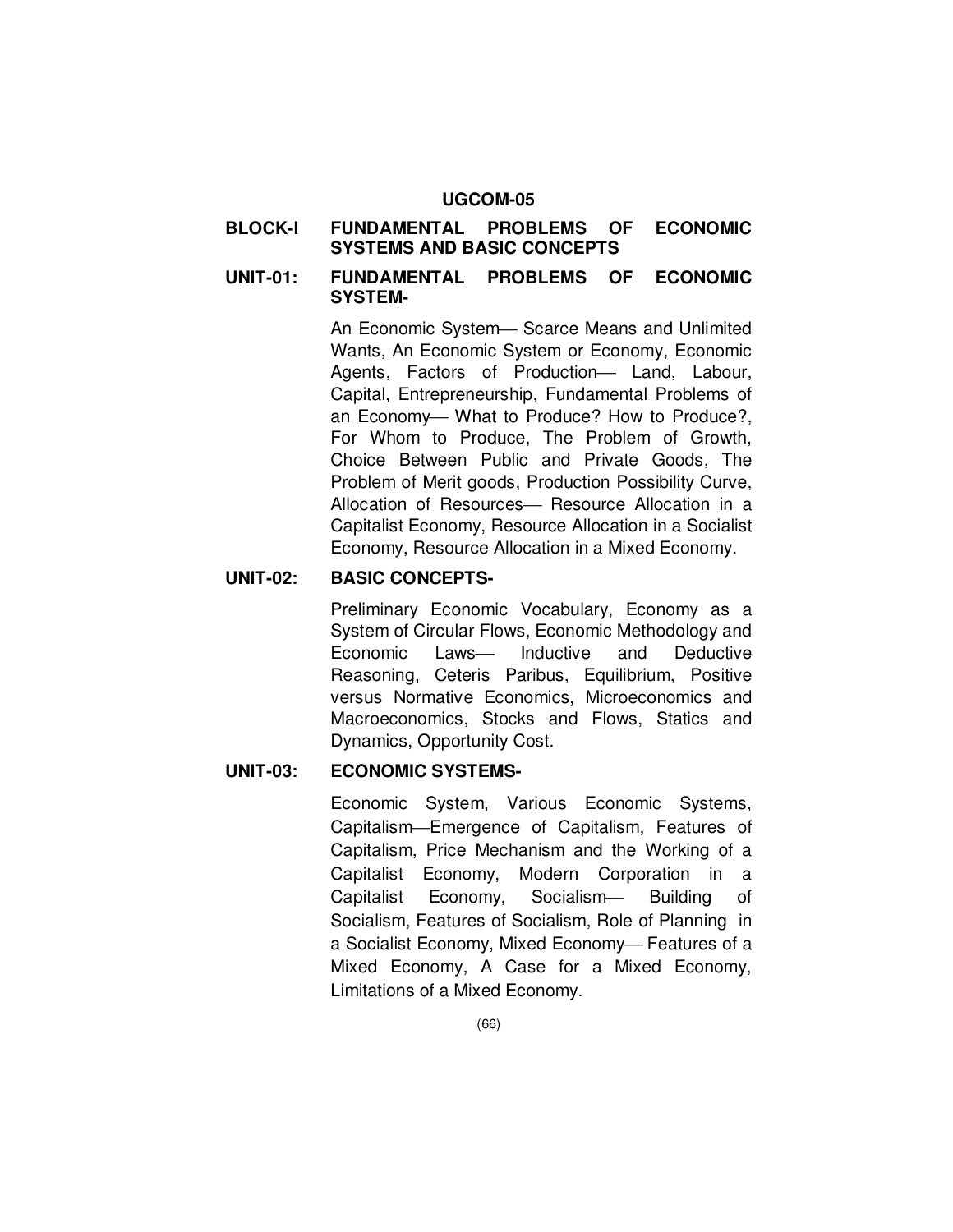### **BLOCK - II CONSUMER BEHAVIOUR AND THE DEMAND THEORY**

## **UNIT-04: LAW OF DIMENISHING MARGINAL UTILITY AND EQUIMARGINAL UTILITY -**

Utility, Total Utility, Average Utility, and Marginal Utility, Law of Diminishing Marginal Utility, Marginal Utility of Money, Diminishing Marginal Utility and Demand for a Commodity, The Law of Equimarginal Utility, Consumer's Surplus.

## **UNIT-05: INDIFFERENCE CURVE ANALYSIS -**

Laminations of Utility Analysis, A Scale of Preferences, Indifference Curves, Assumptions of Indifference Curves, Properties of Indifference Curves, Marginal Rate of Substitution, Consumer's Equilibrium, Income Consumption Curve, Price Consumption Curve, Separation of Income and Substitution Effects, Derivation of Consumer's Demand Curve, Consumer's Surplus, Superiority of Indifference Curves Analysis.

## **UNIT-06: CONSUMER DEMAND -**

The Nature of Demand, Determinants of Demand The Demand Schedule, The Demand Curve, The Explanation of the Law of Demand, Change in Demand and Change in Quantity Demanded, The Law of Demand and the Government Policy.

#### **UNIT-07: ELASTICITY OF DEMAND -**

Concept of Elasticity of Demand- Price Elasticity of Demand, Income Elasticity of Demand, Price Cross-Elasticity of Demand, Measurement of Price Elasticity of Demand, Determinants of Price Elasticity of Demand, Importance of Price Elasticity of Demand.

## **BLOCK- III THEORY OF PRODUCTION**

### **UNIT-08: THE PRODUCTION FUNCTION-I -**

Meaning of Production, The Theory of Production-Relevance of the Theory of Production,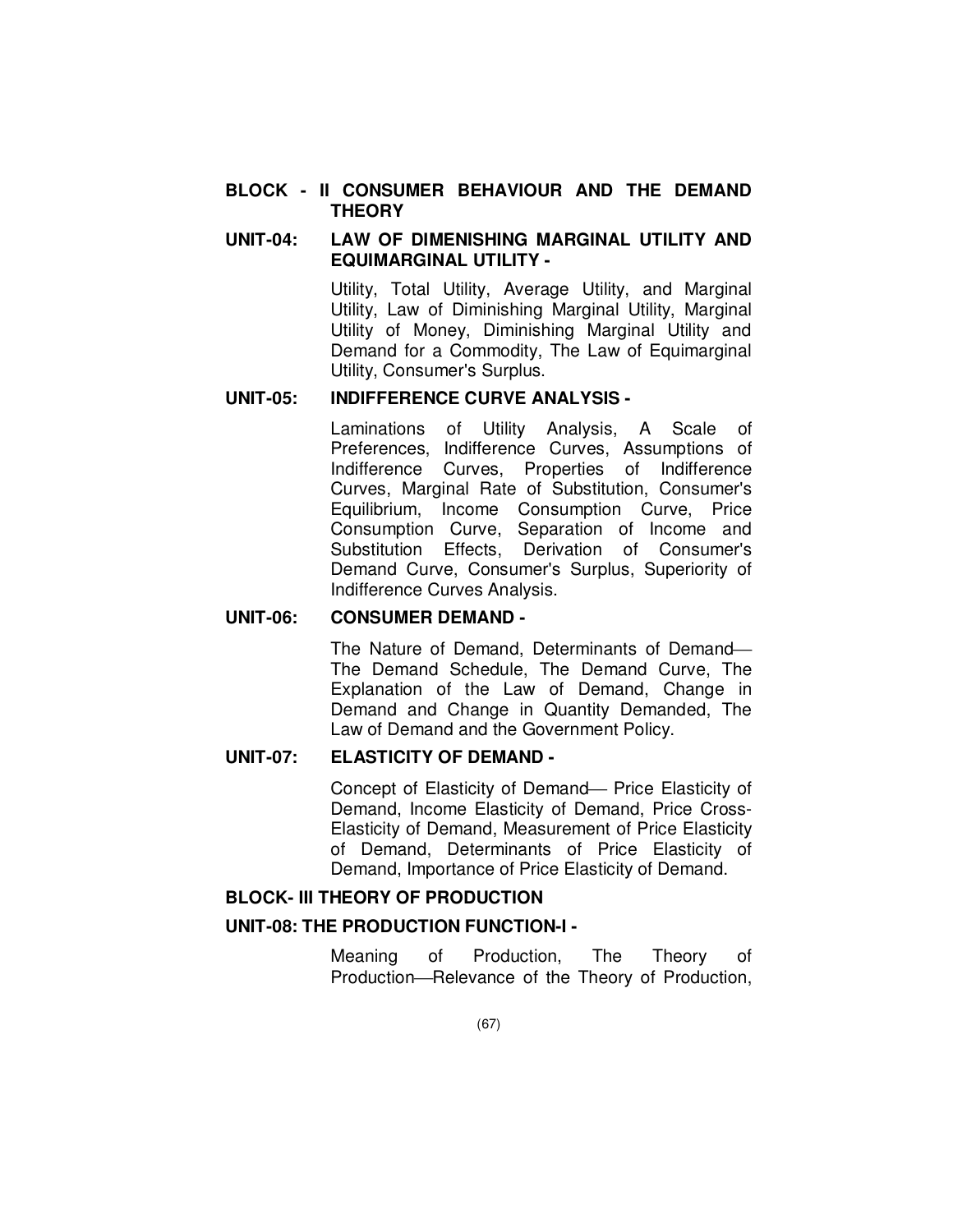The Production Function, Fixed and Variable Inputs, The Short and Long-run Period, The Law of Variable Proportions- Fixed and Variable Proportions, Statement of the Law of Variable Proportions, Total, Average and Marginal Product, Three Stages of Production, The Law of Diminishing Marginal Returns.

## **UNIT-09: THE PRODUCTION FUNCTION-II -**

The Laws of Returns to Scale - Statement of the Laws of Returns to Scale, Production Function and Returns to Scale, Isoquants and Isocosts Isoquants, Marginal Rate of Technical Substitution, Properties of an Isoquant, Isocosts, Least Cost Combination of Factors, Isoquants and Laws of Returns to scale - Constant Returns to Scale, Increasing Returns to Scale, Diminishing Returns to Scale, Economics and Diseconomies of Scale Economies of Scale, Diseconomies of Scale.

## **UNIT-10: LAW OF SUPPLY AND ELASTICITY OF SUPPLY -**

The Concept of Supply, The Law of Supply- The Supply Function, The Supply Schedule, The Supply Curve, Exceptions to the Law of Supply, Changes in Supply versus Changes in Quantity Supplied Changes in Quantity Supplied, Changes in Supply, Why Supply Curve Shifts?, Elasticity of Supply Concept and Measurement, Supply Curves with Different Elasticity of Supply.

## **UNIT-11: THEORY OF COSTS AND COST CURVES-**

Theory of Costs, Economic Costs, Short Run Cost Curves- Total, Fixed and Variable Costs, Marginal Cost, Cost Schedule, Total, Fixed and Variable Cost Curves, Average, Total, Average Fixed, Average Variable Cost Curves and Marginal Cost Curve, Shape of Average Variable Cost Curve, Why U-Shaped Short Run Average Cost Curve?, Long Run Cost Curve, Long Run Marginal Cost, Why U-Shaped Long Run Average Cost Curve?, Other Costs.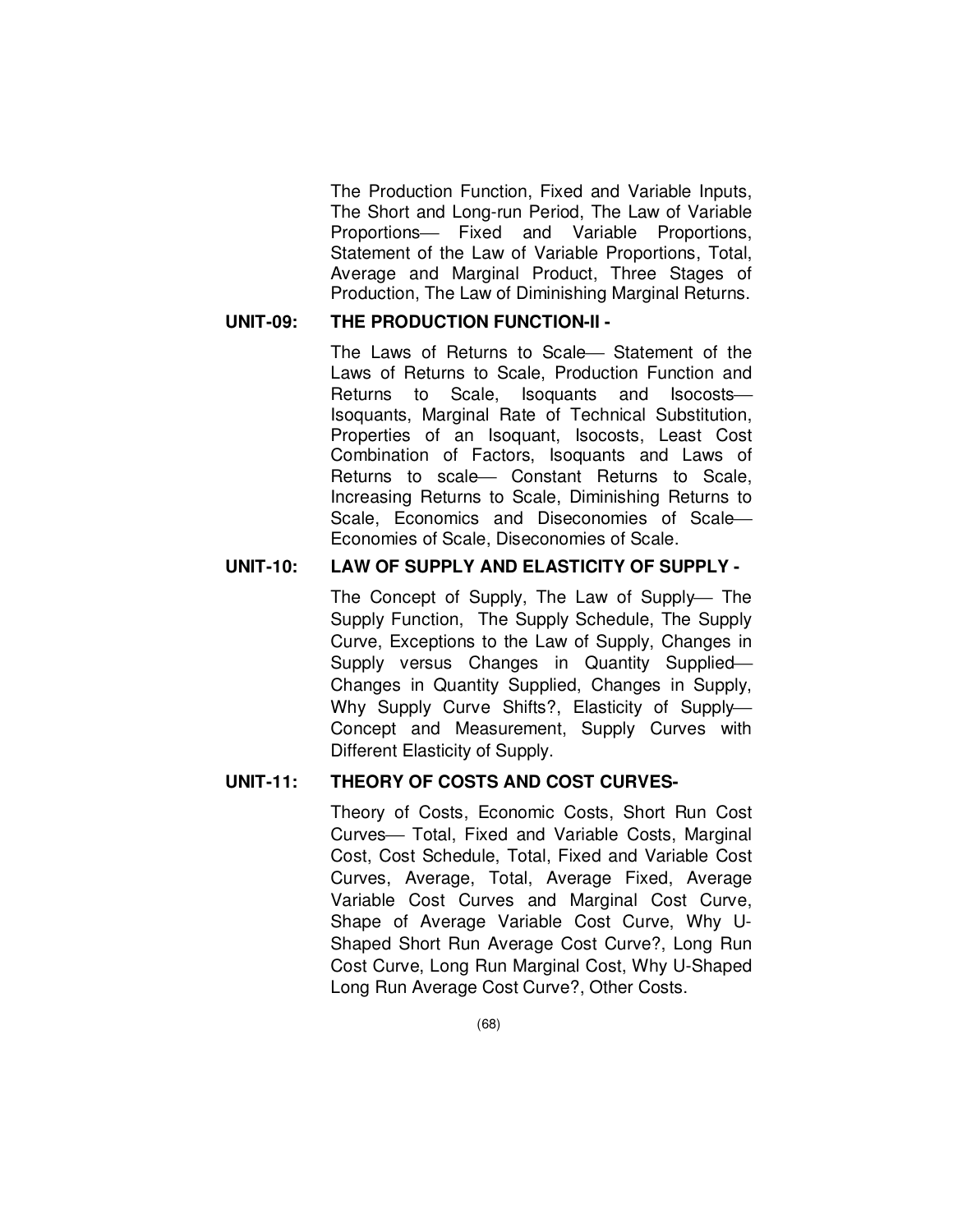# **BLOCK – IV THEORY OF PRICE**

## **UNIT-12: EQUILIBRIUM CONCEPT AND CONDITIONS-**

Terms- Market, Price, Firm, Industry, Relation between Output and Revenue, Determinants of Structure of a market, Who Determinces Price: Firm or Industry? Objectives of a Firm, Meaning of Equilibrium of a Firm, Conditions of Equilibrium of a Firm, Equilibrium of Industry-Relevance, Conditions, Equilibrium and Equality of Demand and Supply.

## **UNIT-13: PERFECT COMPETITION-**

Meaning of Perfect Competition- Characteristics, Implications of the Characteristics, Price Determination under Perfect Competition, Equilibrium of the Firm-Short Run, Long Run, Supply curve of a Firm under Perfect Competition- Short Run, Long Run.

## **UNIT-14: MONOPOLY-**

Meaning of Monopoly, Price Determination under Monopoly, Monopoly Equilibrium - Short run, Long Run, Price Discrimination under Monopoly Meaning, Conditions of Price Discrimination, Equilibrium under Price Discrimination, Comparison of Perfect Competition and Monopoly.

# **UNIT-15: MONOPOLISTIC COMPETITION-**

Meaning and Characteristics Meaning, Characteristics, Demand Curve and Cost Curves Demand or Revenue Curves, Cost Curves, Equilibrium of Firm in Short Run- Introduction, Equilibrium Conditions, Diagrammatic Representation, Equilibrium of Firm in the Long Run- Introduction, Equilibrium Conditions, Diagrammatic Representation, Equilibrium of Firm and Utilization of Capacity- Meaning of Capacity, Excess Capacity in Short Run, Excess Capacity in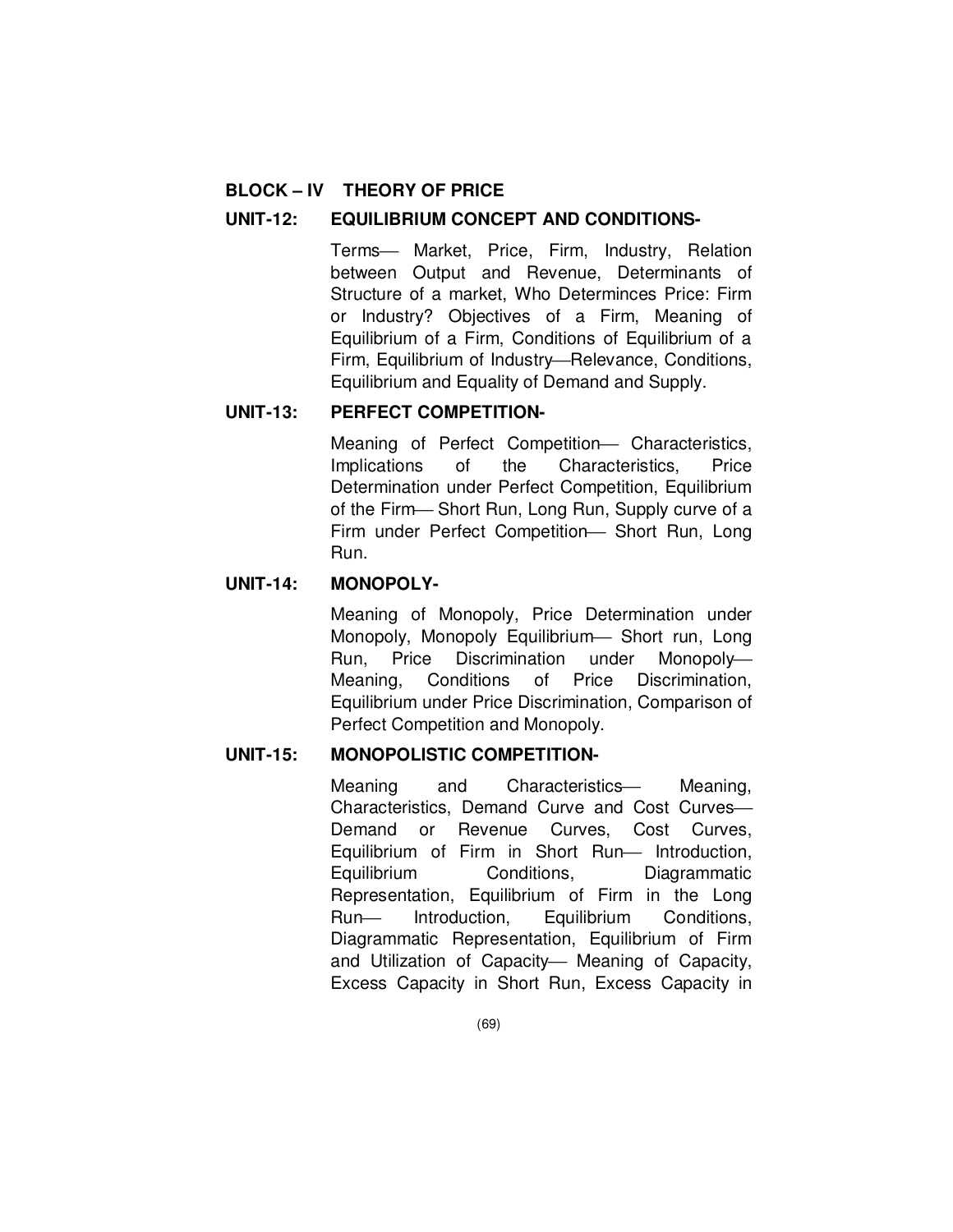Long Run, Equilibrium of Firm: Monopolistic Competition Vs. Perfect Competition, Equilibrium of Firm: Monopolistic Compaction Vs. Monopoly.

## **UNIT-16: OLIGOPOLY-**

Meaning and Characteristics of Oligopoly, Non-Collusive Oligopoly- Sweezy's Model (Kinked Demand Curve) Cournot's Model, Bertrand's Model, Stackelberg's Model, Collusive Oligopoly- What is Collusion?, Factors determining Collusive Oligopoly, Cartel, Price Leadership.

#### **BLOCK - V DISTRIBUTION OF INCOME**

### **UNIT-17: THEORY OF DISTRIBUTION-**

Alternative Approaches to Distribution of Income Personal Distribution, Functional Distribution, The Classical Theory of Distribution- Rent, Wages, Interest, Profit, The Marginal Productivity Theory Concepts of Productivity, Statement of the Marginal Productivity Theory, Assumptions of the Marginal Productivity Theory, Reward to a Factor and Factor Employment in a Firm, Critical Analysis of Marginal Productivity Theory.

# **UNIT-18: DISTRIBUTION OF INCOME I: WAGES AND INTEREST-**

Wages- Competitive Wages, Non-competitive Wages, Collective Bargaining and Wages Trade Unions and Collective Bargaining, Collective Bargaining and Wage Increases, Collective Bargaining and Elimination of Exploitation, Interest Functional of Interest, Variations among Interest Rates, Nominal and Real Rates of Interest, Interest as the Return on Capital.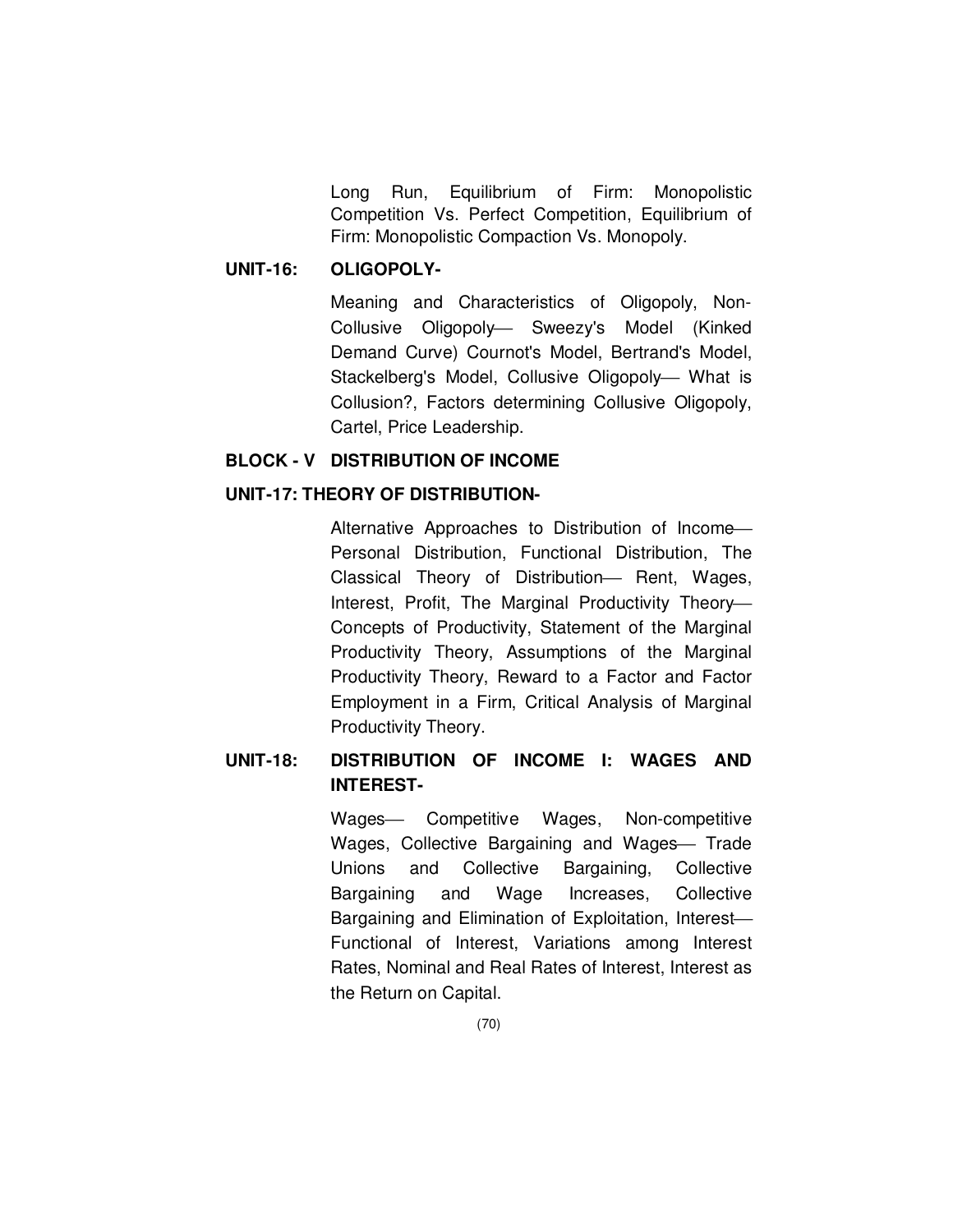# **UNIT-19: DISTRIBUTION OF INCOME II: RENT AND PROFIT.-**

Theory of Rent- Rent of Land, Economic Rent and Transfer Earnings, Quasi Rent, Profits- Concept of Profits, Sources of Profits.

# **UNIT-20: INEQUALITY OF INCOME-**

Income Distribution- Some Facts Pertaining to Income Distribution, Trends of Inequality of Income, Measuring Income Inequality, Causes of Income Inequality, Problems of Income Inequality, Income Redistribution.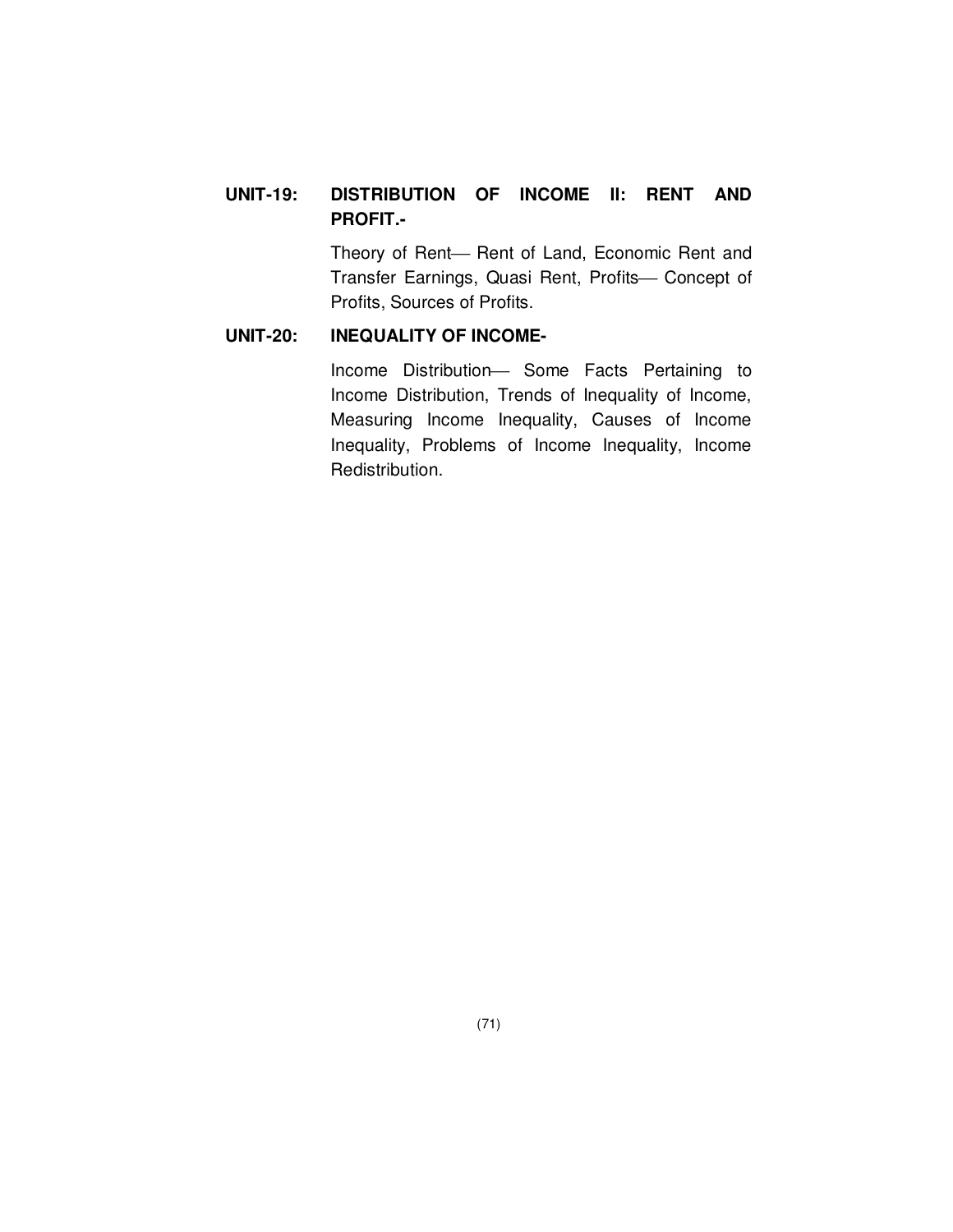#### **BLOCK - I BASIC STATISTICAL CONCEPTS**

### **UNIT-01: MEANING AND SCOPE OF STATISTICS**-

Meaning of Statistics Statistics Defined in Plural Sense, Statistics Defined in Singular Sense, Descriptive and Inferential Statistics, Functions of Statistics, Importance of Statistics, Limitations of Statistics, Distrust of Statistics.

## **UNIT-02: ORGANISING A STATISTICAL SURVEY-**

Steps in Statistical Survey, Sources of Statistical Data – Primary Data and Secondary Data, Methods of Collecting Primary Data, Sources of Secondary Data, Types of Enquiries— Factors Affecting the Type of Enquiry, Different Types of Enquires, Sampling Methods- Probability Sampling Methods, Nonprobability Sampling Methods, Law of Statistical Regularity, Law of Inertia of Large Numbers, Statistical Unit- Features of a Good Statistical Unit. Types of Units, Degree of Accuracy-Significance of Reasonable Accuracy, Concept of Spurious Accuracy.

#### **UNIT-03: ACCURACY, APPROXIMATION AND ERRORS-**

Accuracy, Approximation Methods of Approximation, Errors in Statistics- Errors of Approximation, Measurement of Errors of Approximation, Computation with Rounded Numbers, Effect of Mathematical Operations on Errors, Biased and Unbiased Errors, Estimation of Biased and Unbiased Errors, Sampling and Non-sampling Errors.

## **UNIT-04: RATIOS, PERCENTAGES AND RATES-**

Meaning of Various Statistical Derivatives – Ratio, Percentage, Rate, Purpose of Statistical Derivatives, Types of Ratios, Computation of Ratios, Application of Ratios, Caution in the Use of Derivatives, Logarithms – Meaning of Logarithms, Finding the Log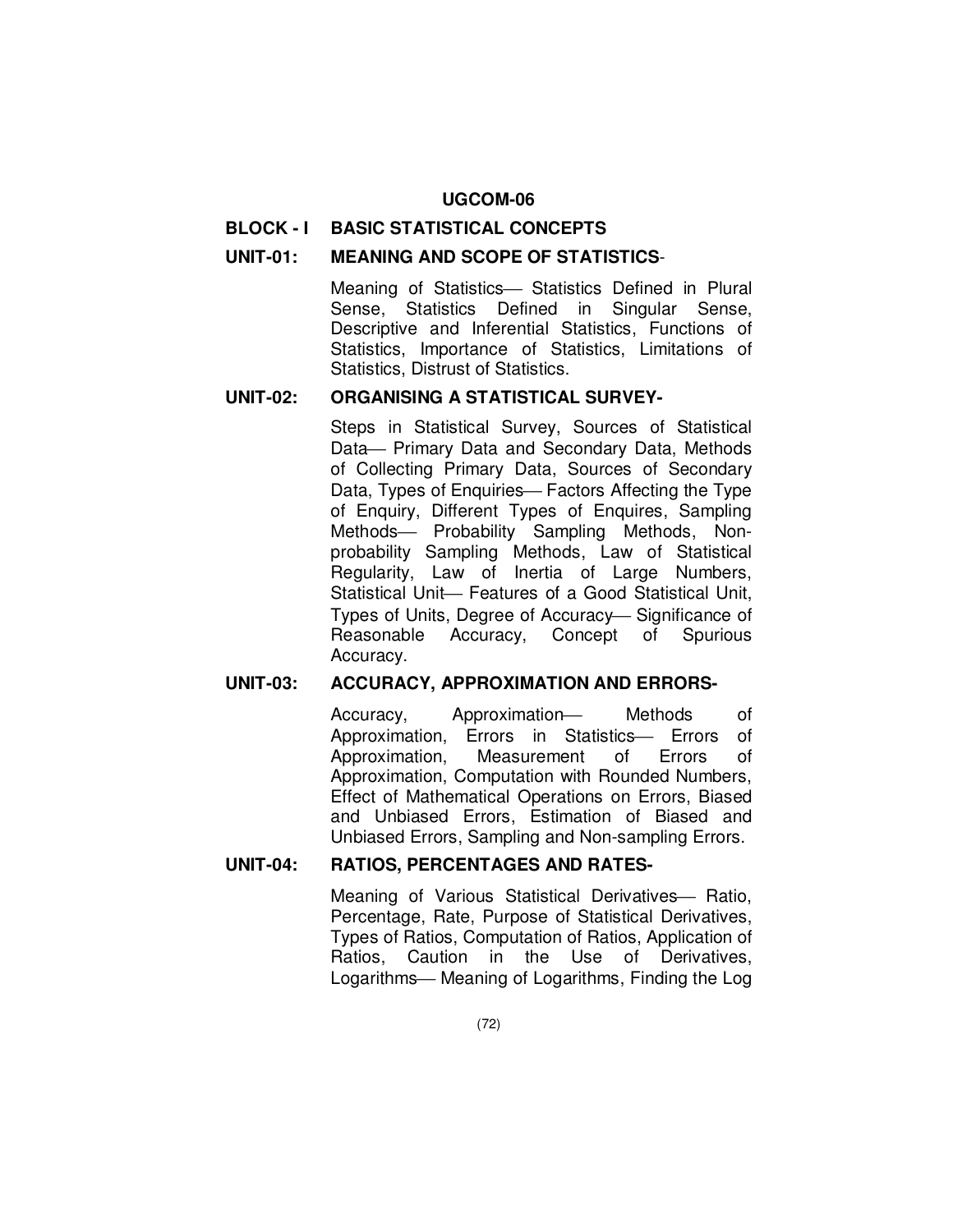Value of a Number, Computation by Logarithms.

## **BLOCK-II COLLECTION, CLASSIFICATION AND PRESENTATION OF DATA**

### **UNIT-05: COLLECTION OF DATA-**

Factors Affecting Choice of Data, Problems in Collecting Primary Data, Methods of Collecting Primary Data - Observation, Personal Interviewing, Through Local Reports and Correspondents, Questionnaire, Schedule, Choice of Method, Sources of Secondary Data- Published Sources, Unpublished Sources, Precautions in Using Secondary Data, Advantages and Disadvantages of Secondary Data.

## **UNIT-06: CLASSIFICATION OF DATA-**

Meaning of Classification, Objectives of Classification, Methods of Classification- Classification According to Attributes, Classification According to Variables, Terms Relating to Frequency Distribution, Formation of a Frequency Distribution- Data Array, Steps in Constructing a Frequency Distribution, Guidelines for Steps in Constructing a Frequency Distribution, Guidelines for Selecting the Class Intervals.

## **UNIT-07: TABULAR PRESENTATION-**

Meaning of Tabulation, Objectives of Tabulation, Distinction Between Classification and Tabulation, Kinds of Tables- Information or Classifying Tables, General Purpose or Reference Tables, Special Purpose or Summary Tables, Construction of a Statistical Table- Parts of a Statistical Table, Requisites of a Good Statistical Table, Preparation of Statistical Tables.

### **UNIT-08: DIAGRAMMATIC PRESENTATION-**

Importance of Visual Presentation of Data, Principles of Preparing Diagrams, Types of Diagrams, One Dimensional Diagrams— Simple Bar Diagrams, Multiple Bar Diagrams, Sub-Divided Bar Diagrams,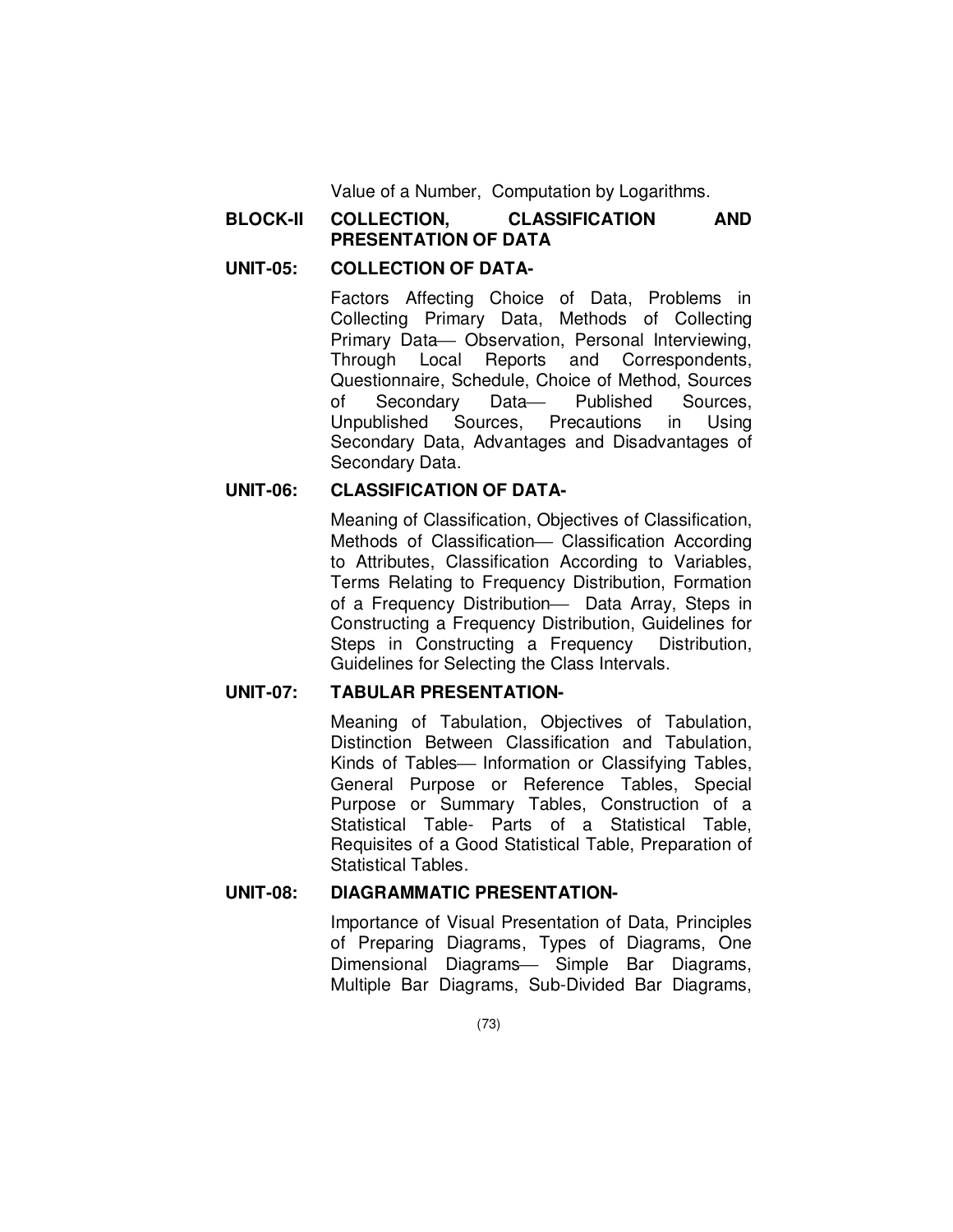Percentage Sub-Divided Bar Diagrams, Two Dimensional Diagrams- Rectangles, Sub-divided Rectangles, Squares and Circles, Pie Diagrams.

# **UNIT-09: GRAPHIC PRESENTATION-**

Importance of Graphic Presentation, Principles of Preparing a Graph, Graphs of Time Series-Histograms, Types of Histograms- One Dependent Variable Histogram, More than one Dependent Variable Histogram, Mixed Graph, Range Graph, Graphs of Frequency Distribution, Types of Frequency Distribution Graphs- Histogram Frequency Polygon, Frequency Curve, Ogive or Cumulative Frequency Graph.

## **BLOCK - III MEASURES OF CENTRAL TENDENCY**

#### **UNIT-10: CONCEPT OF CENTRAL TENDENCY AND MEAN-**

Concept of Central Tendency, Essentials of an Ideal Average, Objectives of Averages, Different Measures of Central Tendency, What is Arithmetic Mean?, Computation of Arithmetic Mean— Ungrouped Data, Grouped Data, Weighted Arithmetic Mean Computation of Weighted Arithmetic Mean, Comparison with Simple Arithmetic Mean, Uses of Weighted Arithmetic Mean, Properties of Arithmetic Mean, Merits and Limitations of Arithmetic Mean, Some Illustrations.

#### **UNIT-11: MEDIAN-**

What is Median? Computation of Median Ungrouped Data, Grouped Data, Properties of median, Merits and Limitations of Median, Partition Values- Quartiles, Deciles, Percentiles, Graphic Determination of Median and Other Partition Values.

#### **UNIT-12: MODE-**

What is Mode?, Computation of Mode - Ungrouped Data, Grouped Data, Smooth Data, Empirical Method, Graphical Determination of Mode, Merits and Limitations of Mode, Some Illustrations.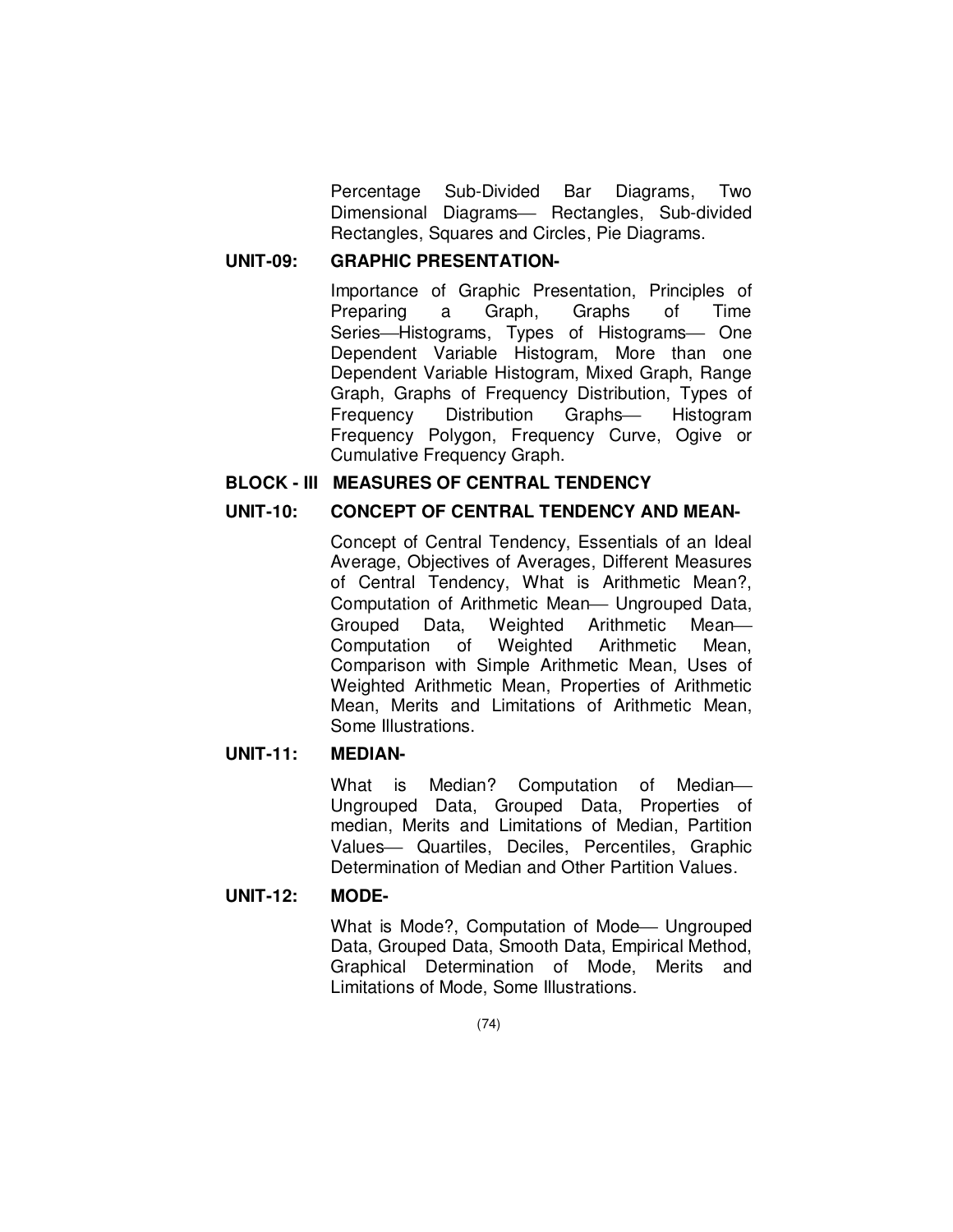### **UNIT-13: GEOMETRIC, HARMONIC AND MOVING AVERAGES-**

Geometric Mean- Computation, Weighted Geometric Mean, Properties of Geometric Mean, Uses and Limitations, harmonic Mean-Computation, Weighted Harmonic Mean, Properties of Harmonic Mean, Uses and Limitations, Harmonic Mean Versus Arithmetic Mean, Moving Average – What is Moving Average?, Computation, Choice of a Suitable Average.

#### **BLOCK-IV MEASURES OF DISPERSION AND SKEWNESS**

#### **UNIT-14: MEASURES OF DISPERSION-I-**

What is Dispersion?, Significance of Measuring Dispersion, Properties of a Good Measure of Dispersion, Absolute and Relative Measures of Dispersion, Measures of Dispersion, Range, Quartile Deviation, Mean Deviation.

#### **UNIT-15: MEASURES OF DISPERSION-II-**

Standard Deviation Meaning, Computation, Properties, Merits and Limitations, Coefficient of Variation, Some Illustrations, Lorenz Curve, Comparison of Measures Dispersion.

### **UNIT-16: MEASURES OF SKEWNESS-**

Meaning of Skewness, Positive and Nagative Skewness, Difference Between Dispersion and Skewness, Tests of Skewness, Measures of Skewness, Some Illustration, and Properties of Normal Curve.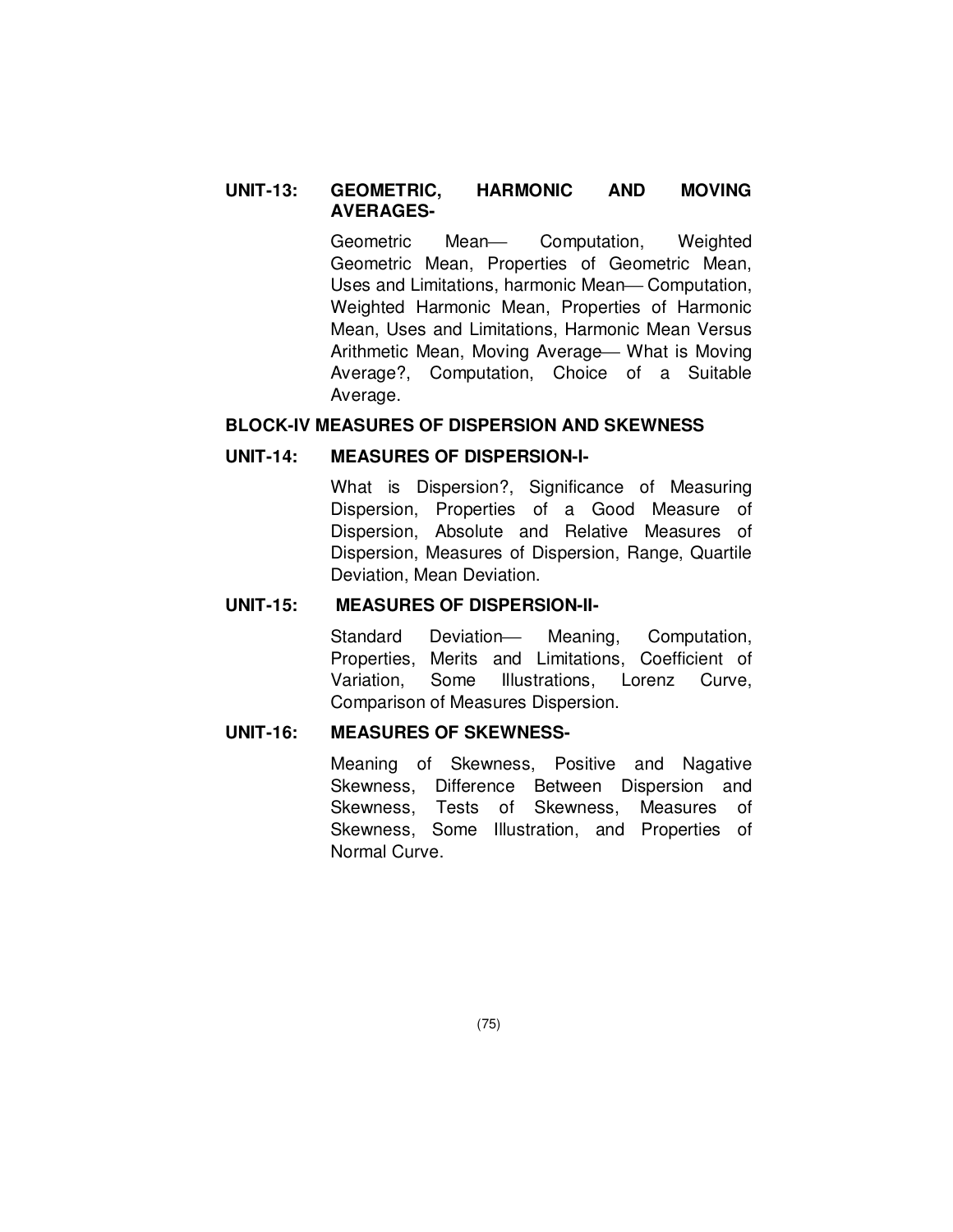#### **BLOCK - I COMPANY AND ITS FORMATION**

### **UNIT-01: NATURE AND TYPES OF COMPANIES-**

Definition of a Company, Main Features of a Company, One-man Company, Lifting the Corporate Veil Under Express Statutory Provisions, Under Judicial Interpretations, Distinction Between a Company and a Partnership, Kinds of Companies On the Basis of Incorporation, On the Basis of Liability, On the Basis of Control, Association Not for Profit, Illegal Associations - Meaning, Exceptions, Consequences.

## **UNIT-02: PUBLIC AND PRIVATE COMPANIES-**

Meaning of a Private Limited Company, Meaning of a Public Limited Company, Distinction Between a Private Limited Company, Privileges of a Private Limited Company, Exemptions Available to an Independent Private Company, Restrictions on a Private Company, Conversion of a Private Company into a Public Company, Conversion of a Public Company.

#### **UNIT-03: PROMOTERS-**

Promoter: Meaning and Importance, Functions of a Promoter, Legal Position of Promoters, Duties of Promoters, Liabilities of Promoters, Remuneration of Promoters, Position of Preliminary Contracts.

## **UNIT-04: FORMATION OF A COMPANY-**

Stages in the Formation of a Company, Promotion, Documents to be Filed with the Registrar, Incorporation- Conclusiveness of Certificate of Incorporation, Effects of Registration, Commencement of Business- Certificate of Commencement of Business, Procedure for Obtaining the Certificate of Commencement of Business.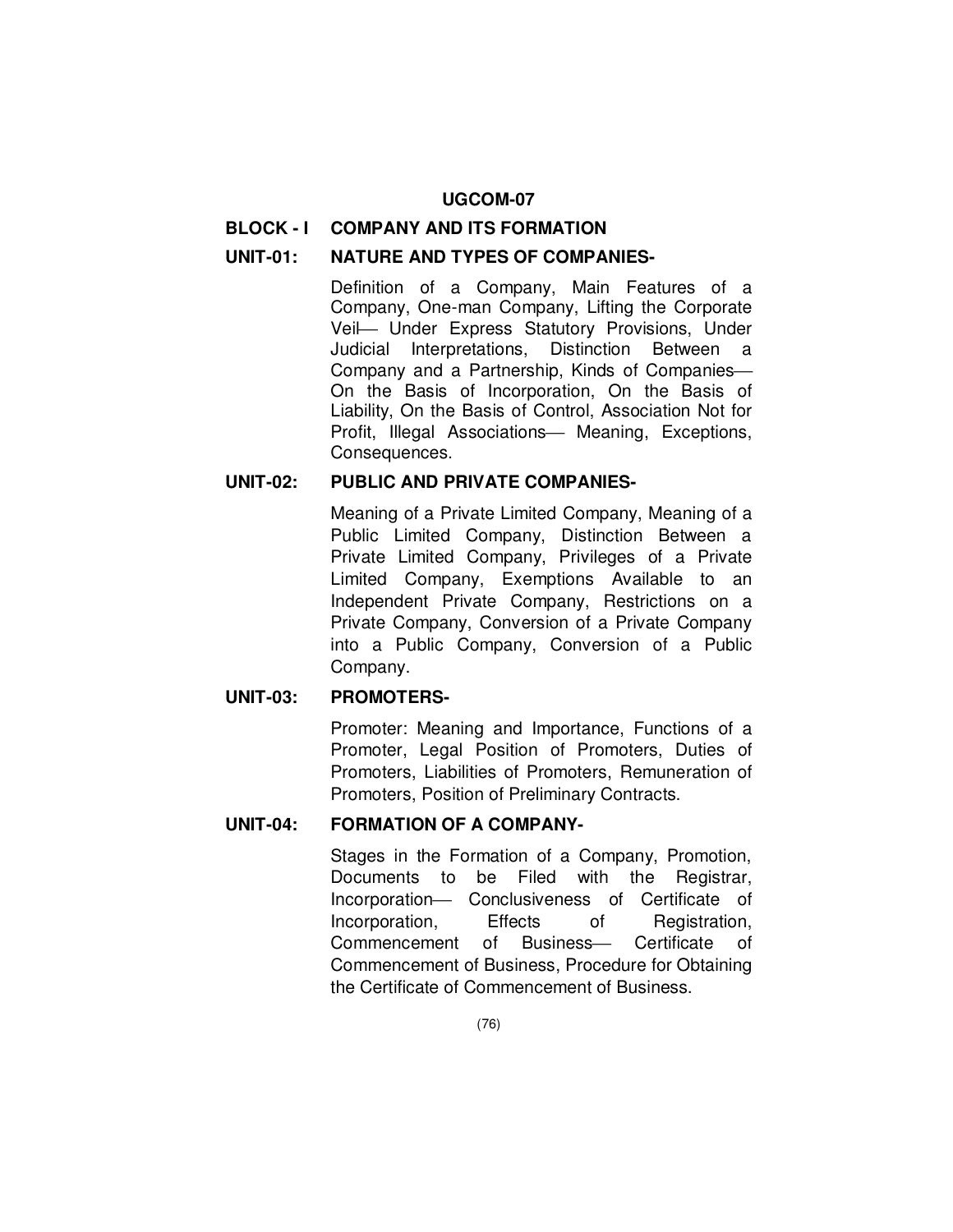### **BLOCK - II PRINCIPAL DOCUMENTS**

#### **UNIT-05: MEMORANDUM OF ASSOCIATION-**

Meaning and Purpose of Memorandum, From of Memorandum, Contents of Memorandum- Name Clause, Registered Office Clause, Objects Clause, Liability Clause, Capital Clause, Association Clause or Subscription Clause, Doctrine of Ultra Virus, Alteration of Different Clauses in the Memorandum Change of Name, Change of Registered Office, Change in Objects Clause, Change in Liability Clause, Change in Capital Clause.

#### **UNIT-06: ARTICLES OF ASSOCIATION-**

Meaning and Purpose of Articles, Registration of Articles, Contents of Articles, Alteration of Articles, Relationship between Memorandum and Articles, Distinction between Memorandum and Articles, Effect of Memorandum and Articles, Constructive Notice of Memorandum and Articles, Doctrine of Indoor Management.

## **UNIT-07: PROSPECTUS-**

Meaning and Importance, Contents of Prospectus Matters to be specified in the Prospectus, Reports to be set out in the Prospectus, Registration of Prospect6us with Registrar of Companies, Statement in Lieu of Prospectus, Minimum Subscription, Misrepresentation in the Prospectus and its Consequences- Remedies against the Company, Remedies against Promoters and Directors of the Company, Remedies against Experts, Criminal Liability for Misstatements in the Prospectus.

## **BLOCK - III CAPITAL AND MANAGEMENT**

### **UNIT-08: SHARE AND LOAN CAPITAL-**

Meaning and Types of Share Capital, Meaning and Types of Shares— Meaning of a Share, Types of Shares, Meaning of Stock, Meaning and Types of Debentures— Meaning and Characteristics, Types of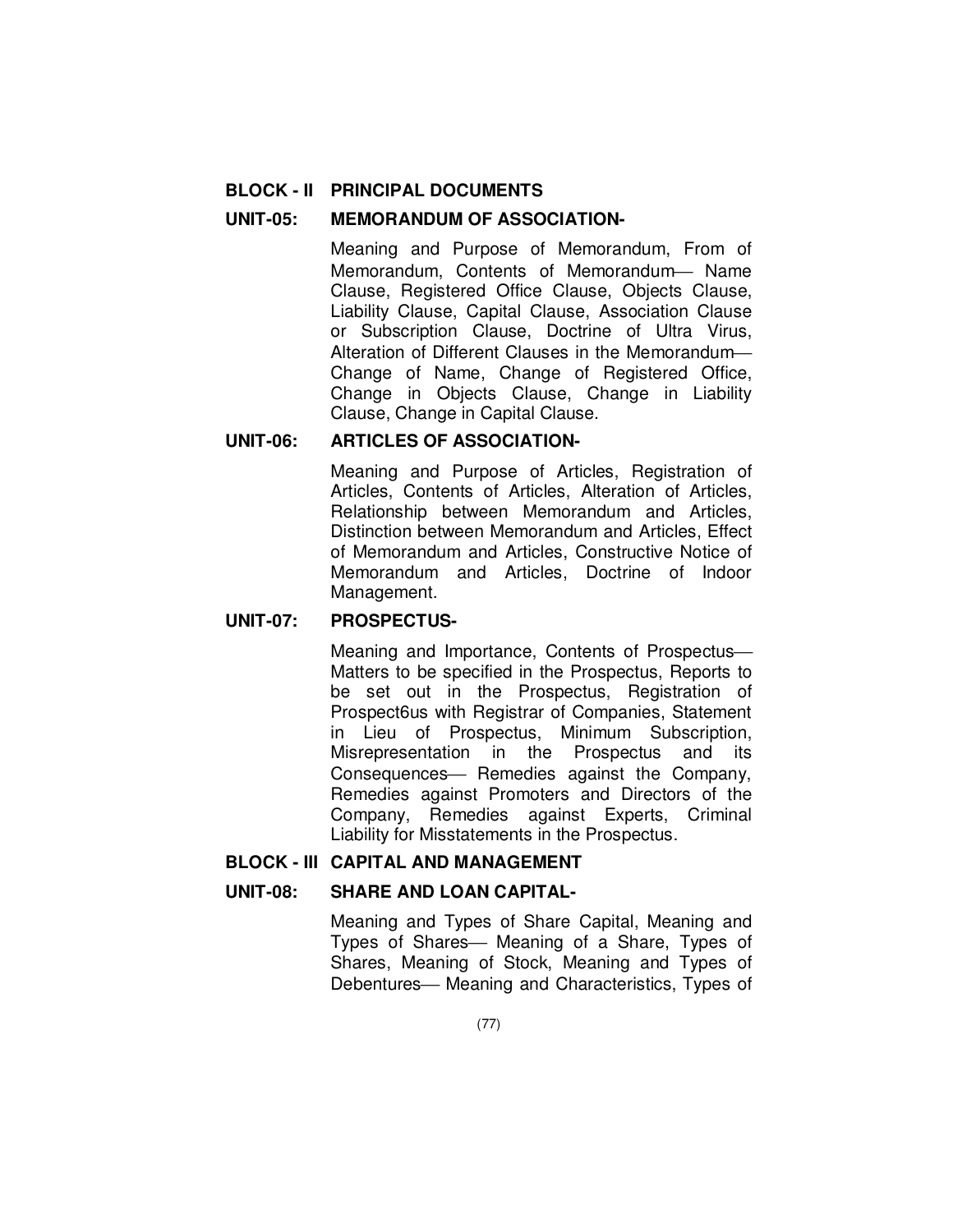Debentures, Difference Between Shares and Debentures, Public Deposits— Meaning of Deposits, Deposits and Loan, Deposits and Debentures, Rules Regarding Acceptance of Deposits.

## **UNIT-09: ALLOTMENT OF SHARES-**

Allotment of Shares- Notice of Allotment, Rules Regarding Allotment of Shares, Procedure of Allotment, Return as to Allotment, Irregular Allotment and its Consequences, Issue of Shares at a Discount, Issue of Shares at a Premium, Share Certificate Issue of Share Certificates, Effects of a Share Certificate, Duplicate Share Certificate, Share Warrant- Rules regarding Share Warrants, Distinction Between a Share Certificate and a Share Warrant, Calls on Shares— Essentials of a Valid Call. Payment of Calls in Advance, Forfeiture of Share, Reissue of Forfeited Shares, Surrender of Share.

### **UNIT-10: MEMBERSHIP OF A COMPANY-**

Members and Shareholders— Definition of a Member. Distinction Between Member and Shareholder, Who can become a Member?, Number of Members, Modes of Becoming a Member, Termination of Membership, Rights of Members, Liability of Members, Transfer of Shares- Procedure of Transfer of Shares, Blank Transfer, Forged Transfer, Transmission of Shares, Distinction Between Transfer and Transmission, Register of Members- Index of Members, Foreign Register, Inspection of Register, Closure of Register, Rectification of Register.

## **UNIT-11: DIRECTORS-**

Definition of a Director, Position of Directors, Number of Directors and Directorships, Qualifications of a Director, Disqualifications of Directors, Appointment of Directors, Vacation of Office by Directors-Retirement of a Director, Resignation by a Director, Removal of Directors, Powers of Directors, Duties of Directors- Statutory Duties, General Duties,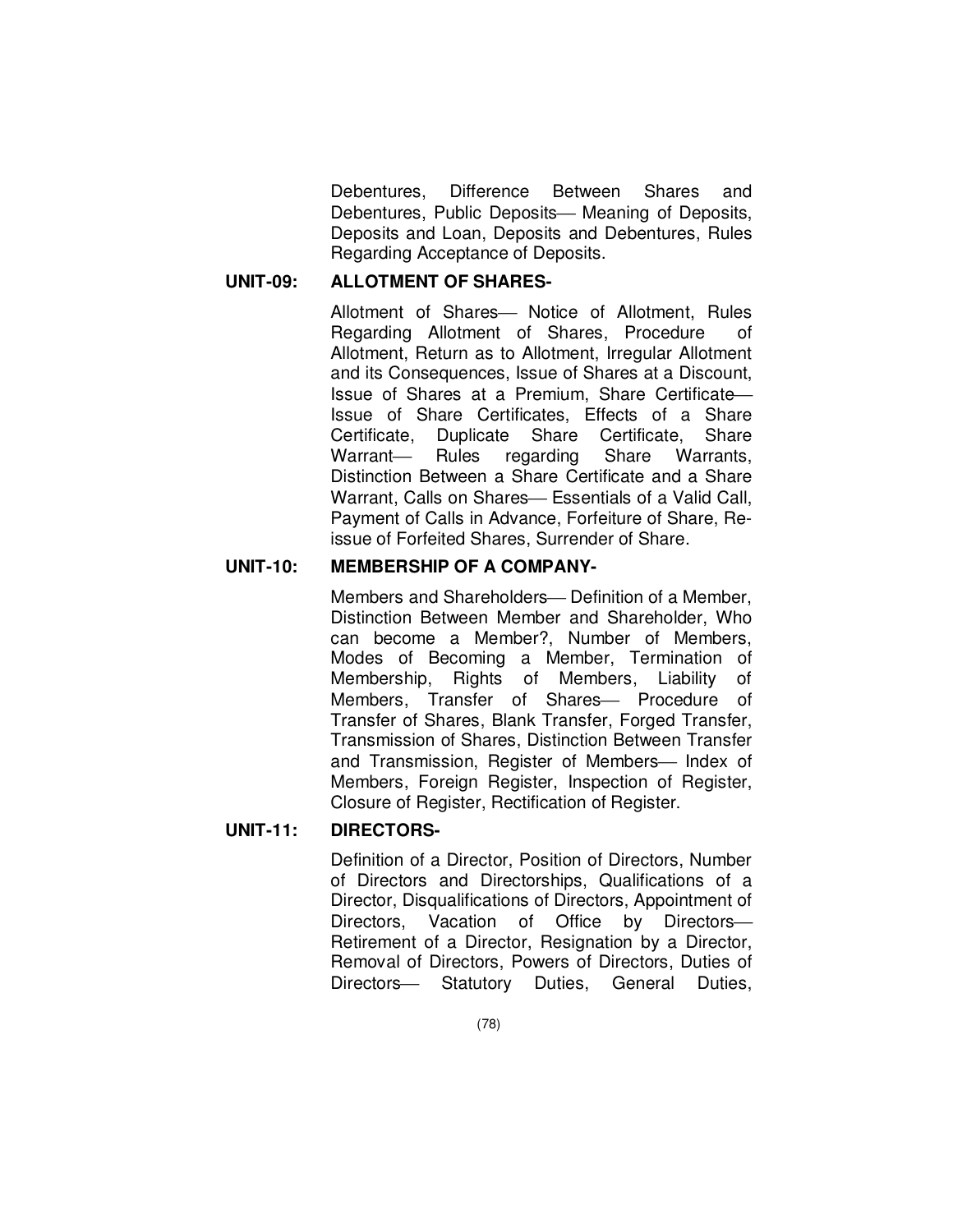Liabilities of Directors, Meetings of Directors.

## **BLOCK - IV MEETINGS AND WINDING UP**

### **UNIT-12: COMPANY SECRETARY-**

Meaning of a Company Secretary, Qualifications of a Company Secretary, Secretary in Whole-Time Practice, Appointment of Secretary, Removal of Secretary, Position of Company Secretary, Duties of a Secretary- Statutory Duties, General Duties, Liabilities of a Secretary, Rights of a Secretary, Role of a Secretary.

## **UNIT-13: MEETINGS AND RESOLUTIONS-**

Meaning of Meeting and its Importance, Kinds of Meetings and their Importance, Statutory Meeting Purpose of Statutory Meeting, Notice of Statutory Meeting, Statutory Report, Annual General Meeting, Extraordinary General Meeting, Requisites of a Valid Meeting, Notice of Meetings, Quorum for Meetings, Proxies, Voting, Chairman, Resolutions- Ordinary Resolution, Special Resolution, Resolution Requiring Special Notice, Minutes.

## **UNIT-14: WINDING UP-**

Meaning of Winding Up, Winding Up and Dissolution, Modes of Winding Up, Compulsory Winding Up Grounds for Compulsory Winding Up, Who can File a Petition?, Commencement of Winding Up, Consequences of the Winding Up Order, Conduct of Winding Up, Voluntary Winding Up- Members' Voluntary Winding Up, Creditors' Voluntary Winding Up, Consequences of Voluntary Winding Up, Distinction Between Members' and Creditors' Voluntary Winding Up, Winding Up Under Supervision of the Court.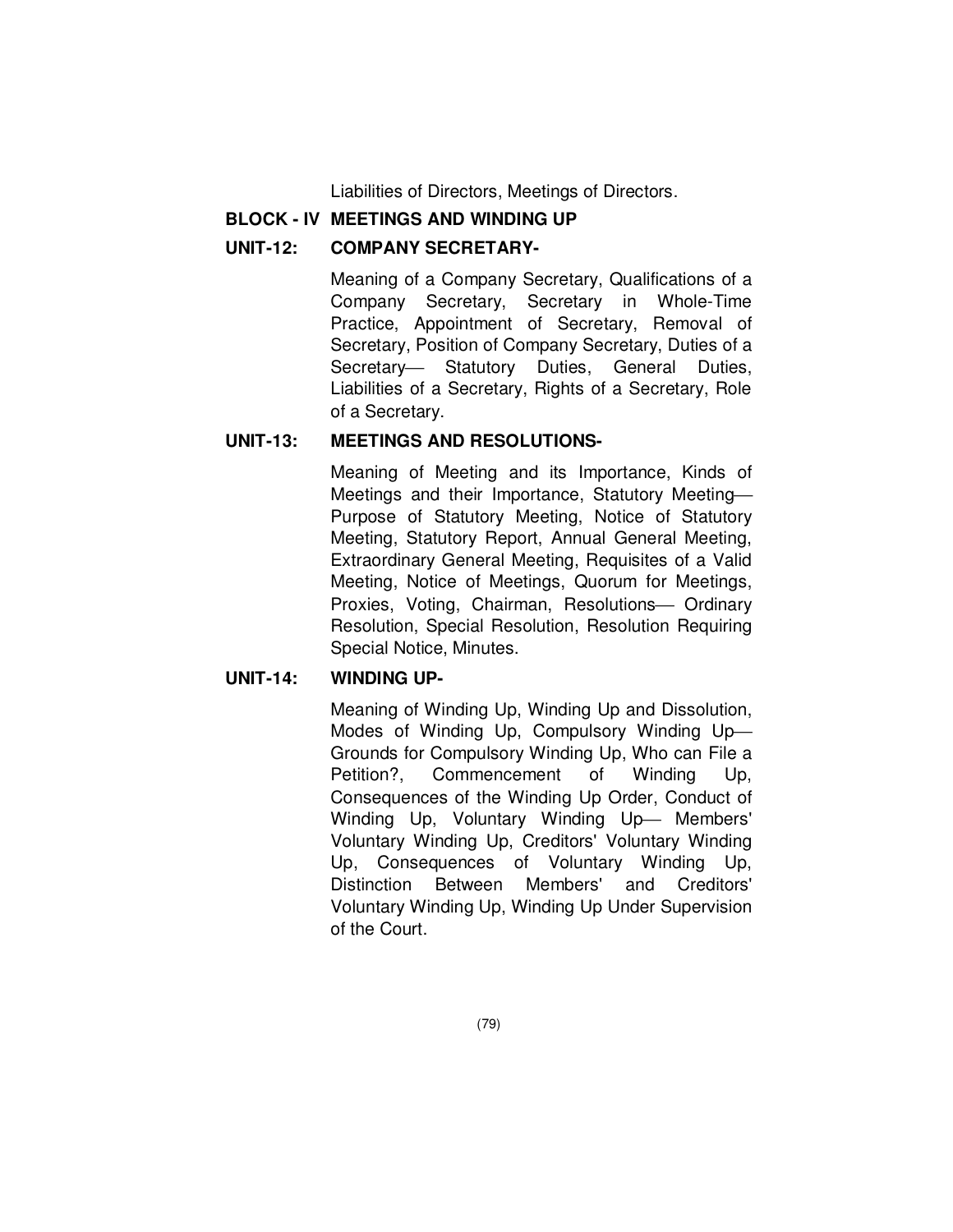#### **BLOCK - I MONETARY THEORY**

#### **UNIT-01: MONEY: NATURE, FUNCTIONS AND SIGNIFICANCE-**

Problems of Barter System, Evolution and Kinds of Money, Meaning and Nature of Money, Functions of Money, Significance of Money, Evils of Money.

#### **UNIT-02: DEMAND FOR AND SUPPLY OF MONEY-**

Meaning of Demand for Money, Theories of Demand for Money- The Classical Approach, The Neoclassical Theory, Keynesian Theory, The Supply of Money- What is Supply of Money?, Agencies Influencing Money Supply, The Velocity of Money.

#### **UNIT-03: MONEY AND PRICES-**

Quantity Theory of Money- Cash Transactions Approach, Cash Balances Approach, Comparison of Cash Balances Approach and Cash Transactions Approach, Keynes' Theory of Money and Prices, Milton Friedman's Quantity Theory of Money.

#### **UNIT-04: INFLATION-**

Meaning of Inflation, Types of Inflation- Demand-Pull Inflation, Cost-Push Inflation, Effects of Inflation, Control of Inflation.

## **BLOCK - II BANKING THEORY AND PRACTICE**

#### **UNIT-05: COMMERCIAL BANKING-**

Evaluation of Banking-Evolution of Banking in England, Evolution of Banking of India, Brief Structure of Banks-Branch Banking, Unit Banking, Group Banking, Chain Banking, Functions of Commercial Banks- Definition of a Bank, Primary Functions, Secondary Functions, Economic Significance of Banking, Creation of Credit-Principles of Portfolio Management, Credit Creation.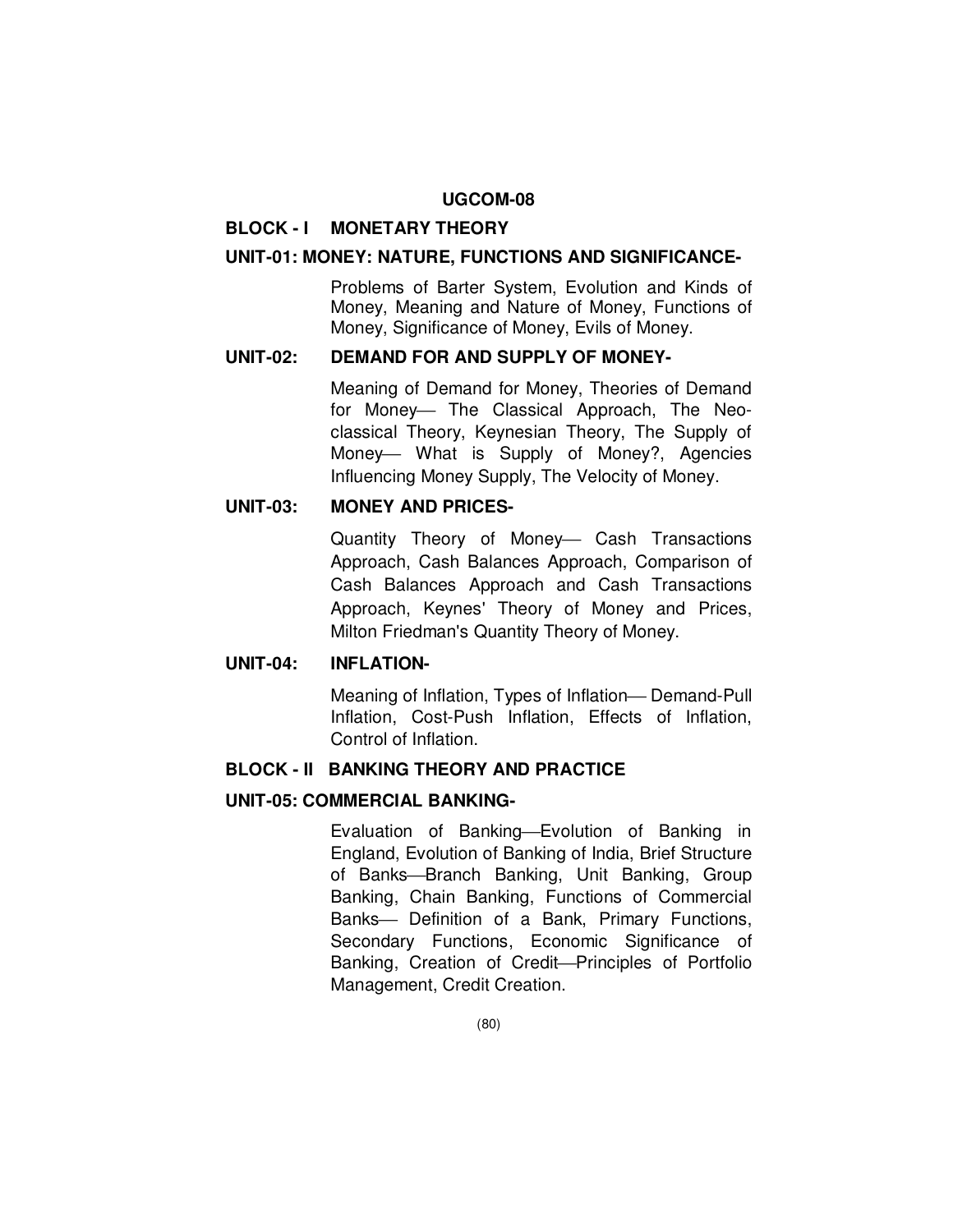## **UNIT-06: COMMERCIAL BANKING IN INDIA-**

Banking Structure in India, Role of State Bank of India Establishment, Objectives, Progress, Nationalisation of Commercial Bank— Arguments for Nationalisation, Arguments against Nationalisation, Objectives of Bank Nationalisation, Banking Development since Nationalisation, Problems of Commercial Banks in India.

## **UNIT-07: CENTRAL BANKING-**

Meaning of Central Bank, Functions of a Central Bank-Traditional Functions, Promotional Functions, Role of a Central Bank as Controller of Money Supply and Credit, Control of Credit- Quantitative Methods, Qualitative Methods.

# **UNIT-08: RESERVE BANK OF INDIA-**

Functions of the Reserve Bank of India – Traditional Functions, Developmental and Promotional Functions, Note Issue - System of Note Issue, Principle of Note Issue, Control of Credit Objectives of Monetary Policy, Techniques of General Credit Control, Direct Credit Regulation, Appraisal of the Monetary Policy of the RBI.

# **UNIT-09: INDIAN MONEY MARKET-**

Meaning of Money Market, Structure of the Indian Money Market, Characteristics of Indian Money Market – Features of a Developed Money Market, Nature of Indian Money Market, Problems of Indian Money Market— Nature of Problems, Role of RBI in Tacking the Problems, Suggestions for Improvement.

## **BLOCK-III NON-BANKING FINANCIAL INSTITUTIONS IN INDIA**

## **UNIT-10: NON-BANK FINANCIAL INTERMEDIATION– AN OVERVIEW-**

Non-Bank Financial Intermediation - What is Nonbanking Financial Intermediation? Role of Non-bank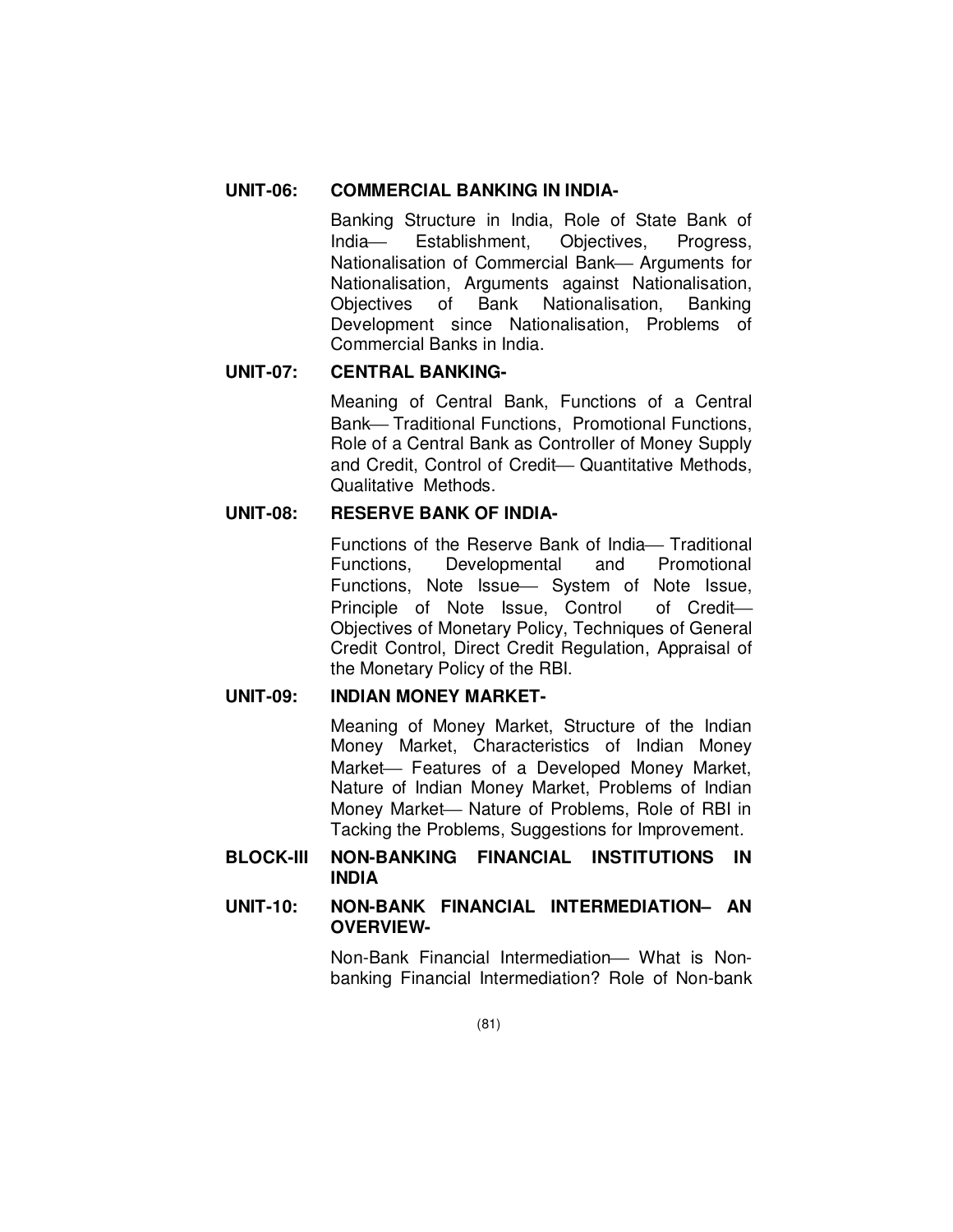Financial Intermediaries, Types of Non-bank Financial Intermediaries, Life Insurance Corporation of India (LIC), General Insurance Companies, Unit Trust of India (UTI), Other Non-banking Financial Institutions in India.

## **UNIT-11: TERM-LENDING FINANCIAL INSTITU- TIONS - ALL INDIA LEVEL-**

What is a Development Bank?, Functions of Development Banks, Origin of Development Banks, Industrial Finance Corporation of India (IFCI), Industrial Credit and Investment Corporation of India (ICICI), Industrial Development Bank of India (IDBI), Other Development Banking Institutions- Industrial Reconstruction Bank of India (IRBI), Small Industries Development Bank of India (SIDBI), Evaluation of Development Banks in India.

## **UNIT-12: TERM-LENDING FINANCIAL INSTITU-TIONS - STATE LEVEL-**

Need for State Level Term-Lending Institutions, State Finance Corporation (SFCs), State Industrial Development Corporations (SIDCs), Technical Consultancy Organisations.

### **UNIT-13: AGRICULTURAL FINANCE IN INDIA-**

Importance of Agricultural Finance, Cooperative Credit Societies and Banks- Primary Agricultural Cooperative Credit Societies, Central Cooperative Banks, State Cooperative Banks, Land Development Banks, Commercial Banks- Types of Agricultural Finance, Limitations of Commercial Banks as a Source of Rural Credit, Regional Rural Banks, National Bank for Agriculture and Rural Development (NABARD) - Functions, Performance.

## **BLOCK – IV INTERNATIONAL FINANCIAL SYSTEM**

## **UNIT-14: INTERNATIONAL FINANCIAL SYSTEM - AN INTRODUCTION-**

Need for International Finance - Short Term Flow of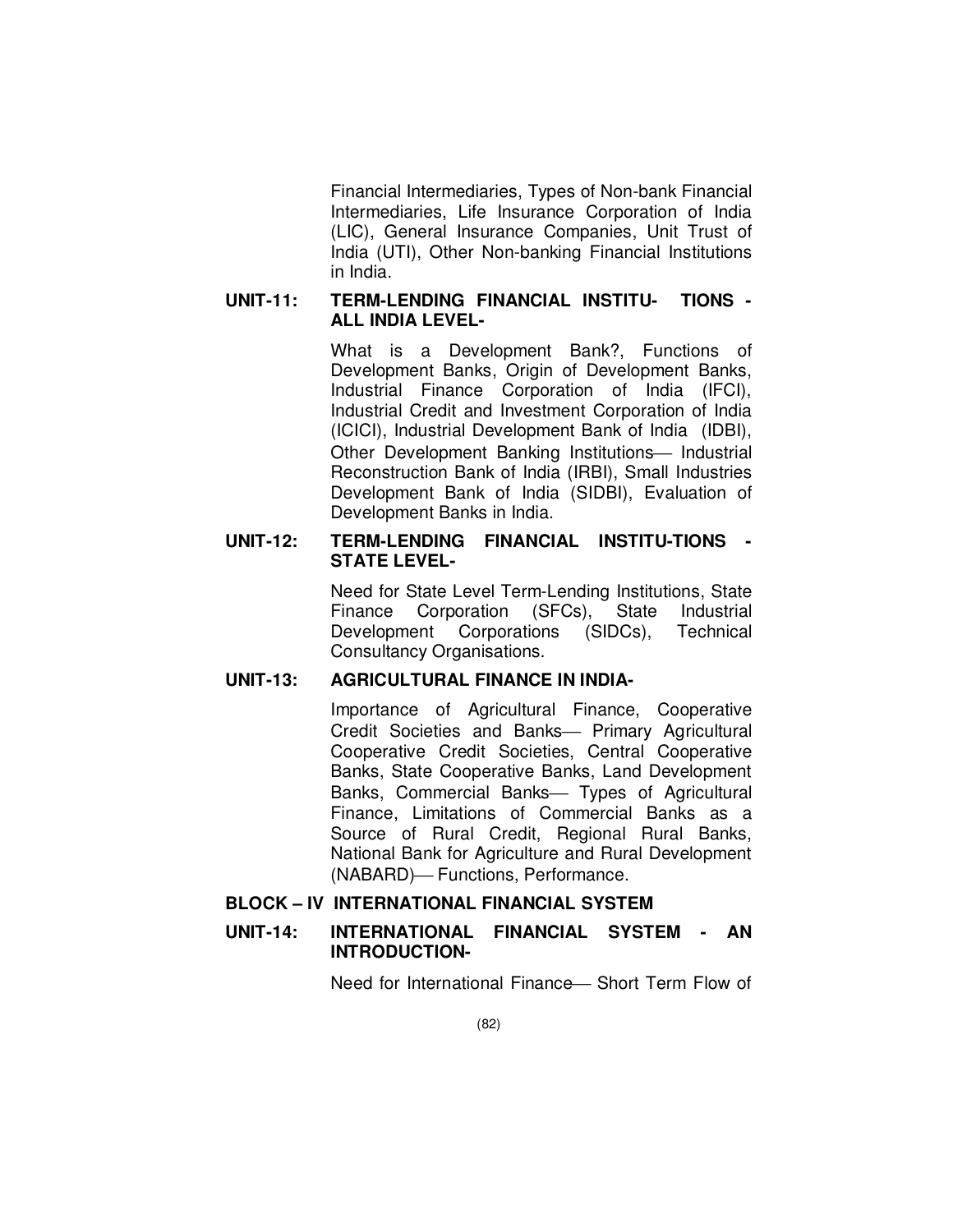Funds, Long Term Capital Flows, Foreign Exchange Market- Composition of the Foreign Exchange Market, Spot and Forward Markets, Exchange Rate Regimes, International Money and Capital Markets Money Markets, Capital Markets, International Financial Institutions- The International Monetary Fund, The World Bank, The Affiliates of the World Bank.

#### **UNIT-15: INTERNATIONAL MONETARY FUND-**

Objectives of the IMF- Determination of Quotas, Determination of Par Values or Exchange Rates, Borrowings from the IMF, Exchange Rate Stability versus Managed Float- Adjustable-peg System, Failure of the IMF, The System of Managed Float, The IMF and International Liquidity-The Problem of International Liquidity, Proposals for Raising International Liquidity, Role of Special Drawisng Rights.

## **UNIT-16: WORLD BANK-**

Objectives of the World Bank, Functions of the World Bank- Lending and Guaranteeing Private Loans, Technical Assistance, Stimulating Private Foreign Investment, Operations of the World Bank-General Lending Principles, Structural Adjustment Loans, Local Currency Expenditures and Other Problems, Evaluation of the Performance of the World Bank The World Bank's Contribution, Failures of the World Bank.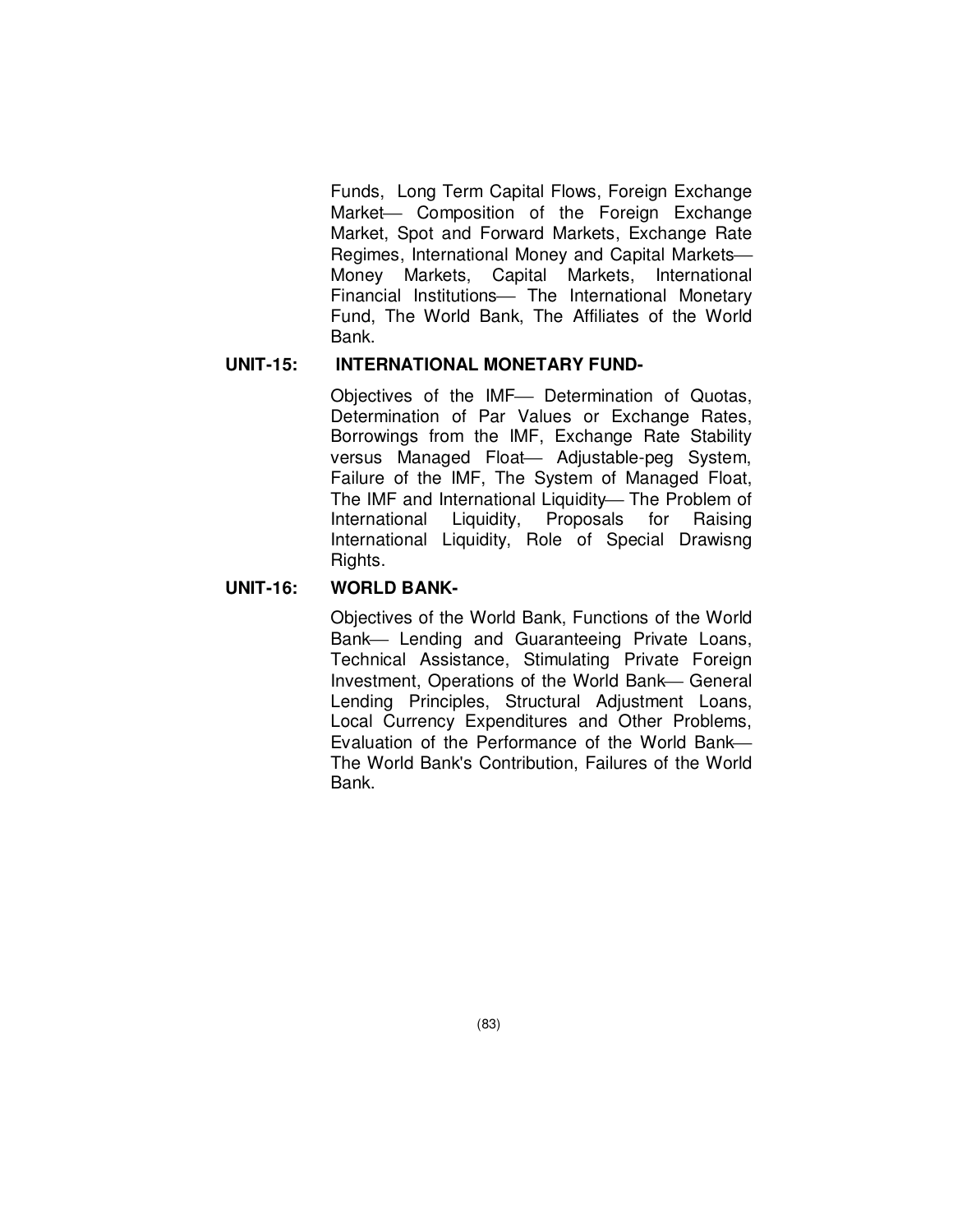#### **BLOCK - I BASIC CONCEPTS**

#### **UNIT-01: NATURE AND SCOPE-**

Need for Costing Limitations of Financial Accounting, Costing and the Economy, Definitions of Costing and Cost Accounting, Objects of Cost Accounting, Difference between Cost Accounting and Financial Accounting, Advantages of Cost Accounting, Installation of a Costing System Possible Difficulties, Factors to be Considered, Success of the System.

#### **UNIT-02: CONCEPT OF COST AND ITS ASCERTAINMENT-**

Meaning of Cost, Classification of Costs— Functional Classification, On the Basis of Identifiability with Products, On the Basis of Variability, Cost of Unit, Cost Centre, Elements of Cost- Materials, Labour, Expenses, Components of Total Cost, Cost Sheet, Methods of Costing, and Types of Costing.

#### **BLOCK - II MATERIALS AND LABOUR**

#### **UNIT-03: PROCUREMENT, STORAGE AND ISSUE-**

Direct and Indirect Materials, Material Control Definition, Objectives, Advantages, Basic Requirements, Purchase Procedure Centralised Purchasing, Decentralised Purchasing, Steps Involved in Purchase, Storage of Materials Functions of Storekeeping, Location and Lay-out of Stores, Issue of Materials, Treatment of Surplus **Materials** 

## **UNIT-04: INVENTORY CONTROL-**

Meaning and Objectives of Inventory Control Meaning, Objectives, Techniques of Inventory Control ABC Analysis, Stock Levels, Re-Order Quantity, Stores Records, Perpetual Inventory System, Inventory Turnover Ratio.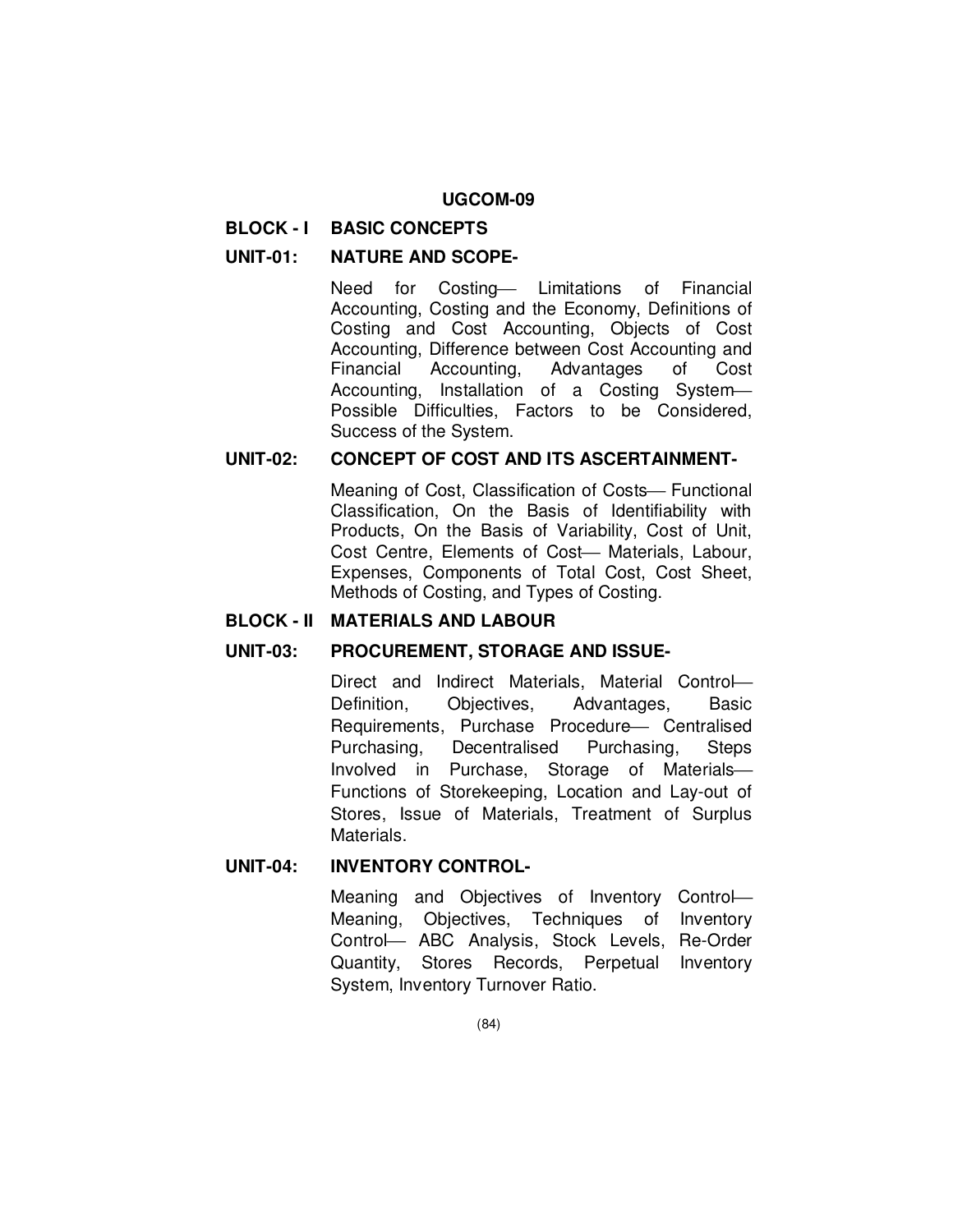# **UNIT-05: PRICING THE ISSUE OF MATERIALS-**

Ascertaining the Cost of Materials, Problem in Pricing the Issue of Materials, Methods of Pricing- First in First Out Method, Last in First Out Method, Weighted Average Price Method, Pricing of Materials Returned to Vendors, Pricing of Materials Returned to Stores, Treatment of Shortage of Materials.

## **UNIT-06: LABOUR-**

Direct and Indirect Labour— Direct Labour, Indirect Labour, Time Keeping- Forms of Time Keeping, Purpose of Time Keeping, Methods of Time Keeping, Importance of Time Keeping, Time Booking Purpose of Time Booking, Methods of Time Booking, Payroll Accounting- Computation of Wages, Preparation of Wages Sheet, Purposes of Payroll Accounting, Idle Time - Causes of Idle Time, Control of Idle Time, Treatment of Idle Time Cost, Overtime, Labour Turnover- Causes of Labour Turnover, Effects of Labour Turnover, Control of Labour Turnover, Methods of Wage Payment— Time Wage System, Piece Wage System, Balance of Debt System, Incentive Plans- Halsey Premium Plan, Rowan Premium Plan, Differential Piece Rate System, Group Bonus Scheme.

## **BLOCK - III OVERHEADS**

## **UNIT-07: CLASSIFICATION AND DISTRIBUTION OF OVERHEADS.-**

Concept of Overheads, Classification of Overheads Element-wise Classification, Function-wise Classification, Behaviour-wise Classification, Collection of Factory Overheads- Standing Order Numbers, Sources, Allocation and Apportionment of Factory Overheads- Allocation, Apportionment, Preparation of Overheads Distribution Summary.

# **UNIT-08: ABSORPTION OF FACTORY OVER-HEADS.-**

Meaning of Absorption, Methods of Absorption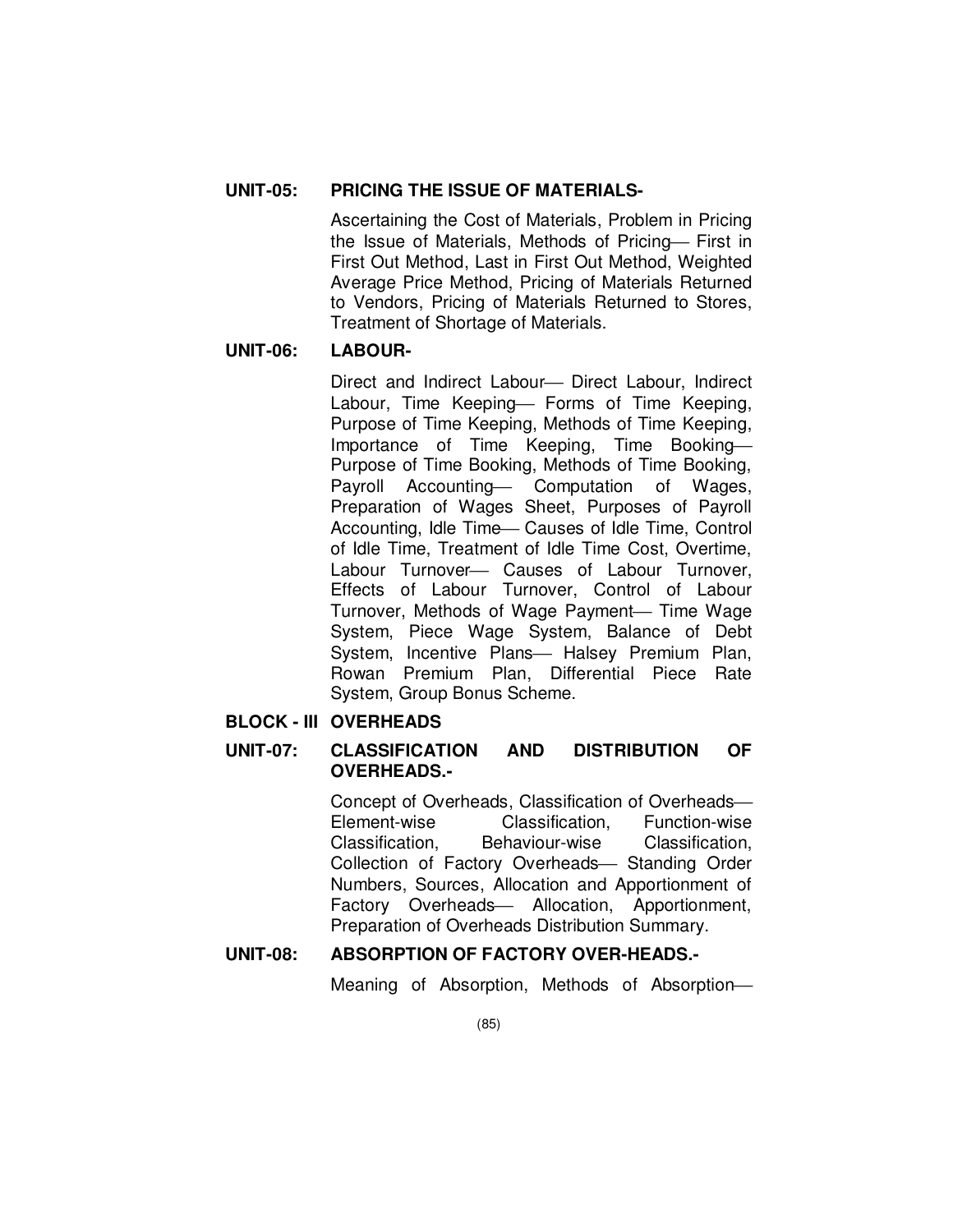Production Units Method, Direct Material Cost Method, Direct Wages Method, Prime Cost Method, Direct Labour Hour Method, Machine Hour Method, Requisites of a good method of Absorption, Computation of Machine Hour Rate, Over-absorption and Under-absorption of Factory overheads Causes of under or over-absorption, Disposal of under and over absorption.

#### **UNIT-09: TREATMENT OF OTHER OVERHEADS.-**

Office and Administration Overheads, Selling and Distribution Overheads- Classification, Distribution, Treatment of Certain Items in Cost Accounts Interest on Capital, Depreciation, Research and Development Costs, Royalties and Patent Fees, Drawing Office Expenses, Fringe Benefits, Costing Office Expense, Defective /Spoiled Work, Packaging Expenses, Patterns and Dies, Idle Capacity, Cash Discount, Items Excluded from Cost Accounts.

### **BLOCK - IV METHODS OF COSTING**

#### **UNIT-10: UNIT COSTING-**

Meaning and Applicability, Preparation of Statement of Cost/ Cost Sheet- Ascertainment of Cost of Direct Materials, Ascertainment of Cost of Direct Labour, Ascertainment of Cost of Other Direct Expenses/Chargeable Expenses, Ascertain-ment of Prime Cost, Ascertainment of Factory/ Works Cost, Ascertainment of Cost of Production, Ascertainment of Total Cost/Cost of Sales, Treatment of Items of Expenses and Losses of Purely Financial Nature, Preparation of Production Account, Special Points to be Noted Value of Scrap/Wastage, Opening and Closing Work-in-Progress, Opening and Closing Stocks of Finished goods, Selling and Distribution Overheads, Computation of Recovery Rates for Overheads, Preparation of Statement of Quotation/ Tendering Price, Comprehensive Illustrations.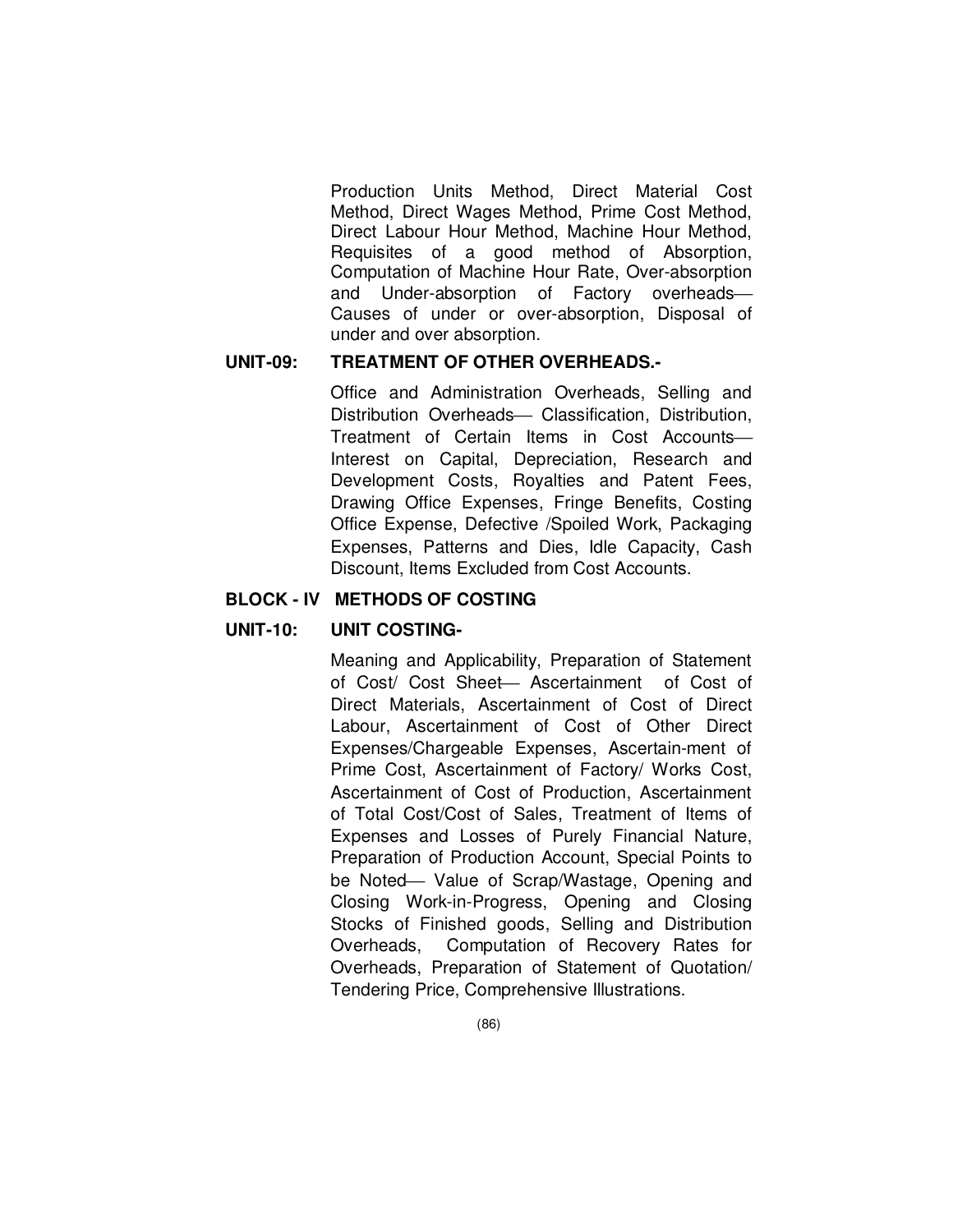## **UNIT-11: RECONCILIATION OF COST AND FINANCIAL ACCOUNTS-**

Methods of Cost Accounting - Integral Accounting, Non-Integral Accounting, Need for Reconciliation of Cost and Financial Accounts, Causes of Difference, Preparation of Reconciliation Statement, Memorandum Reconciliation Account, Comprehensive Illustrations.

## **UNIT-12: JOB AND CONTRACT COSTING-**

Job Costing-- Definition and Characteristics, Applicability, Procedure, Evaluation, Practical Problems, Contract Costing Definition and Characteristics, Difference between Job and Contract Costing, The Procedure, Treatment of Important Items, Profit on Uncompleted Contracts, Contractee's Account, Work-in-progress, Comprehensive Illustrations.

#### **UNIT-13: PROCESS COSTING-**

Meaning and Application, Difference between Job Costing and Process Costing, Main Characteristics, Costing Procedure, Process Losses- Normal Process Loss, Abnormal Process Loss, Abnormal Effectiveness, Comprehensive Illustrations.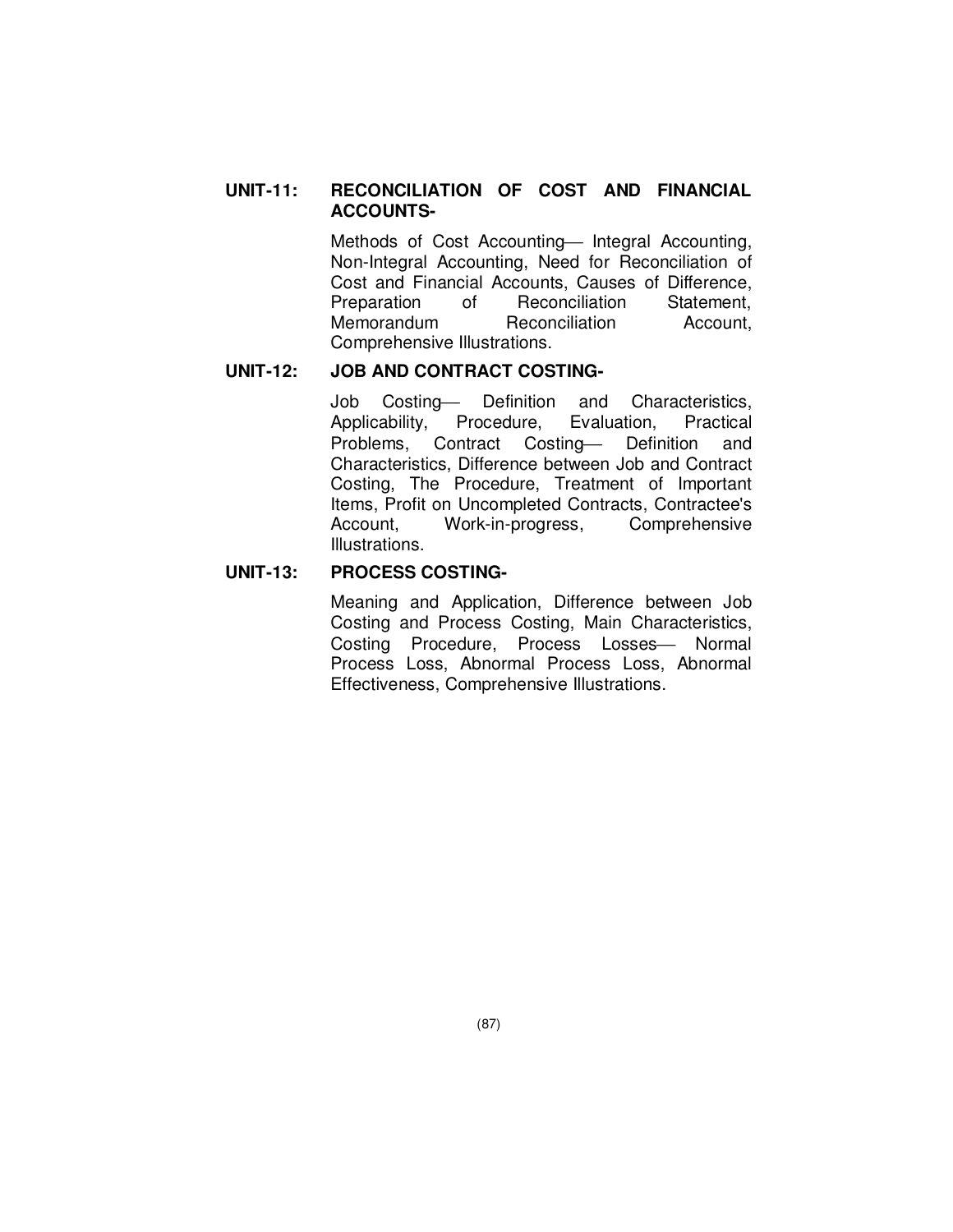#### **BLOCK - I FUNDAMENTALS**

### **UNIT-01: BASIC CONCEPT-I -**

Broad Mechanism of Income Tax in India, Concept of Income- Definition of Income, Basic Principles, Definition of Person, Definition of Assessee, Permanent Account Number, Assessment Year, Previous Year, Taxation of Previous Year's Income During the Same Year, Concept of Total Income, Account Method.

### **UNIT-02: BASIC CONCEPT-II -**

Agricultural Income Definition of Agricultural Income, Kinds of Agricultural Income, Instances of Non-agricultural Income, Partly Agricultural Income, Taxation of Agricultural Income, Concept of Casual Income- Definition of Casual Income, Casual Income or Personal Gift?, Chargeability of Casual Income, A Few Examples, Capital and Revenue Receipts-Importance of Distinction - Distinguishing Tests, Examples of Capital and Revenue Receipts.

### **UNIT-03: RESIDENTIAL STATUS AND TAX LIABILITY**

Importance of Residential Status, Categories of Residential Status, Rules for Determining Residential Status- Individual, Non Company Plural Entities, Companies, Every Other Person, Scope of Total Income on the Basis of Residence – Resident. Non Ordinarily Resident, Non-Resident, Kinds of Incomes- Income Received in India, Income Deemed to be Received in India, Income Accruing or Arising in India, Income Deemed to Accrue or Arise in India, Incidence of Tax.

#### **UNIT-04: EXEMPTED INCOMES UNDER SECTION**

Meaning of Exempted Income, List of Exempted Incomes, Certain Exempted Incomes in the Hands of an Individual, Incomes of Charitable and Religious Trusts and Political Parties - Income of Charitable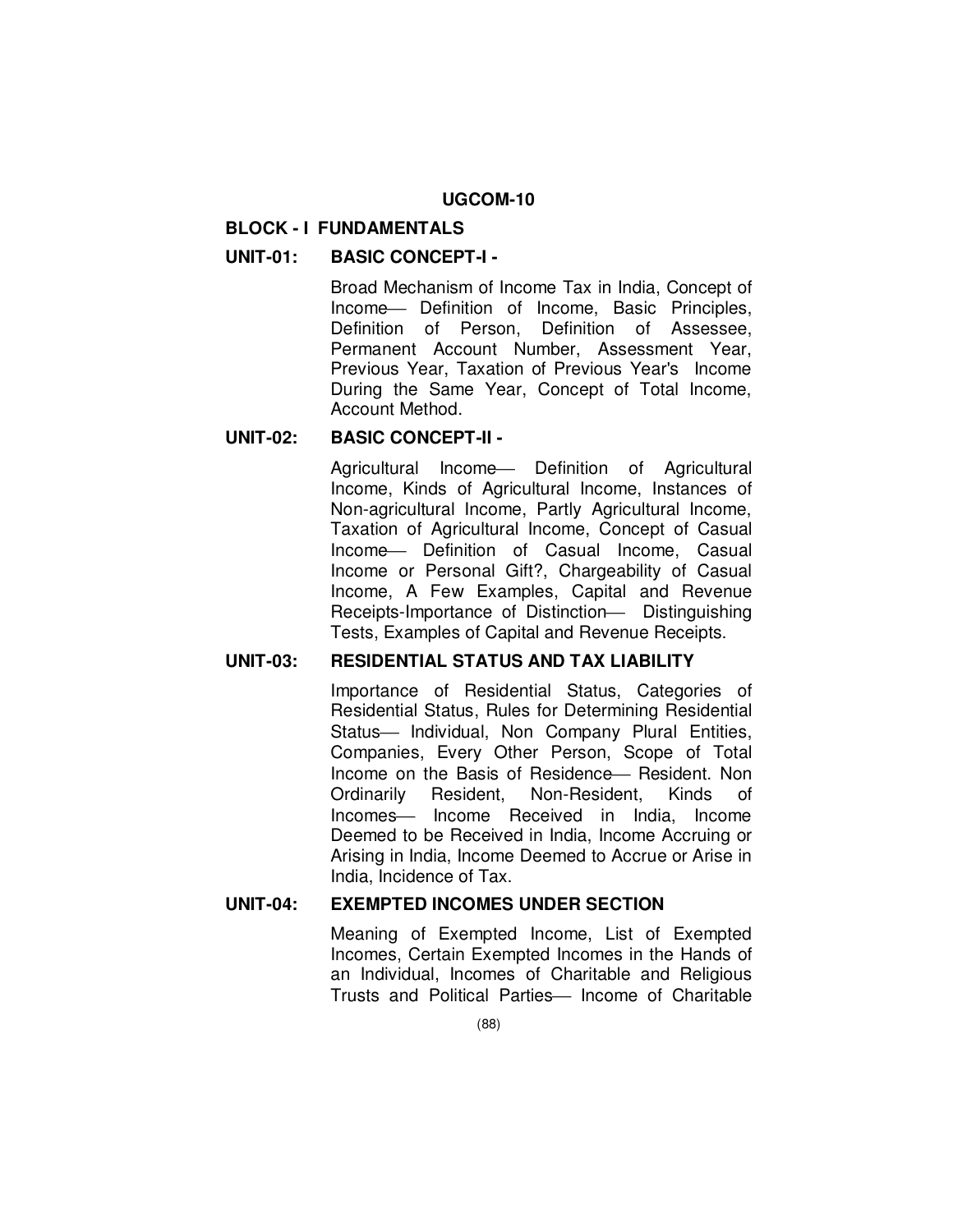and Religious Trust, Income of Political Parties.

### **BLOCK-II SOLUTION OF LINEAR ALGEBRAIC EQUATIONS**

### **UNIT-05: DIRECT METHODS-**

Preliminaries, Cramer's Rule, Direct Methods for Special Matrices, Gauss Elimination Method, LU Decomposition Method.

## **UNIT-06: INVERSE OF A SQUARE MATRIX-**

The Method of Adjoints, The Gauss-Jordan Reduction Method, LU Decomposition Method.

## **UNIT-07: ITERATIVE METHODS-**

The General Iteration Method, The Jacobi Iteration Method, The Gauss-Seidel Iteration Method.

#### **UNIT-08: EIGENVALUES AND EIGENVECTORS-**

 The Eigenvalue Problem, The Power Method, The Inverse Power Method.

### **BLOCK - III INTERPOLATION**

### **UNIT-09: LAGRANGE'S FORM-**

Lagrange's Form, Inverse Interpolation, General Error Term.

## **UNIT-10: NEWTON FORM OF THE INTERPO-LATING POLYNOMIAL-**

Divided Difference, Newton's General Form of Interpolating Polynomial, The Error of the Interpolating Polynomial, Divided Differences and Derivatives, Further Results on Interpolation Error.

#### **UNIT-11: INTERPOLATION AT EQUALLY SPACED POINTS-**

Differences- Forward Differences, Backward Differences, Central Differences, Difference Formulas- Newton's Forward Difference Formula, Newton's Backward Difference Formula, Stirling's Central Difference Formula.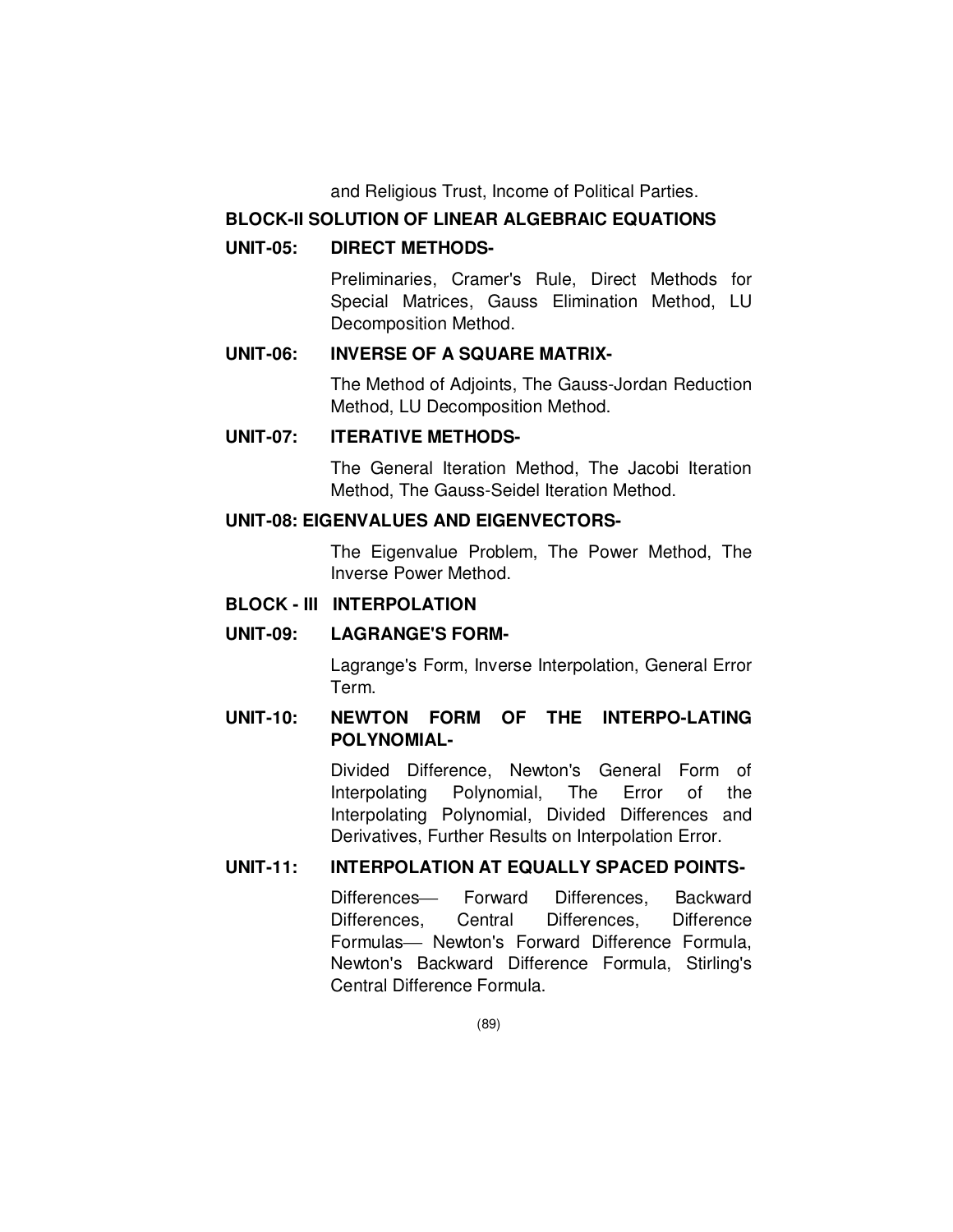#### **BLOCK-IV NUMERICAL DIFFERENTIATION INTEGRATION AND SOLUTION OF DIFFERENT EQUATIONS**

### **UNIT-12: NUMERICAL DIFFERENTIATION-**

Methods Based on Undetermined Coefficients, Methods Based on Finite Difference Operators, Methods Based on Interpolation, Richardson's Extrapolation, Optimum Choice of Step Length.

### **UNIT-13: NUMERICAL INTEGRATION-**

Methods Based on Interpolation - Methods Using Lagrange Interpolation, Methods Using Newton's Forward Interpolation, Composite Integration, Romberg Integration.

#### **UNIT-14: NUMERICAL SOLUTION OF ORDINARY DIFFERENTIAL EQUATIONS-**

Basic Concepts, Taylor Series Method, Euler's Method, Richardson's Extrapolation.

## **UNIT-15: NUMERICAL SOLUTION OF DIFFERENTIAL EQUATIONS USING RUNGE-KUTTA METHODS-**

Runge-Kutta Methods- Runge-Kutta Methods of Second Order, Runge-Kutta Methods of Third Order, Runge-Kutta Methods of Fourth Order, Richardson's Extrapolation.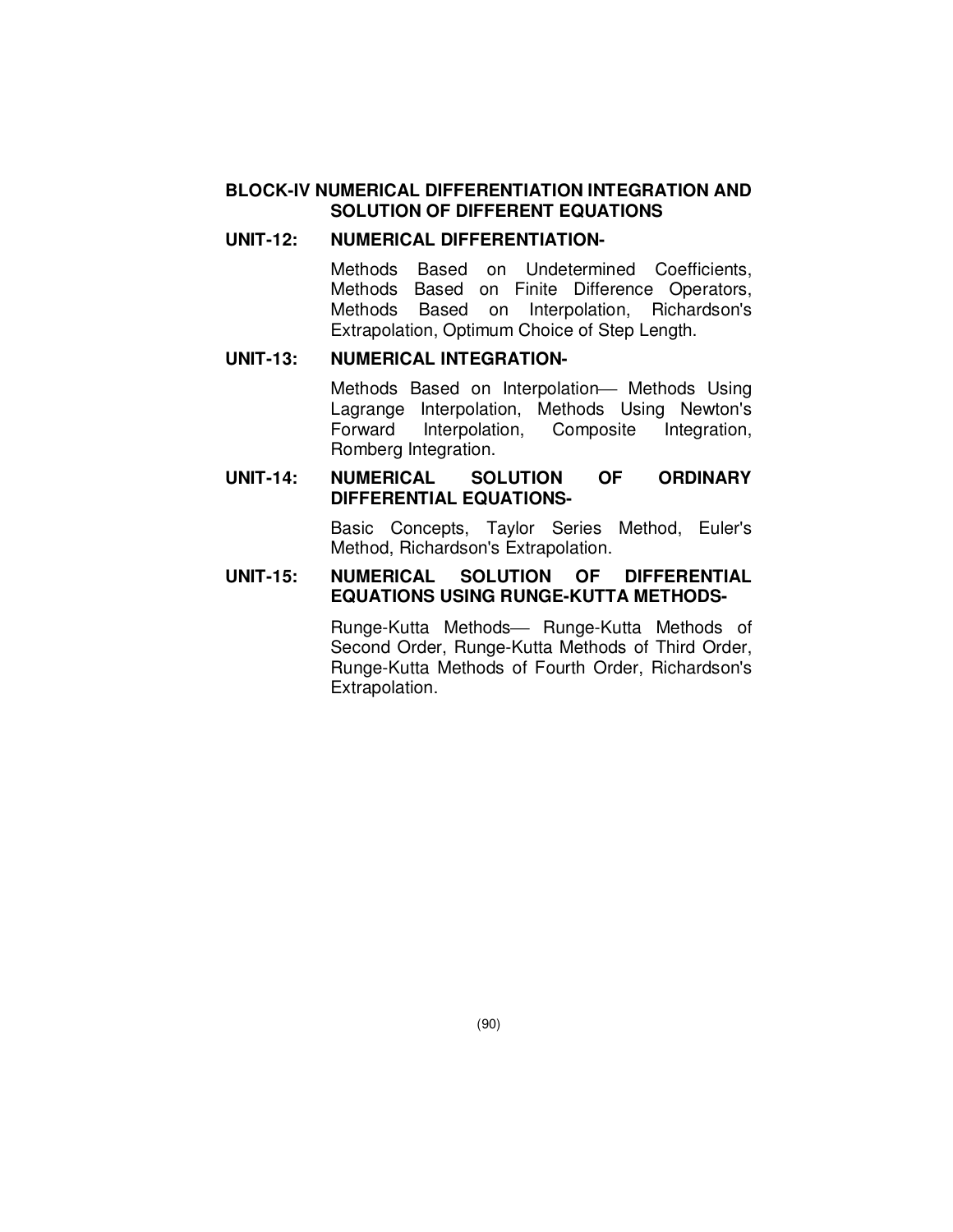#### **BLOCK - I FUNDAMENTALS OF AUDITING**

#### **UNIT-01: BASIC CONCEPTS-**

Concept of Auditing - Origin of Auditing, Definition of Auditing, Difference between Accountancy and Auditing, Difference between Auditing and Investigation, Objectives and Advantages of Audit Primary Objectives, Secondary Objectives, Advantages, Different Classes of Audit, Modes of Audit- Continuous Audit, Periodical or Final Audit, Interim Audit, Qualities of an Auditor.

#### **UNIT-02: INTERNAL CONTROL-**

Internal Control Objectives of Internal Control, Forms of Internal Control, Internal Control and Auditor, Requisites of a Good Internal Control System, Internal Audit- Objectives of Internal Audit, Internal Audit Vs. Statutory Audit, Internal Check-Objectives of Internal Check, Essentials of Good Internal Check System, Internal Check as regards Cash Sales, Internal Check as regards Purchase, Internal Check as regards Sales, Internal Check as regards Wage Payment, Internal Check System andAuditor.

#### **UNIT-03: AUDIT PLANNING-**

Audit Planning - Process of Planning, Purpose of Planning, Considerations in Audit Planning, Importance of Audit Planning, Audit Flow Chart, Preparations Before Audit- Preparatory Procedures, Considerations Prior to Commencement, Audit Programme- Main Features of Audit Programme, Parts of Audit Programme, Major Aspects of Audit Programme, Objectives of Audit Programme, Factors for Consideration, Contents of Audit Programme, Advantages of Audit Programme, Limitations of Audit Programme, Audit Note Book- Contents of Audit Note Book, Usefulness of Audit Note Book, Audit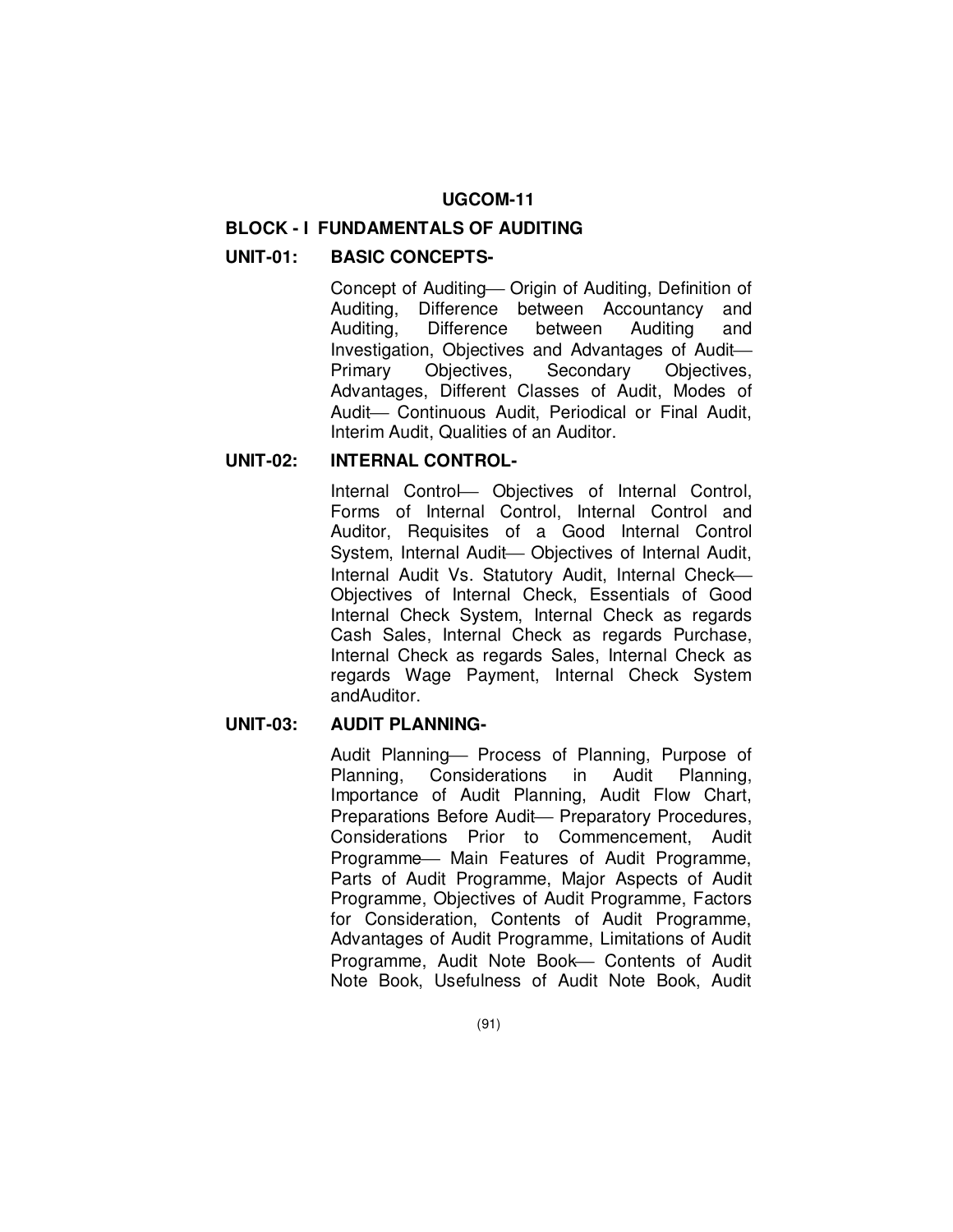Working Papers— Purpose of Audit Working Papers, Objects of Audit Working Papers, Reasons for Audit Working Papers, Allocation of Audit Working Papers, Contents of Current File, Contents of Permanent File, Importance of Audit Working Papers, Routine Checking – Areas of Checking, Guiding Factors in Audit Checks, Extent of Checking, Main Features of Routine Checking, Test Checking- Relevance of Test Checking, Precautions in Test Checking, Auditor's Responsibility, Balanced Approach in Checking.

#### **BLOCK – II VOUCHING AND VERIFICATION**

#### **UNIT-04: VOUCHING AND CASH TRANSACTIONS-**

Meaning, Objectives and Importance of Vouching Definition of Vouching, Objectives of Vouching, Importance of Vouching, Voucher- What is a Voucher?, Types of Vouchers, Points to be Noted in a Voucher, Vouching of Cash Receipts, Cash Sales, Receipt from Debtors, Sale of Investments, Interest and Dividends, Rent Received, Sale of Fixed Assets, Commission Received, Vouching of Cash Payments-Cash Purchases, Cash Paid to Creditors, Wages, Salaries, Rent Paid, Capital Expenditure, Travelling Expenses, Petty Cash, Postage.

#### **UNIT-05: VOUCHING OF TRADING TRANSACTIONS AND IMPERSONAL LEDGER-**

Credit Purchases, Purchases Returns, Credit Sales, Sales Returns, Goods Sent on Consignment, Packages and Empties, Journal Vouching of Impersonal Ledger, Outstanding Assets and Liabilities - Outstanding Assets, Outstanding Liabilities, Contingent Liabilities, Apportionment of Expenditure Between Capital and Revenue.

#### **UNIT-06: VERIFICATION AND VALUATION OF ASSETS AND LIABILITIES-I-**

Verification- Meaning, Purpose, Process, Valuation of Assets- Basis of Valuation, Effect on Profits,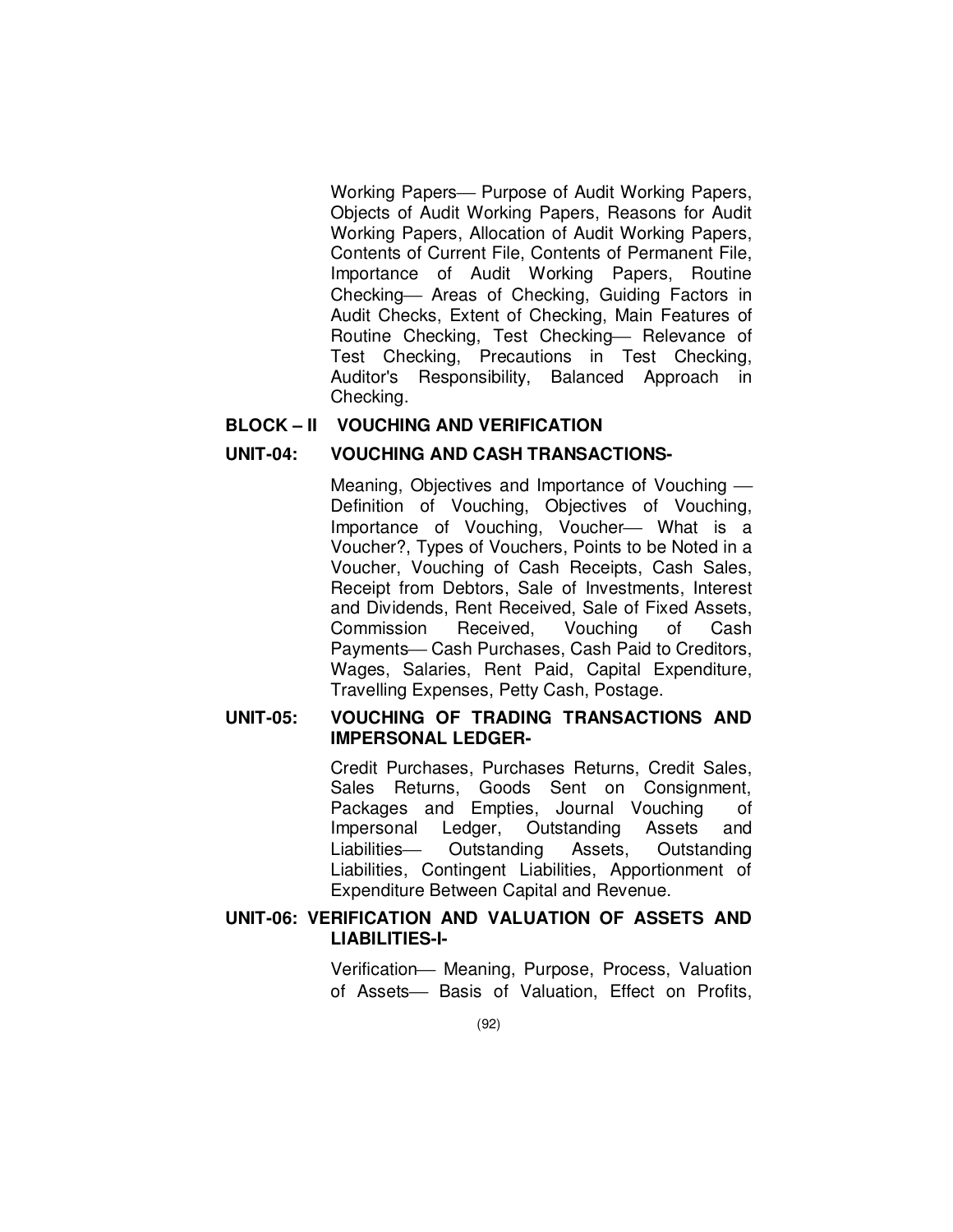Modes of Valuation, Auditor's Position in Respect of Valuation of Assets, Verification and Valuation of Specific Assets- Goodwill, Freehold Property, Leasehold Property, Plant and Machinery, Furniture and Fixtures, Motor Vehicles, Patents, Trade Marks and Copyrights, Assets Acquired and Hire Purchase.

## **UNIT-07: VERIFICATION AND VALUATION OF ASSETS AND LIABILITIES-II-**

Verification and Valuation of Investments, Verification and Valuation of Current Assets- Cash in Hand, Cash at Bank, Book Debts, Bills Receivable, Loan and Advances, Verification and Valuation of Stock-in-Trade – Method of Stock Taking, Basis of Valuation, Auditor's Duty, Verification of Specific Liabilities Trade Creditors, Bills Payable, Outstanding Expenses, Incomes Received in Advance, Loans, Contingent Liabilities.

## **BLOCK - III COMPANY AUDIT**

### **UNIT-08: COMPANY AUDITOR-**

Need for a Company Auditor, Qualifications of a Company Auditor, Disqualifications of a Company Auditor, Appointment of an Auditor-First Auditor of a Company, Reappointment of Auditors, Removal of an Auditor, Status of the Auditor, Rights and Duties of a Company Auditor — Rights, Duties, Some Legal Decisions, Auditing Standards.

## **UNIT-09: COMPANY AUDIT-I-**

Difference Between Partnership Audit and Company Audit, Commencement of Audit- Letter of Engagement, Preliminaries, Role of Company, Audit of Share Capital – Shares Issued for Cash, Shares Issued for Consideration Other than Cash, Shares Issued at a Premium, Shares Issued at a Discount, Audit of Calls Calls in Arrears, Calls in Advance, Forfeiture and Reissue of Shares, Issue and Redemption of Preference Share, Issue of Bonus Shares, Alteration of Share Capital, Reduction of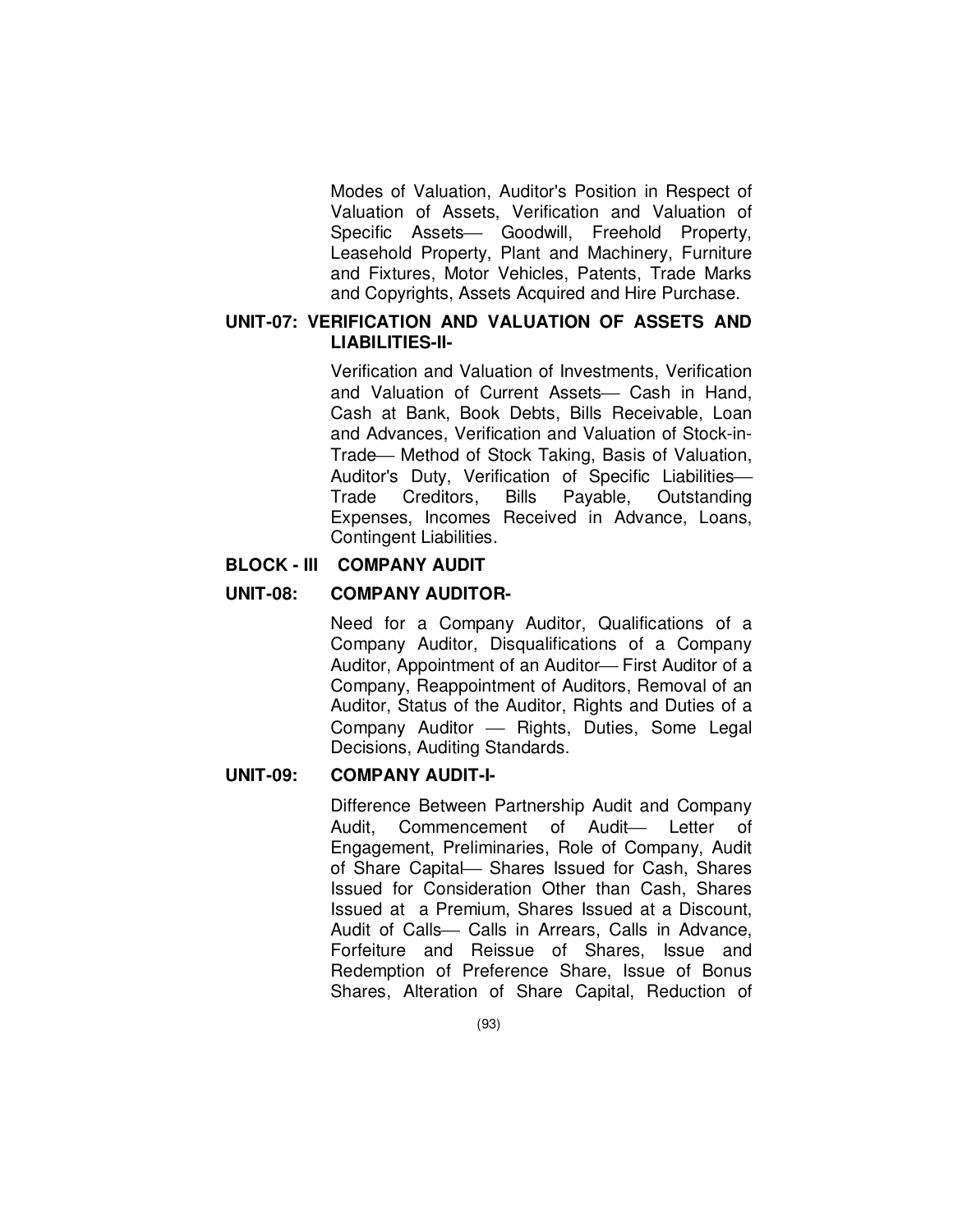Share Capital, Issue of Share Certificates, Share Transfer Audit, Presentation and Disclosure of share Capital.

#### **UNIT-10: COMPANY AUDIT-II-**

Objectives, Meaning of Profit, Divisible Profits and Dividends, Provisions of the Companies Act, 1956 for Dividends- Sources of Dividends, Procedural/Legal Requirements, Significant Legal Cases, Distribution of Capital Profit, Auditor's Duty Regarding Dividends, Provisions Relating to Depreciation- Provisions of the Act, Auditor's Duty, Audit of Reserves.

#### **BLOCK - IV AUDITOR'S REPORT AND COST AUDIT**

### **UNIT-11: AUDITOR'S REPORT-**

Definition, Need and Importance, Reporting Responsibility, Report Vs. Certificate, Qualities of a Good Report, Forms and Contents, MAOCARO Applicability, Matters to be Included, Relevance of 'In Our Opinion', True and Fair Concept, Clean Report and Qualified Report, Some Guiding Decisions.

#### **UNIT-12: COST AND MANAGEMENT AUDIT-**

Meaning of Cost Audit, Forms of Cost Audit Propriety Audit, Efficiency Audit, Objectives of Cost Audit, Difference Between Financial Audit and Cost Audit, Advantages of Cost Audit Cost Audit and Management, Cost Audit and Shareholders, Cost Audit and Society, Cost Audit and Government, Limitations of Cost Audit, Statutory Provisions, Cost Audit Programme, Commencement Conside-rations Points for Special Attention, Cost Audit Planning, Cost Audit Report, Meaning and Objectives of Management Audit, Importance of Management Audit and Limitations, Distinctive Features, Prelimi-nary Considerations and Audit Programme, Management Audit Report.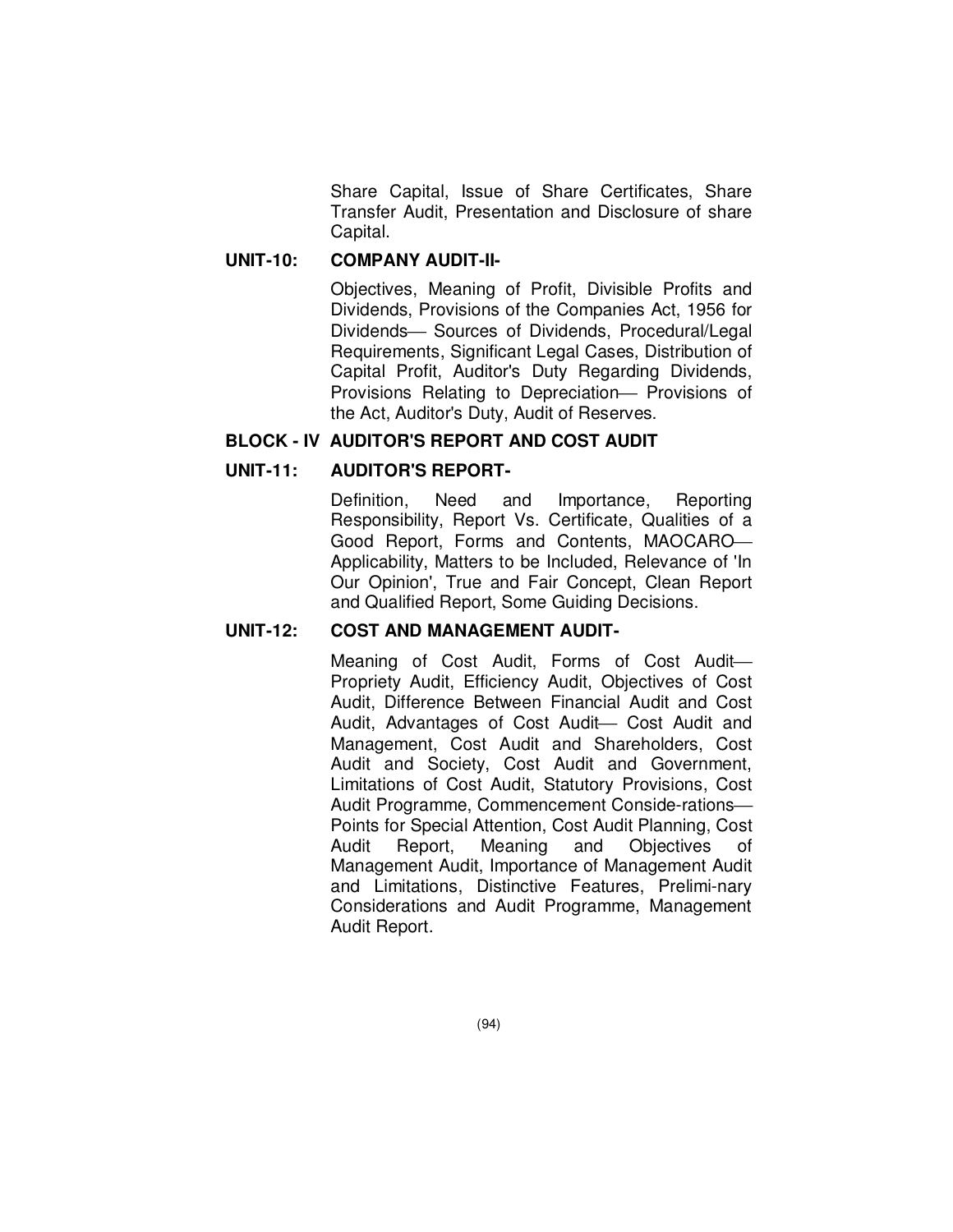#### **BLOCK - I INTRODUCTION TO BUSINESS ENVIRONMENT**

### **UNIT-01: NATURE AND DIMENSIONS OF BUSINESS ENVIRONMENT -**

Meaning and Significance of Business Environment, Components of Business Environment- Economic Environment of Business, Non-Economic Environment of Business, interaction between economic and non-Economic Environment, Business Environment at Various Levels- Regional Level, National Level, International Level, Business and Environment Interface.

## **UNIT-02: ECONOMIC ENVIRONMENT: AN OVERVIEW-**

Mixed Economy in India, Economic Planning, Basic Elements of the Strategy Followed During 1956-90 (Nehru-Mahalanobis Strategy of Development) Contemporary Economic Reforms.

#### **UNIT-03: SOCIAL AND CULTURAL ENVIRONMENT-**

Evolving Social Institutions, Demographic Changes Quantitative Aspects, Qualitative Aspects, Cultural Factors, Technology and Social Change, Changing Value System, Social Responsibilities of Business Views against Social Responsibility of Business, Case for Social Responsibility of Business, Dimensions of Social Responsibilities, Ecological Issues.

#### **BLOCK - II BUSINESS AND GOVERNMENT**

#### **UNIT-04: STRUCTURE OF INDIAN ECONOMY-**

Trends in National Income Meaning of Real National Income, Trends in Real National Income, Economic Growth- Meaning of Economic Growth, Trends in the Rate of Growth, Economic Development- Meaning of Economic Development, Goals of Development, Trends in Per Capita Real Income, Trends in Poverty, Trends in Inequalities of Income, Other Indicators of Development, Growth in Labour Force - Female Work Participation Rate,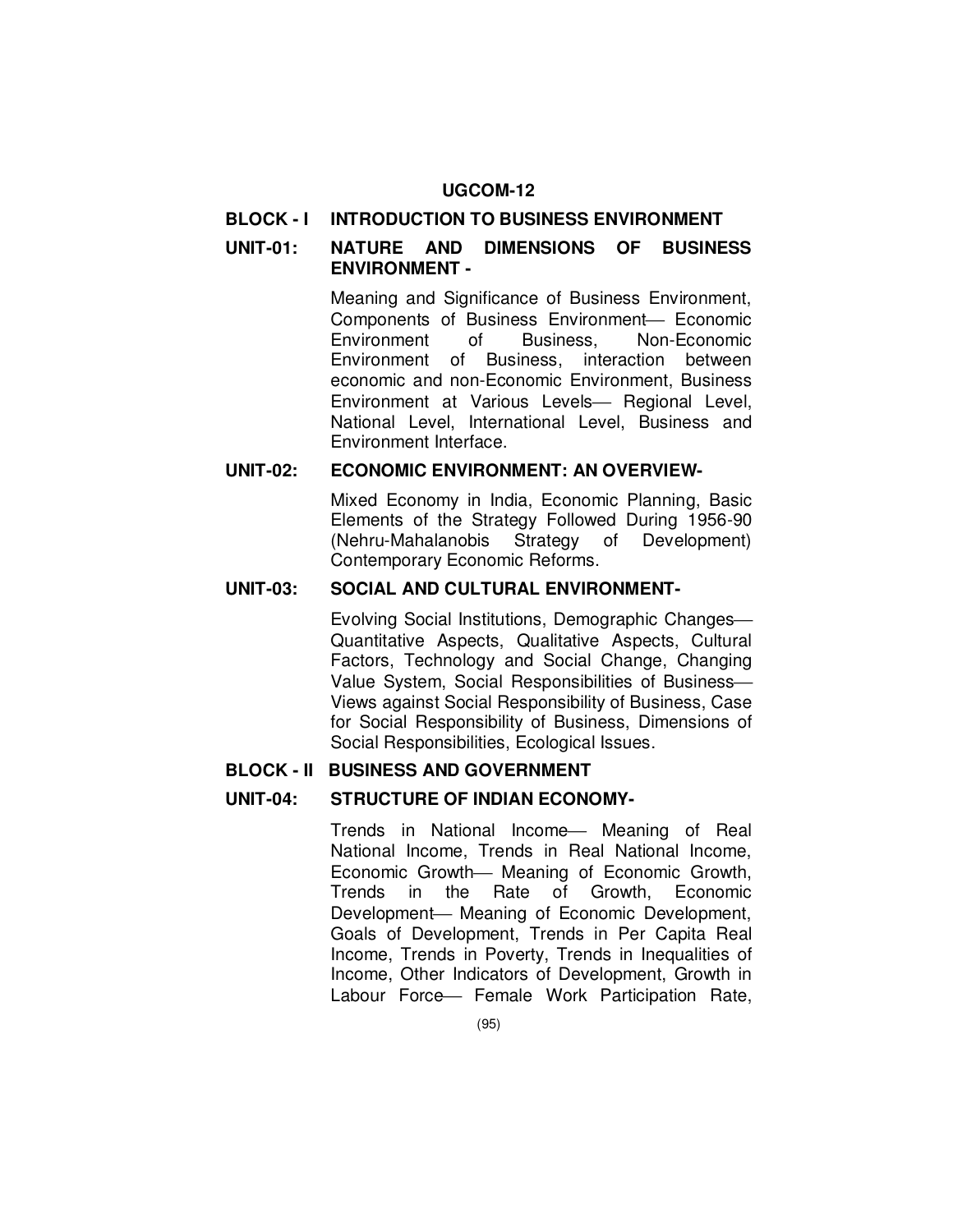Occupational Structure: Agriculture Vs. Non-Agriculture, Economic System: Pattern of Ownership and Organisation- India-A Mixed Economy, Public Sector, Private Sector, Joint Sector, Cooperative Sector.

# **UNIT-05: ROLE OF GOVERNMENT IN BUSINESS-**

Fourfold Role of Government, Regulatory Role, Entrepreneurial Role, Promotional Role, Planning Role, Regulatory Framework, Redefined Role of Government.

#### **UNIT-06: MACRO ECONOMIC POLICIES-**

Meaning of Macro Economic Policy, Meaning of Fiscal Policy, Instruments of Fiscal Policy in India Ways of Raising Money- Tax Revenue, Non-tax Revenue, Capital Receipts, Ways of Spending Money- Plan Expenditure, Revenue Expenditure, Budgetary Framework in India-Summary Format of Budget, Measures of Deficit- Revenue Deficit, Budgetary Deficit, Gross Fiscal Deficit, Primary Deficit, Sources of Financing Gross Fiscal Deficit, Objectives of Fiscal Policy, Meaning of Monetary Policy, Instruments of Monetary Policy in India, Qualitative (or Selective) Instruments, Objectives of Monetary Policy, Role of Reserve Bank of India.

### **UNIT-07: CONSUMER PROTECTION-**

Evolution of Consumer Movement Including Consumer Protection Laws, Consumer Rights and Responsibilities- Consumer Rights, Some Other Rights, Duties and Responsibilities of Consumers, Consumer Protection Act, 1986— Introduction, Salient Features of the Consumer Protection Act, 1986, Definitions of Certain Expressions used in the Act, No relief to Consumers in the Case of Unfair and Restrictive Trade Practices, person who can File a Complaint under the Act, Monopolistic and Restrictive Trade Practices (MRTP) Act, 1969 - Monopolistic Trade Practices (MTP), Restrictive Trade Practices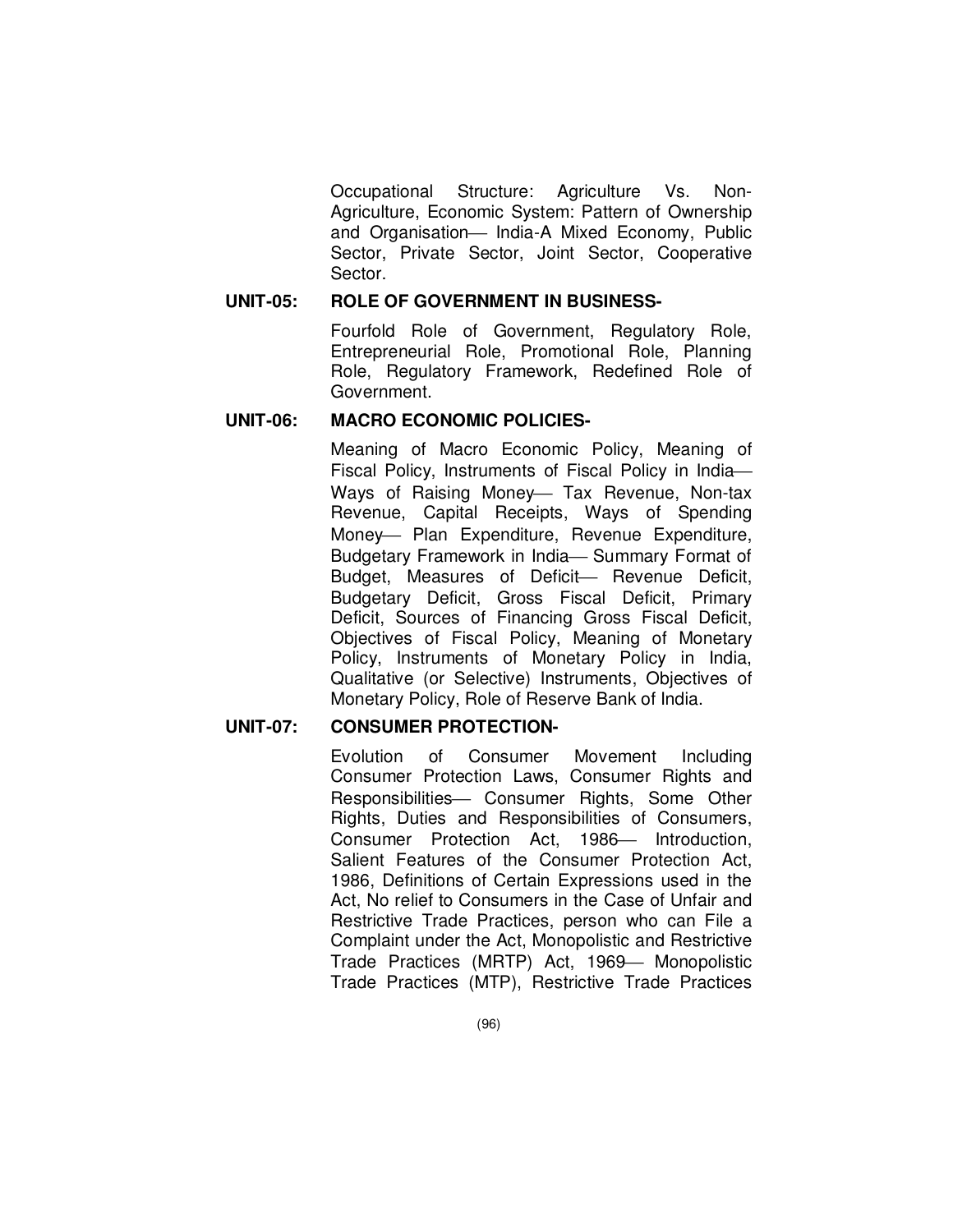(RTP), Unfair Trade Practices (UTP).

#### **BLOCK - III ECONOMIC POLICY AND FRAMEWORK**

#### **UNIT-08: INDUSTRIAL POLICY-**

Evolution of Industrial Policy, Industrial Policy Resolution (IPR) 1956– Changes Since IPR 1948, Objective of the IPR 1956, Basic Features of the IPR 1956, Industrial Licensing, Review of Industrial Policy, New Industrial Policy 1991- Objectives, Policy Measures, Evaluation of the New Industrial Policy, Public Sector Reforms and Privatisation-Meaning of Privatisation, Arguments for Privatisation, Gains from Privatisation, Move Towards Privatisation, Restructuring of PSUs.

# **UNIT-09: INDUSTRIAL SICKNESS-**

Nature of Industrial Sickness, Indication of Sickness Limitations of Financial Indicators of Sickness, Predictability of Sickness Based on Early Warning, Use of Financial Ratios as Early Warning Signals, Causes of Industrial Sickness, Government Policy Takeover of Management of and Nationalisation, Recourse to Institutional Agencies, Policy Gudelines and Framework, Sick Industrial Companies (Special Provisions) Act, 1985, Role of Board for Industrial and Financial Reconstruction (BIFR).

#### **UNIT-10: INDUSTRIAL RELATIONS-**

Industrial Relations Scenario, Causes of Industrial Disputes, Prevention and Settlement of Disputes Statutory Measures, Non-Statutory Measures, Collective Bargaining- The Concept, Types of Collective Bargaining Agreements, Collective Bargaining Process, Pre-requisites for Collective Bargaining, Workers' Participation in Management (WPM)-The Concept, Schemes of WPM in India.

#### **UNIT-11: SMALL SCALE SECTOR-**

Significance and Growth of Small Scale Sector Definition, Significance, Growth, Problems of Small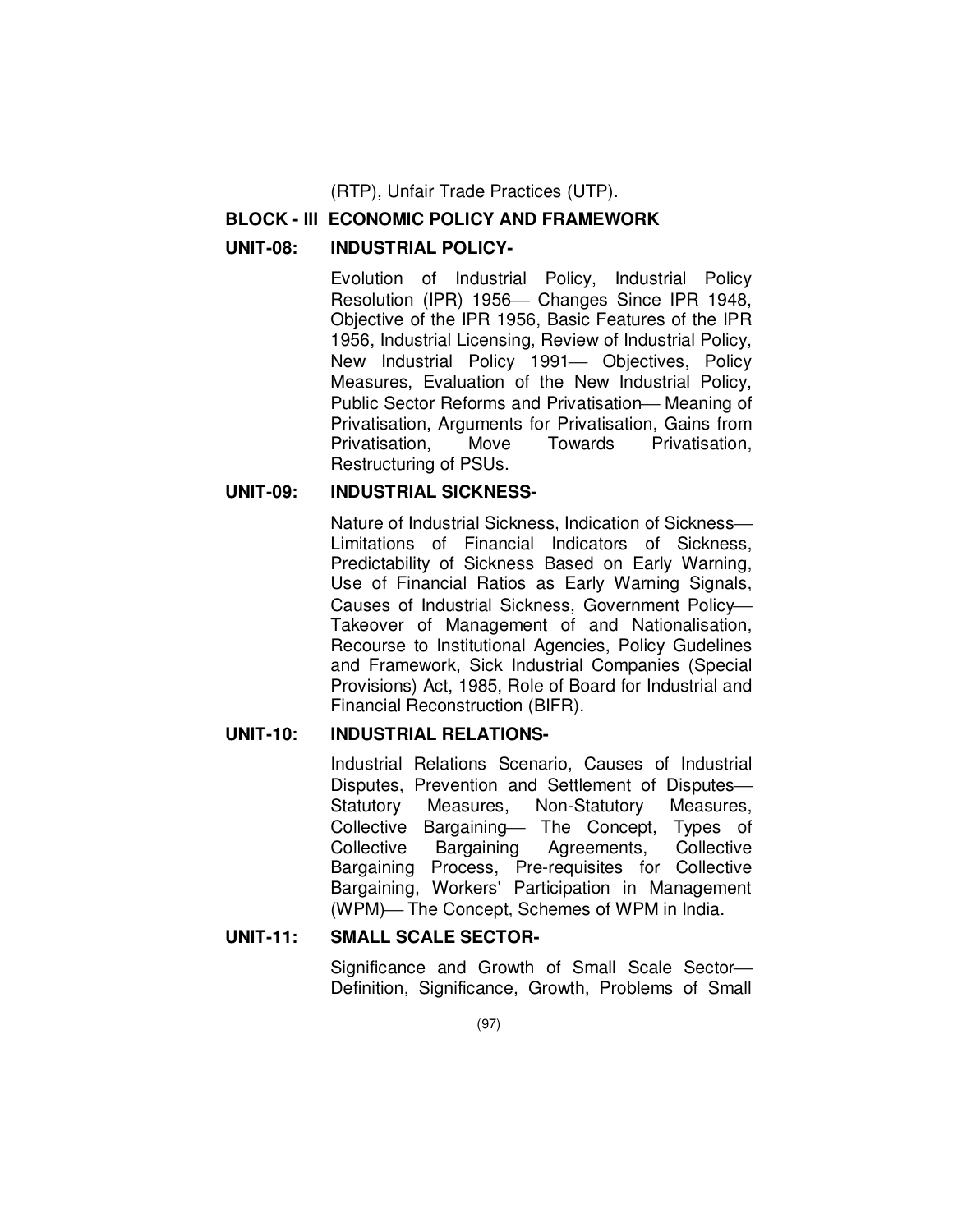Scale Sector, Institutional Framework for Small Scale Industry- National Level Institutions, State Level Infrastructure, District Level Centers, Government Policy Towards Small Scale Industries- Industrial Policy for Small Scale Industry, Programmes for Promotion of Small Scale Industry.

#### **BLOCK-IV EXTERNAL SECTOR AND ECONOMIC REFORMS**

#### **UNIT-12: FOREIGN INVESTMENT AND MNCs-**

Foreign Capital, Types of Foreign Capital, Foreign Direct Investment, Portfolio Investment, Role of Foreign Capital, Government Policy, Joint Ventures Meaning, Types of Joint Ventures, Advantages, Disadvantages, Indian Joint Ventures, Multinational Corporations (MNCs)- Definition, Characteristics of MNCs, Merits, Demerits.

#### **UNIT-13: INDIA'S FOREIGN TRADE-**

Importance of Foreign Trade, Trends in India's Foreign Trade, Composition of Foreign Trade Composition of Exports, Composition of Imports, Direction of Foreign Trade - Direction of Exports, Direction of Imports, Regulation of Foreign Trade, Export Promotion Measures- Facilities for Creation of Production Base, Facilities by Creating Special Status, Fiscal Incentives, Market Development Assistance.

#### **UNIT-14: BALANCE OF PAYMENTS AND EXIM POLICY-**

Concepts of Balance of Trade (BOT) and Balance of Payments (BOP) Current Account and Capital Account, Balance of Payments, Trends in India's Balance of Payments, Causes of BOP Deficits, Measures Adopted to Solve the Problem, Concept of the Rate of Exchange Foreign Exchange Rates, Current Rate and Par of Exchange, Mechanism of Exchange Rates Determination- Demand and Supply, Exchange Rate Determination in India, Export-Import Policy (1997-2002) Role of EXIM Bank- Genesis of Exim Bank, Exim Bank's Lending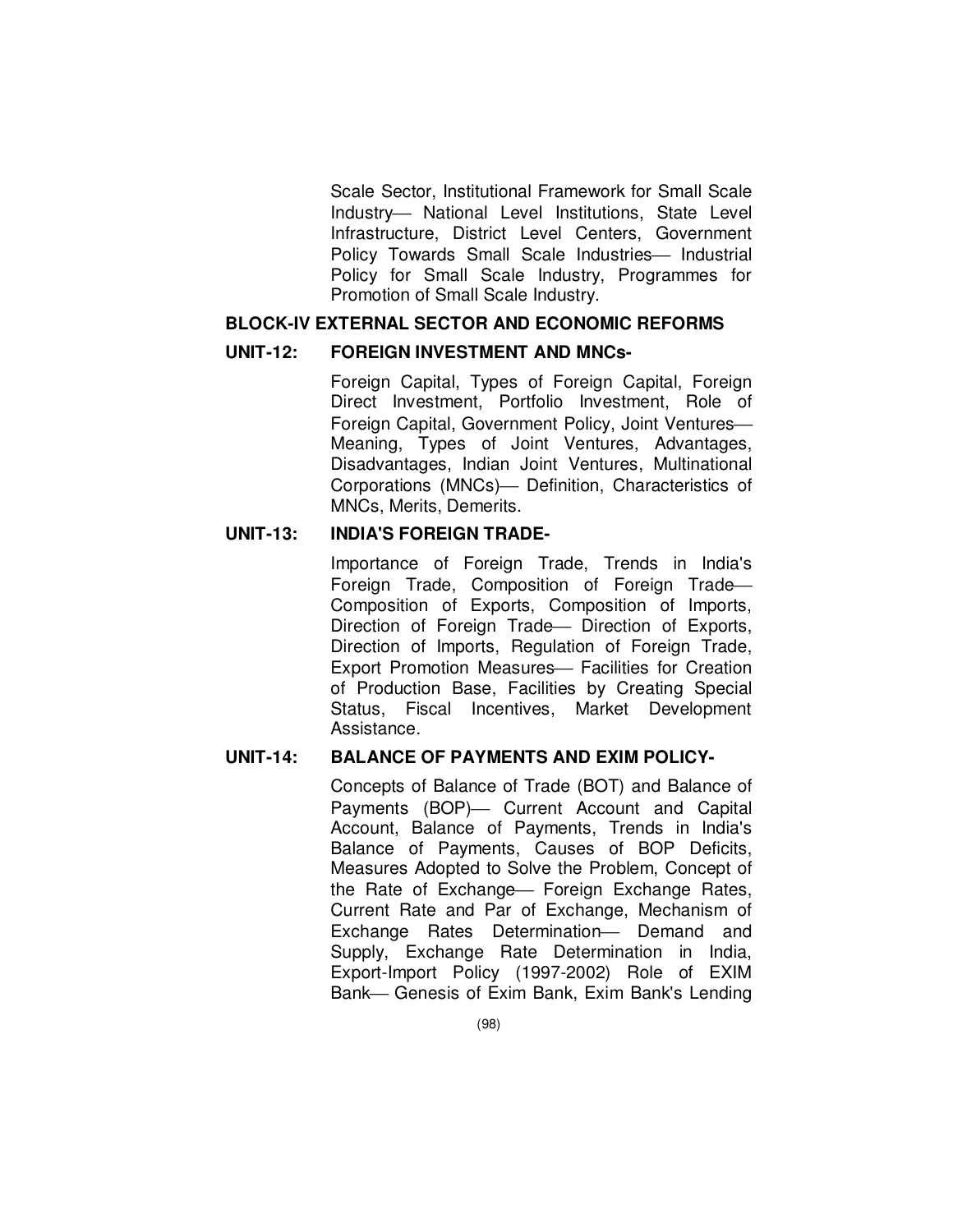Programmes.

#### **UNIT-15: INTERNATIONAL TRADE RELATIONS-**

Bilateral Trade Relations, Multilateral Trading System- Advantages of Free trade, Disadvantages of Free Trade, Arguments for Protection, Instruments of Protection, General Agreement on Trade and Tariffs (GATT) - Objectives of GATT, Role of GATT, World Trade Organisation (WTO) Functions of the WTO, WTO Agreements, and Evaluation.

### **UNIT-16: NEW ECONOMIC POLICY-**

Need for New Economic Policy, Nature and Scope of New Economic Policy-Liberalisation, Reform of the Public Sector, Privatisation, Globalisation, Progress and Problems in the Implementation of New Economic Policy, An Assessment of New Economic Policy.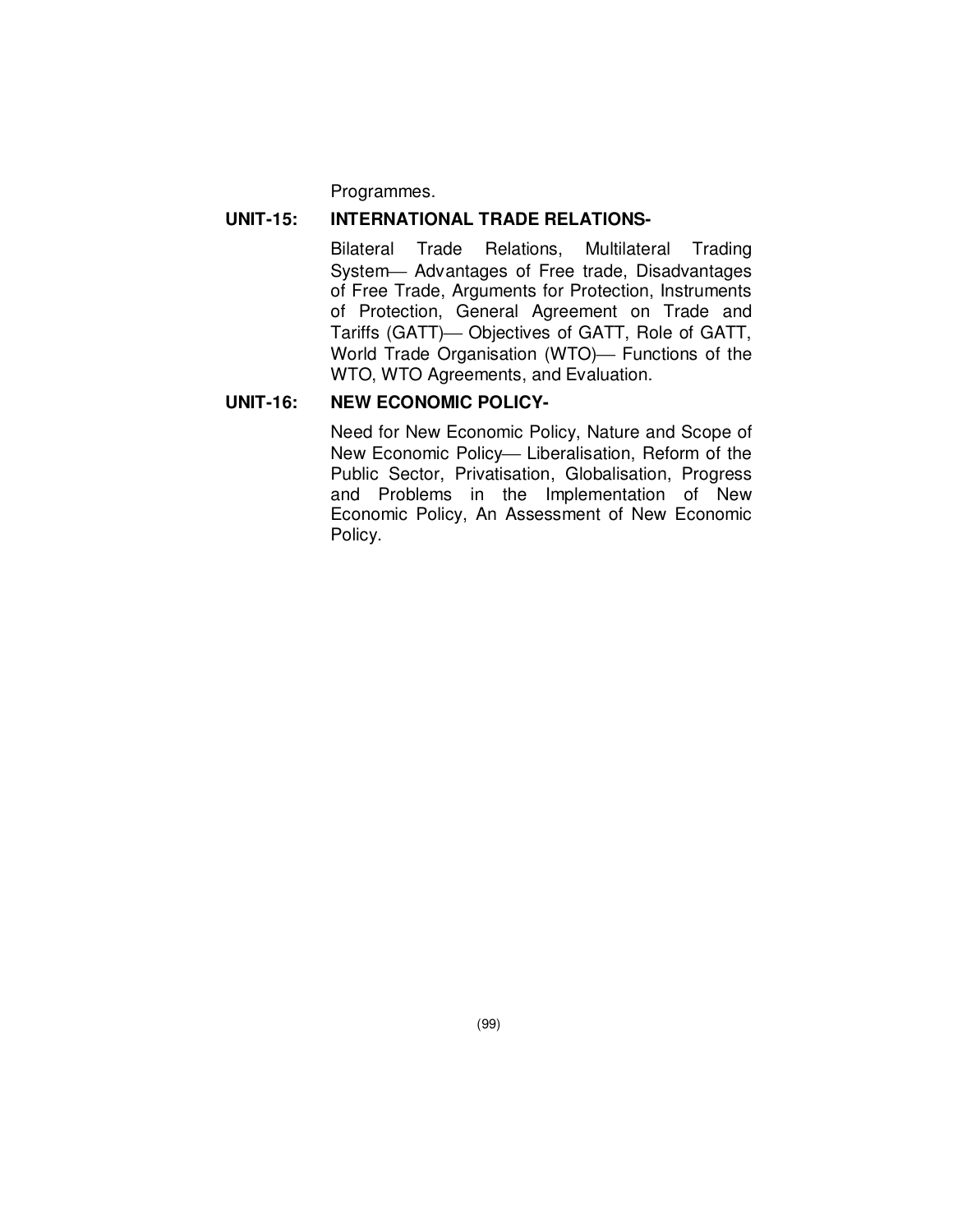# **BLOCK-I BRANCH AND DEPARTMENTAL ACCOUNTS**

# **UNIT-01: BRANCH ACCOUNTS-I -**

Need for Branch Accounting, Types of Branches, Accounting for Dependent Branches, Debtors System- Cost Price Method, Invoice Price Method, Final Account system, Stock and Debtors System.

## **UNIT-02: BRANCH ACCOUNTS-II -**

Accounting System of an Independent Branch, Some Peculiar Items- Goods in Transit, Cash in Transit, Head Office Expenses Chargeable to Branch, Depreciation on Branch Fixed Assets, Accounts Maintained by Head Office, Inter-branch Transactions, Incorporation of Branch Trial Balance in the Head Office Books- Detailed Incorporation, A Bridged Incorporation, Closing Entries in Branch Books, A Comprehensive Illustration.

## **UNIT-03: DEPARTMENTAL ACCOUNTS -**

Meaning and purpose of Departmental Accounts, Importance of Departmental Accounts, Recording of Transactions, Allocation of Expenses, Inter-Departmental Transfers.

## **BLOCK - II HIRE PURCHASE ACCOUNTS**

## **UNIT-04: HIRE PURCHASE ACCOUNTS-I -**

Nature of Hire Purchase Agreement, Legal Position Definition, Characteristics of Hire Purchase Agreement, Rights of Hires, Ascertaining the Interest/Cash Price- Ascertainment of Interest, Ascertainment of Total Cash Price, Accounting Records in the Books of the Purchaser— When the Asset is Recorded at Full Cash Price, When the Asset is Recorded at Cash Price Actually Paid, Accounting Records in the Books of Vendor.

## **UNIT-05: HIRE PURCHASE ACCOUNTS-II -**

Default and Repossession- Rights of the Hire Vendor, Restrictions on the Owner, Accounting for Default and Repossession- Complete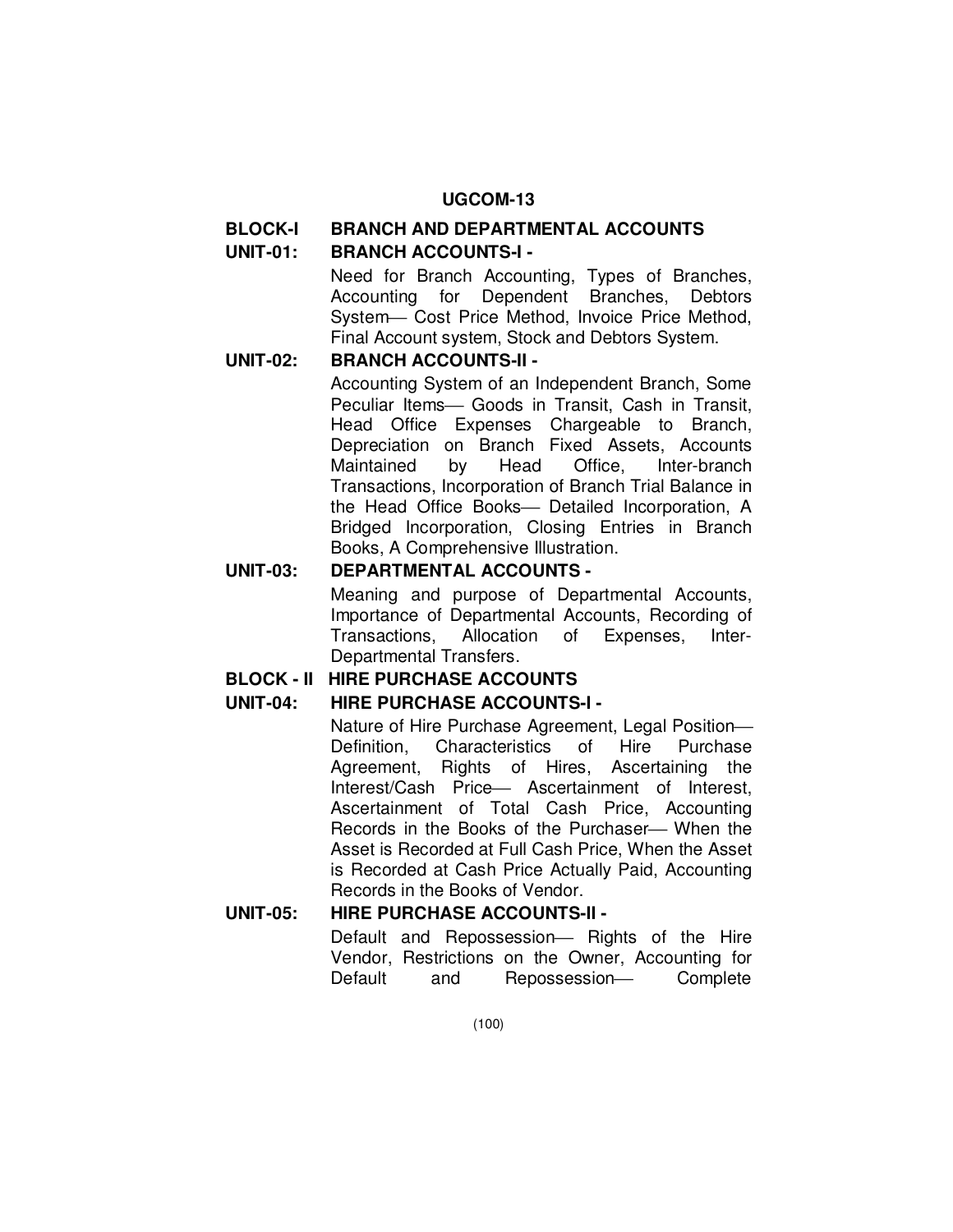Repossession, Partial Repossession, Installment Payment System, Accounting for Installment Payment System-Books of the Buyer, Books of the Vendor.

## **UNIT-06: HIRE PURCHASE ACCOUNTS-III -**

Basic Record for Goods of Small Value Sold on Hire Purchase, Relevant Terms, Ascertainment of Profit Treatment of Goods Repossessed, Calculation of Missing Figures, Stock and Debtors System.

## **BLOCK – III PARTNERSHIP ACCOUNTS**

**UNIT-07: GENERAL INTRODUCTION AND DISTRIBUTION OF PROFITS-**

> Meaning of Partnership, Partnership Deed, Provisions Affecting Partnership Accounts, Distribution of Profits- Profit and Loss Appropriation Account, Calculation of Interest on Capital, Calculation of Interest on Drawings, Guarantee of Minimum Profit to Partner, Past Adjustments, Fixed and Fluctuating Capitals, Final Accounts.

## **UNIT-08: ADMISSION OF A PARTNER-**

Admission of a Partner: List of Adjustments, Calculation of New Profit Sharing Ratio, Calculation of Sacrificing Ratio, Goodwill- Meaning of Goodwill, Factors Affecting the Value of Goodwill, Need for Valuation of Goodwill, Methods of Valuation of Goodwill, Treatment of Goodwill on Admission of a Partner, Revaluation of Assets and Liabilities, Adjustment of Accumulated Profits or Losses, Adjustment of Capitals, Change in the Profit Sharing Ratio.

## **UNIT-09: RETIREMENT OR DEATH OF A PARTNER-**

New Profit Sharing Ratio, Gaining Ratio, Treatment of Goodwill When Goodwill Does not Appear in the Books, When Goodwill Appears in the Books, Adjustment for Accumulated Profits/Losses, Adjustment for Revaluation of Assets and Liabilities, Adjustment for Unrecorded Assts and Liabilities, Payment to the Retiring Partner – Payment of Full Amount Due, Payment of the Amount due in Equal Instalments at Fixed Intervals and the Unpaid Balance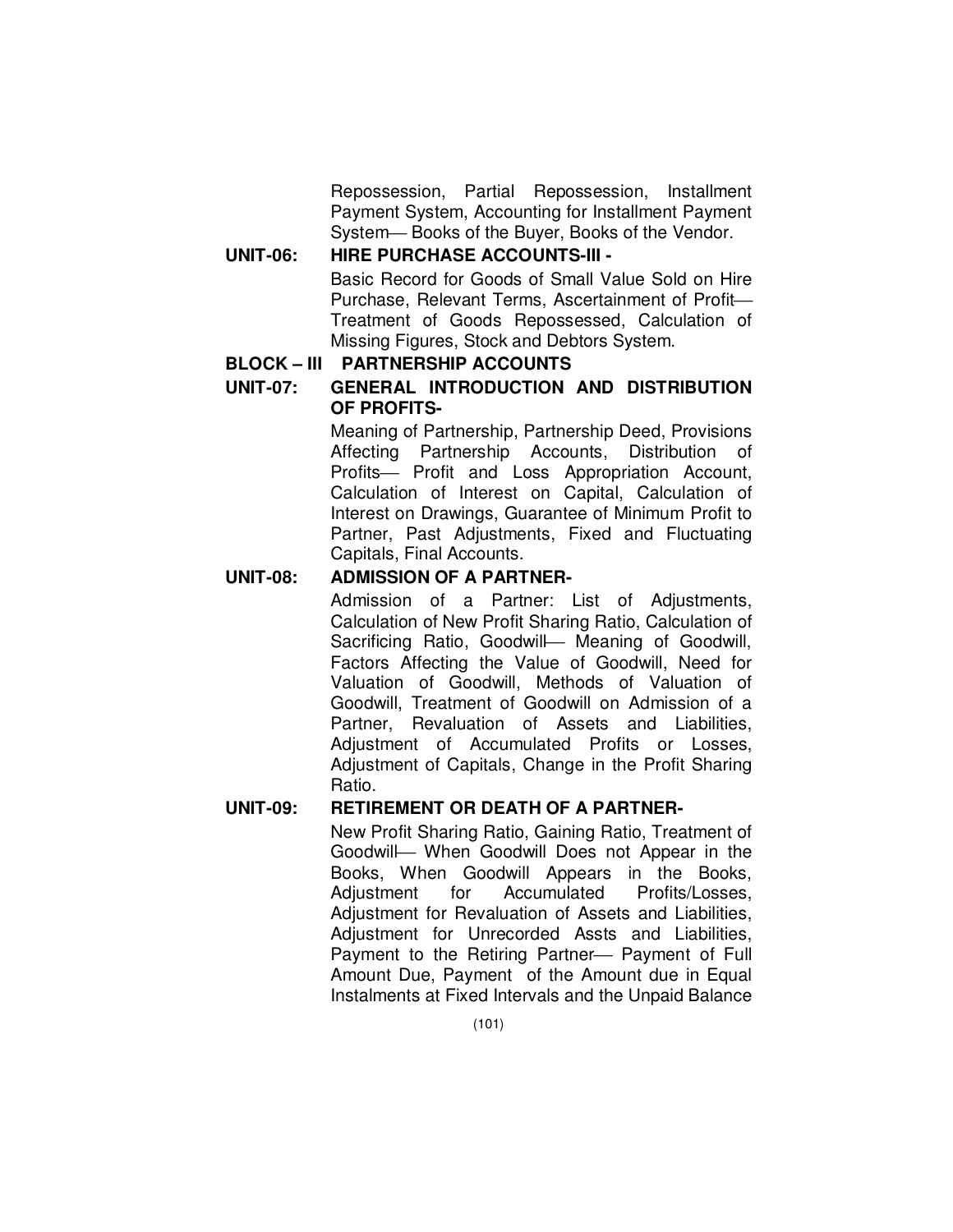Earning Interest, Payment of the Amount due in Equal Instalments plus Interest on Outstanding Balance, Payment of the Amount due in Equal Instalments Including Interest. Death of Partner: Accounting Implications- Ascertain-ment of Share of Profits (Losses) upto the Date of Retirement/Death, Settlement of Executor's Account, Joint Life Policy, Comprehensive Illustrations.

## **UNIT-10: DISSOLUTION OF A PARTNERSHIP FIRM-**

Meaning of Dissolution - Dissolution of Partnership. Dissolution of a Firm, Modes of Dissolution, Settlement of Accounts, Accounting Treatment-Simple Dissolution, Dissolution on Account of Insolvency of Partners, Dissolution on Sale to a Company.

## **BLOCK - IV COMPANY ACCOUNT-I**

## **UNIT-11: GENERAL INTRODUCTION -**

Meaning of Company- Special Features of a Company, Special Features of a Company, Kinds of Companies, Distinction between a Company and a Partnership, Formation of a Company- Filing of Basic Documents, Certificate of Incorporation, Allotment of Shares, Statutory Books, Books of Account, Share Capital Categories of Share Capital, Classes of Shares,

## **UNIT-12: RECORD OF SHARE CAPITAL TRANSACTIONS-**

Procedure and Accounting Entries for Issue of Shares- Procedure for Issue of Shares, Basic Accounting Entries for Issue of Shares, Issue of Shares for Consideration other than Cash, Issue of Shares for Cash— Issue of Shares for Cash at Par, Issue of Shares for Cash at a Premium, Issue of Shares for Cash at a Discount, Oversubscription of Shares— Full allotment, Pro-rata Allotment, Calls in Arrears, Calls in Advance, Forfeiture of Shares, Reissue of Forfeited Shares, Issue and Redemption of Preference Shares— Issue of Preference Shares— Issue of Preference Shares, Redemption of Preference Shares.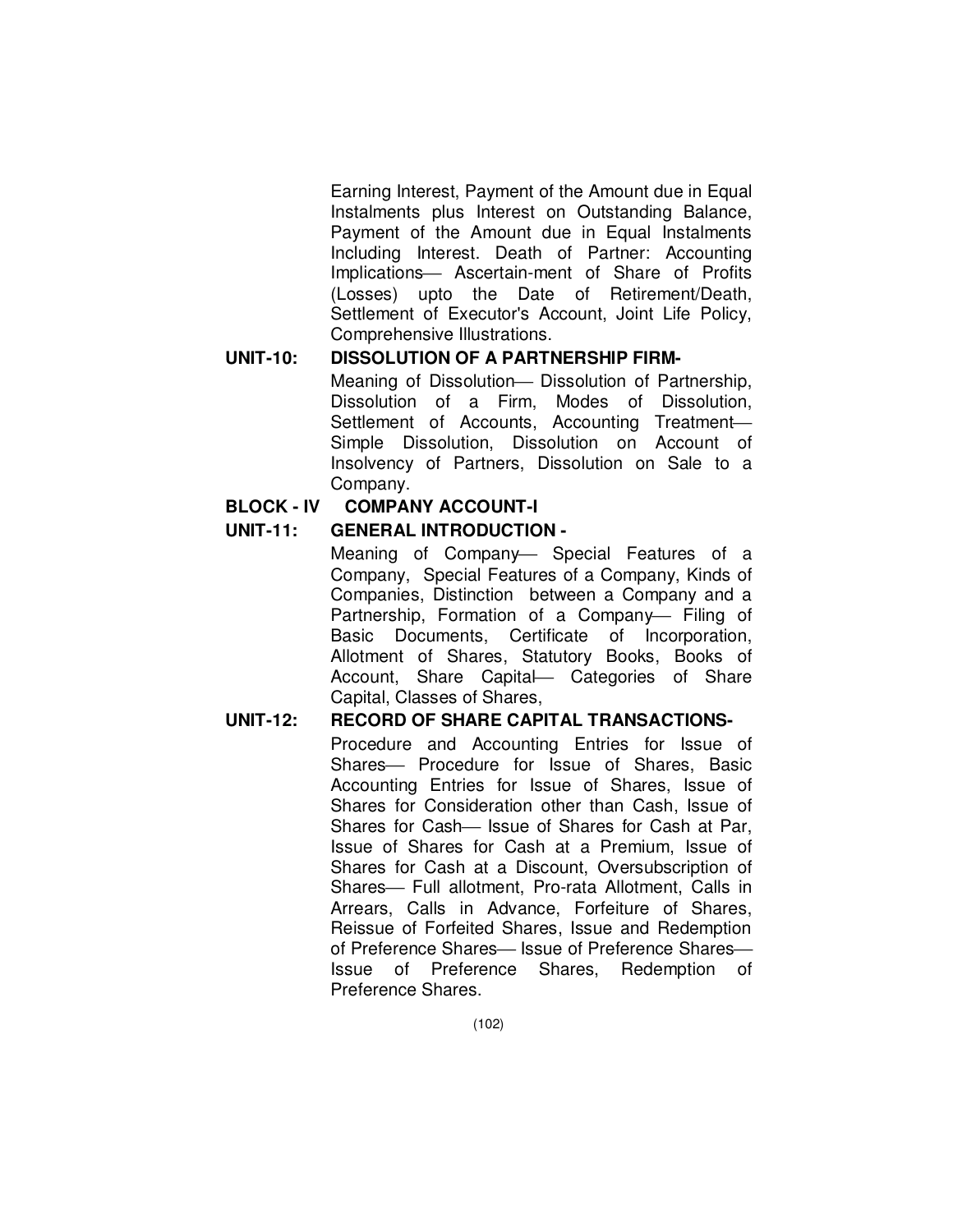## **UNIT-13: ISSUE AND REDEMPTION OF DEBENTURES-**

What is a Debenture? Difference between Shares and Debentures, Types of Debentures, Issue of Debentures- When Debentures are Issued for Consideration other than Cash, When Debentures are Issued for Cash, Issue of Debentures as a Collateral Security, Debentures Issued at Different Terms, Writing off Loss on Issue of Debentures, Redemption of Debentures- Redemption on Maturity, Redemption in Instalments, Redemption by Purchase from the market, Redemption by Conversion.

## **UNIT-14: PURCHASE OF BUSINESS AND PROFITS PRIOR TO INCORPORATION-**

Meaning and Need, Purchase Consideration, Goodwill or Capital Reserve, Accounting Entries, Interest to Vendors, Debtors and Creditors Taken over for Collection and Payment on behalf of the Vendors, Profits Prior to Incorporation, Some Comprehensive Illustrations.

# **BLOCK - V COMPANY ACCOUNTS-II**

## **UNIT-15: FINAL ACCOUNTS-I -**

Company Final Accounts, Legal Requirements as to Profit and Loss Account (Schedule VI Part II) Income, Expenses and Provisions, Appropriation of Profits, Forms of Profit and Loss Account, Special Features of Company Profit and Loss Account, Legal Requirements as to Company Balance Sheet (Schedule VI Part I) - Proforma of Balance Sheet, Liabilities, Assets, Summarised Balance Sheet (Vertical Form).

## **UNIT-16: FINAL ACCOUNTS-II -**

Treatment of Special Items Relevant to Company Final Accounts- Preliminary Expenses, Expenses on Issue of Shares and Debentures, Premium on Issue of Shares, Calls in Arrears and Calls in Advance, Forfeited Shares, Depreciation on Fixed Assets, Provision for Taxation, Dividends, Interest on Debentures, Transfer to Reserves, Balance of Profit and Loss Account, Preparation of Final Accounts.